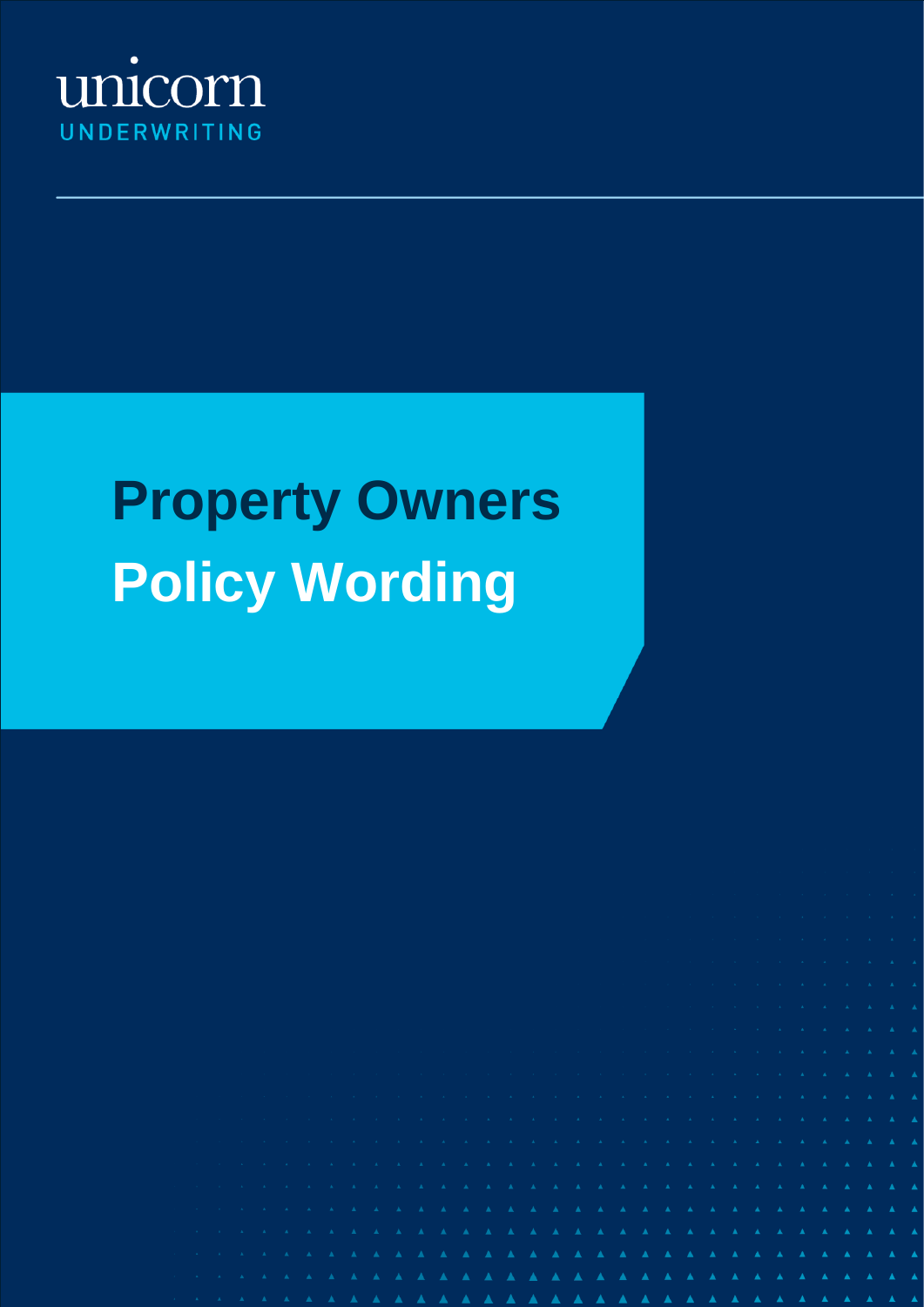# **POLICY INFORMATION**

The Policy has been prepared in accordance with the instructions given by the **Insured.** It should be read carefully to ensure that it meets your requirements. The **Insurers** acceptance of this risk is based on the information presented to the **Insurers** being a fair representation of the **Business** of the **Insured** including any unusual or special circumstances which increase the risk and any particular concerns which have led the **Insured** to seek this insurance cover

The **Insurers** continued acceptance of this risk is based on any changes from the original information presented being advised and accepted by the **Insurers**

Providing the **Insurers** with inaccurate information or failing to tell the **Insurers** about anything which may increase the risk may invalidate this Policy or lead to claims not being paid or being paid in part only

Material and relevant facts include but are not limited to those shown on the Statement of Fact

If the **Insured** is in any doubt or requires clarification as to what must be declared to the **Insurers** it should be discussed with their Broker Intermediary or Agent

The Policy consists of

- a) the introduction which explains the basis on which cover is provided
- b) Policy Definitions and Conditions
- c) General Exclusions to cover applying to the entire Policy
- d) the Sections of the Policy which give details of the cover
- e) any Clauses which might apply to the Policy or individual Sections and which incorporate amendments to cover extensions limitations and the like
- f) the Schedule which shows details of the **Insured** Period of Insurance the **Business** being covered the Sections insured Limits of Liability and the amounts that the **Insured** will be responsible for
- g) the Statement of Fact which is a record of the information provided by the **Insured** to their insurance agent about them and their **Business** upon which the insurance quotation is based
- h) the Certificate(s) of Employers Liability Insurance if such Section is insured by this Policy

Immediate notice should be given to the **Insurers** of any changes which may affect the insurance provided by this Policy

Alterations in the cover required after the issue of the Policy will be confirmed by a separate Schedule and/or Statement of Fact which the **Insured** should file with the Policy. The **Insured** should refer to the Schedule and Statement of Fact and the Policy to ascertain precise details of the cover currently in force

# **INSURERS PROMISE TO THE INSURED**

The **Insurers** are committed to treating customers fairly. However the **Insurers** realise that there may be times when things go wrong. The **Insurers** take complaints seriously and aim to resolve all of our customer's problems promptly

If this cover does not meet with your requirements please return all of the documents and any Certificate(s) of Employers Liability Insurance to your Broker Intermediary or Agent who has arranged the cover within 14 days of receipt

If you wish to terminate the cover at any time you should contact the Broker Intermediary or Agent who arranged it and provided there have been no claims the **Insurers** will refund a proportionate part of your premium unless the Public & Products Liability Section has been arranged on a minimum and deposit basis in which case no refund is due in respect of the premium for that Section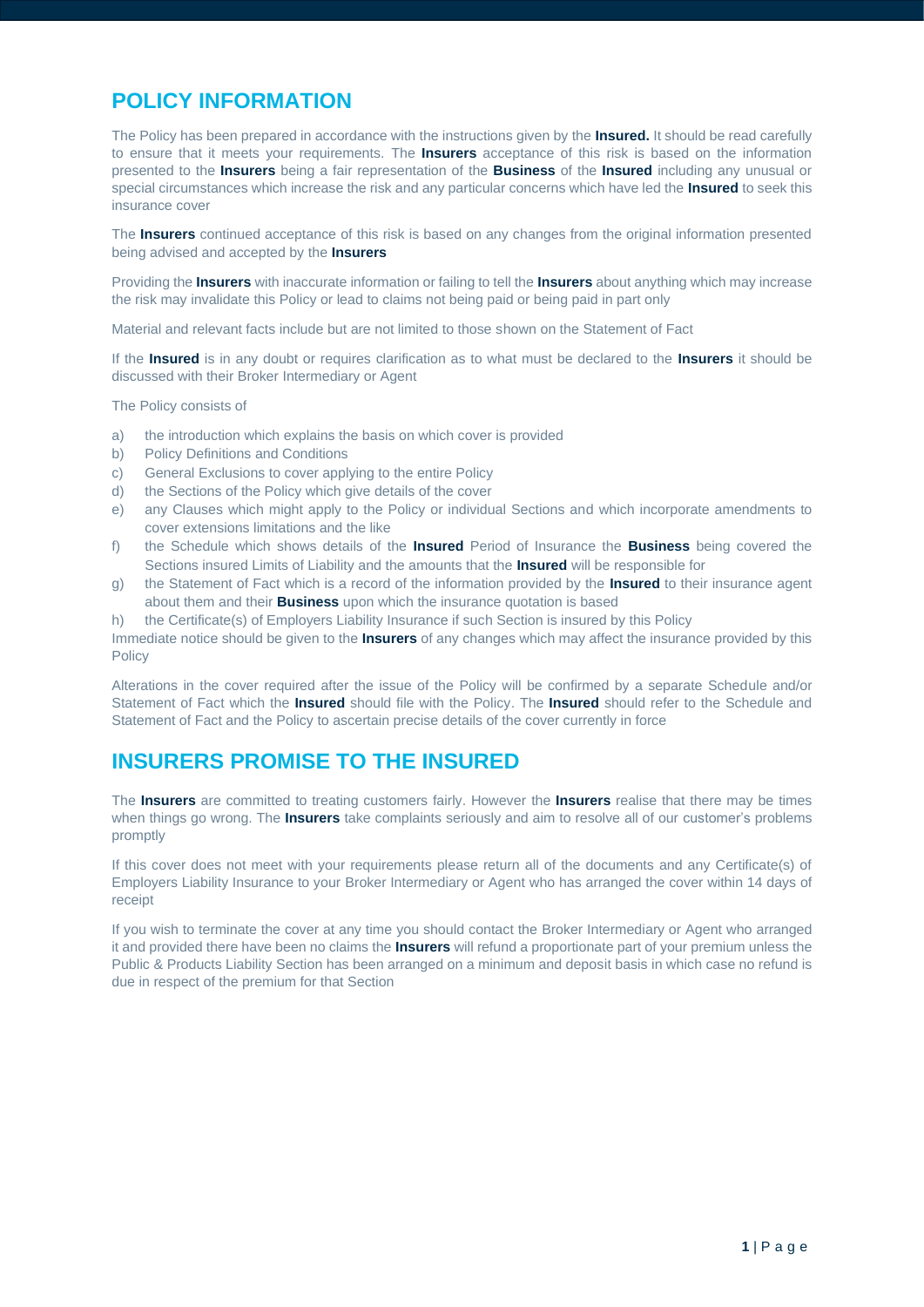# **HOW TO MAKE A CLAIM**

To notify a potential claim under:

**Section 1 Property All Risks, Section 2 Loss of Rent and Alternative Accommodation Section 3 Employers Liability or Section 4 Property Owners Liability or Section 5 Terrorism** please immediately contact the Claims Helpline on 01443 807433 or email *uk.unicorn@gbtpa.com*. Please quote your Policy Number.

**Section 6 Commercial Property Owners Legal Expenses** please refer to How to Make a claim in relevant section

# **HELP AND ASSISTANCE**

As a Unicorn Underwriting Limited customer you have access to a website and helplines as described below. Most of these helplines are available 24 hours a day 365 days a year and are available to you at no additional charge under your Commercial Legal Expenses cover.

### **Helplines**

All helplines are subject to fair and reasonable use. The level of fair usage will depend on individual circumstances. However, if our advisors consider that your helpline usage is becoming excessive they will tell you. If following that warning, usage is not reduced to a more reasonable level, we can refuse to accept further calls.

### **Legal and Tax Advice 0344 571 7978**

If you have a legal or tax problem relating to your business, we recommend you call our confidential legal and tax advice helpline. Legal advice is available 24 hours a day, 365 days of the year, and tax advice is available between 9am and 5pm on weekdays (except bank holidays).

We give advice about business-related legal matters, including commercial and residential property letting, within UK and EU law, and tax matters within the UK.

Your query will be dealt with by a qualified specialist who is experienced in handling legal and tax-related matters. Use of this service does not constitute reporting of a claim.

### **Redundancy assistance 0330 303 1955**

If you are planning redundancies and need extra legal support, we can arrange specialist consultancy assistance for you. Redundancy assistance will help you to implement a fair selection process and ensure that the redundancy notices are correctly served. The service offers document review and telephone or written advice and is subject to a charge. If you would like us to arrange Redundancy Assistance please call us between 9am and 5pm on weekdays (except bank holidays).

### **Executive Suite – Identity Theft Resolution 0333 000 2083**

This service is available to the principal, executive officers, directors and partners of the business between 9am and 5pm on weekdays (except bank holidays). We provide telephone advice to help executives keep their personal identity secure. Where identity theft is suspected, our specialist caseworkers can help the victim to restore their credit rating and correspond with their card issuer, bank or other parties. Identity theft expenses are insured under Part B Insured event 11 c) when your executives use this helpline.

### **Crisis Communication 0344 571 7964**

Following an event that has attracted negative publicity which could affect your business, you can access professional public relations support from our Crisis communication experts at any time.

In advance of any actual adverse publicity, where possible, initial advice for you to act upon will be provided over the phone. If your circumstances require professional work to be carried out at that time, we can help on a consultancy basis and subject to you paying a fee.

Where an event has led to actual publicity online, in print or broadcast, that could damage your business, you are insured against the costs of crisis communication services under Part B Insured event 11 when you use this helpline.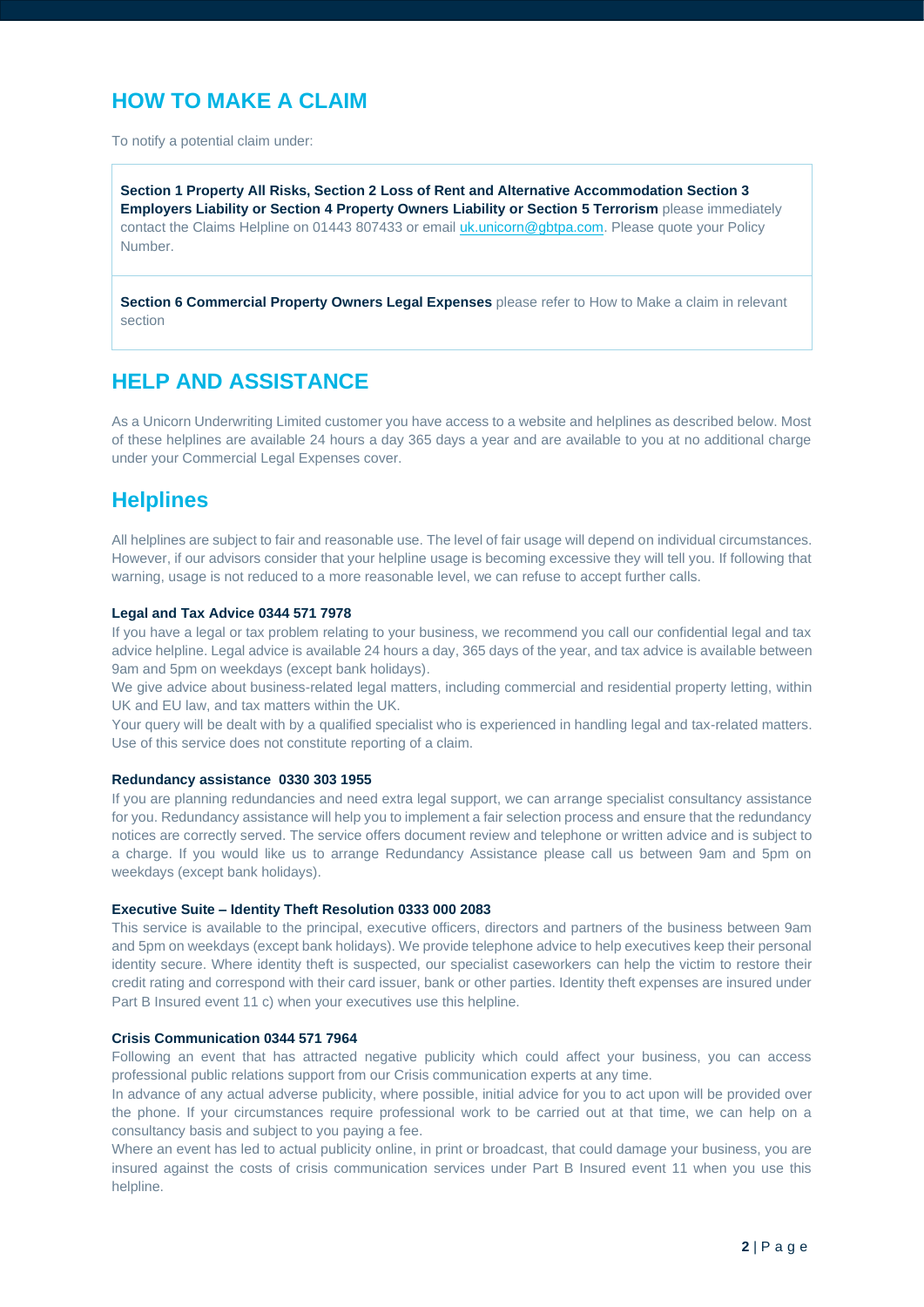### **Counselling Assistance 0333 000 2082**

Our qualified counsellors will provide free confidential support and advice by phone to your employees or their family members who are suffering from emotional upset or feeling worried and anxious about a personal or workrelated problem.

### **Landlords' legal services and Business legal services**

By choosing a policy with Unicorn Underwriting Limited, you also have free access to business support via [www.araglegal.co.uk](http://www.araglegal.co.uk/)

### **Getting started**

Click on the "How our services work" button on the home page to take a two-minute tour of our Business legal services website. Learn more about what the website offers and how you can use it to save legal costs and to support the smooth running of your business. You will need to enter voucher code EC426C378CB8 to register for Landlords' documents or X1232KC79BB5 to register for Business legal services.

Once you have registered you can access the website at any time to create and securely store your legal documents.

You can visit our website to see a video about this service.

### **Choosing your legal documents**

We recommend selecting "Legal healthcheck" from the menu of services. This useful tool will help you to identify which legal documents are likely to be most useful to your business.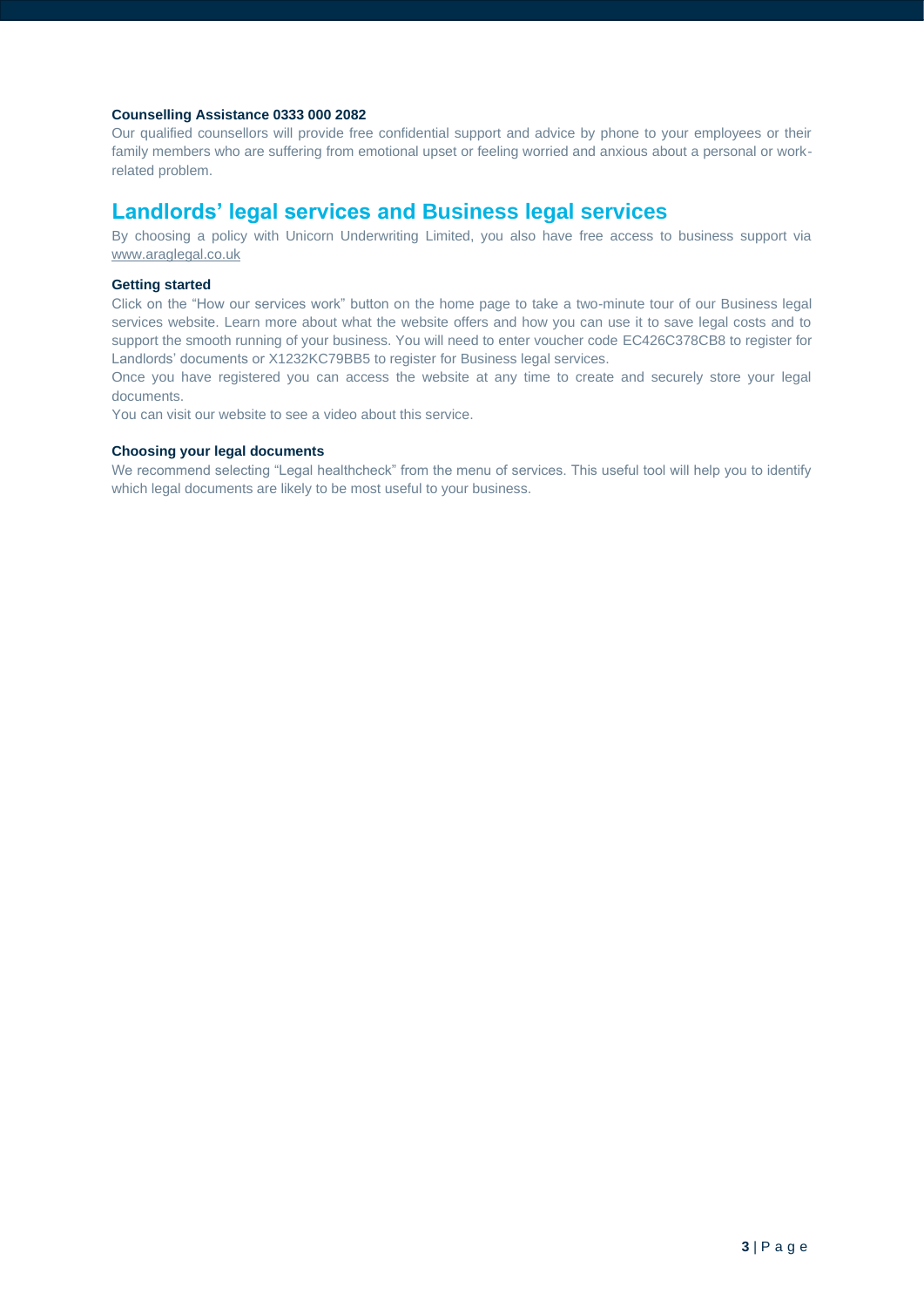# **USEFUL INFORMATION**

### **How to complain**

If you have a complaint about the service you have received from your Broker Intermediary or Agent please contact their Complaints Department and they will investigate your complaint accordingly. They will supply a copy of their complaints procedure when contacting them.

If they are unable to resolve your complaint you may refer your complaint to the Financial Ombudsman Service

Should you be unhappy with the service provided by Unicorn Underwriting Limited please contact us by phone on +44 (0)20 7444 9555 or write to us at The Compliance Officer, Unicorn Underwriting Limited, 22 Bishopsgate, London EC2N 4BQ

E-mail[: complaints@unicornuw.com](mailto:complaints@unicornuw.com)

Please quote the Policy Number in all correspondence

Should you be unhappy with the service provided under Section 6 Commercial Legal Expenses please contact ARAG on 0117 917 1561 (hours of operation are 9am-5pm, Mondays to Fridays excluding bank holidays. For our mutual protection and training purposes, calls may be recorded) or write to them at ARAG plc, 9 Whiteladies Road, Clifton, Bristol, BS8 1NN.

E-mail[: customerrelations@arag.co.uk](mailto:customerrelations@arag.co.uk)

If we cannot resolve your complaint you may be able to refer your complaint to the Financial Ombudsman Service The address is: Financial Ombudsman Service, Exchange Tower, London E14 9SR Telephone: **0800 023 4567** or **0300 123 9 123** (from mobile or non BT lines)

E-mail[: complaint.info@financial-ombudsman.org.uk](mailto:complaint.info@financial-ombudsman.org.uk) Website[: www.financial-ombudsman.org.uk](http://www.financial-ombudsman.org.uk/)

Making a complaint will not affect your right to take legal action

### **Details about our Regulator**

Unicorn Underwriting Limited is authorised and regulated by the Financial Conduct Authority FRN474137.

### **Compensation**

If we are unable to meet our liabilities to policyholders, you may be able to claim compensation from the Financial Services Compensation Scheme. The level of compensation differs depending on the type of cover:

Compulsory Insurance Non-compulsory Insurance 100% of the claim 90% of the claim

Further information can be obtained from:

Financial Services Compensation Scheme, PO Box 300, Mitcheldean, GL17 1DY Telephone 0800 678 1100 or 020 7741 410[0 enquiries@fscs.org.uk](mailto:enquiries@fscs.org.uk) www.fscs.org.uk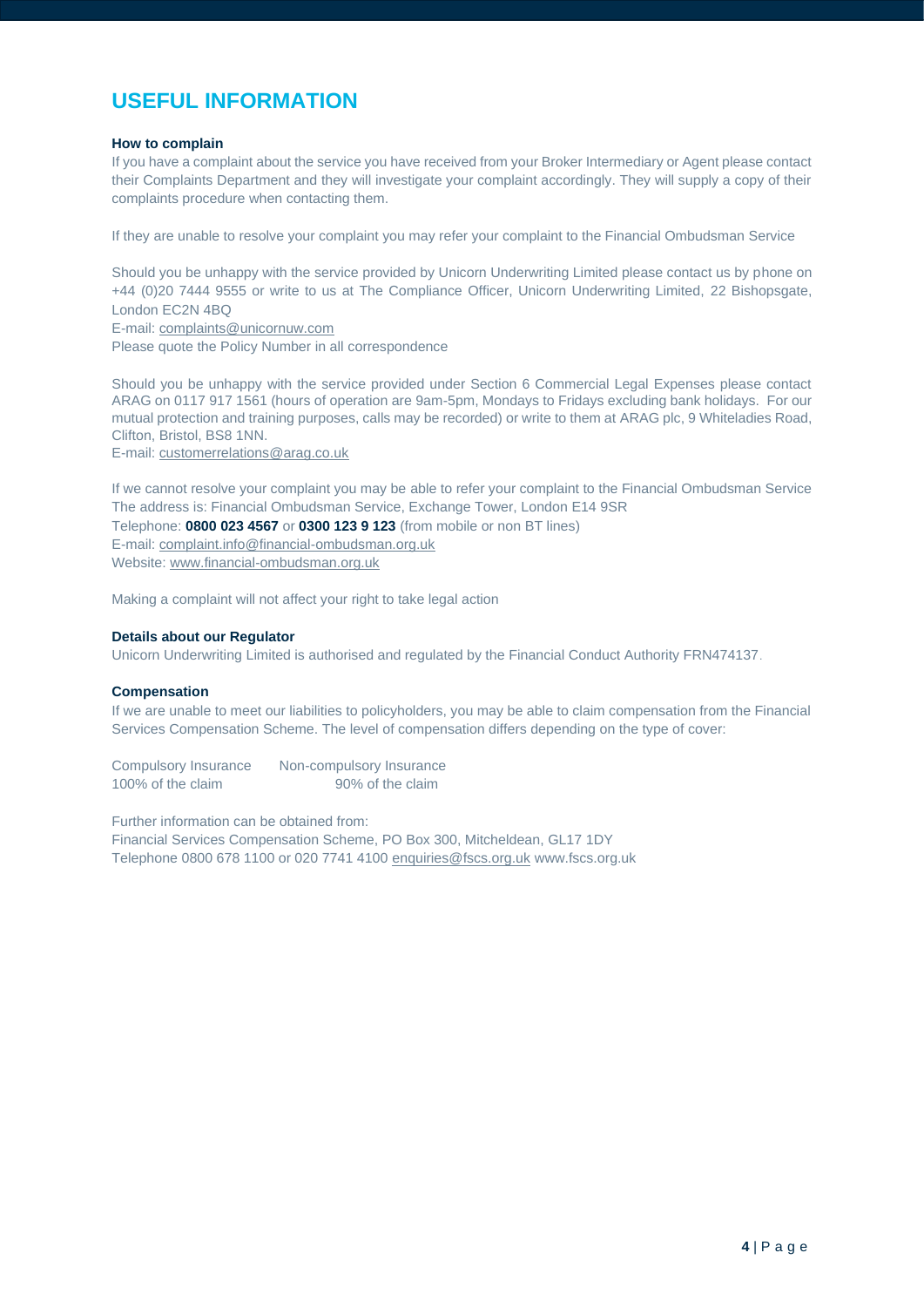# **IMPORTANT INFORMATION**

The Employers Liability (Compulsory Insurance) Regulations 1998 lay down certain obligations for employers and in particular the **Insured** should be aware of the following

### **Display of Certificates**

The **Insurers** will provide the **Insured** with a Certificate of Employers Liability Insurance and this will state clearly the companies covered by it. The **Insured** must display either an original copy or make available a copy of the Certificate of Employers Liability Insurance in an electronic format at each **Premises** where the **Employees** can see it easily

### **Retention of Certificates**

The Employers Liability (Compulsory Insurance Amendment) Regulations 2008 remove the requirement for the **Insured** to retain copies of Certificates of Employers Liability Insurance that have expired for at least 40 years. However it is still good business practice to retain the certificates because certain claims for example disease could be made many years after the disease is caused and if the insurers cannot be identified the **Insured** could be liable for payments

### **Using Personal Information**

*How we treat information about you and your rights under data protection legislation*

In order to provide our insurance services, we (Unicorn Underwriting Ltd acting as a Data Controller) will process certain personal information about you. The type of information that we process will depend on our relationship with you. For example, you may be a Unicorn Underwriting Ltd policyholder, prospective policyholder or a third party making a claim under a Unicorn Underwriting Ltd insurance policy.

If you provide us with personal information about a third party, you should share this notice with them.

We will also collect different types of information depending upon the kind of insurance cover we are being asked to provide or the kind of claim we are being asked to assess or pay.

Some of the information we process may be classified as 'special category data', which is data that may contain information about physical or mental health, religious beliefs and criminal and disciplinary offences (including convictions).

Your personal information may be used in a number of ways including:

- considering an application for insurance,
- providing and administering an insurance policy,
- handling claims including claims validation,
- preventing and detecting fraud, including providing information to the relevant authorities.

Where relevant, we will share your information with other companies including insurance companies, third parties such as claims handlers, loss adjusters, reinsurers, fraud prevention agencies, service companies associated with our products, or as required by law (including providing the information to government or regulatory authorities). This may involve the transfer of your information to countries inside and outside the European Economic Area.

We may also use your personal information for marketing purposes, but only in accordance with your marketing preferences.

For more information about how we process your data and the rights you have, please click <http://www.unicornuw.com/privacy>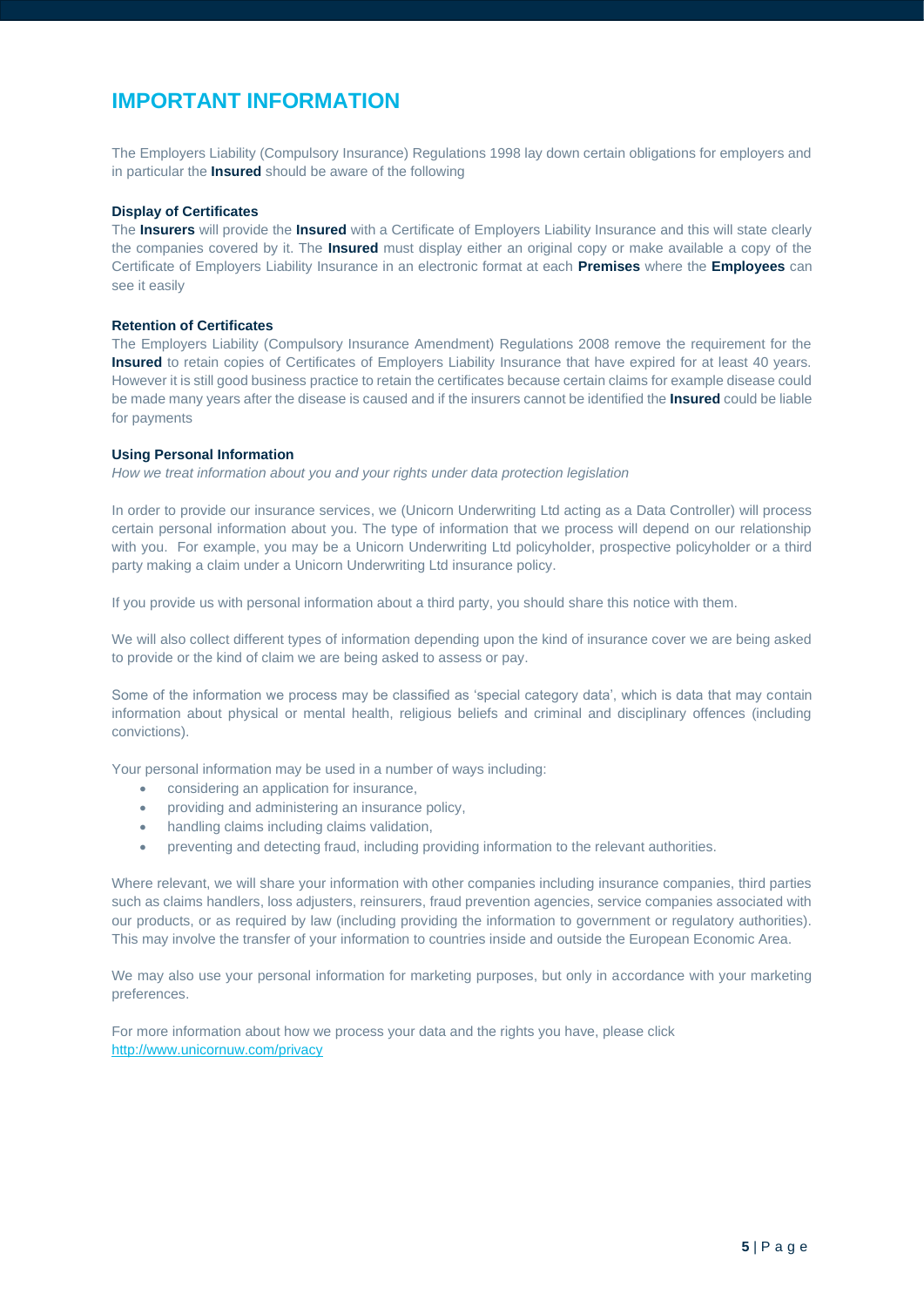# **INDEX**

| How to Make a Claim<br><b>Help and Assistance</b><br>Useful Information<br>Important Information | Page No<br>2<br>$\overline{2}$<br>$\overline{4}$<br>5 |
|--------------------------------------------------------------------------------------------------|-------------------------------------------------------|
| The Contract of Insurance and the Insurers                                                       | $\overline{7}$                                        |
| <b>General Definitions</b>                                                                       | 9                                                     |
| <b>General Conditions</b>                                                                        | 14                                                    |
| <b>General Exclusions</b>                                                                        | 21                                                    |
| Section 1 - Property All Risks                                                                   | 24                                                    |
| <b>Extensions to Section 1</b>                                                                   | 24                                                    |
| <b>Clauses</b>                                                                                   | 30                                                    |
| <b>Basis of Settlement</b>                                                                       | 31                                                    |
| <b>Exclusions to Section 1</b>                                                                   | 35                                                    |
| Section 2 – Loss of Rent & Alternative Accommodation                                             | 38                                                    |
| Cover                                                                                            | 38                                                    |
| <b>Basis of Settlement</b>                                                                       | 38                                                    |
| <b>Clauses</b>                                                                                   | 38                                                    |
| <b>Extensions</b>                                                                                | 40                                                    |
| <b>Exclusions to Section 2</b>                                                                   | 42                                                    |
| Section 3 - Employers' Liability                                                                 | 43                                                    |
| <b>Section Definition</b>                                                                        | 43                                                    |
| Cover                                                                                            | 43                                                    |
| Limit of Indemnity                                                                               | 43                                                    |
| <b>Extensions</b>                                                                                | 43                                                    |
| <b>Exclusions</b>                                                                                | 44                                                    |
| Conditions                                                                                       | 45                                                    |
| <b>Section 4 - Property Owners Liability</b>                                                     | 46                                                    |
| <b>Section Definitions</b>                                                                       | 46                                                    |
| Cover                                                                                            | 46                                                    |
| Limit of Indemnity                                                                               | 46                                                    |
| <b>Extensions</b>                                                                                | 47                                                    |
| <b>Exclusions</b>                                                                                | 51                                                    |
| Conditions                                                                                       | 53                                                    |
| <b>Section 5 - Terrorism</b>                                                                     | 55                                                    |
| <b>Section Definitions</b>                                                                       | 55                                                    |
| Cover                                                                                            | 56                                                    |
| Exclusions                                                                                       | 56                                                    |
| Conditions                                                                                       | 58                                                    |
| Section 6 - Commercial Property Owners Legal Expenses                                            | 59                                                    |
| <b>Section Definitions</b>                                                                       | 59                                                    |
| <b>Privacy Statement</b>                                                                         | 60                                                    |
| Cover                                                                                            | 61                                                    |
| Conditions                                                                                       | 66                                                    |
| <b>Exclusions to Section 6</b>                                                                   | 68                                                    |
| How to Make a Claim                                                                              | 68                                                    |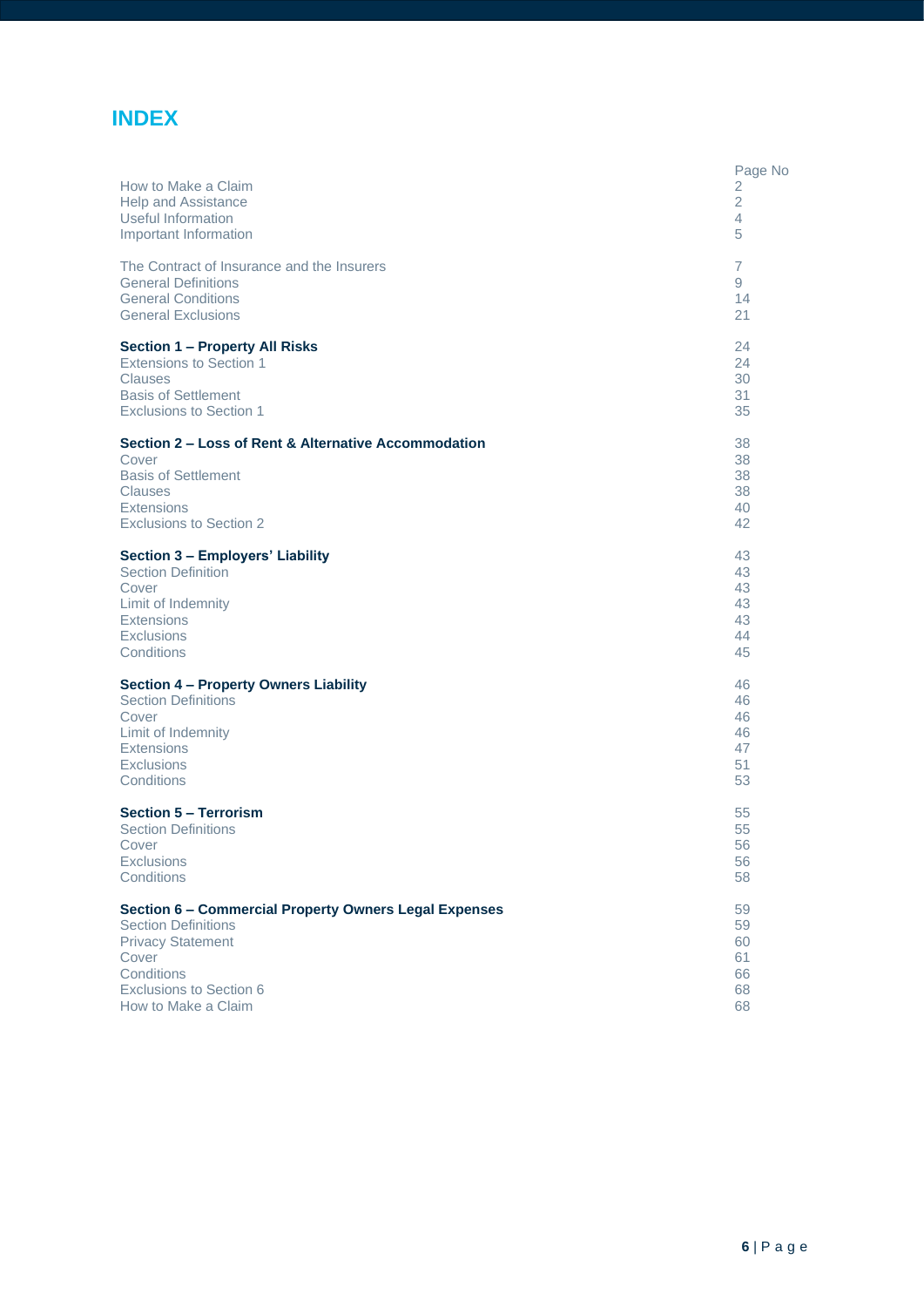# **THE CONTRACT OF INSURANCE AND THE INSURERS**

This Policy is underwritten by certain **Insurers** and is administered by Unicorn Underwriting Limited in accordance with the authority granted under binding authority agreement(s)

In consideration of payment of the premium the liability of the **Insurers** under this contract is several and not joint with other **Insurers** party to this contract to indemnify the **Insured** within the limits terms conditions and exclusions of this Policy against the events set out in the sections operative and occurring in connection with the **Business**  during the Period of Insurance and any subsequent period for which the **Insured** pays and the **Insurers** agree to accept a premium

An **Insurer** is not jointly liable for the proportion of liability underwritten by any other **Insurer** nor is an **Insurer** otherwise responsible for any liability of any other **Insurer** that may underwrite this contract

The proportion of liability under this contract underwritten by an **Insurer** is shown below

Although reference is made at various points in this clause to 'this contract' in the singular where circumstances so require this should be read as reference to contracts in the plural

Each **Insurer** is only liable in respect of the cover provided under the Section(s) of this Policy shown against them below and not any other Section

| <b>Section</b>                   | <b>Insurer</b>                                                                                                                                                                                                                                                                                                                                                                                                                                                                                                                                                                                                                                                                                                       |
|----------------------------------|----------------------------------------------------------------------------------------------------------------------------------------------------------------------------------------------------------------------------------------------------------------------------------------------------------------------------------------------------------------------------------------------------------------------------------------------------------------------------------------------------------------------------------------------------------------------------------------------------------------------------------------------------------------------------------------------------------------------|
|                                  | ARAG plc is authorised to administer this insurance on behalf of<br>the insurer HDI Global Specialty SE. Registered address:<br>Roderbruchstraße 26, 30655 Hannover, Germany. ARAG plc is<br>registered in England number 02585818. Registered address: 9<br>Whiteladies Road, Clifton, Bristol BS8 1NN.                                                                                                                                                                                                                                                                                                                                                                                                             |
| <b>Commercial Legal Expenses</b> | HDI Global Specialty SE is authorised and regulated by<br>Bundesanstalt für Finanzdienstleistungsaufsicht. Deemed<br>authorised by the Prudential Regulation Authority. Subject to<br>regulation by the Financial Conduct Authority and limited<br>regulation by the Prudential Regulation Authority. Details of the<br>Temporary Permissions Regime, which allows EEA-based firms<br>to operate in the UK for a limited period while seeking full<br>authorisation, are available on the Financial Conduct Authority's<br>website. (FRN: 659331).                                                                                                                                                                   |
|                                  | Accelerant Insurance Europe SA, Bastion Tower, Level 20, Place<br>du Champ de Mars 5, 1050 Brussels.                                                                                                                                                                                                                                                                                                                                                                                                                                                                                                                                                                                                                 |
|                                  | Accelerant Insurance Europe SA is a company registered in<br>Belgium (Company number 0758.632.842) with registered office<br>at Bastion Tower, Level 20, Place du Champ de Mars 5, 1050<br><b>Brussels</b>                                                                                                                                                                                                                                                                                                                                                                                                                                                                                                           |
| All other sections               | Accelerant Insurance Europe SA is an insurance company<br>authorised by the National Bank of Belgium and regulated by the<br>Financial Services and Markets Authority (FSMA) (Ref. 3193).<br>Deemed authorised by the Prudential Regulation Authority.<br>Subject to regulation by the Financial Conduct Authority and<br>limited regulation by the Prudential Regulation Authority. The<br>nature and extent of consumer protections may differ from those<br>for firms based in the UK. Details of the Temporary Permissions<br>Regime, which allows EEA-based firms to operate in the UK for<br>a limited period while seeking full authorisation, are available on<br>the Financial Conduct Authority's website. |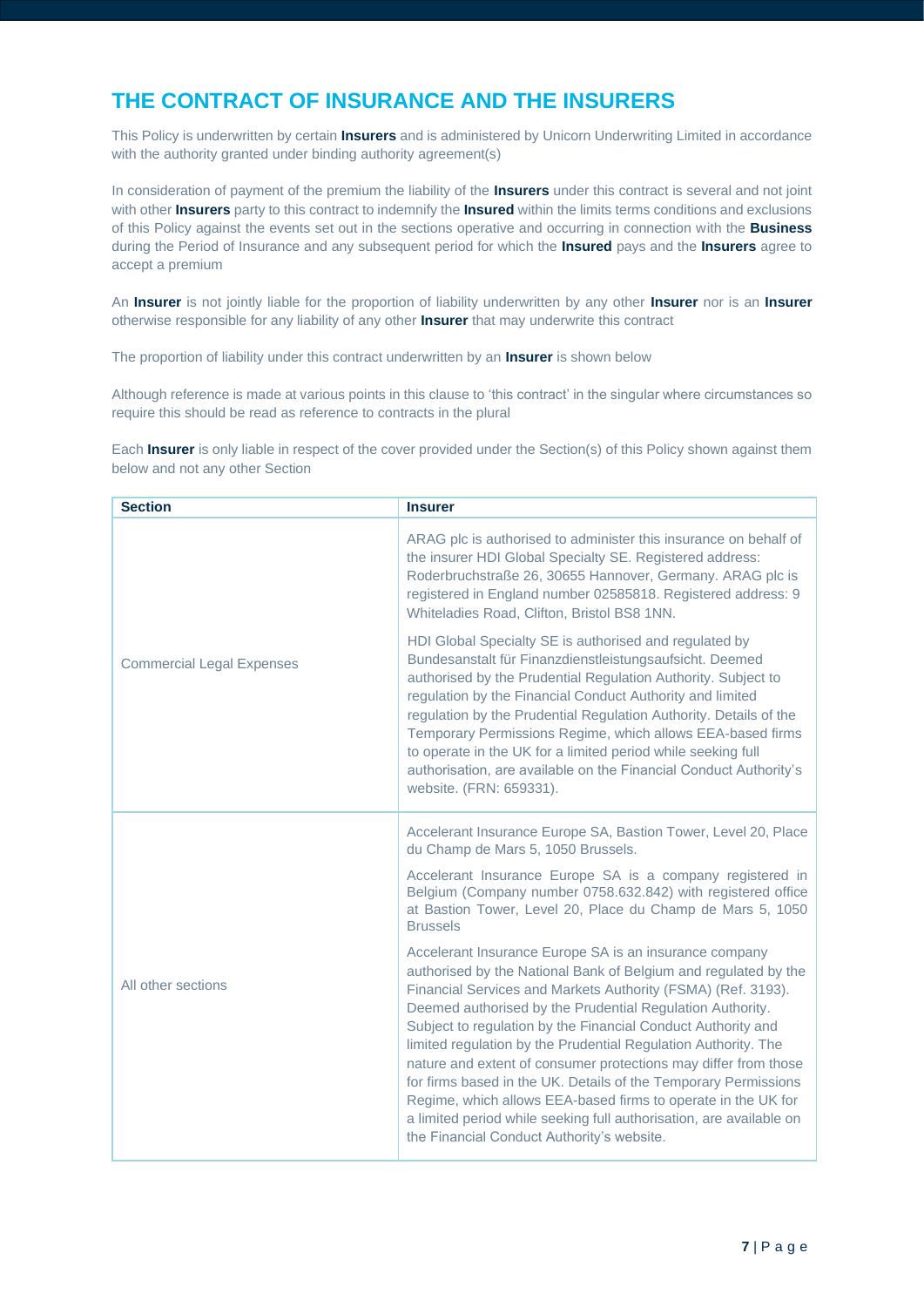The **Insured** has provided information to the **Insurers** which includes but is not limited to the information detailed in the Statement of Fact. The **Insured** agrees that all information provided to the **Insurers** is true and is incorporated in and forms the basis of the Policy

Signed for and on behalf of the **Insurers** 

Klfanh

**Underwriting Director** Unicorn Underwriting Limited is registered in England and Wales No 6302201 Registered Office: 22 Bishopsgate, London EC2N 4BQ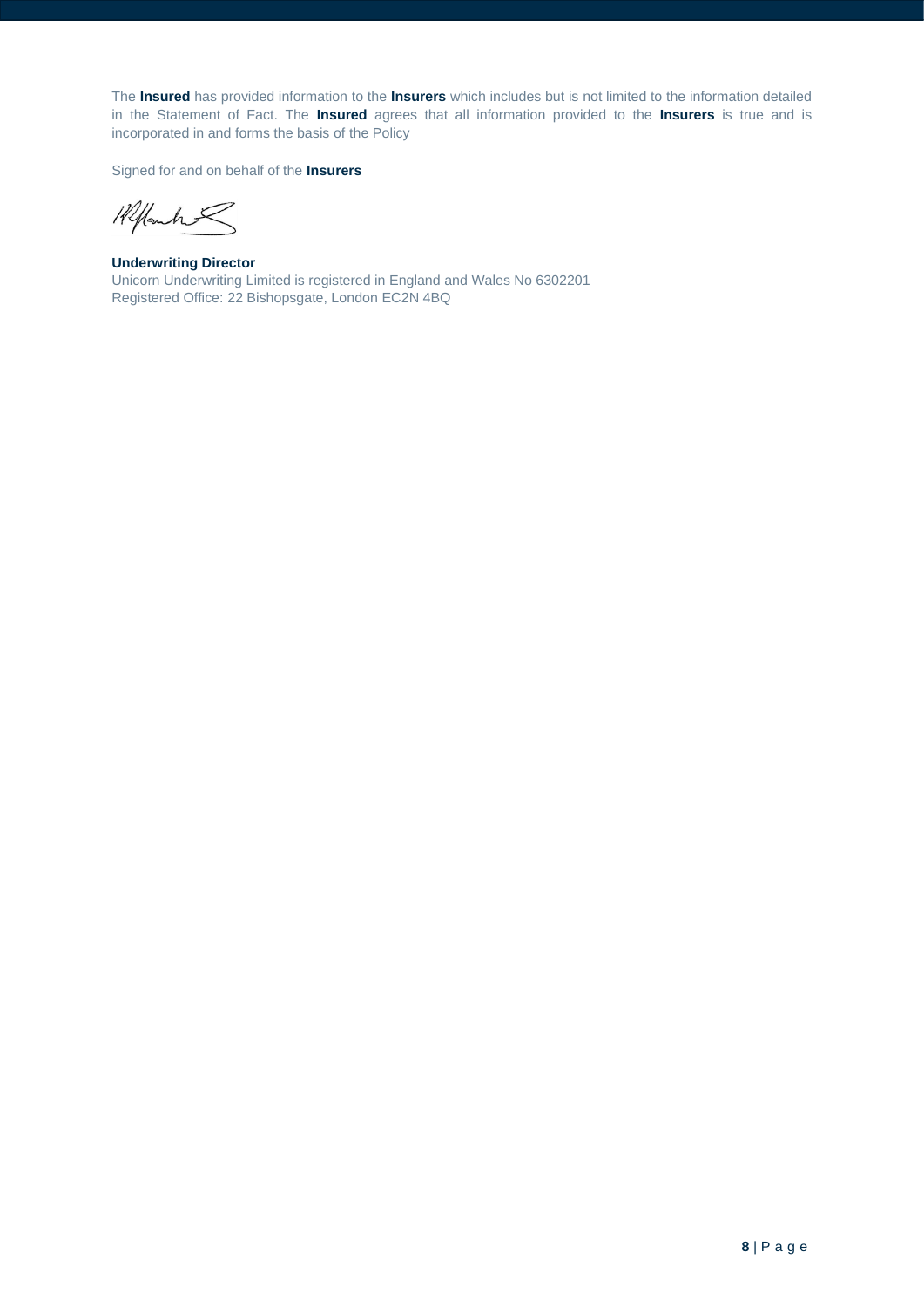# **GENERAL DEFINITIONS**

The following words or phrases have the same meaning wherever they appear, in bold, within this Policy.

### **Abuse**

Any illegal or offensive act or omission that results in the maltreatment of a person including acts or omissions of a physical sexual verbal psychological emotional or financial nature

### **Act of Terrorism**

Acts of persons acting on behalf of, or in connection with, any organisation which carries out activities directed towards the overthrowing or influencing, by force or violence, of Her Majesty's government in the United Kingdom or any other government de jure or de facto

### **Bodily Injury**

- a) death injury disease or illness of any person
- b) i) mental injury
	- ii) mental anguish
		- iii) shock

that results in a recognisable psychiatric injury

### **Building(s)**

The Building or Buildings at the risk address (es) stated in the Schedule including

- a) **Landlords Fixtures and Fittings** therein and thereon
- b) outbuildings annexes and extensions
- c) walls gates fences canopies and signs
- d) surfaces and foundations of car parks yards roads pathways and pavements
- e) **Services** but not where insured under **Contents** (or where the designation under which such Property appears in the **Insured's** books would require such Property to be insured under **Contents**)
- f) foundations
- g) glass including framework alarm strips or fittings and lettering thereon
- h) solar panels
- i) telecommunication television and radio aerials satellite dishes aerial fittings and masts
- j) video audio building management and security systems and equipment
- k) **Tenants** improvements

all belonging to the **Insured** or for which the **Insured** is legally responsible

### **Business**

The Business specified in the Schedule conducted solely from within the **Territorial Limits** including the ownership repair and maintenance of the **Premises** including the provision of first aid but excluding any first aid provided by any qualified medical practitioner or nurse

#### **Compensation**

Compensatory damages imposed by law including interest which may be awarded on such damages

#### **Computer Fraud**

The dishonest or fraudulent electronic transfer through the use of any computer system of **Money** securities or other property or any other pecuniary advantage or financial benefit to the deprivation of a Third Party

For the purposes of this definition

Securities means negotiable and non-negotiable instruments or contracts representing either **Money** or other property

Other property means tangible property other than **Money** or securities

**Money** includes electronic cash equivalents

Computer Fraud does not include **Computer Misuse**

### **Computer Misuse**

Deliberate or accidental misuse abuse or contamination or corruption of hardware equipment software programs data records or information in relation to any computer

**Computer Misuse** includes the modification destruction or theft of data or information entrusted to the **Insured** by the **Insured's** customers or suppliers that is held on the **Computer**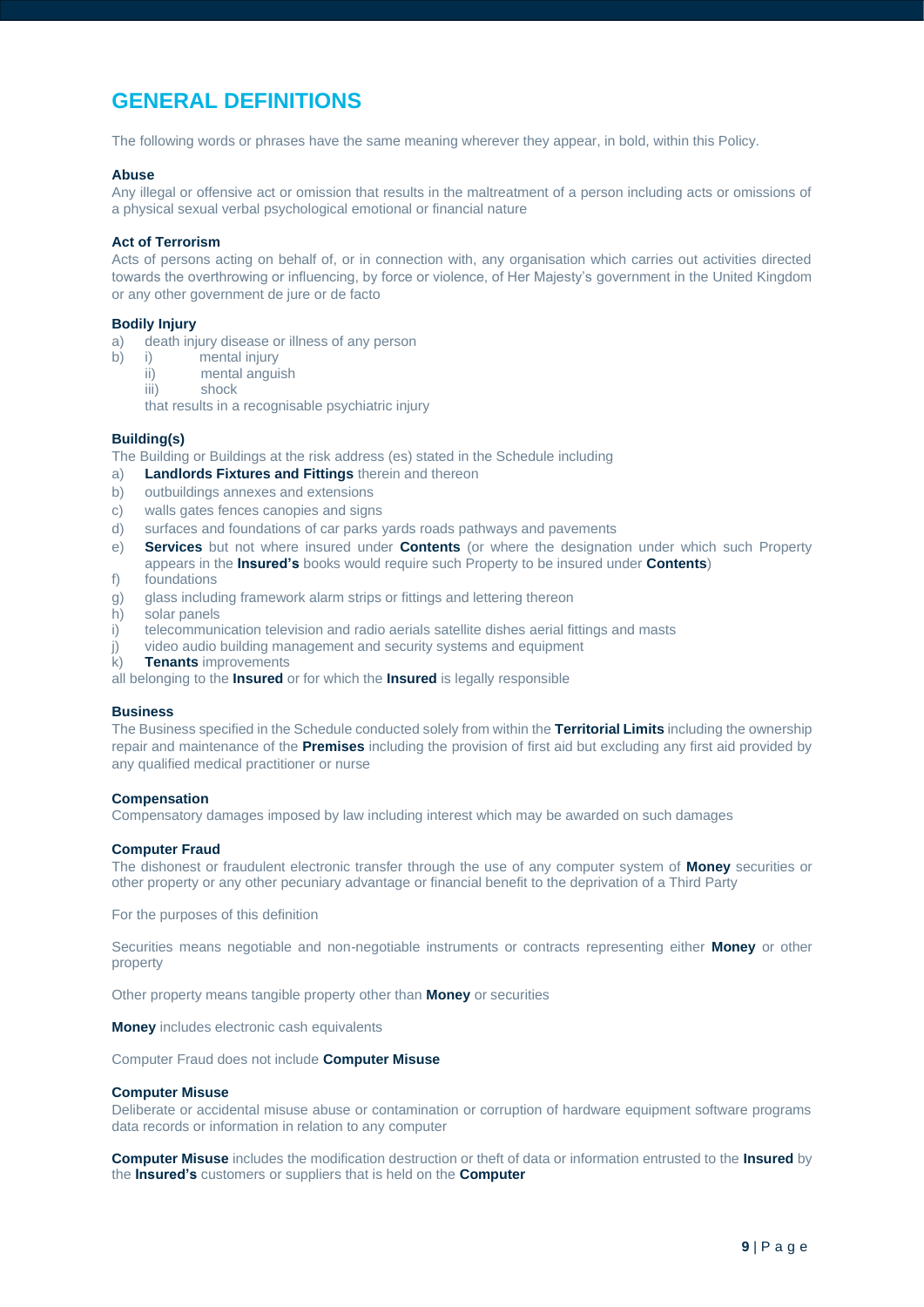### **Computer Misuse** does not include **Denial of Access** and **Computer Fraud**

### **Computer Records**

All current and backup Computer Records excluding fixed disks and paper records of any description incorporating stored programs and information stored on them belonging to the **Insured** or leased hired or rented to the **Insured** and for which the **Insured** is legally responsible

### **Computer System(s)**

A computer or other equipment or component or system or item which processes stores transmits or receives **Data**

#### **Computer Virus**

A piece of code that is designed to corrupt and which has the effect of corrupting (and may destroy alter contaminate or degrade the integrity quality or performance of) data or any computer application software computer network or computer operating system and related software

### **Consequential Loss**

Loss resulting from interruption or interference with the **Business** carried on by the **Insured** at the **Premises** in consequence of **Damage**

### **Cybermedia**

The internet usenet any extranet the world wide web any web-site e-mail including any electronic bulletin board chatroom or newsgroup

### **Damage**

Loss destruction of or damage to the **Property** insured

#### **Data**

Data of any sort whatever including without limitation tangible or intangible data and any programs or software bandwidth cryptographic keys databases documents domain names or network addresses or anything similar files interfaces metadata platforms processing capability storage media transaction gateways user credentials websites or any information whatever

### **Declared Value**

The **Insured's** assessment of the cost of reinstatement of the **Property** insured at the level of costs applying at the inception of the Period of Insurance including the extent to which indemnity is provided for

- a) the additional cost of reinstatement to comply with Public Authority requirements
- b) professional fees
- c) removal of debris costs

ignoring inflationary factors which may operate subsequently

#### **Defined Peril(s)**

Fire lightning explosion earthquake aircraft or other aerial devices or articles dropped therefrom riot civil commotion strikers locked out workers persons taking part in labour disturbances malicious persons other than thieves theft or attempted theft storm flood escape of water or oil from any tank apparatus or pipe impact by any road vehicle or animal or any article dropped from a road vehicle accidental damage

### **Denial of Access**

The inability of a third party who is authorised by the **Insured** to

a) gain access to the computer or telecommunication system or

b) use the computer or telecommunication system to communicate with other computers or computer networks through the use of **Cybermedia** in a manner in which the third party is legally entitled

#### **Denial of Service Attack**

Any actions or instructions constructed or generated with the ability to damage, interfere with or otherwise affect the availability or performance of networks, network services, network connectivity or **Computer Systems**

**Denial of Service Attacks** include, but are not limited to, the generation of excess traffic into network addresses, the exploitation of system or network weaknesses, the generation of excess or non-genuine traffic between and amongst networks and the procurement of such actions or instructions by other **Computer Systems**

### **Employee**

- a) any person under a contract of service or apprenticeship with the **Insured** or
- b) any of the following persons whilst working for the **Insured** in connection with the **Business**
	- i. any labour master or labour only subcontractor or person supplied by them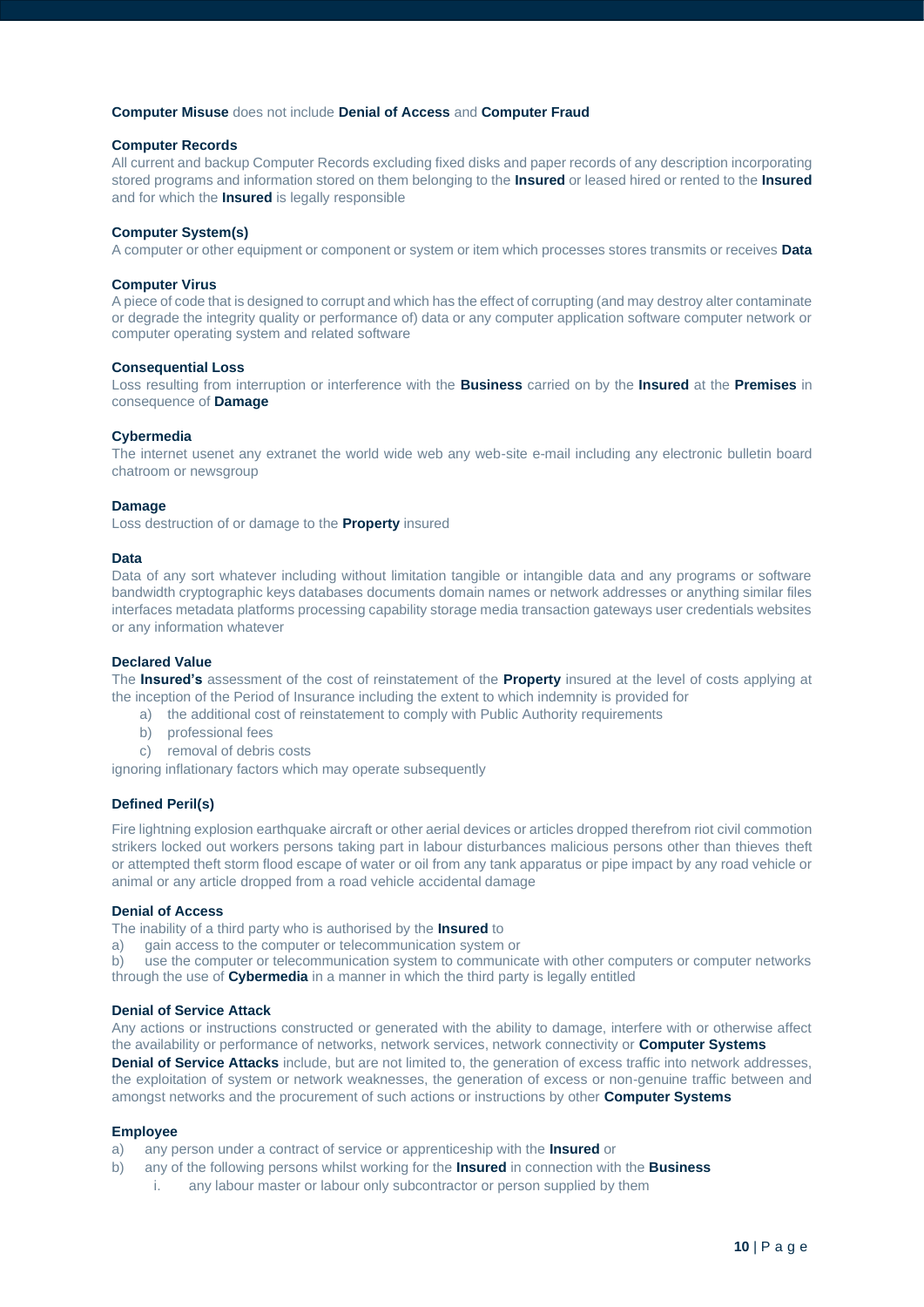- ii. any self-employed person providing labour only
- iii. any trainee or person undergoing work experience
- iv. any voluntary helper
- v. any person who is hired to or borrowed by the **Insured**

### **Excess**

The amount for which the **Insured** is responsible for each and every claim or loss as specified in the Schedule or in the Policy

### **GDPR**

Regulation EU 2016/679 as it forms part of the laws of England and Wales Scotland and Northern Ireland and any applicable legislation act or regulation adopted to enact the provisions of that Regulation including any equivalent or subsequent legislation act or regulation

### **Glass**

Flat annealed fixed glass toughened and laminated glass stained glass illuminated signs and electric light fitments at the **Premises**

### **Hacking**

Unauthorised access to any **Computer Systems** whether the property of the **Insured** or not

### **Indemnity Period**

The period beginning with the occurrence of the **Damage** and ending not later than the **Maximum Indemnity Period** as stated in the Schedule afterwards during which the results of the **Business** shall be affected in consequence of the **Damage**

### **Injury**

### a) **Bodily Injury**

- b) false arrest wrongful detention or false imprisonment or malicious prosecution of any person
- c) wrongful entry or eviction or other invasion of the right of private occupancy

### **Insured**

The person persons or company named in the Schedule including subsidiary companies notified to and agreed as accepted by the **Insurers**

### **Insurer(s)**

The **Insurers** as set out in the section of the Policy headed The Contract of Insurance and the Insurer

### **Landlords Contents**

The contents of the **Buildings** used in connection with the **Business** belonging to the **Insured** or for which the **Insured** is legally responsible including furniture carpets furnishings and all other property belonging to the **Insured** or for which the **Insured** is legally responsible whilst contained in the common parts of the **Buildings** or parts of the **Buildings** under the direct control of the Insured including

- a) **Landlords Contents** in the open subject to a maximum of £500 any one loss
- b) Paintings prints works of art subject to a maximum of £500 any one item for any one loss
- c) **Money** subject to a maximum of £500 any one loss

but excluding

- i. any property more specifically insured
- ii. **Computers** and **Computer Records**
- iii. Stock and materials in trade
- iv. property belonging to any **Tenant** for which the **Insured** is not responsible
- v. credit cards securities of any description jewellery curiosities or rare books
- vi. mobile devices where the sole or primary function of the item is to send and receive telephone calls and SMS messages

### **Landlords Fixtures & Fittings**

- a) built in furniture and domestic built-in appliances
- b) fixed pipes tanks fires central heating equipment boilers or storage heaters

### **Maximum Indemnity Period**

The number of Months stated in the Schedule as applying to the **Indemnity Period**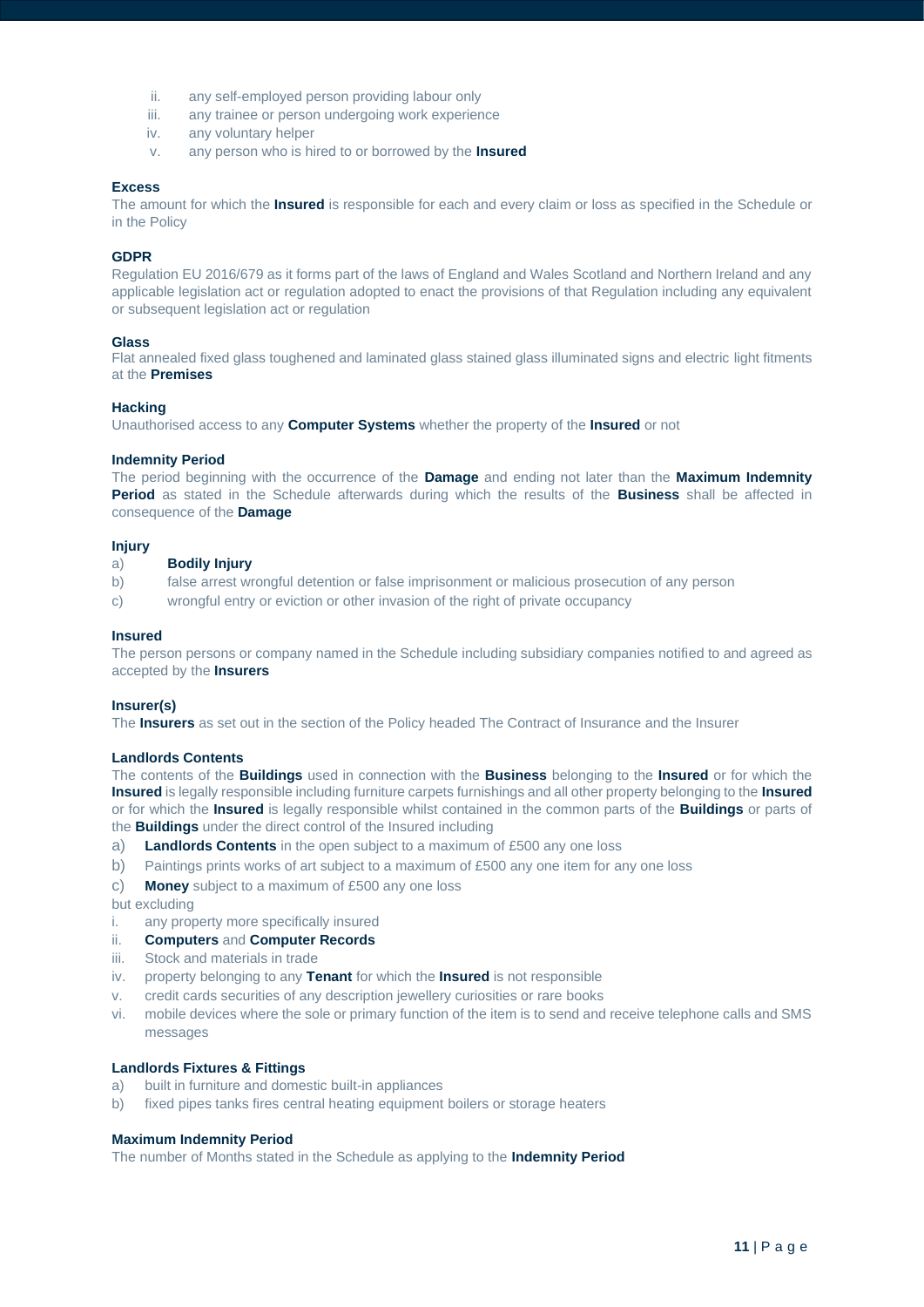### **Media**

Any material on which **Data** or **Programs** are recorded

### **Money**

Cash bank currency notes uncrossed cheques uncrossed postal orders and money orders unused postage stamps National Insurance stamps trading stamps luncheon vouchers lottery and other prize scratch cards utility vouchers top up cards mobile phone vouchers and International Phone Cards held in connection with the **Business** belonging to the **Insured** or for which the **Insured** is legally liable

#### **Offshore Installation**

- a) any installation in the sea or tidal waters which is intended for underwater exploitation of mineral resources or exploration with a view to such exploitation
- b) any installation in the sea or tidal waters which is intended for the storage or recovery of gas or generation of electricity
- c) any pipe or system of pipes in the sea or tidal waters
- d) any accommodation installation for persons who work on or from the locations specified above

### **Phishing**

Any access or attempted access to **Data** made by means of misrepresentation or deception

### **Physical Injury**

**Bodily injury** by external violent and visible means sustained by the **Insured** or **Employee** in the course of the **Business** where such injury arises directly from assault

#### **Pollution or Contamination**

a) all Pollution or Contamination of buildings or other structures or of water or land or the atmosphere and

b) all **Injury** loss or **Damage** directly or indirectly caused by such Pollution or Contamination

All Pollution or Contamination which arises out of one incident shall be deemed to have occurred at the time such incident takes place

### **Premises**

The **Buildings** and the land inside the boundaries at the risk address stated in the Schedule

### **Principal**

Any person firm company ministry or authority for whom the **Insured** is undertaking work

#### **Products Supplied**

Any goods or other property including containers packaging labelling and instructions for use sold supplied delivered erected repaired serviced altered treated installed processed manufactured or tested by the **Insured** in connection with the **Business**

#### **Program**

A sequence of instructions given to a computer that is either purchased or written on a custom basis owned leased or rented by the Named Insured or for which the **Insured** is legally responsible

### **Property**

**Buildings Landlord Contents** and in respect of Section 1 of the Policy such other items to which cover is expressly extended in Section 1 of the Policy or Schedule

The **Insurers** agree to accept the classification under which any Property has been entered in the books of the **Insured**

### **Rent Receivable**

The money paid or payable to the **Insured** by tenants or lessees for accommodation and services provided in the course of the **Business** at the **Premises**

### **Sanitary Ware**

Wash basins lavatory pans or other sanitary fittings at the **Premises**

#### **Services**

Above ground and underground telephone gas water and electric installations fixed oil and diesel fuel tanks fixed liquefied petroleum gas tanks septic tanks cess pits drains sewers piping ducting cables wires fibre optic or integrated services digital network lines and associated control gear and accessories on the **Premises** and extending to the public mains but only to the extent of the **Insured's** responsibility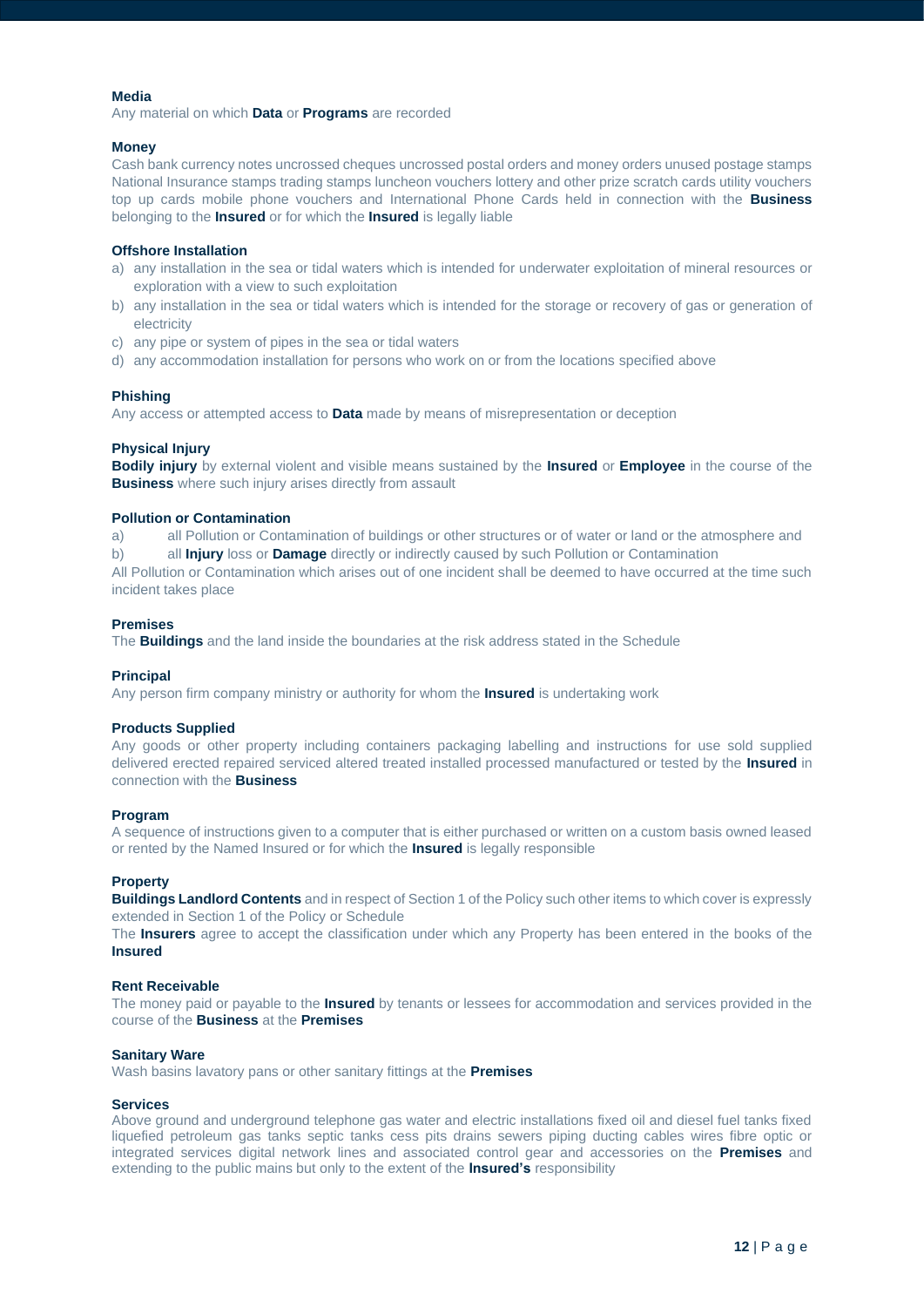### **Standard Rent Receivable**

The **Rent Receivable** during the period immediately before the date of the **Damage** which corresponds with the **Indemnity Period**

### **Tenant(s)**

The tenant or lessee(s) of any **Building**

### **Territorial Limits**

Great Britain Northern Ireland the Isle of Man or the Channel Islands

### **Unoccupied**

Any **Building** or part of any **Building** which is empty or not in use by the **Insured** or any **Tenant** of the **Insured**  for more than 60 consecutive days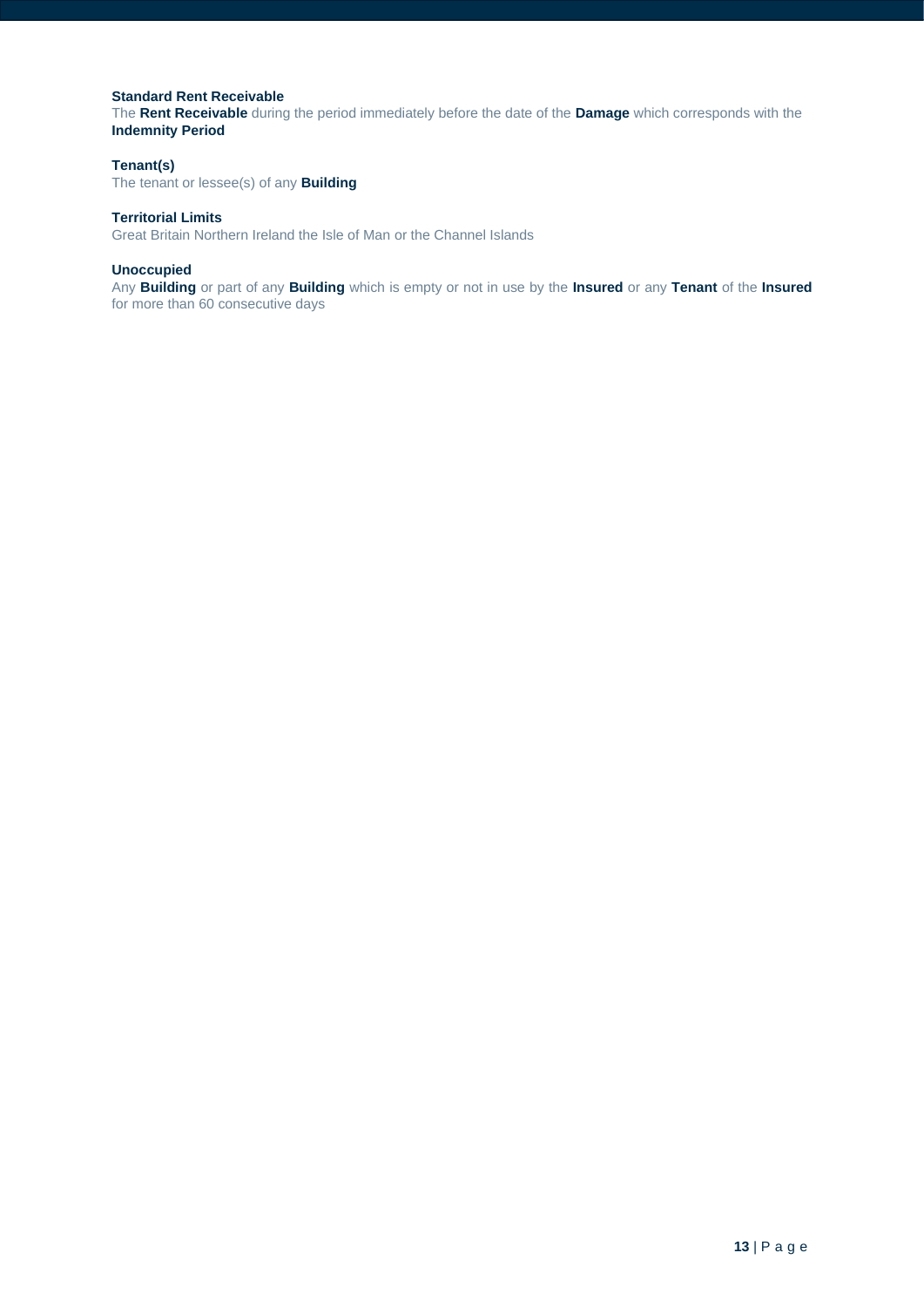# **GENERAL CONDITIONS**

The following general conditions apply to the whole of this Policy.

1. Misrepresentation and Fair Presentation

The **Insured** and anyone representing the **Insured** have a duty to provide a fair presentation of the risk A fair presentation is one which in a reasonably clear and accessible manner provides the material facts which the **Insured** knows or ought to know following a reasonable search Failing that the information provided must be sufficient to warn the **Insurers** that additional enquiries must be made to fully understand the risk The information provided must be substantially correct complete and made in good faith

### If the **Insured** or anyone representing the **Insured**

- a) provides the Broker Intermediary or Agent who arranged the Policy or the **Insurers** with misleading incomplete or incorrect information when applying for amending or renewing this insurance
- b) deliberately and/or recklessly withholds information or misleads the Broker Intermediary or Agent who arranged the Policy or the **Insurers** in order to obtain cover or gain a cheaper premium or more favourable terms
- c) provides the Broker Intermediary or Agent who arranged the Policy or the **Insurers** with false documents

### The **Insurers** may

- a) amend the **Insured's** Policy to record the correct information
- b) apply different terms (not relating to a higher premium) effective from the date of the misrepresentation. In which event the **Insured's** Policy will be amended to record the correct information and terms
- c) reduce proportionately the amount to be paid on a claim, where different terms relating to a higher premium would have been applied. In which event the **Insured** shall be considered as being their own insurer for the difference and shall bear a rateable share of a claim
- d) cancel the **Insured's** Policy in accordance with General Condition 6. Cancellation
- e) void the **Insured'**s Policy and treat it as if it had never existed and return the premium paid other than in circumstances of
	- i. deliberate and/or reckless misrepresentation where no premium shall be returned by the **Insurers**
	- ii. where the **Insured** has made claims under the Policy then
		- a. any sums that have been paid by way of benefit under the Policy will be deducted from any return premium due to the **Insured** or
		- b. in the event that the premium paid does not exceed the sums paid by way of benefit under the Policy the **Insured** will be responsible for reimbursing the **Insurers** the difference
- f) in addition to voiding the **Insured's** Policy the **Insurers** may also void any other policies which the **Insured** has with the **Insurers**. The premium paid for such policies will be returned other than in circumstances where
	- i. deliberate and/or reckless misrepresentation has also occurred on these policies, in which event, no premium shall be returned by the **Insurers**
	- ii. claims have also been made on these policies, in which event
		- a. any sums that have been paid by way of benefit under the Policy will be deducted from any return premium due to the **Insured** or
		- b. in the event that the premium paid does not exceed the sums paid by way of benefit under the Policy the **Insured** will be responsible for reimbursing the **Insurers** the difference

### 2. Fraud

### If the **Insured** or anyone representing the **Insured**

- a) makes a fraudulent payment by bank account and/or card
- b) provides the Broker Intermediary or Agent who arranged the Policy or the **Insurers** with false documents or false statements to support a claim
- c) makes a claim or part of any claim that is fraudulent false or exaggerated

#### The **Insurers** may

- a) cancel the **Insured's** Policy and not return any premium paid by the **Insured** in accordance with General Condition 6. Cancellation
- b) reject a claim or reduce the amount of payment that would have been paid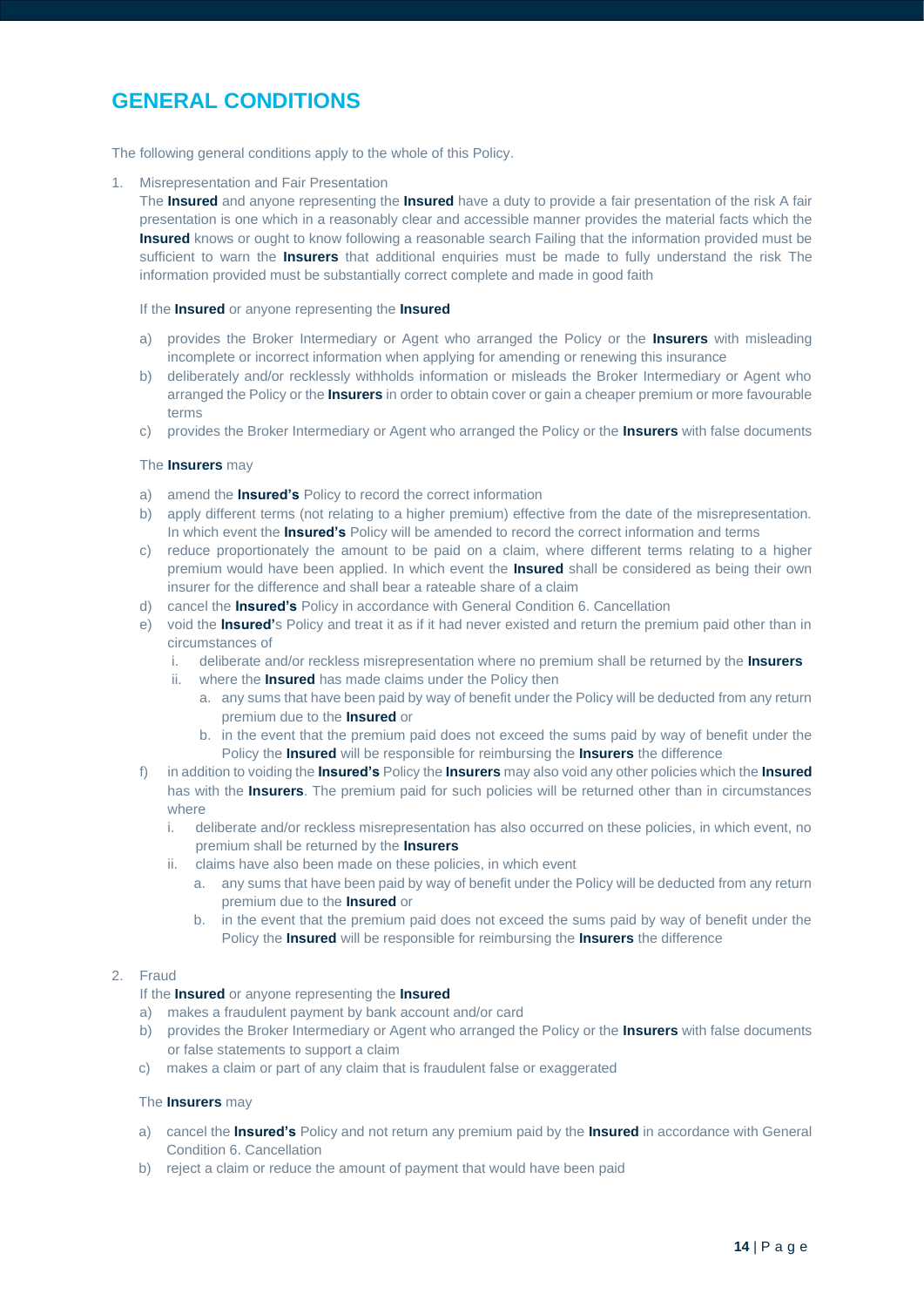- c) recover from the **Insured** any sums paid by way of benefit under the Policy in respect of any claim or part of any claim that is fraudulent, false or exaggerated
- d) pass details to fraud prevention and law enforcement agencies who may access and use this information

### 3. Reasonable Care

### The **Insured** shall

- a) take all reasonable precautions to prevent or diminish loss destruction damage or injury take all reasonable steps to comply with statutory requirements obligations and regulations imposed by any authority
- b) exercise care in the selection and supervision of **Employees**
- c) maintain all **Buildings** ways works machinery and plant in sound condition

As soon as possible after discovery of any defect or danger the **Insured** shall cause such defect or danger to be

made good or remedied and in the meantime shall cause such additional precautions to be taken as the circumstances may require

### 4. Alteration

This Policy shall cease to be in force from the date of the alteration if

- a) any alteration is made either in the **Business** or at the **Premises** or to any **Property** insured after the commencement of the insurance that increases the risk of loss destruction damage or injury or
- b) the **Insured's** interest ceases except by will or operation of law or
- c) the **Business** is wound up or carried on by a liquidator or receiver or permanently discontinued or
- d) the **Premises** becomes unoccupied

unless the **Insurers** have agreed in writing to accept such alteration

### 5. Payment of Premium

It is a condition that

- a) the premium for the Policy or any endorsement attaching to the Policy shall be paid when due
- b) if the premium for the Policy or endorsement is payable by instalments then
	- i. each instalment shall be paid when due or
		- ii. where a notice has been issued requiring the outstanding amount must be paid by a specific date then such payment is made by that date

### 6. Cancellation

- a) Cancellation by the **Insured**
	- i. Cooling off cancellation rights

The **Insured** has the right to cancel the insurance from inception within 14 days of the receipt of the documents at the start of the insurance or within 14 days of the start of the insurance whichever is later ("the cooling off period") if the cover does not meet their requirements by returning all documents and any certificate to the Broker Intermediary or Agent who arranged the Policy

The **Insurers** shall return any premium paid in full within 30 days of the receipt of the notice of cancellation from the Broker Intermediary or Agent if the cover is cancelled either

- a. before the inception date or
- b. within the 14 day cooling off period provided that no claim has been made or incident advised that could give rise to a claim

in these circumstances no return of premium will be made

ii. Cancelling the Policy after the cooling off period

The **Insured** may cancel the insurance at any other time by contacting the Broker Intermediary or Agent who arranged the Policy

On receipt of the notification from the Broker Intermediary or Agent the **Insurers** will cancel the Policy and provide a proportionate return of the premium in respect of the unexpired Period of Insurance provided that no claim has been made or incident advised that could give rise to a claim in these circumstances no return of premium will be made

### b) Cancellation by the **Insurers**

i. Non-payment of Premium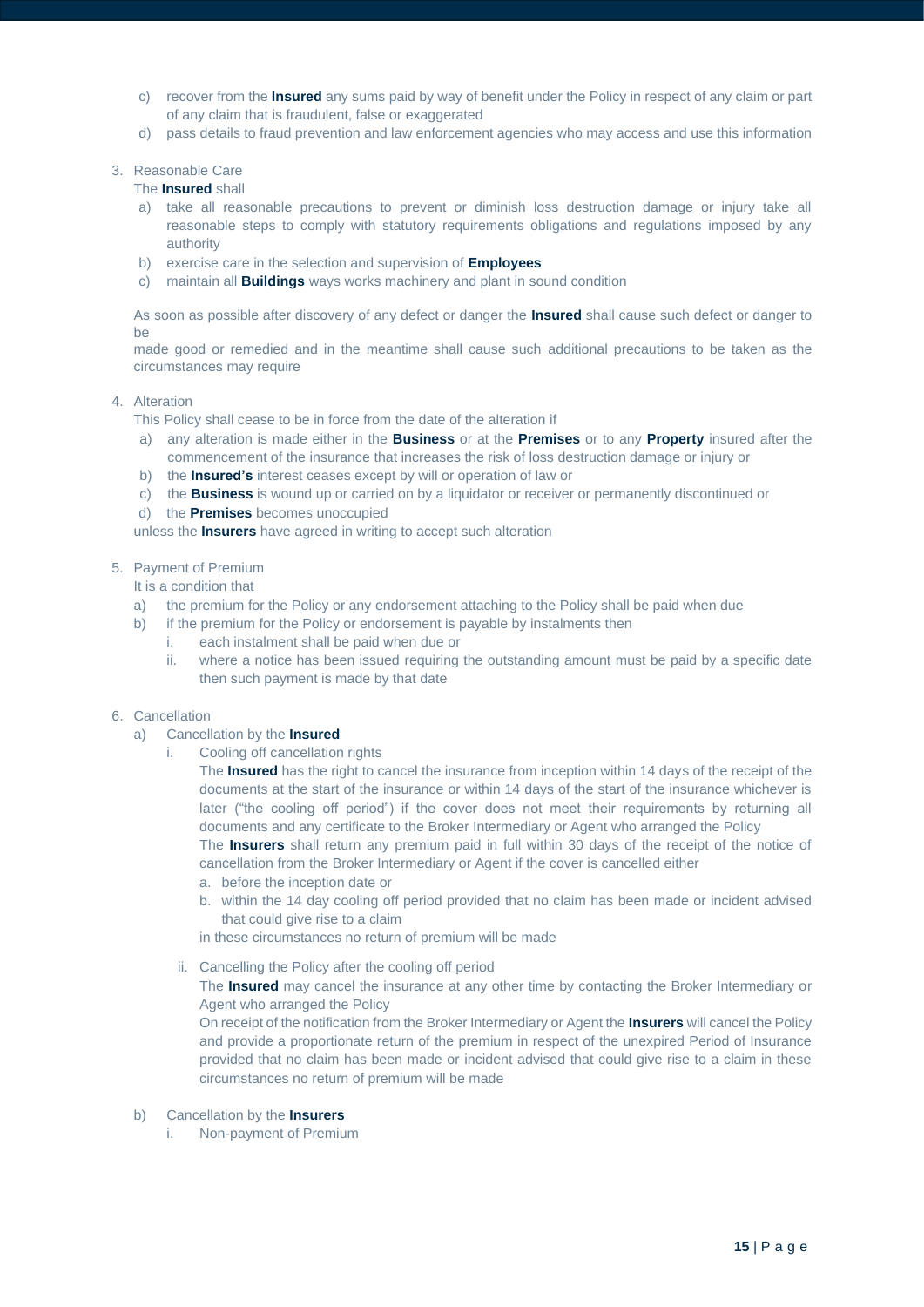If the **Insurers** have not received the premium in accordance with the terms of General Condition 5. Payment of Premium the **Insurers** will cancel the Policy by giving 7 days' notice in writing by letter to the **Insured** at the **Insured's** last known address

The insurance will end immediately when the 7 days' notice runs out

If the **Insured** has just incepted the Policy or renewed the Policy with the **Insurers** and the premium is unpaid then the **Insurers** will cancel the insurance from the inception or renewal date

ii. Cancellation for any other reason

The **Insurers** may cancel the Policy or any section or endorsement by giving 30 days' notice in writing by letter to the **Insured** at the **Insured's** last known address

The **Insurers** do not have to give a reason for the cancellation although valid reasons for doing so may include but are not limited to the following

- a. the **Insured** has not provided to the Broker Intermediary or Agent the information or documents the **Insurers** have requested as part of the terms and conditions in providing the insurance
- b. the **Insured** has not met the terms and conditions contained in this document of insurance including those shown on their Schedule
- c. where the **Insured** does not comply with any of the different Policy terms and conditions imposed by the **Insurers** as a result of the identification of misrepresentation as detailed in General Condition 1. Misrepresentation and Fair Presentation
- d. where an alteration is made to the **Business** the **Premises** or the **Property** or where the **Insured's** interest ceases unless agreed by the **Insurers** as detailed in General Condition 4. Alteration
- e. where the survey arranged by the **Insurers** has identified additional risks which were not evident to the **Insurers** prior to the survey or where the **Insured** have not complied with the **Insurers** acceptance criteria nor with the timely completion of any risk improvements as detailed in General Condition 16. Subject to Survey
- f. The **Insured** has behaved in a manner that makes it inappropriate for the **Insurers** to continue the insurance, e.g. the **Insured** harassing or showing abusive or threatening behaviour towards the **Insurers** staff or the **Insurers** appointed representatives

The insurance will end immediately when the 30 days' notice runs out

If the **Insured** has just incepted the Policy or renewed the Policy with the **Insurers** and the premium is unpaid then the **Insurers** will cancel the insurance from the inception or renewal date

The **Insurers** will provide a proportionate return of premium in respect of the unexpired Period of Insurance of the Policy or Section other than in circumstances listed below

- 1. where the **Insurers** identifies fraud as detailed in General Condition 2. Fraud
- 2. where a claim has been made or incident advised that could give rise to a claim in these circumstances no premium shall be returned by the **Insurers**

### 7. Claims - Action by the **Insured**

### Special Definition

**Letter of Claim** or **Claim Notification Form** where used in this condition means any written communication indicating an intention to claim against the **Insured** that specifies sufficient information about the incident to enable it to be investigated and includes at least preliminary information as to the nature of the injury or damage sustained and as defined in any protocols issued under the Civil Procedure Rules (or any amendments or supervening legislation)

- a) If circumstances should exist which may give rise to a claim under this Policy or on the happening of any Event the **Insured** shall as soon as possible give notice thereof to the **Insurers** in writing
- b) Subject to the provisions set out in sub paragraph (g) below in respect of third party liability claims the **Insured** shall acknowledge and provide a response as required in accordance with and within the time period fixed for that purpose in the relevant pre-action protocol issued under the Civil Procedure Rules and shall promptly forward a copy of the **Letter of Claim** or **Claim Notification Form** and any such response to the **Insurers**

Following receipt by the **Insured** of a pre-action **Letter of Claim** or **Claim Notification Form** in addition to the above the **Insured** shall as soon as possible provide to the **Insurers** copies of all documents records and minutes of meetings necessary to consider the claim fully The **Insured** shall also give to the **Insurers** all such proofs and information with respect to any claim as the **Insurers** may require together with (if demanded) a statutory declaration of the truth of such claim and of any matters relating thereto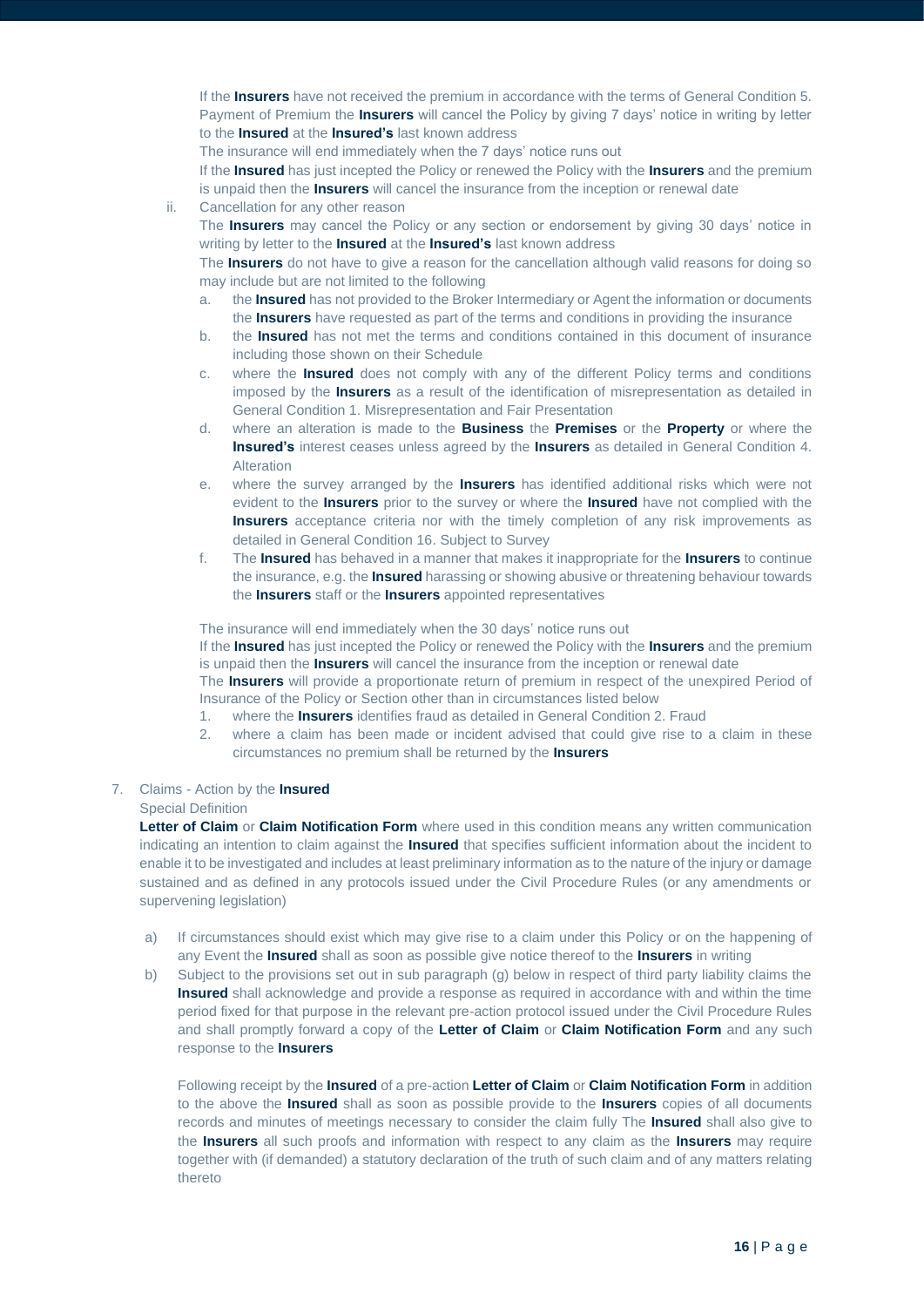- c) The **Insured** shall immediately forward every service of writ summons or claim form impending prosecution notice requiring arbitration notice of an inquest or fatal accident inquiry in connection with any such circumstance or Event aforesaid to the **Insurers** unacknowledged
- d) Other than as prescribed in (b)
	- (i) within seven days in the case of **Damage** caused by riot civil commotion strikers locked-out workers persons taking part in labour disturbances or malicious persons or

(ii) within thirty days in the case of any other circumstance or Event aforesaid

or such further time as the **Insurers** may in writing allow the **Insured** shall give full particulars of the **Damage** circumstance or Event

- e) The **Insured** if required by the **Insurers** shall attend all proceedings and assist the **Insurers** in the giving of evidence and the attendance of witnesses and shall give the **Insurers** all information and assistance and do and concur in doing whatever the **Insurers** may require in connection with any circumstance event or claim
- f) The **Insured** shall bear its own costs and expenses under this Condition save to the extent that specific cover is provided within the Policy
- g) No admission offer promise payment or indemnity shall be made or given by or on behalf of the **Insured** without the written consent of the **Insurers**

### 8. Claims - Rights of the Insurers

### The **Insurers** shall

- a) be entitled at any stage to take over the defence or settlement of any claim made upon the **Insured** by any other party and to prosecute for their own benefit any claim for indemnity or compensation against any other persons in respect of any event insured by the Policy and at no cost to the **Insurers** the **Insured** shall give all assistance as may be reasonably required by the **Insurers**
- b) have the right to enter the **Premises** where the **Damage** has occurred and to keep possession of any **Property** insured without thereby incurring any liability or diminishing any of the **Insurers** rights under the Policy and to deal with the salvage in a reasonable manner but the **Insured** shall not be entitled to abandon any **Property** to the **Insurers**
- c) at their option indemnify the **Insured** by payment reinstatement replacement or repair in respect of any **Property** lost or damaged or part thereof. If the **Insurers** elect to reinstate or replace any **Property** they shall not be bound to reinstate or replace exactly or completely but only as circumstances permit and in reasonably sufficient manner and shall not in any case be bound to expend in respect of any one of the items insured more than the Sum Insured thereon
- 9. Conditions

Every Condition to which the Policy or any part thereof is or may be subject shall from the time the Condition attaches apply and continue to be in force during the whole currency of the Policy and non-compliance with any such Condition insofar as it increases the risk of loss destruction or damage shall be a bar to any claim in respect of such loss destruction or damage provided that whenever the Policy is renewed a claim in respect of loss destruction or damage occurring during the renewal period shall not be barred by reason of a Condition not having been complied with any time before the commencement of such period

### 10. Contribution in respect of Sections 1 and 2

If in the event of **Damage** or liability under the Policy there shall be in force any other insurance effected by or on behalf of the **Insured** providing cover against such a claim

- a) the liability of the **Insurers** shall be limited to their rateable proportion of such a claim
- b) but which is subject to any provision excluding it from ranking concurrently with the Policy either in whole or in part or from contributing rateably to the claim then the liability of the **Insurers** shall be limited to such proportion of the claim as the Sum Insured bears to the value of the **Property**

### 11. Arbitration

If any difference shall arise between the **Insurers** and the **Insured** as to the amount to be paid under this Policy (liability being otherwise admitted) such difference (provided it does not concern the interpretation of the terms of the Policy) shall be referred to an arbitrator to be appointed by the parties in accordance with the statutory provisions for the time being in force

Where any difference is referred to arbitration the making of an award shall be a prerequisite to any right of action against the **Insurers**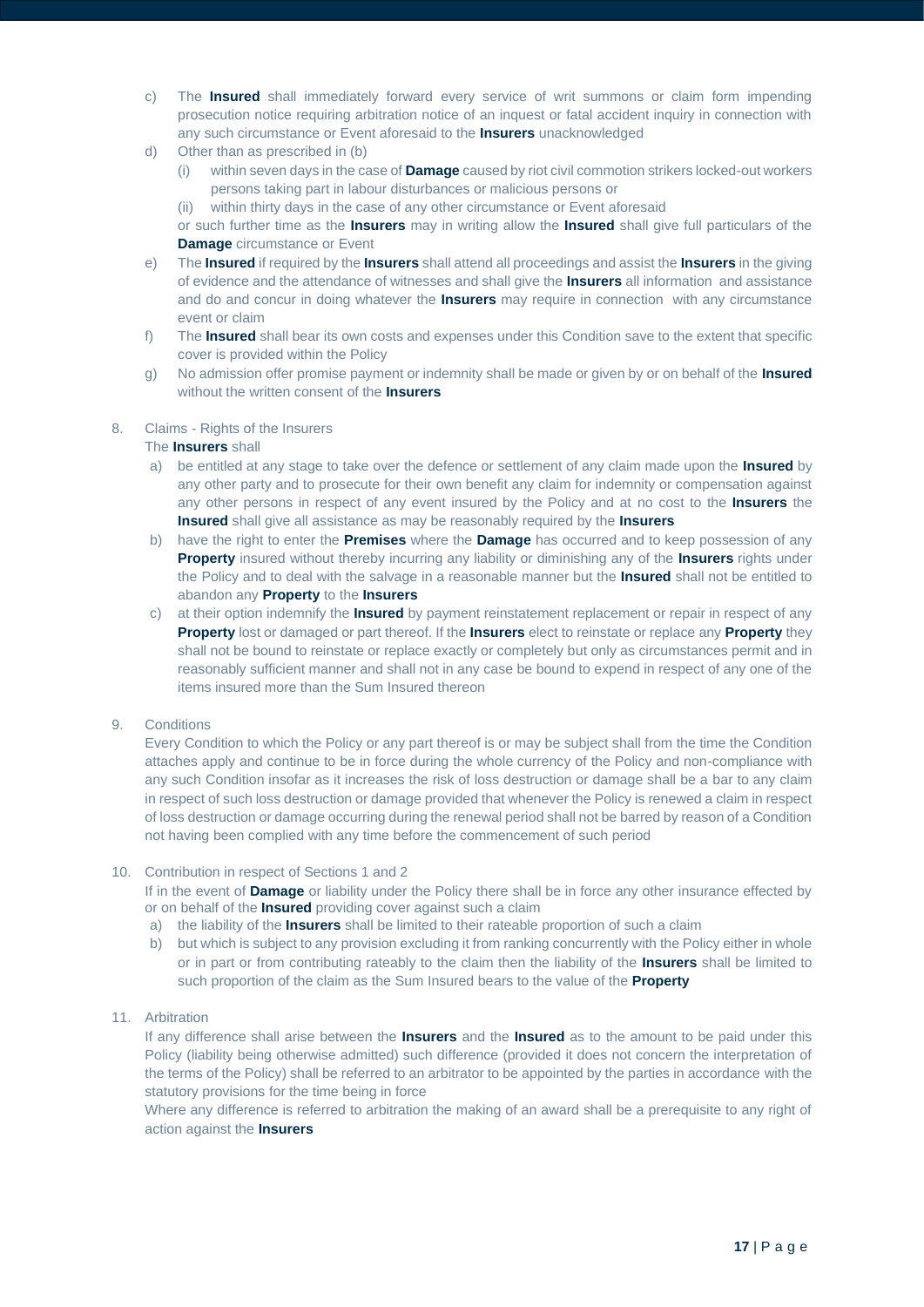### 12. Claims Co-operation

The **Insured** will provide all help and assistance and co-operation required by the **Insurers** and/or their appointed representatives in connection with any claim

### 13. Policy Interpretation

The parties to this contract agree that the Policy and any dispute concerning its interpretation or application is to be subject to and to be construed in accordance with the law of England and Wales (or Scottish law where the **Insured's** registered address is in Scotland)

Each party agrees (subject as provided in General Claims Condition 11 – Arbitration) to submit if required to the exclusive jurisdiction of any Court of competent jurisdiction within England and Wales (or Scotland where the proper law of the contract is Scottish) and to comply with all requirements necessary to give such Court exclusive jurisdiction

### 14 Observance of terms

**Insured** shall observe the terms of the Policy so far as they relate to anything to be done or complied with

### 15. Legal Representatives

In the event of the death of the **Insured** the **Insurers** will indemnify the **Insured's** legal personal representatives in respect of liability at law previously incurred by the **Insured** provided they observe fulfil and be subject to the terms conditions and limitations of the Policy to the extent that they can apply

### 16. Subject to Survey

If any insurance by the Policy either at inception or subsequent renewal has been granted subject to the completion of a survey of the **Premises** or if during the Period of Insurance following notification of a claim or an alteration to the **Business** or the **Premises** or to any **Property** under the Policy the **Insurers** require a survey

- a) then pending completion of such survey the terms conditions exclusions and limits as specified in the Policy and Schedule shall apply
- b) if following completion of the survey and in the opinion of the **Insurers** this has identified additional risks which

were not evident to the **Insurers** prior to the survey then the **Insurers** reserve the right to alter or amend the terms and conditions of the Policy or to suspend or withdraw cover immediately

c) the continuation of cover after the survey by the **Insurers** shall be subject to the **Insured** complying with the **Insurers** acceptance criteria and the completion of any risk improvements required within the time frame agreed with the **Insurers** otherwise the **Insurers** may at their option invoke General Condition 6. Cancellation

### 17. Limit of Indemnity

All the Sums Insured Limits of Indemnity and any other restrictions on the amount of the **Insurers** liability stated in the Policy shall apply as maximum limits to the **Insurers** liability irrespective of the number of persons entitled to indemnity under the Policy

For the purposes of the Sums Insured Limits of Indemnity and any other restrictions on the amount of the **Insurers** liability the **Insured** and all other persons entitled to be indemnified under the Policy shall be treated as one party or legal entity so that there shall be only a single contract of insurance between the **Insurers** as one party and the **Insured** and all other persons entitled to be indemnified as the other party

18. Third Party Rights

A person or company who is not a party to the Policy has no right under the Contracts (Rights of Third Parties) Act 1999 to enforce any clause or term of the Policy but this does not affect any right or remedy of a third party which exists or is available apart from that Act

### 19. Assignment

The **Insured** shall not assign or transfer their rights under the Policy without the written agreement of the **Insurers**

### 20. Insureds Contribution

Where stated in the Schedule the **Insured** shall be responsible for paying an **Excess** in relation to each claim made by the **Insured** under this Policy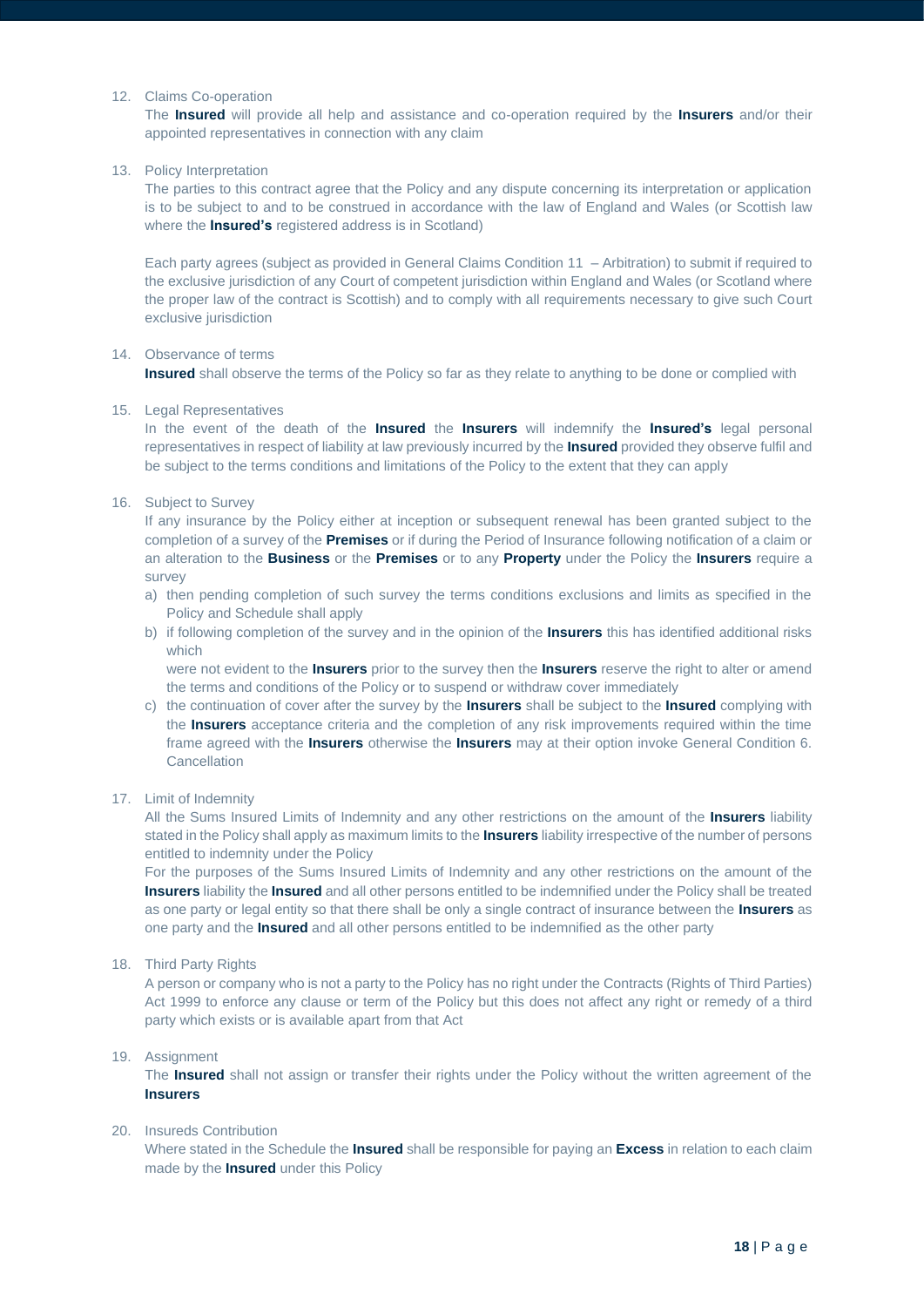### 21. Abuse

In so far as indemnity is provided under Section 4 Public & Products Liability in respect of any legal liability or prosecution defence costs and expenses directly or indirectly resulting from caused by contributed to attributed to or

in any way related to **Abuse** it is understood and agreed that

- a) any of the specified amounts detailed in the Schedule as limits of indemnity or the amount of any other limit stated in the Policy shall (where not already so stated) be the total amount payable in the aggregate in respect of all claims during any one Period of Insurance and which amount shall be inclusive of all claimants' and defence costs and expenses and prosecution defence costs and expenses to the extent indemnified for
- b) where legal liability is not attributable to a single identifiable event that occurs at a single fixed time and place then for the purpose of what constitutes one claim in respect of the provision of indemnity under this Policy all occurrences of **Abuse** suffered by any individual Third Party claimant committed during the Period of Insurance shall be considered individually as one claim
- c) for the purposes of this condition the reference to Period of Insurance in paragraphs a) and b) above shall include any period prior to the Period of Insurance where the insurance is subject to a retroactive date provision which relates to a period prior to the Period of Insurance during which any act or omission giving rise to indemnity under the insurance may have been committed
- d) the insurance provided by the Section 4 Public & Products Liability shall not indemnify
	- i. any medical or dental practitioner whomsoever or
	- ii. any other person who is an **Insured** against any legal liability or prosecution defence costs and expenses directly or indirectly resulting from caused by contributed to attributed to or in any way related to **Abuse** committed by that individual person which is
		- a) dishonest or criminal or fraudulent or
		- b) the result of deliberate wrongdoing or recklessness

Indemnity shall continue to apply in respect of the **Insured's** vicarious liability for such acts of another person but not where **Abuse** arises out of acts or omissions authorised by the **Insured** or at the request of or with the approval of the **Insured** where such authorisation request or approval is dishonest or criminal or fraudulent or results from deliberate wrongdoing or recklessness

- e) where indemnity is provided to indemnify the **Insured** for their vicarious liability for the acts of the person or persons committing such **Abuse** it is hereby noted and agreed with regard to the application of General Condition 23 Subrogation that the **Insurers** shall exercise such rights against any **Employee** committing such **Abuse** which is dishonest or criminal or fraudulent or the result of deliberate wrongdoing or recklessness
- 22. Sanctions

This Policy shall not be deemed to provide cover nor shall the **Insurers** have any liability to pay any claim or provide any benefit hereunder to the extent that the provision of such cover payment of such claim or provision of such benefit would expose the **Insurers** to any sanction prohibition or restriction under United Nations resolutions or the trade or economic sanctions laws or regulations of the European Union United Kingdom or United States of America

23. Subrogation

The **Insurers** shall be subrogated to all of the **Insured's** rights of recovery against any person or organisation before or after any claims payment under this insurance and the **Insured** shall provide all relevant information and assistance in this regard Any recovery made shall be applied first to the **Insurers** outlay and then to the **Insured's Excess** in priority to any outstanding uninsured loss of the I**nsured** in the absence of agreement to the contrary

The **Insurers** shall not exercise such rights against any **Employee** unless the claim in question has been brought about or contributed to by the dishonest fraudulent criminal or malicious act error or omission of that **Employee**

24. Jurisdiction

Any indemnity provided by this Policy in respect of legal liability to pay **Compensation** (including claimants costs and expenses) shall operate in accordance with the law of any country but not in respect of any judgment award payment or settlement made within countries which operate under the laws of the United States of America or Canada (or to any order made anywhere in the world to enforce such judgement award payment or settlement either in whole or in part)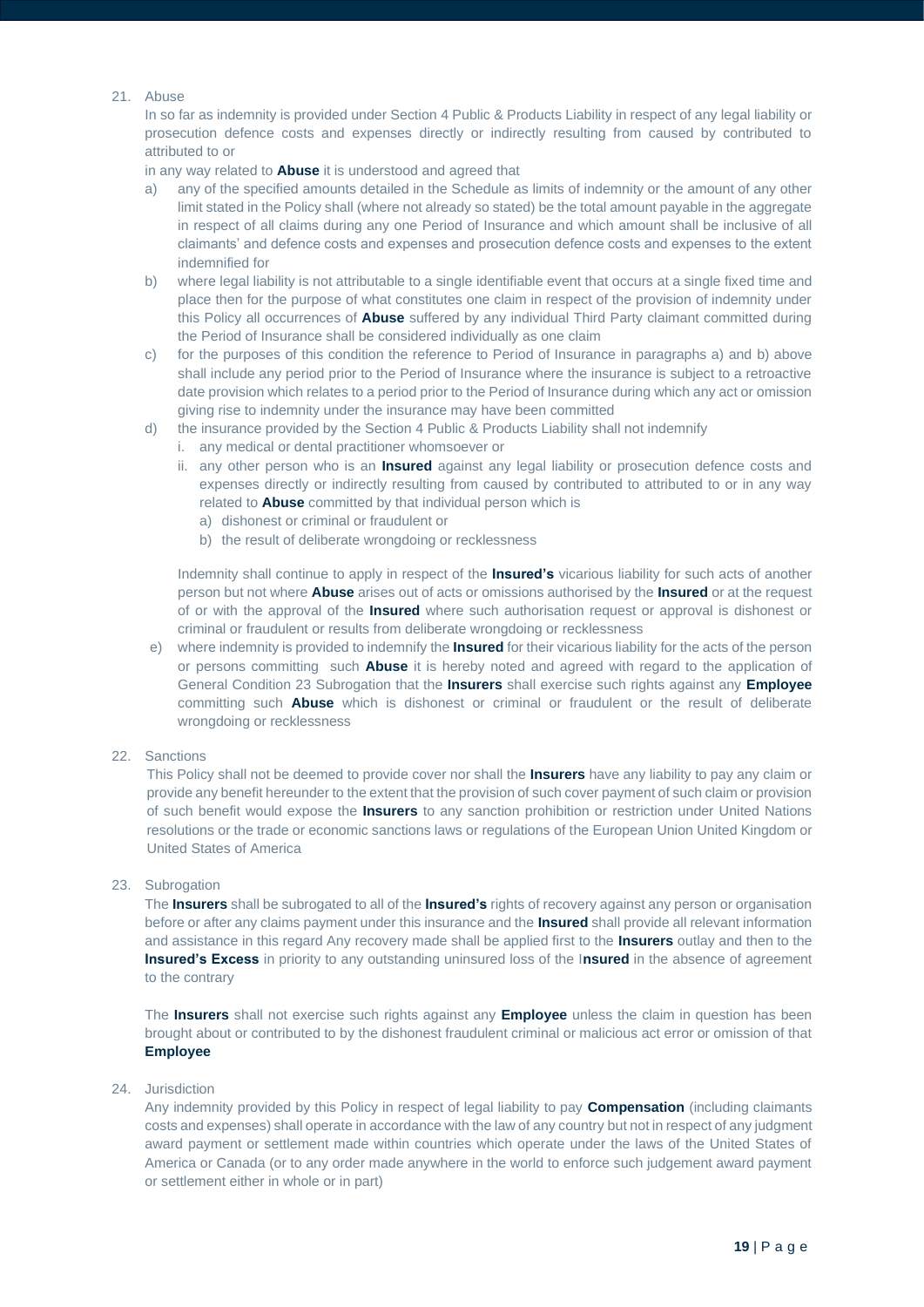Provided that the indemnity provided by the Section 3 Employers' Liability where operative will not apply to any action for **Compensation** brought against the **Insured** in any court outside the European Union

25. Premium Adjustment

Where the premium for the Policy or any Policy Section is subject to a premium adjustment the **Insured** shall within one month of the expiry of the Period of Insurance forward to the **Insurers** such information as the **Insurers** may require. The **Insurers** shall thereupon adjust the premium subject to any minimum premium specified by the **Insurers**

26. Unoccupied Buildings

When any **Building** or portion thereof becomes **Unoccupied**

- a) the **Insured** must give immediate notice in writing to the **Insurers** of such unoccupancy and when any **Building** or portion thereof becomes re-occupied
- b) Damage caused by **Defined Perils** of Storm Flood Escape of Water Theft or Attempted Theft or Accidental Damage is excluded in respect of **Unoccupied** buildings or **Unoccupied** portions of buildings
- c) the **Insured** or their authorised representative will
	- i. ensure all the main services are turned off or disconnected (except the electricity supply to maintain any fire or intruder alarm system) to that portion of the **Premises** which are **Unoccupied** or
	- ii. as an alternative to b) i. above leave the main services turned on to keep the central heating system working at a minimum temperature of 5°c during the period 1st October to 1st April each year always provided that outside this period condition b) i. will apply
	- iii. carry out a thorough inspection of the **Premises** on at least a weekly basis and carry out immediately any work necessary to maintain the security of the **Premises**
	- iv. remove all refuse and waste materials from the **Premises** following such inspection
	- v. maintain a written record of such inspections
	- vi. ensure the **Premises** are secured against unlawful entry

### Special Provision

Where the **Insured** or their authorised representative comply with paragraph b) ii. of this condition during the period from 1st October to 1st April each year the **Insurers** will not apply Section 1 - Property All Risks exclusion 11 from any automatic sprinkler installations (where shown as operative in the Schedule)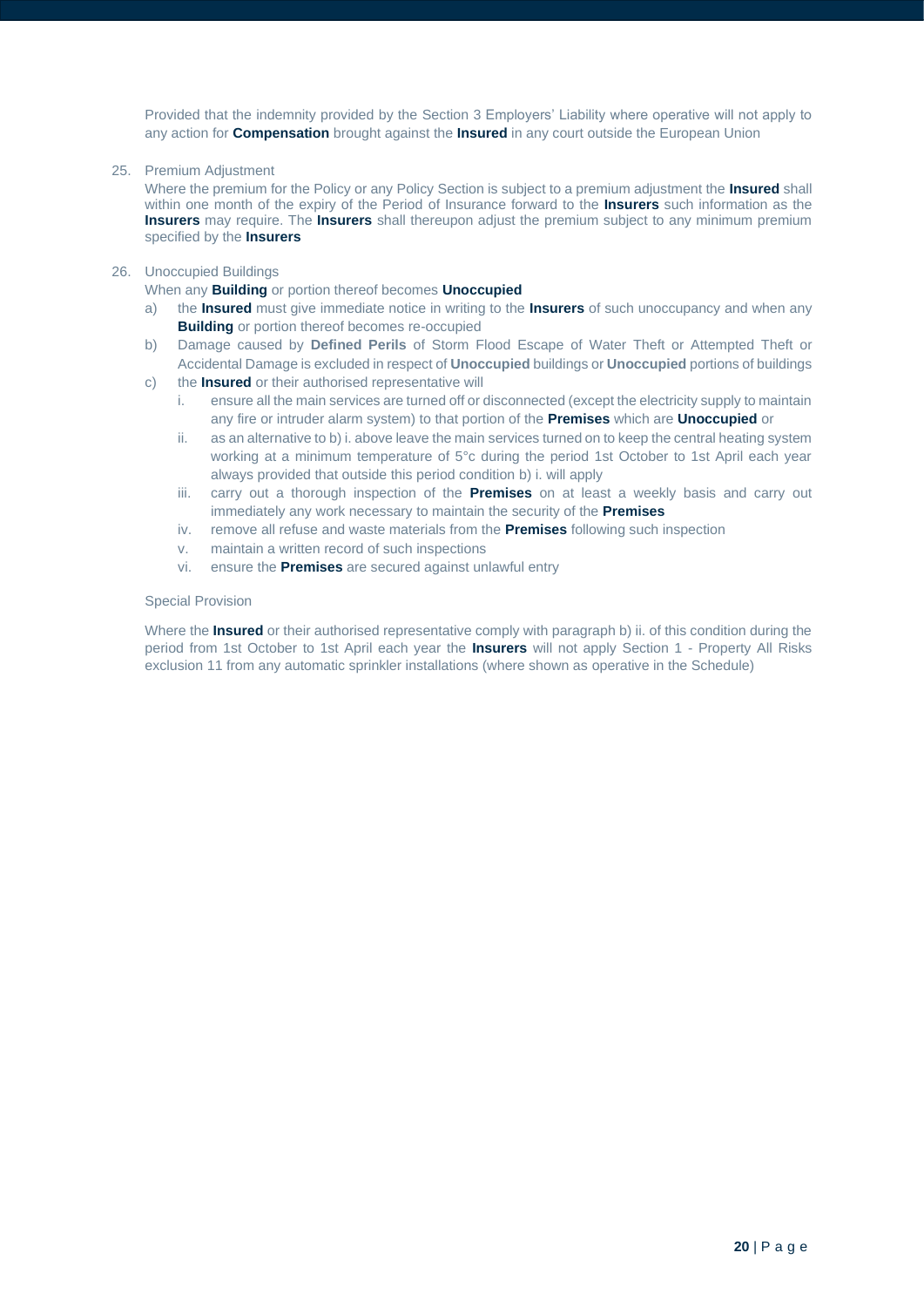# **GENERAL EXCLUSIONS**

### The **Insurers** shall not be liable

- 1. War and Allied Risks/Dispossession of Property/Radioactive Contamination in respect of any loss or destruction of or damage to any property whatsoever or any loss or expense whatsoever resulting or arising therefrom or any **Consequential Loss** or any legal liability of whatsoever nature directly or indirectly caused or occasioned by or happening through or in consequence of
	- a) war invasion act of foreign enemy hostilities or warlike operations (whether war be declared or not) civil war rebellion revolution insurrection or military or usurped power except to the extent stated in the Special Provision Section 3 Employers' Liability below
	- b) permanent or temporary dispossession of any property resulting from confiscation nationalisation commandeering or requisition by any lawfully constituted authority except to the extent stated in the Special Provision Section 3 Employers' Liability below
	- c) i. ionising radiations from or contamination by radioactivity from any nuclear fuel or from any nuclear waste or from the combustion of nuclear fuel
		- ii. the radioactive toxic explosive or other hazardous properties of any nuclear installation reactor or other nuclear assembly or nuclear component thereof
		- iii. any weapon or device employing atomic or nuclear fission and or fusion or other like reaction or radioactive force or matter
		- iv. the radioactive toxic explosive or other hazardous or contaminating properties of any radioactive matter but the exclusion in this paragraph (iv) shall not extend to radioactive isotopes other than nuclear fuel when such isotopes are being prepared carried stored or used for commercial agricultural medical scientific or other similar peaceful purposes
		- v. any chemical biological bio-chemical or electromagnetic weapon

but in respect of **Injury** sustained by an **Employee** this exclusion 1(c) shall apply only when the **Insured** under a contract or agreement has undertaken either to indemnify another party or to assume the liability of another party in respect of such **Injury**

Special Provision Section 3 Employers' Liability

Subject otherwise to the terms of the Policy

(a) General Exclusion 1(a) shall not apply and indemnity shall continue to operate to the extent provided for as follows

the insurance provided under Section 3 Employers' Liability where operative shall continue to satisfy the requirements of the relevant law applicable in Great Britain Northern Ireland the Isle of Man the Island of Guernsey the Island of Jersey or the Island of Alderney or where so extended to offshore installations in any waters outside the United Kingdom to which the Employers' Liability (Compulsory Insurance) Act 1969 or any amending primary legislation applies and in this regard the amount of the Limit of Indemnity inclusive of all claimants' and defence costs and expenses payable under Cover clause – Claimants' Costs and Expenses Cover clause – Defence Costs and Expenses and Extension to Section Health and Safety at Work Act Legal Defence Costs as stated in the Employers' Liability Section shall only be for the minimum amount required by such relevant law (and accordingly reduced to such amount where the amount of the Limit of Indemnity stated in the Employers' Liability Section is higher)

In the event that any part of this exclusion is found to be invalid or unenforceable the remainder shall remain in full force and effect

### 2. Property Coverages - Civil Commotion in Northern Ireland under

- a) Section 1 Property All Risks
- b) Section 2 Loss of Rent & Alternative Accommodation

in respect of any loss destruction or damage in Northern Ireland directly or indirectly caused or occasioned by or happening through or in consequence of civil commotion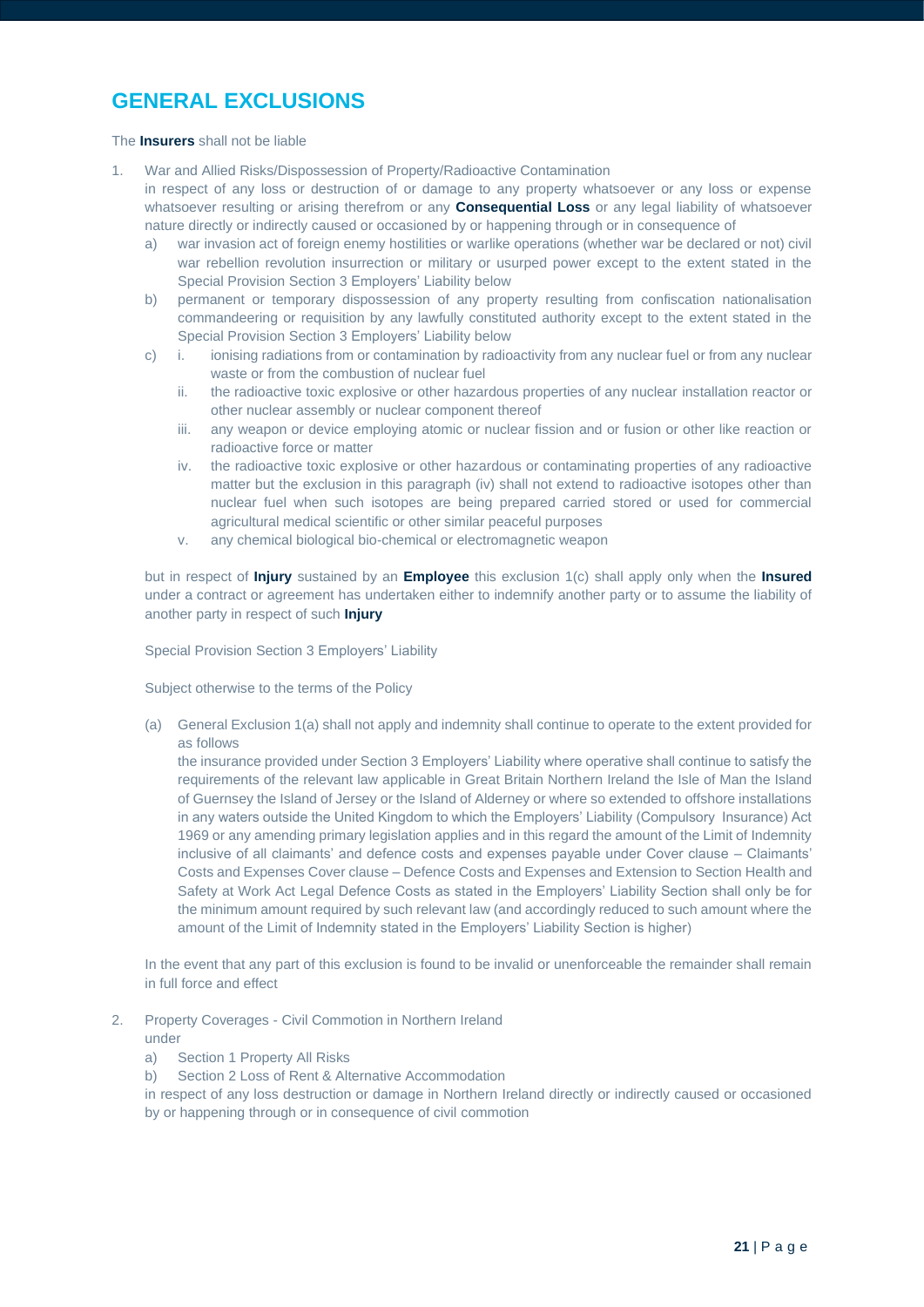### 3. Property Coverages - Act Terrorism

loss destruction or damage or cost or expense of whatsoever nature directly or indirectly caused or occasioned by or happening through or in consequence of an **Act of Terrorism** or any action taken in controlling preventing suppressing or in any way relating to an **Act of Terrorism** other than in respect of loss destruction or damage in England and Wales and Scotland to the extent provided for in Section 5 Terrorism of this Policy where operative In any action suit or other proceedings where the Insurers alleges that by reason of this exclusion any loss destruction or damage or cost or expense of whatsoever nature is not covered by this Policy the burden of proving that such loss destruction or damage or cost or expense is covered shall be upon the Insured

This exclusion shall not apply to: Section 3 – Property Owners Liability Section 4 - Employers' Liability

### Provided that in respect of Terrorism under:

Section 3 – Property Owners Liability the **Insurers** liability under this Section in respect of one occurrence or all occurrences of a series consequent on or attributable to one source or original cause and during any Period of Insurance in respect of **Products Supplied** shall not exceed £5m

Section 4 – Employers Liability the **Insurers** liability under this Section for Compensation for **Bodily Injury** in respect of any one occurrence or all occurrences of a series consequent on or attributable to one source or original cause inclusive of all claimant's and defence costs and expenses shall not exceed £5m

### 4. Cyber Risk - Third Party

under the Section 4 Property Owners Liability in respect of legal liability inclusive of claimants' and defence costs and expenses for and arising out of

- a) Defamation and Intellectual Property Rights
	- i. Defamation or malicious falsehood including libel slander injurious falsehood trade libel slander of title slander of goods or disparagement of goods
	- ii. Infringement of Intellectual Property Rights
	- which is committed or occasioned through the use of **Cybermedia**
- b) Personal Rights
	- i. Infringement of any right to privacy (other than in relation to Data Protection) including privacy in photographs and films or rights under the European Convention on Human Rights
	- ii. Breach of confidence or unauthorised disclosure
	- iii. Unfair treatment that is based on a person's age ethnic background marital status nationality physical or mental disability race colour religion sex or sexual orientation

which is committed or occasioned through the use of **Cybermedia**

c) Computer Virus

Transmission of any **Computer Virus** through the use of **Cybermedia** but this exclusion shall not apply to **Injury** or physical damage to tangible property including any resulting loss of use of that property other than

- i. physical damage to hardware and ancillary equipment and
- ii. loss destruction of corruption of or damage to software programs data or information in relation to any computer
- d) Data Protection

Contravention of the requirements of the **GDPR** which is committed or occasioned through the use of **Cybermedia**

e) Computer Fraud and **Computer Misuse**

**Computer Fraud** or **Computer Misuse** committed or occasioned through the use of **Cybermedia** but in respect of **Computer Misuse** this exclusion shall not apply to **Injury** or physical damage to tangible property including any resulting loss of use of that property other than

- i. physical damage to hardware and ancillary equipment and
- ii. loss destruction of corruption of or damage to software programs data or information in relation to any computer
- f) Denial of Access
- 5. Punitive and other Non Compensatory Damages
	- in respect of
	- a) exemplary damages
	- b) punitive damages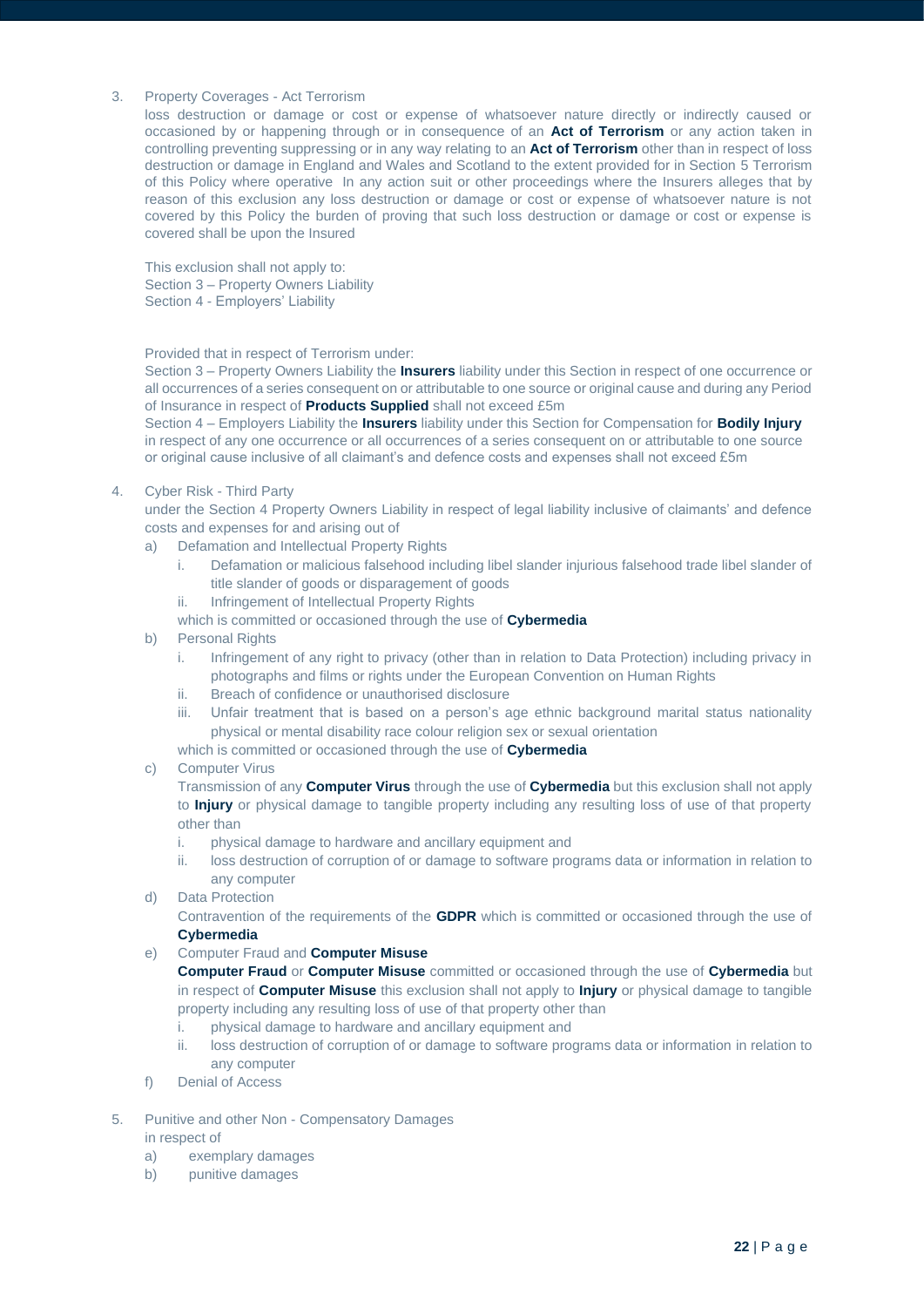- c) aggravated damages
- d) liquidated damages or damages by way of penalty or fine
- e) the multiplied portion of any compensatory damage award or any payment similar in nature to (a) (b) (c) or (d) above

### 6. Date Recognition

**Damage** or **Consequential Loss** of whatsoever nature or liability for damages attaching to the **Insured** or any associated costs relating thereto arising directly or indirectly from or consisting of the failure or inability of any

- a) **Computer Systems Data** microchip integrated circuit or any similar device or any computer software or computer firmware
- b) media or systems used in connection with any of the above

### whether the property of the **Insured** or not

- i. to recognise correctly any date as its true calendar date
- ii. to capture save or retain and/or correctly to manipulate interpret or process any **Data** or information or command or instruction as a result of treating any date otherwise than as its true calendar date

but

- a) in respect of Section 1 and Section 2 this shall not exclude subsequent **Damage** not otherwise excluded
- b) this exclusion shall not apply to Section 3
- 7. Marine Policies

**Damage** to **Property** which at the time of the happening of the **Damage** is insured by or would but for the existence of this Policy be insured by any marine policy or policies except in respect of any excess beyond the amount which would have been payable under the marine policy or policies had this Policy not been effected

8. Computer Virus

Alteration modification distortion corruption erasure of or damage to and **Consequential Loss** arising from any **Computer System** or any part thereof whether tangible or intangible (including but without limitation any information or **Data** or programs or software) whether the property of the **Insured** or not where such damage is directly or indirectly caused by or contributed to or by or arises from or occasioned by or results from a **Computer Virus** or **Hacking** or **Phishing** or **Denial of Service Attack**

### 9. Illegal Deliberate and Criminal Activities

**Damage** or **Consequential Loss** of whatsoever nature or liability for damages attaching to the **Insured** or any associated costs relating thereto arising directly or indirectly from

a) damage or liability caused as a result of the **Premises** being used for illegal activities by the **Insured** or any **Tenant**

b) deliberate or criminal acts by the **Insured** or any **Tenant**

other than the cover for **Damage** provided for by Extension 32 - Illegal Cultivation of Drugs to Section 1 – Property All Risks of this policy

### 10. Communicable Disease Exclusion

**Insurers** will not be liable for any loss damage liability claim cost or expense (whether such loss damage liability claim cost or expense has been suffered by an Insured or a third party) of whatsoever nature directly or indirectly caused by contributed to by resulting from arising out of in connection with or otherwise in any way directly or indirectly attributable to:

- a) Coronaviruses; and
- b) Coronavirus disease (COVID-19); and
- c) Severe acute respiratory syndrome coronavirus 2 (SARS- CoV-2); and
- d) any mutation of or variation of a), b) or c) above; and
- e) any infectious disease that is designated or treated as a pandemic by the World Health Organisation; and
- f) any fear or anticipation of a), b), c), d) or e) above, regardless of any other cause or event contributing concurrently or in any other sequence thereto

This exclusion will not apply in respect of Section 4 – Employers Liability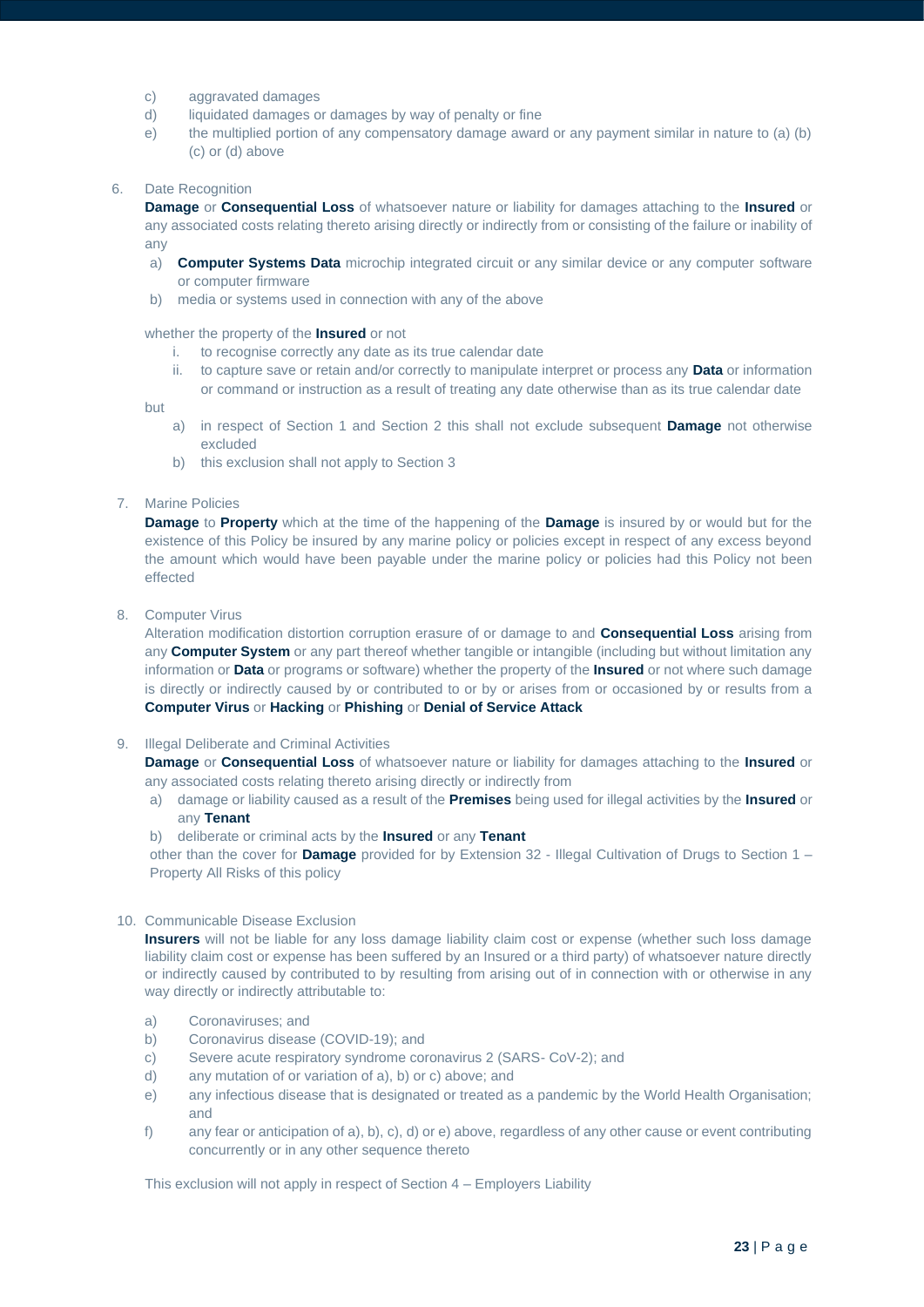# **SECTION 1 - PROPERTY ALL RISKS**

### **Cover**

In the event of **Damage** to **Property** insured at the **Premises** during the Period of Insurance the **Insurers** will indemnify the **Insured** for the loss or amount of **Damage** or at its option replace or reinstate such **Property** in accordance with the provisions of the Policy and provided that during the Period of Insurance the liability of the **Insurers** under this Section shall not exceed the lesser of the Sum Insured or Limit stated in the Policy or Schedule in respect of any item at the time of **Damage**

### **Extensions to Section 1**

All terms exclusions and conditions under Section 1 apply to these Extensions in addition to those shown below as applying to each Extension

### 1. Glass

- The **Insurers** will indemnify the **Insured** for the reasonable costs incurred in
- a) replacing all fixed **Glass** on the interior and exterior of the **Buildings** and any **Sanitary Ware**
- b) any necessary boarding up or temporary glazing pending replacement of broken **Glass**
- c) removing and re-fixing window fittings or other obstacles to **Glass** replacement

caused by **Damage** which is not otherwise excluded by this Section

Provided that where such **Glass** or **Sanitary Ware** is not **Property** insured

- i. this cover applies only if the **Insured** is responsible for such costs ii. the **Insurers** liability under this extension does not exceed £10,000
- the **Insurers** liability under this extension does not exceed £10,000 any one loss

### 2. Keys

The **Insurers** will indemnify the **Insured** for the reasonable cost of replacing electronic security systems and locks or lock mechanisms and keys in respect of doors and windows necessary to maintain the security of the **Premises** and safes and strongrooms contained in the **Premises** 

- a) resulting from any accidental loss of access cards or keys occurring within the **Territorial Limits**
- b) where there is reasonable evidence that such keys have been copied by an unauthorised person

The **Insurers** liability under this extension is limited to £10,000 for any one loss

### 3. Theft Damage to **Buildings**

The **Insurers** will indemnify the **Insured** against the cost of repairing **Damage** to the **Buildings** for which the **Insured** is legally responsible and which is not otherwise insured which directly results from theft

### 4. Temporary Removal

The **Insurers** will indemnify the **Insured** for **Damage** to **Contents** whilst temporarily removed for cleaning renovation repair or similar purposes and to documents whilst temporarily removed elsewhere and in transit within the **Territorial Limits** subject to a maximum for any one loss of 10% of the Sum Insured shown for **Contents** in the Schedule

This extension shall not apply to **Damage** to explosive goods any other goods of a dangerous nature deeds plans designs documents manuscripts business books computer system records or **Stock** 

5. Landscaped Gardens

The **Insurers** will indemnify the **Insured** for costs and expenses incurred by the **Insured** with the consent of the **Insurers** in making good **Damage** to landscaped gardens and grounds caused by Fire Brigade equipment and personnel in the course of combating or reducing **Damage** at the **Premises** subject to an aggregate maximum of £25,000 in any one Period of Insurance

### 6. Loss of Metered Supplies

The **Insurers** will indemnify the **Insured** for the cost of metered electricity gas oil and water consumed as a direct result of **Damage** to any tank apparatus pipe or cable not being automatic sprinkler installations at the **Premises** calculated at the rate applying at the time of the **Damage** subject to a maximum of £25,000 for any one loss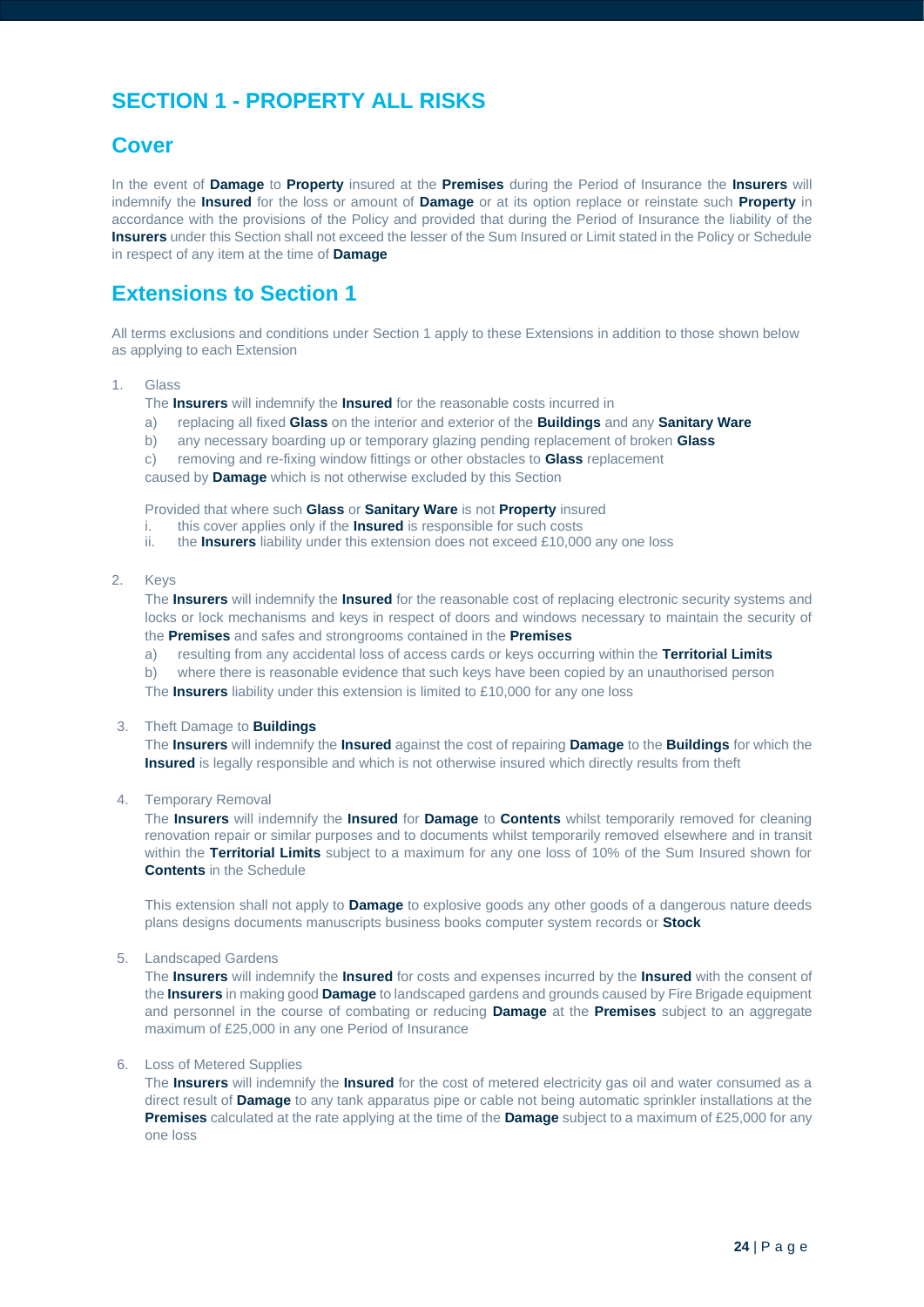7. Trace and Access

The **Insurers** will indemnify the **Insured** for the costs incurred in locating the source of an escape of water or fuel from any tank apparatus or pipe on the **Premises** and subsequent making good of **Damage** caused as a consequence of locating such source subject to a maximum of £25,000 for any one loss

8. Clearing of Drains

The **Insurers** will indemnify the **Insured** for the costs and expenses incurred in cleaning clearing or repairing drains gutters or sewers at the **Premises** as a consequence of **Damage** but only to the extent of the **Insured's**  responsibility subject to a maximum of £25,000 for any one loss

### 9. Fire and Security Equipment

The **Insurers** will indemnify the **Insured** in respect of costs and expenses incurred with the consent of the **Insurers** in

- a) refilling recharging or replacing any
	- i. portable fire extinguishing appliances
	- ii. local fire suppression system
	- iii. fixed fire suppression system
	- iv. sprinkler installation
	- v. sprinkler heads
- b) re-setting fire and/or intruder alarms and/or closed circuit television equipment
- c) fire brigade charges and extinguishing expenses and other charges assessed against the **Insured** by any municipal agency or local authority responsible for preserving public safety as a result of **Damage** to **Property** insured caused by fire at the **Premises** and covered under this Property All Risks Section

following **Damage** to **Property** insured under Section 1 – Property All Risks subject to a maximum of £25,000 for any one loss

If in relation to any claim under this extension the **Insured** have failed to fulfil the following conditions the **Insured** will lose the right to indemnity or payment for that loss

- (i) The **Insured** must maintain all such equipment in accordance with the manufacturer's instructions
- (ii) The **Insurers** will not indemnify the **Insured** in respect of any costs and expenses recoverable from the **Insured's** maintenance company or the Fire and Rescue Service
- 10. Gardening Equipment

The **Insurers** will indemnify the **Insured** for **Damage** to gardening equipment owned by the **Insured** at the **Premises** subject to a maximum of £5,000 for any one loss but excluding

- a) loss caused by or contributed by Storm and Flood while the gardening equipment is in the open
- b) losses caused by or contributed to be theft unless the gardening equipment is stored within a locked building or outbuilding at the **Premises**
- 11. Theft of Building Parts

The **Insurers** will indemnify the **Insured** for **Damage** in respect of forcible and violent theft or attempted theft of an external part of the building at the **Premises** or anything attached to it Provided that

- a) the property sustaining such **Damage** is **Property** insured
- b) this extension shall not apply in respect of
	- i. at the time at the time such **Damage** occurs any building is not **Unoccupied**
	- ii. any **Building** that has scaffolding erected to the outside of the **Building** at the time such **Damage**  occurs
- c) the **Insurers** liability under this extensions is limited to £25,000 any one loss and in any one Period of **Insurance**
- d) the **Insured** shall be responsible for the first £2,500 in respect of each loss
- 12. Obsolete Building Materials

The **Insurers** will pay additional costs incurred in replacement of damaged materials which given consideration to the scientific and technical knowledge at the time of installation construction or fitting were reasonably deemed to be fit for the purpose intended but require replacement with more suitable modern materials after the **Damage**

The **Buildings** shall not be regarded as being better or more extensive than when new provided that the liability of the **Insurers** shall not exceed 10% of the **Declared Value** of such **Buildings** in respect of such additional costs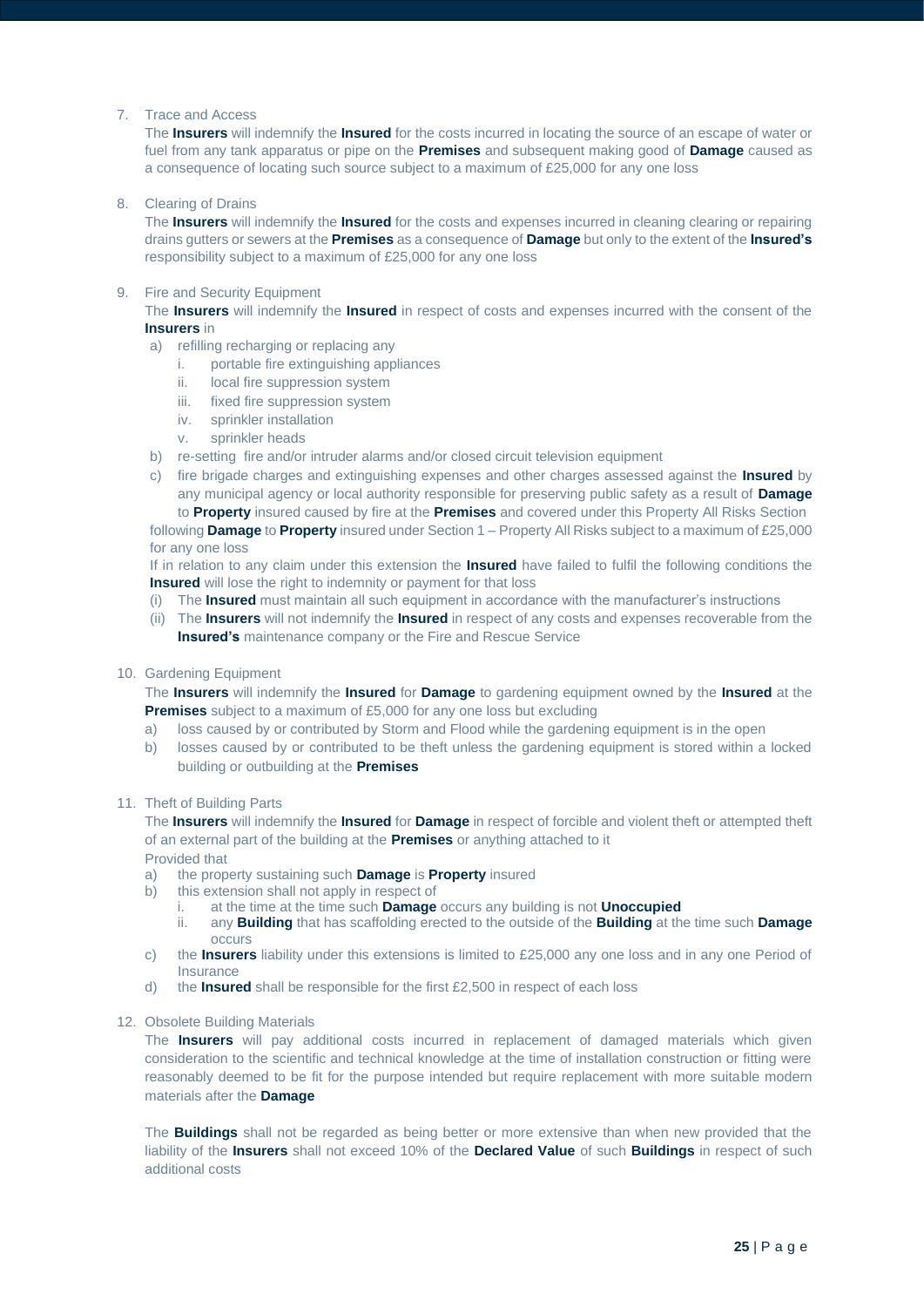The total liability of the **Insurers** for **Damage** to such property including such fees shall not exceed the Sums Insured stated in the Schedule

13. Loss Minimisation Costs and Prevention Expenditure

Following **Damage** at the **Premises** the **Insurers** will pay for costs and expenses incurred by the **Insured** in

- a) preventing or mitigating **Damage** to **Property** in the event of imminent **Damage** not otherwise excluded
- b) preventing or mitigating further **Damage** not otherwise excluded to **Property** in consequence of actual **Damage** to **Property** not otherwise excluded

Provided that

- i. the impending **Damage** was not reasonably foreseeable earlier and would be the natural outcome if such costs and expenses were not incurred and
- ii. the costs and expenses so incurred did prevent or mitigate the **Damage**
- iii. the **Insurers** liability under this extension in respect of all claims arising during the Period of Insurance is limited to £10,000 in any one Period of Insurance
- iv. where the same costs and expenses covered under this extension are also covered elsewhere under the Policy payment shall only be made under one of the applicable Policy

#### 14. Further Investigation Expenses

The **Insurers** will indemnify the **Insured** where a portion of the **Building** has suffered **Damage** and there is a reasonable possibility of **Damage** having occurred to other portions of the same **Building** which is not immediately apparent

The **Insurers** will pay

- a) costs incurred with the prior consent of the **Insurers** in establishing whether or not such **Damage** has occurred and
- b) costs incurred with the prior consent of the **Insurers** in establishing whether or not other **Buildings**  insured at the **Premises** have suffered such **Damage** but only if such **Buildings** are subsequently found to have suffered such **Damage** for which the **Insurers** are liable under the Policy

subject to a maximum of £5,000 for any one loss

### 15. Emergency Access

The **Insurers** will indemnify the **Insured** for the costs incurred following **Damage** to the **Buildings** caused by the emergency services or persons acting under their control in gaining access to the **Buildings** as a result of concern for the welfare of the **Tenant(s)** or to combat **Damage** to the **Premises** subject to an aggregate maximum of £10,000 in any one Period of Insurance

This extension shall not include any costs incurred following **Damage** caused by the Police in the course of a criminal investigation or as a result of unlawful activities at the **Premises**

### 16. Unauthorised Use of Supplies

The **Insurers** will indemnify the **Insured** for the cost of water gas electricity or other metered supply charges incurred by the **Insured** and for which the **Insured** is legally responsible up to a maximum of £25,000 for any one loss due to unauthorised use by persons taking possession of or occupying any **Building** without the written consent of the **Insurers** provided that

- a) the **Insured** shall take all practicable steps to terminate such unauthorised use as soon as it is discovered
- b) General Condition 26 Unoccupied Buildings has been complied with by the **Insured**
- c) immediate notification of such possession is given to the **Insurers** upon the **Insured** becoming aware of it

### 17. Sprinkler Upgrade Costs

Following **Damage** where the **Insurers** require the upgrading of any automatic sprinkler installation in order that at the time of its reinstatement such installation will conform to Loss Prevention Council Rules for Automatic Sprinkler Installations current at the time of reinstatement the **Insurers** will pay the costs incurred by the **Insured** provided that at the time of the **Damage** the installation conformed to the 28th or 29th Edition of such Rules when installed but did not conform to subsequent amendment to such Rules provided that

- a) the amount recoverable excludes any rate tax duty development or other charge or assessment arising out of capital appreciation as a result of complying with the requirements of the **Insurers**
- b) the liability of the **Insurers** shall not exceed £25,000 any one claim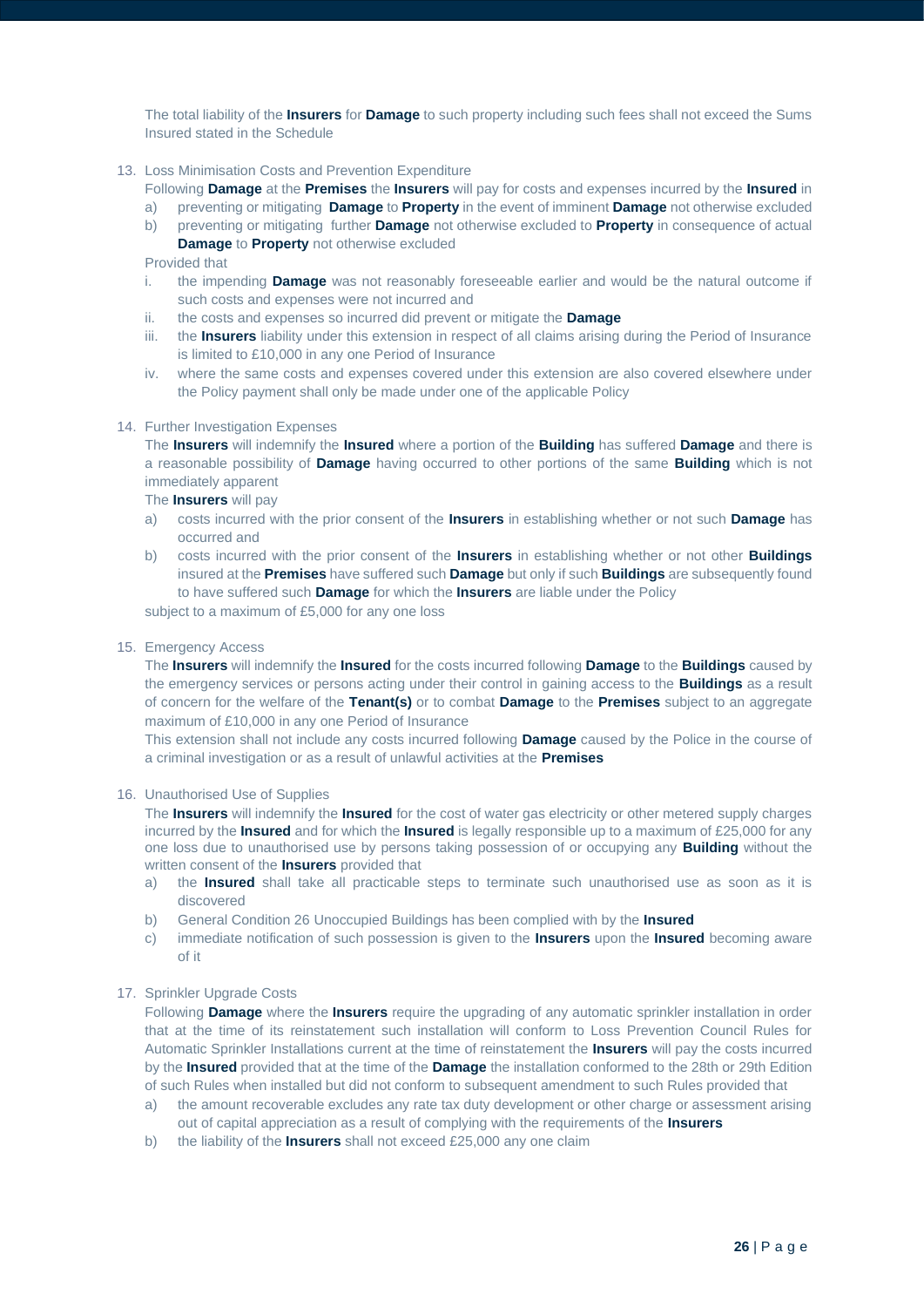### 18. Removal of Insect Nests

The **Insurers** will indemnify the **Insured** for the costs incurred in removing the nests of wasps bees or hornets and other insects harmful to humans from the **Buildings** at the **Premises** subject to a maximum of £1,000 any one loss

Provided that the **Insurers** shall not be liable for any costs or removing the nests of wasps bees or hornets and other insects harmful to humans already in existence in the **Buildings** at the **Premises** prior to inception of the Policy

### 19. Fly Tipping

The **Insurers** will indemnify the **Insured** for the costs incurred in clearing and removing any property illegally deposited in or around the **Premises** during the Period of Insurance

Provided that the liability of the **Insurers** shall not exceed £2,500 any one loss or £15,000 in the aggregate in any one Period of Insurance

### 20. Tree Felling and Lopping

The **Insurers** will indemnify the **Insured** for the costs incurred in removing or lopping trees by a professionally qualified tree surgeon or tree feller which are an immediate threat to the safety of life or of **Damage** to the **Premises** subject to a maximum of £1,000 for any one loss or £10,000 in the aggregate in any one Period of Insurance

The **Insurers** shall not be liable for

- a) legal or local authority costs involved in removing trees
- b) costs incurred solely to comply with a Preservation Order

### 21. Temporary Removal

The **Insurers** will indemnify the **Insured** for **Damage** to **Landlord's Contents** whilst temporarily removed for cleaning renovation repair or similar purposes and whilst in transit by road vehicle rail or inland air freight within the **Territorial Limits** subject to a maximum for any one loss of 10% of the Sum Insured shown for **Landlord's Contents**

This extension shall not apply to property more specifically insured

22. Value Added Tax

The insurance by this Section extends to include Value Added Tax paid by the Insured (including self-supply Value Added Tax where appropriate) which is not subsequently recoverable Provided that

a)

- i. the **Insured's** liability for such tax arises solely as a result of the reinstatement or repair of the **Buildings** following **Damage**
- ii. the **Insurers** have paid or have agreed to pay for such **Damage**
- iii. if any payment by the **Insurers** in respect of the reinstatement or repair of such **Damage** is less than the actual cost of reinstatement or repair any payment under this extension resulting from that **Damage** will be reduced in like proportion
- b) the **Insured's** liability for such tax does not arise from the replacement **Building** having greater floor area than or being better or more extensive than the destroyed or damaged **Building**
- c) where an option to reinstate on another site is exercised the liability of the **Insurers** under this extension shall not exceed the amount of tax that would have been payable had the **Building** been rebuilt on its original site
- d) the liability of the **Insurers** under this extension shall not include amounts payable by the **Insured** as penalties or interest for non-payment or late payment of tax
- e) the **Insured** have taken all reasonable precautions to include the **Insured's** Value Added Tax liability within the **Buildings** Sums Insured at the inception of this insurance and at each subsequent renewal date

The following amendments are made to this Policy in respect of this extension only

- i. for the purposes of Basis of Settlement Clause 1 Average and Basis of Settlement Clause 2 Property Insured – Reinstatement rebuilding costs will be exclusive of Value Added Tax
- ii. the liability of the **Insurers** may exceed the Sum Insured by a maximum of £250,000 solely in respect of Value Added Tax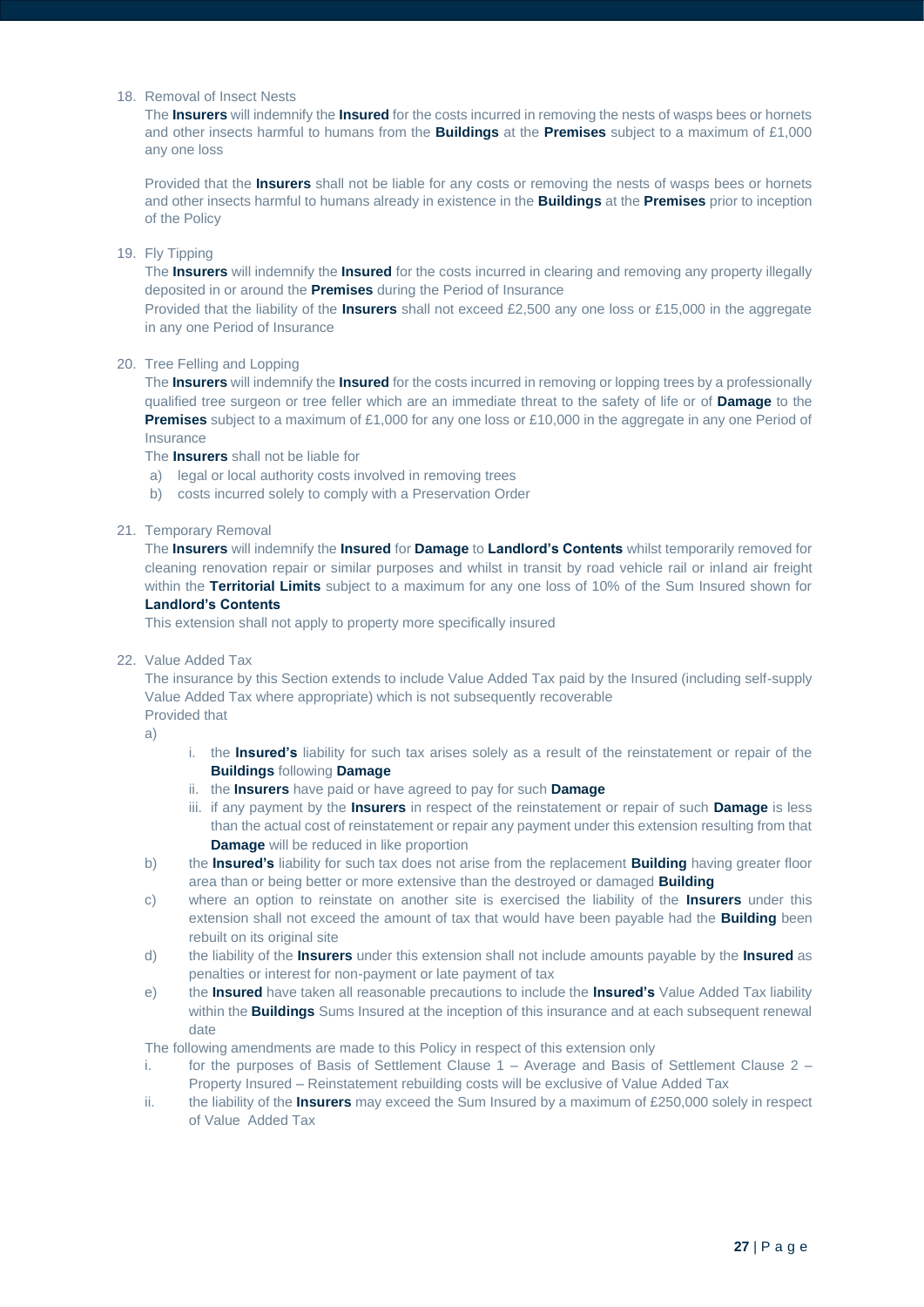### 23. Tenant Debris Removal

The **Insurers** will indemnify the **Insured** in respect of costs incurred with the consent of the **Insurers** following **Damage** at the **Premises** for the removal of contents or debris including fixtures and fittings not the property of the Insured for the purpose of speeding up the reinstatement of the **Premises** subject to a maximum of £25,000 any one loss

The **Insurers** shall not indemnify the Insured where a more specific insurance policy is in force

### 24. Environmental Improvement

The **Insurers** will indemnify the **Insured** in respect of losses over £10,000 for the additional costs incurred with the consent of the **Insurers** in rebuilding or repairing **Buildings** at the **Premises** in a manner that is intended to reduce potential harm to the environment by improving energy efficiency following **Damage** The aggregate maximum the **Insurers** will pay under this extension in any one Period of Insurance is

- a) an additional 5% of the amount the Insurer has paid or agreed to pay in respect of the claim for Buildings after the application of all other terms and conditions of the Policy or
- b) £2,500 whichever is the lower

The **Insurers** shall not indemnify the **Insured** under this extension in respect of

- i. any additional costs of complying with any European Union legislation Act of Parliament or byelaws of any public authority
- ii. any additional costs for work the **Insured** had already planned to be carried out prior to the **Damage**
- iii. any additional costs for replacing undamaged **Property**
- iv. any **Buildings** or portion of a **Building** which are **Unoccupied**
- v. where the **Insured** elects not to rebuild or repair the **Building**

### 25. Bailors' Goods

The **Insurers** will indemnify the **Insured** in respect of **Damage** to bailors' goods for which the **Insured** is responsible in connection with the **Business** in so far as such goods are not otherwise insured subject to a maximum of £10,000 for any one loss

The **Insurers** will only indemnify the **Insured** in respect of **Damage** where

- a) the goods are stored in a secure building within the **Territorial Limits**
- b) an inventory signed by the **Insured** has been issued to the **Tenant** as soon as the bailors' goods are taken into the **Insured's** custody
- c) the bailors' goods are inspected at least every seven days
- The **Insurers** shall not indemnify the **Insured** in respect of
- i. theft or attempted theft not involving entry into or exit from the building where the bailors' goods are being stored by forcible and violent means
- ii. loss by theft or any attempted theft of gold silver precious stones precious metals bullion furs curiosities works of art rare books jewellery or money
- iii. damage to
	- i. audio and visual equipment computer equipment cameras
	- ii. cigarettes cigars tobacco wines and spirits
- iv. unaccountable losses Basis of Settlement Clause 2 Property Insured Reinstatement shall not apply to any **Property** insured by this extension
- 26. Managing Agents Fees

The insurance provided by this Property All Risks Section in respect of **Property** insured also applies to professional fees of managing Agents necessarily incurred in the reinstatement of the **Property** insured consequent upon **Damage** thereto but not for fees which are incurred as part of the managing Agent's general administrative duties or purely in connection with the preparation or administrative handling of a claim and provided that

- a) the **Insurers** liability for **Damage** and fees shall not exceed in total the Sum Insured in respect of each insured item of **Property** insured
- b) such fees are in respect of work of benefit to the **Insurers** and have been agreed with the **Insurers** in advance
- 27. Contract Works

Where the **Insured** have entered into a contract or agreement for the extension alteration or refurbishment of any of the **Premises** the insurance by each item on **Buildings** is extended to include Contract Works including unfixed materials on site to the extent required by the contract conditions subject to a maximum of £100,000 for any one claim and in total for any one contract or agreement

The **Insurers** shall not indemnify the **Insured**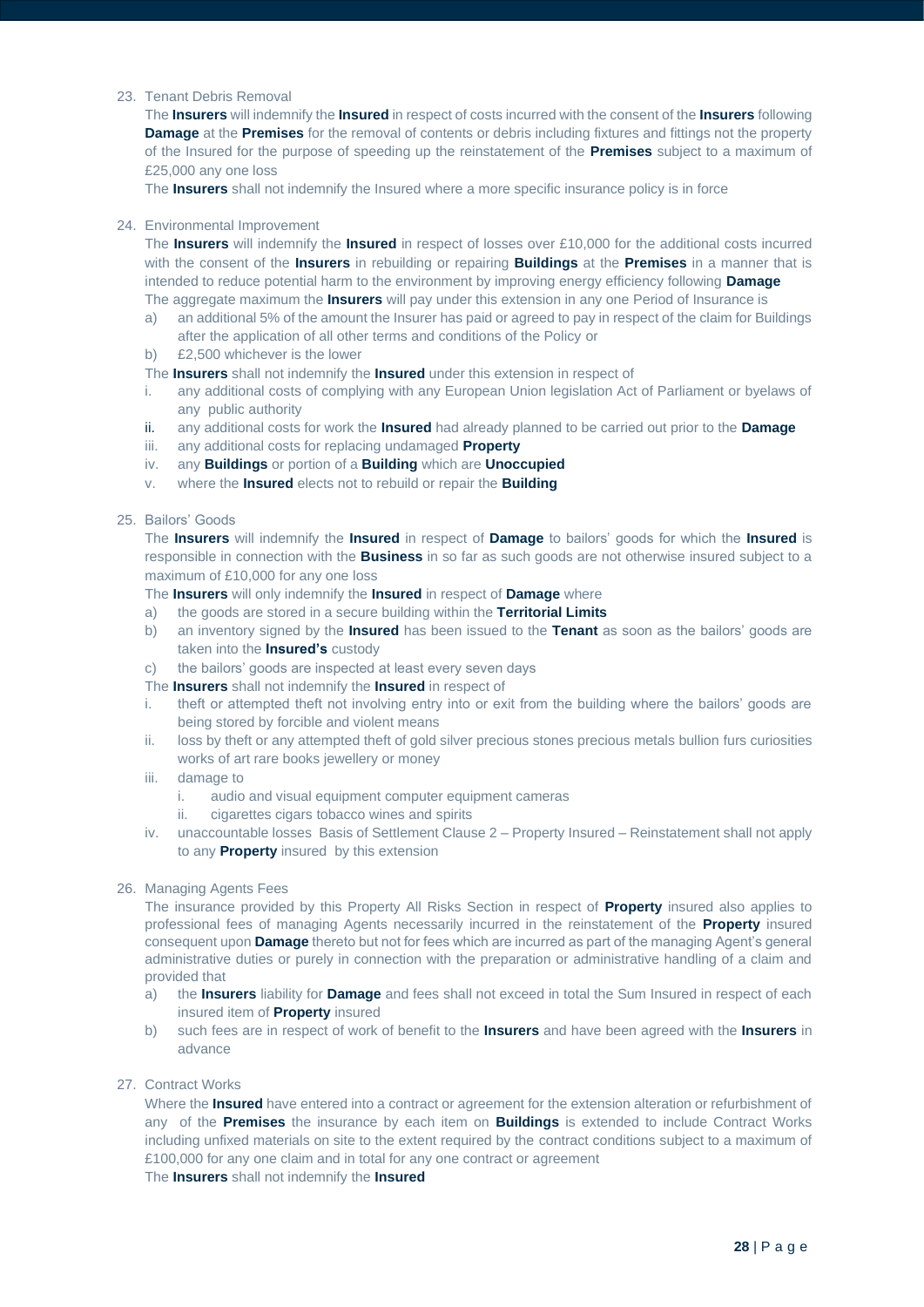- a) where a more specific insurance policy is in force
- b) for the first £500 in respect of each and every claim for theft or malicious damage in respect of each separate contract

For the purposes of this extension Contract Works includes temporary or permanent works completed or to be completed by or on behalf of the **Insured** at the **Premises**

### 28. Inadvertent Omission to Insure

The **Insurers** will indemnify the **Insured** for **Damage** to buildings within the **Territorial Limits** and loss of rent in respect thereof where the **Insured** has an obligation to insure such buildings whether owned by or on lease to the **Insured** or in which they have an interest as mortgagees but which have inadvertently been left uninsured

Provided that

- a) the liability of the **Insurers** shall not exceed £1,000,000 any one loss in respect of buildings or loss of rent at any one premises
- b) the **Insured** shall give notice in writing to the **Insurers** immediately they become aware of an omission to insure and will pay the appropriate premium from the date upon which the insurance of the property became the **Insured's** responsibility
- c) the **Insured** will carry out at not less than annual intervals a check of all properties owned by them or leased by them and for which they are responsible to ensure that effective insurance is in force for such properties
- d) this extension will only be effective if the **Insurers** are the sole provider of buildings insurance in respect of the **Insured's** properties owned in connection with the **Business** as defined in the Schedule and where the **Insured** have an obligation to arrange such insurance

### 29. Failure of Third Party Insurance

The **Insurers** will indemnify the **Insured** for **Damage** to

- a) buildings owned by the Insured and
- b) loss of rent of such buildings

### situated within the **Territorial Limits**

for the amount of such loss destruction or damage to such buildings or such loss of rent in accordance with the terms conditions and exclusions of Section 1 – Material Damage of this Policy but only to the extent that the lessee or freeholder is unable to recover such an amount equivalent to that which could be payable under this Policy if the lessee or freeholder were the **Insured** as a result of

- i. the lessee or freeholder having failed to arrange or maintain insurance to comply with the terms of the lease
- ii. the lessee or freeholder having failed to insure for an adequate amount whether the amount insured had been approved by the Insured or not

### but excluding any payments in respect of loss destruction or damage or loss of rent that the **Insured** recovers from any other party

The **Insurer's** liability will not exceed £1,000,000 any one loss in respect of buildings and loss of rent

The **Insured** shall give notice in writing to the Insurers immediately they become aware of a failure by a third party to insure and will pay the appropriate premium from the date upon which the insurance of the property became the **Insured's** responsibility

No amount shall be recoverable

- a) due to the operation of any excess or deductible under any more specific insurance
- b) where the lessee or freeholder's policy fails due to the breach of any condition or warranty contained within the lessee or freeholder's policy as a result of the action of the **lnsured**
- c) due to the failure of the lessee or freeholder to make or pursue a legitimate insurance claim
- d) unless the **Insured** carry out at not less than annual intervals a check of all properties owned by them or leased by them and for which they are responsible to ensure that effective insurance is in force for such properties

#### 30. Privity of Contract

The insurance provided by this Property All Risks Section extends to indemnify the **Insured** as landlord in respect of legal liability incurred under the Landlord and Tenant (Covenant) Act 1995 as a result **Damage** during the Period of Insurance to buildings previously owned by the **Insured** where the successors in title have failed to maintain adequate insurance cover

### Provided that

a) the insurance provided by this Section would have included such **Damage** had the buildings been specified as **Property** insured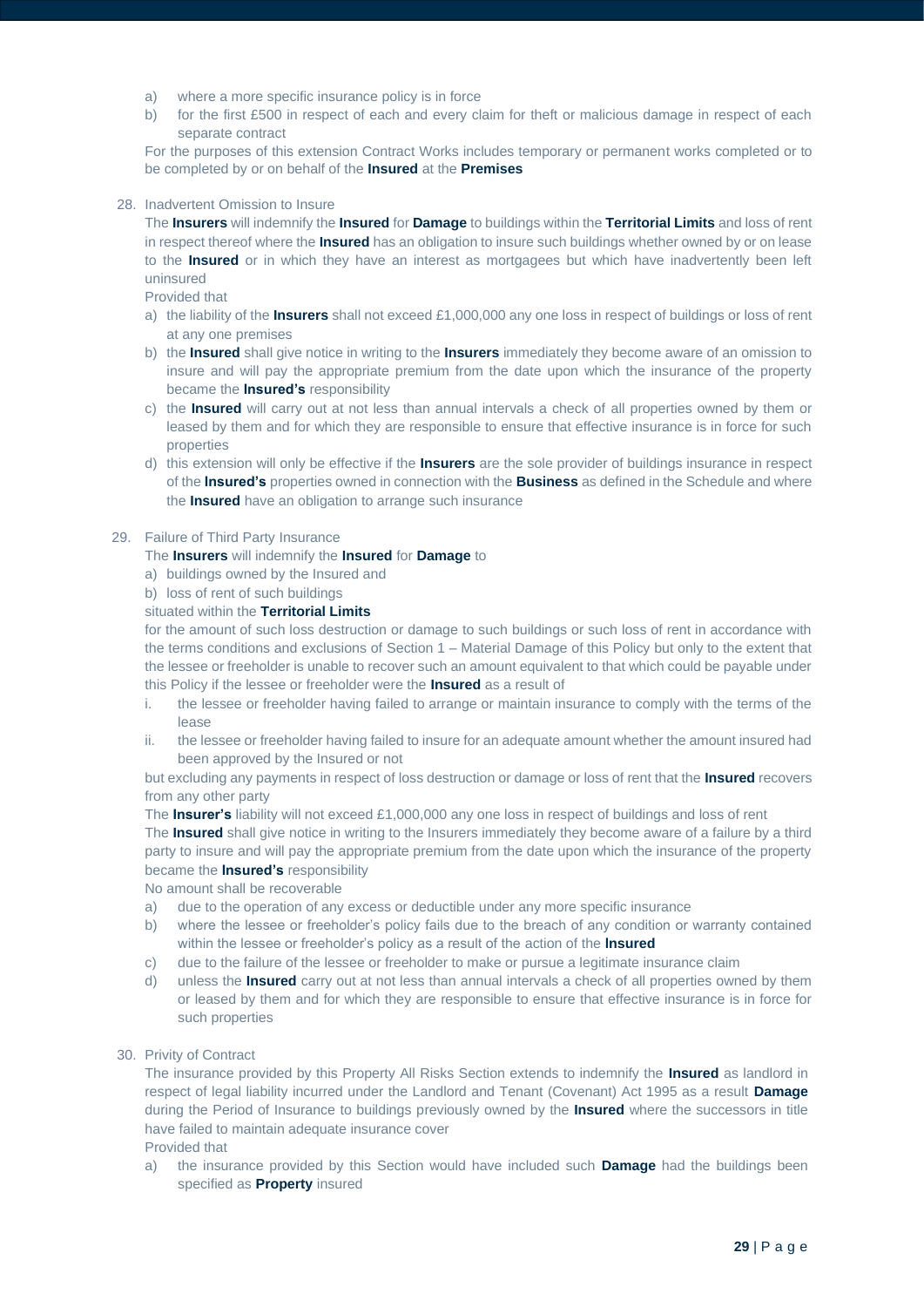- b) the **Insured** had entered into a lease which was in place at the time of the **Damage** with the tenants or sub-tenants or be an assignee thereof
- c) the insurance provided by this Cover clause ceases upon any of the following events
	- i. the tenant entering into a new lease with the successors in title
	- ii. the existing lease being assigned to the new successors in title
	- iii. the buildings being in turn sold or disposed of by the successors in title
- d) the **Insured** shall take all reasonable and appropriate steps to obtain release from their liabilities under the covenants to insure such buildings after the sale or disposal to the successors in title including but not limited to making or joining in any necessary applications to Court
- e) the insurance provided by this Cover clause will not contribute beyond the indemnity that such **Damage** is insured under any more particular insurance effected by the successors in title tenants or sub-tenants or due to the application of any excess condition of average or breach of any condition warranty or policy provision

The **Insurers** liability under this extension is limited to £1,000,000 in any one Period of Insurance

31. Undamaged Portions of Buildings

The **Insurers** will indemnify the **Insured** for the cost replacing or modifying undamaged portions of the **Property** insured providing the alterations are needed so they are in keeping with the repairs restoration or replacement of the damaged portion of the **Property** insured

The amount payable for undamaged portions of the **Property** insured (other than foundations) will not exceed 10% of the total cost of rebuilding had the damaged **Property** insured been totally destroyed

### 32. Illegal Cultivation of Drugs

The **Insurers** will indemnify the **Insured** for the clean up costs and remedial works from the use of the **Property** for the manufacture, cultivation, harvesting or processing by any other method of drugs classed as controlled substances under the Misuse of Drugs Act (1971)

Provided that The **Insured** or its Agent shall

- a) inspect the interior and exterior of any **Building** or portion of such **Building** which is rented to any **Tenant** at least once every three months or as permitted under the tenancy agreement and
	- i. maintain a log of such inspections and retain that log for at least 24 months and
	- ii. ensure that a manager reviews the inspections log at least once every six months
- b) obtain and record written formal identification of any prospective **Tenant**
- c) obtain and retain a written employers reference for any new **Tenant**
- d) obtain and record details of any **Tenant's** bank account and verify those details by receiving at least one payment from such account
- e) advise any **Tenant** where sub-letting is allowed by the tenancy agreement, that the **Tenant** must follow the measures laid out in (b) to (d) above for any letting that the **Tenant** arranges.

The **Insurers** liability under this extension is limited to £25,000 any one loss

### 33. Eviction of Squatters

The **Insurers** will indemnity the **Insured** for legal costs and expenses payable to a lawyer or other suitably qualified person appointed to act for the **Insured** with the **Insurers** prior written consent in a civil action to evict any person from a **Building** who is occupying the **Building** without the **Insured's** permission Provided that

- a) any civil action must be commenced in a court or other body having legal authority agreed to by the **Insurers** within the **Territorial Limits**
- b) this extension shall not apply in respect of
	- i. any cause of the action arising within 90 days of the Inception Date of
	- ii. any cause of action involving the **Insured's Tenant**
	- iii. any costs and expenses which are otherwise insured
- c) the **Insurers** liability under this extension is limited to the limit specified in the Schedule in any one Period of Insurance

### **Clauses**

1. Non-invalidation

The insurance by this Section shall not be invalidated by any act or omission or alteration unknown to or beyond the control of the **Insured** whereby the risk of **Damage** is increased as long as immediately the **Insured** becomes aware of the increase in risk they inform the **Insurers** in writing and pay an appropriate additional premium if required by the **Insurers**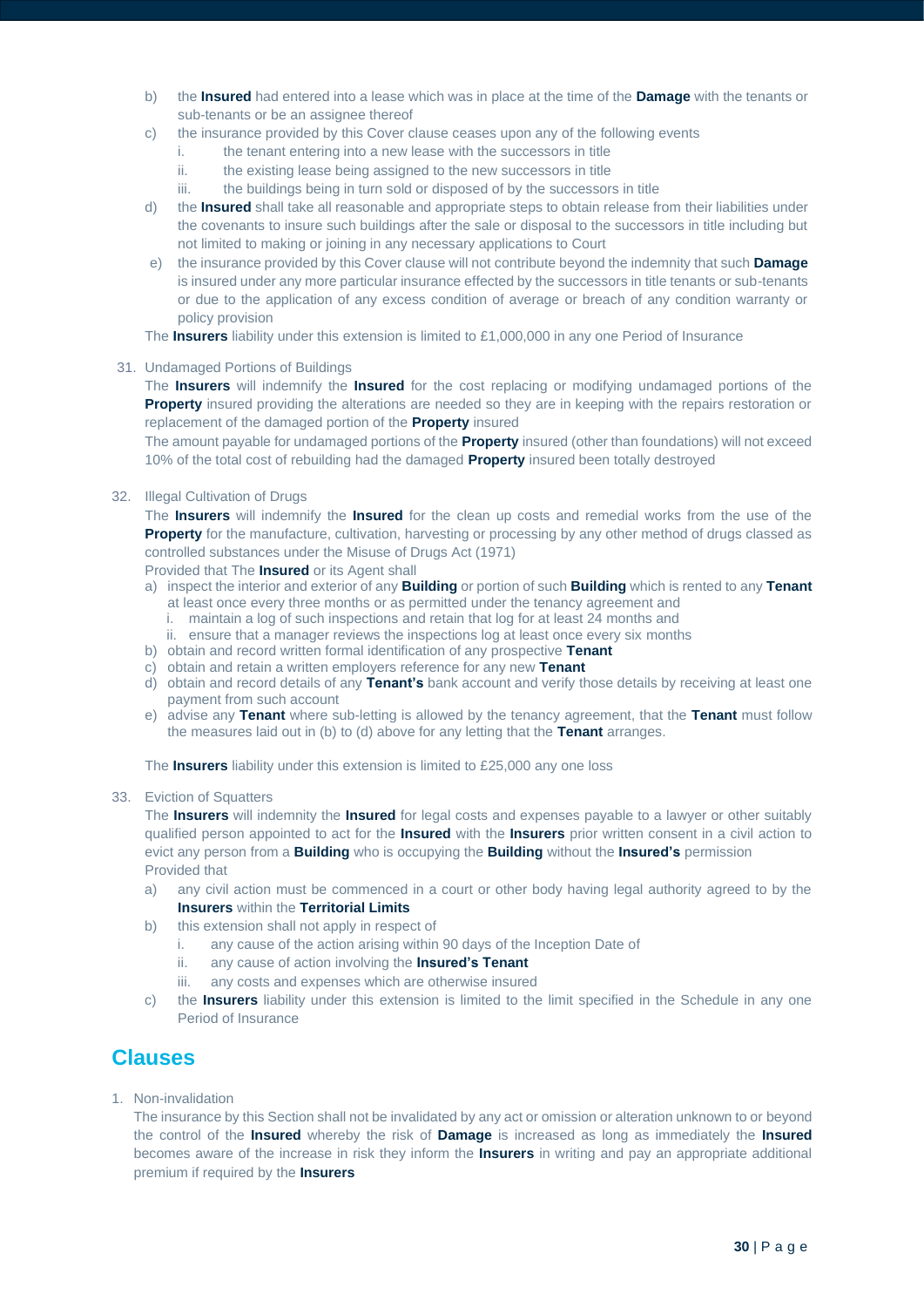2. Reinstatement of Losses

Unless written notice to the contrary be given by either the **Insurers** or the **Insured** the insurance by this Section shall not be reduced by the amount of any loss and the **Insured** shall pay the appropriate additional premium from the date of the **Damage** to the date of expiry of the Period of Insurance

3. Mortgagees

The interest of any mortgagee shall not be prejudiced by any act or neglect of the mortgagor or occupier which may increase the risk of **Damage** to any **Buildings** insured by this Section provided the mortgagee immediately upon becoming aware of such increase in risk shall give notice to the **Insurers** and pay an appropriate additional premium if required

4. Property more specifically insured

The **Insurers** shall not be liable for **Damage** to any **Property** insured more specifically by or on behalf of the **Insured**

5. Minor Repairs and Alterations The insurance by this Section shall not be invalidated if the **Insured** employs workmen to carry out repairs minor additions and decorations at the **Premises**

### 6. Seventy-Two Hour Period

Where shown on the Schedule as insured under Section 1 – Property All Risks all losses arising separately out of one event caused by

- i. Storm
- ii. Flood
- iii. Earthquake

occurring within each and every separate period of 72 hours during the Period of Insurance will be deemed to be one loss in determining the application of the **Excess** 

### **Basis of Settlement Clauses**

1. Average

If the **Property** covered by this Policy shall at the time of the **Damage** be collectively of greater value than the Sums Insured then the **Insured** shall be considered as being their own insurer for the difference and shall bear a rateable share of the **Damage** accordingly

### 2. Property Insured – Reinstatement

In the event of **Damage** to **Property** insured the basis of settlement shall be the cost of reinstatement meaning the rebuilding replacement repair or restoration of such **Property** to a condition substantially the same as but not better or more extensive than its condition when new

The **Buildings** may be wholly or partially rebuilt on another site within the **Territorial Limits** and in any manner suitable to the requirements of the **Insured** provided that it does not increase the liability of the **Insurers**

Special Provisions

- i. The replacement must be carried out without undue delay and no payment beyond the amount which would have been paid in the absence of this clause will be made until the cost of reinstatement has been incurred
- ii. Where **Damage** occurs to only part of the **Property** the liability of the **Insurers** shall not exceed the amount which the **Insurers** would have been liable to pay had such property been wholly destroyed
- iii. If at the time of reinstatement of any item the sum representing 85% of the cost which would have been incurred in reinstating the whole of the **Property** covered by such item exceeds its Sum Insured at the time of the **Damage** the liability of the **Insurers** shall not exceed that proportion of the amount of the **Damage** which the said Sum Insured shall bear to the sum representing the total cost of reinstating the whole of such **Property** at that time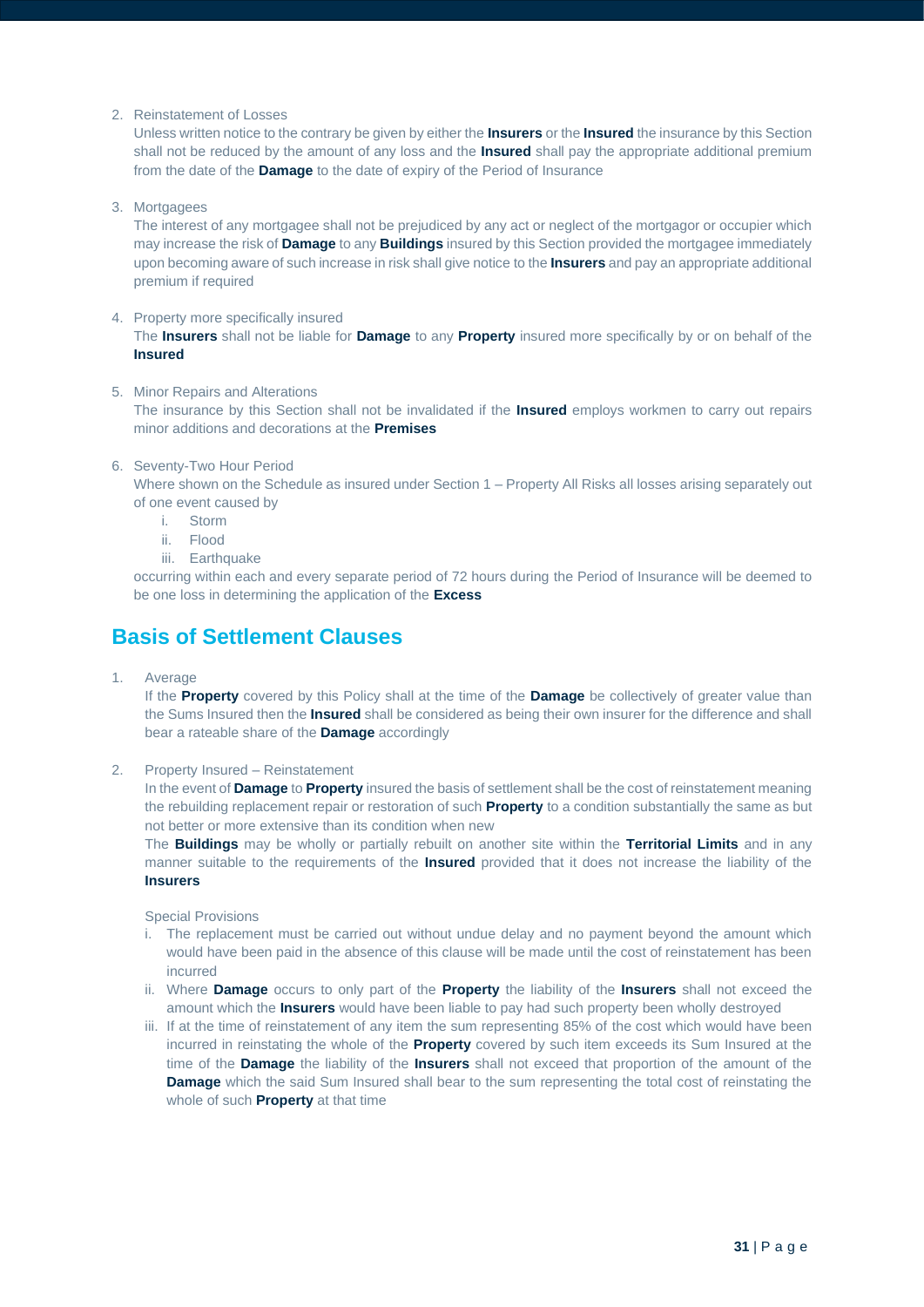### 3. Property Insured – Day One

For any item specified on the Schedule showing a **Declared Value** and a Sum Insured this shall be deemed to be a Day One Basis of Settlement and the following clause shall replace Basis of Settlement Clause 2 above

In the event of **Damage** to **Property** insured the basis of settlement shall be the cost of reinstatement meaning the rebuilding replacement repair or restoration of such **Property** to a condition substantially the same as but not better or more extensive than its condition when new

The **Buildings** may be wholly or partially rebuilt on another site within the **Territorial Limits** and in any manner suitable to the requirements of the **Insured** provided that it does not increase the liability of the **Insurers**

Special Provisions relating to **Property** insured

- a) At the inception of each Period of Insurance the **Insured** shall notify the **Insurer** of the **Declared Value** of the **Property** insured by each item described in the Schedule
- b) If at the time of **Damage** the **Declared Value** of the **Property** insured by each item is less than the cost of reinstatement at the inception of the Period of Insurance the liability of the **Insurers** shall not exceed the proportion which the **Declared Value** bears to the costs of such reinstatement
- c) Where **Damage** occurs to only part of the **Property** the liability of the **Insurers** shall not exceed the amount which the **Insurers** would have been liable to pay had such property been wholly destroyed
- d) The replacement must be carried out without undue delay and no payment beyond the amount which would have been paid in the absence of this clause will be made until the cost of reinstatement has been incurred
- e) No payment will be made beyond the amount the **Insurers** would have paid where **Property** insured at the time of **Damage** is covered by any other insurance effected by the **Insured** or on behalf of the **Insured** which is not on the same basis of reinstatement

### 4. Index Linking

Where so indicated in the Schedule the Sums Insured shall be adjusted in accordance with fluctuations in suitable indices of the cost to be decided upon by the **Insurers**

At each renewal of the Policy the premium shall be calculated on the revised Sum Insured

5. European Union and Public Authorities

The **Insurers** will indemnify the **Insured** for the additional cost of

- a) reinstating the damaged parts of the **Buildings**
- b) upgrading any undamaged parts of the **Buildings**

for an amount not exceeding 15% of the amount that would have been payable if the **Buildings** had been totally destroyed incurred solely by the necessity to comply with any building or other statutory regulations or Public Authority Bylaw or European Community Legislation excluding

i. any cost resulting from any such requirement first imposed upon the **Insured** before the date of the **Damage**

ii. the amount of any rate tax duty development or other charge arising out of capital appreciation as a result of complying with any such requirements which may be payable in respect of the **Buildings Conditions** 

- a. The work of reinstatement must be completed within 12 months of the date of the **Damage** or such further period as the **Insurers** may in writing allow
- b. The liability of the **Insurers** for **Damage** to such property including such costs and expenses shall not exceed the Sum Insured stated in the Schedule

### 6. Removal of Debris

This insurance includes the costs incurred in respect of removal of debris of **Property** insured resulting from **Damage** excluding

- a) costs incurred in removing debris except from the site of such **Damage** and the area immediately adjacent to such site
- b) costs arising from **Pollution or Contamination** of property not insured by this Section

The total liability of the **Insurers** for **Damage** to such property including such costs and expenses shall not exceed the Sums Insured stated in the Schedule

### 7. Capital Additions

To the extent that they are not otherwise insured the insurance of **Buildings** and **Landlords Contents** shall extend to cover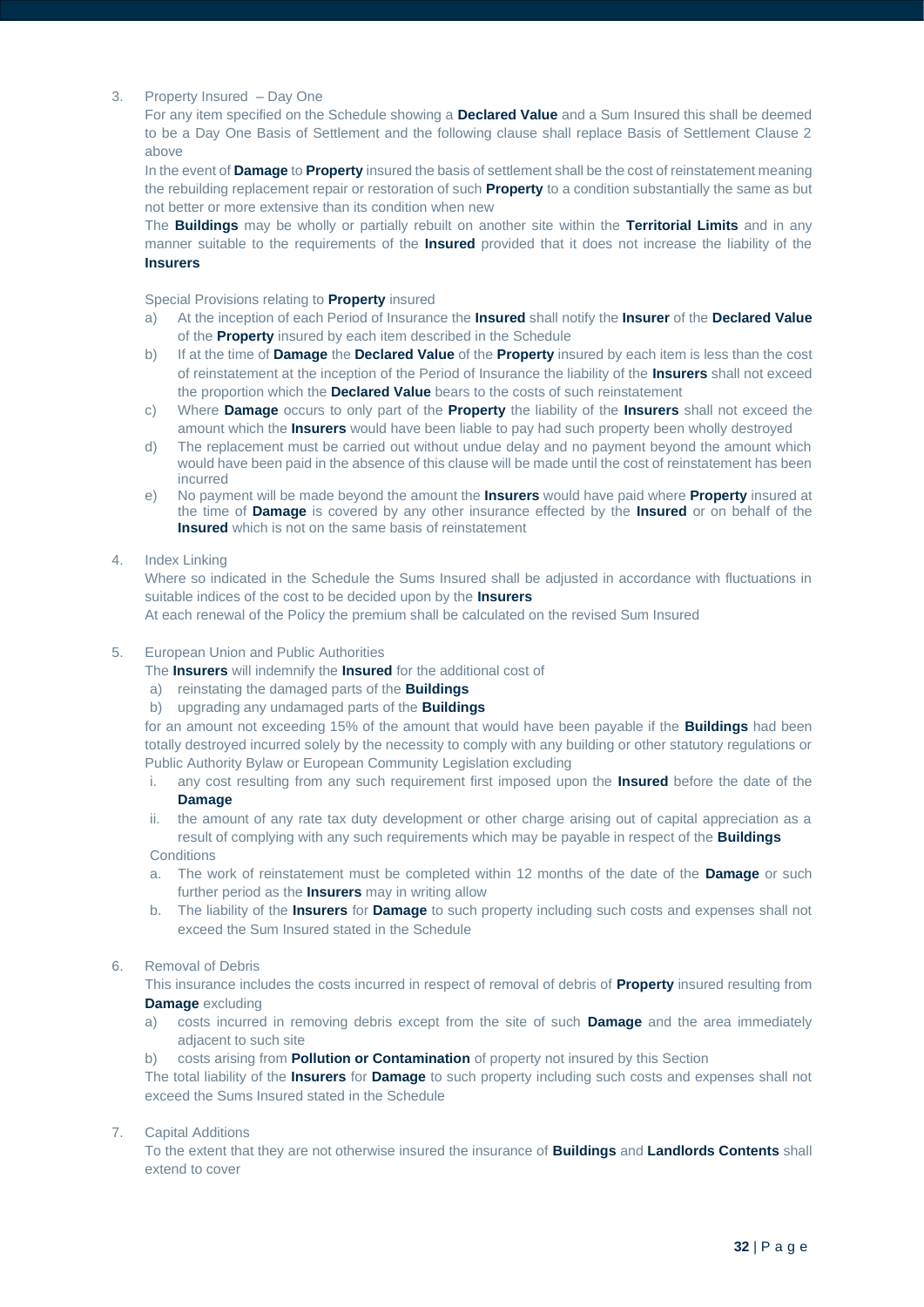- a) alterations additions and improvements to **Buildings** and **Landlords Contents** but not appreciation of the value of such property
- b) any newly erected or acquired **Buildings** and **Landlords Contents** within the **Territorial Limits** from the commencement date of the responsibility of the **Insured**

### Provided that

a) the maximum the **Insurers** will pay in respect of any one location under this extension is

- i. £1,000,000 in respect of any newly built and/or newly acquired building
	- ii. 20% of the Sum Insured or £500,000 whichever is lesser in respect of alterations additions and improvements to an insured **Building**
- b) this extension shall not apply to any building which is unoccupied disused unfurnished or not in active use

Provided also that the **Insured** must

- a) advise the **Insurers** of such additional Buildings or alterations additions or improvements as soon as possible but in any event
	- i. within six months of the date the Insured became responsible for the insurance of such additional **Buildings** and
	- ii. before the expiry of the Period of Insurance
- b) specifically insure such additional **Buildings** or alterations additions or improvements with the **Insurers** from the date the responsibility of the **Insured** commenced
- c) pay the appropriate additional premium
- 8. Professional Fees

The insurance by each item on **Buildings** and **Landlords Contents** includes an amount for architects' surveyors' consulting engineers' and legal fees incurred in the reinstatement or repair of such property consequent upon its **Damage** but not for preparing any claim. The total liability of the **Insurers** for **Damage** to such property including such fees shall not exceed the Sums Insured stated in the Schedule

9. Contracting Purchaser

Where the **Insured** at the time of **Damage** has contracted to sell their interest in any insured **Building** and the purchase is subsequently completed the contracting purchaser shall be entitled to benefit under the Policy provided that the **Building** is not otherwise insured in respect of such **Damage** 

10. Subrogation Waiver

In the event of a claim arising under this Section the **Insurers** agrees to waive any rights remedies or relief to which it might become entitled by subrogation against

- a) any company standing in the relation of parent or subsidiary to the **Insured**
- b) any company which is a subsidiary of or a parent company of which the **Insured** themselves are subsidiary in each case within the meaning of the Companies Act or Companies (Northern Ireland) Order current at the time of the **Damage**
- c) any **Tenant** in respect of **Damage** or **Consequential Loss** to that portion of the **Premises** in the demise of that **Tenant** or to those portions of the **Premises** in which all the **Tenants** have a common interest but excluding **Damage** or **Consequential Loss** arising out of the **Tenant's** gross negligence or as a result of the **Tenant's** wilful act or recklessness
- d) any managing agent if acting solely in the capacity as managing agent in respect of the **Property** insured but excluding **Damage** or **Consequential Loss** arising out of the managing agent's gross negligence wilful act or recklessness
- 11. Contractors' Interests

Where the **Insured** is required to effect insurance on the **Buildings** insured in joint names of the **Insured** and the contractor under the terms of a contract condition then the interest of the contractor in the **Buildings** insured as joint Insured is hereby noted

The **Insured** must provide the **Insurers** with details of any single contract valued in excess of £100,000 prior to work commencing and pay an additional premium if required

- 12. Average Waiver
	- Where the **Insured** has
	- a) taken all reasonable steps to ensure that the **Building(s)** item Sum Insured is adequate
	- b) obtained a valuation of the **Building(s)** that has been calculated as the cost of reinstating the **Building(s)** as defined within the Policy Definitions including Removal of Debris costs and associated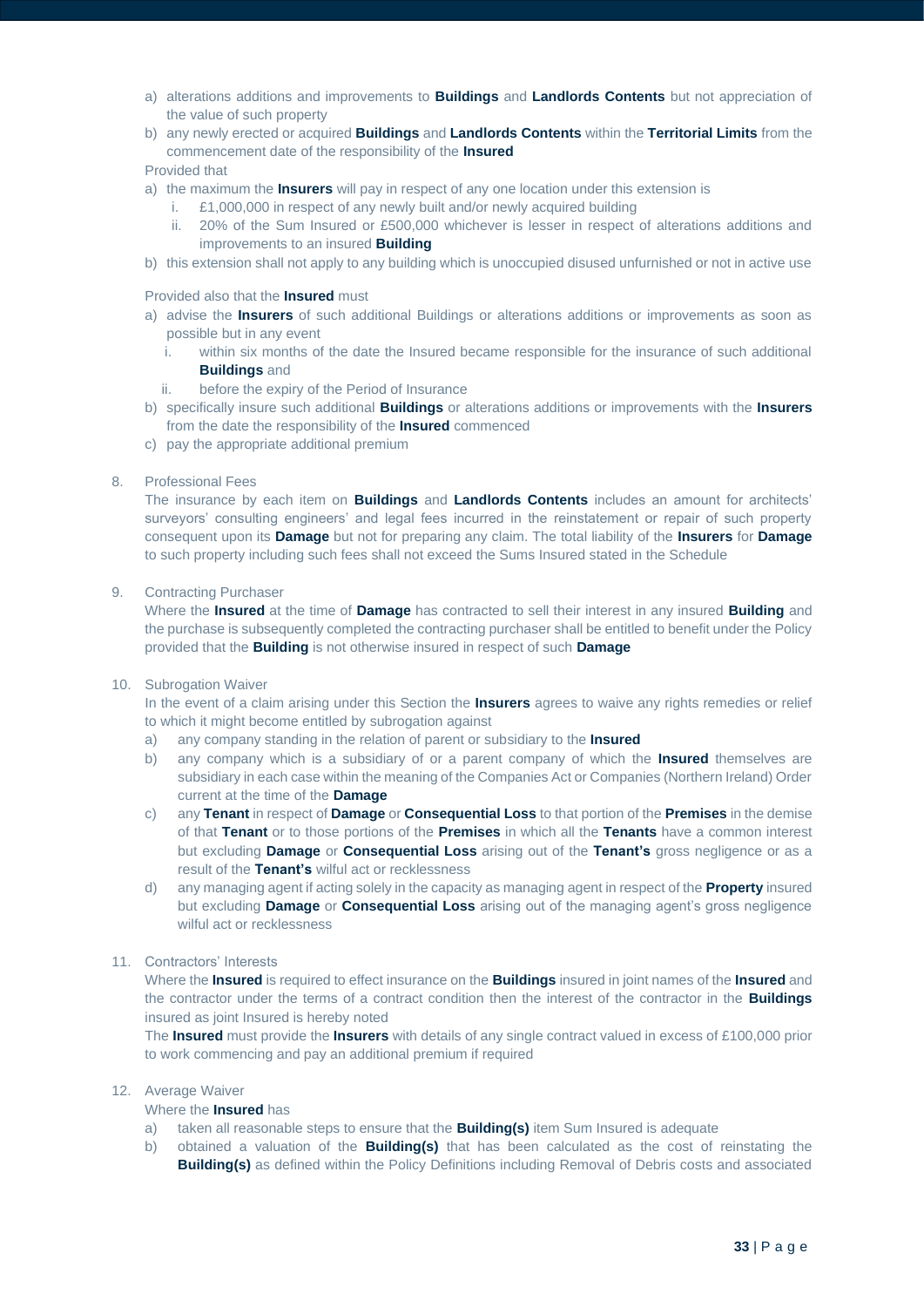professional fees from a Royal Institute of Chartered Surveyors professional or such other professional person agreed by the **Insurers** within the three years prior to the date of the **Damage**

- c) adjusted the Sum Insured in line with the valuation and
- d) made annual adjustments of the Sum Insured based on the General Building Cost Index issued by the Building Cost Information Service of the Royal Institution of Chartered Surveyors or alternative index as may be agreed by the **Insurers** in writing then if at the time of **Damage** the **Insured** provides the **Insurers** with a copy of the valuation no adjustment will be made under either the
	- i. Basis of Settlement Clause 1 Average or
	- ii. Basis of Settlement Clause 2 Property Insured Reinstatement Special Provision c)

### 13. Other Interests

Interests of third parties which the **Insured** is required to include herein under the terms of any mortgage property lease or hiring leasing or hire purchase agreement are automatically deemed to be held covered subject to notification by the **Insured** to the **Insurers** at the time of the **Damage** 

### 14. Business Books

The basis of settlement of any claim for business books shall be their value as stationery together with the cost of clerical labour expended in their reproduction

### 15. Reinstatement to Match

Where **Property** insured has suffered **Damage** and

- a) such **Damage** is covered under Section 1 Property All Risks of this Policy and
- b) liability shall be admitted or payment made therefor

the **Insured** may replace repair or restore the **Property** with equivalent property which employs current technology and the replacement repair or restoration with such property for the purposes of Section 1 – Property All Risks shall not be regarded as being better or more extensive than when new

This shall also include the replacement or modification of undamaged **Property** insofar as it is necessary to adapt it to operate in conjunction with that **Property** which has been replaced repaired or restored Provided that

- a) the liability of the **Insurers** is not increased beyond the amount that would otherwise have been payable for the replacement repair or restoration of the **Property** destroyed or damaged in its original form
- b) the liability of the **Insurers** shall not exceed an aggregate maximum of £10,000 in any one Period of Insurance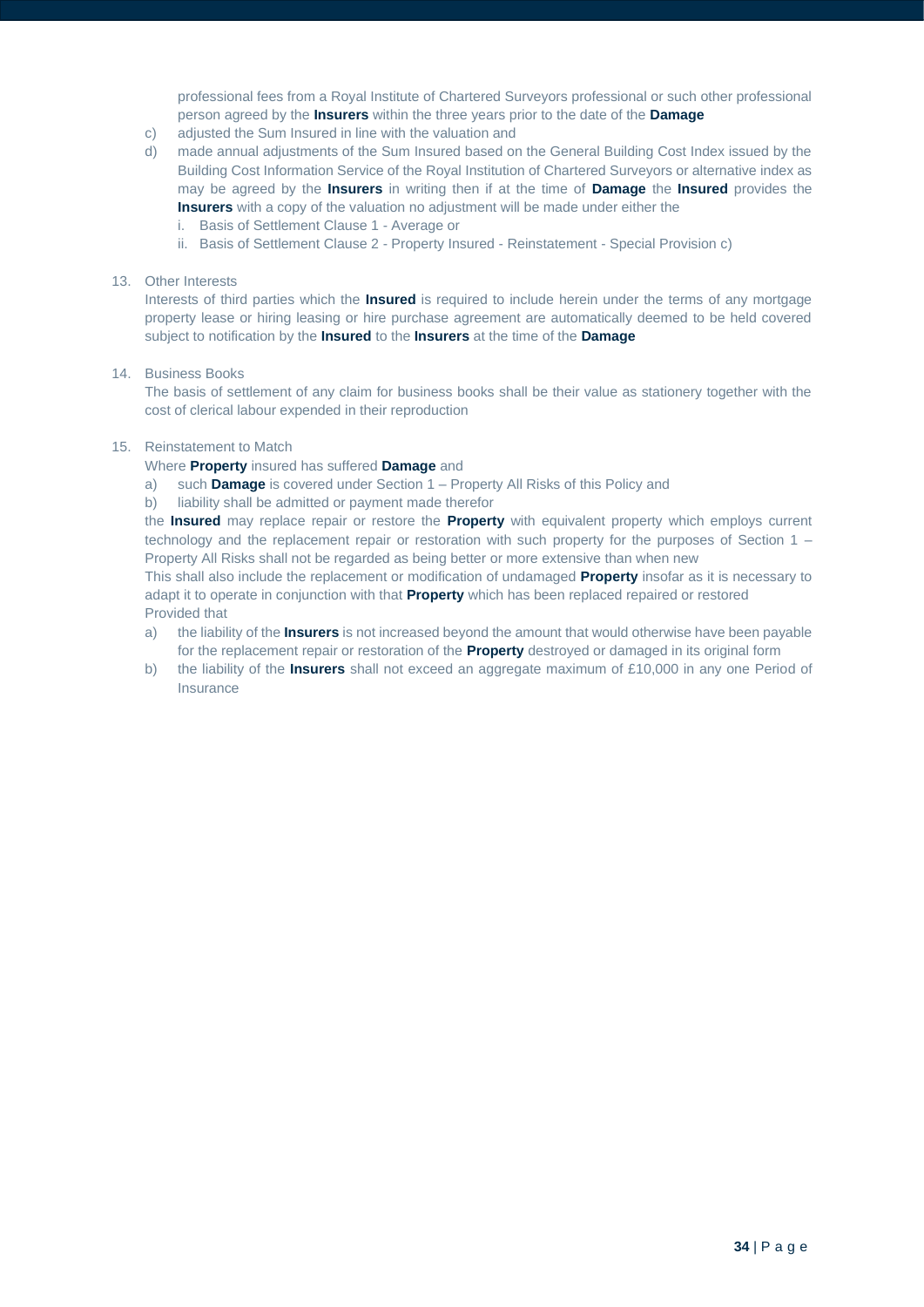# **Exclusions to Section 1**

The **Insurers** shall not be liable for

- 1. **Damage** caused by or consisting of
	- a) inherent vice latent defect gradual deterioration wear tear frost change in water table level its own defective or faulty design or materials
	- b) faulty or defective workmanship operational error or lack of maintenance on the part of the **Insured** or any director partner or **Employee**
	- c) the bursting of any boiler not used for domestic purposes only or any economiser or other vessel machine or apparatus belonging to or under the control of the **Insured** in which internal pressure is due to steam only
	- d) pressure waves caused by aircraft or other aerial devices travelling at sonic or supersonic speed
	- but this will not exclude subsequent **Damage** which itself results from a cause not otherwise excluded
- 2. **Damage** caused by or consisting of
	- a) corrosion rust wet or dry rot shrinkage evaporation loss of weight dampness dryness mould or toxic mould marring scratching vermin or insects
	- b) change in temperature colour flavour texture or finish
	- c) joint leakage failure of welds cracking fracturing collapse or overheating of boilers economisers superheaters pressure vessels or any range of steam and feed piping
	- d) the freezing solidification or inadvertent escape of molten material
	- e) mechanical or electrical breakdown or derangement in respect of the particular machine apparatus or equipment in which the breakdown or derangement originates
	- but this will not exclude
	- i. such **Damage** which itself results from other **Damage** and is not otherwise excluded
	- ii. subsequent **Damage** which itself results from a cause not otherwise excluded
- 3. **Damage** caused by or consisting of theft or attempted theft from any part of the **Buildings** occupied by the **Insured** or **Tenant** unless caused by theft or attempted theft of **Property** insured from within the buildings at the **Premises** where accompanied by forcible and violent entry to or exit from the **Buildings** or by violence to persons or threat of violence to persons and provided that the **Premises** have not been **Unoccupied** for a period of more than sixty consecutive days

This exclusion shall not apply to subsequent **Damage** which itself results from a cause not otherwise excluded

4. **Damage** by theft or attempted theft caused by a **Insureds Employees Tenant** or their family occupying the **Building** or portion of any Building for residential purposes

### 5. **Damage** to **Property** insured

- a) away from the **Premises** caused by theft or attempted theft of the **Property Insured**
	- i. from or on an unattended vehicle or trailer during **Business Hours** unless all doors windows and other means of access were secured and locked and alarm (if any) activated and in respect of an unattended vehicle the **Property** was placed in the boot or similar luggage compartment of the vehicle and effectively concealed from sight and the boot or compartment was securely closed and locked
	- ii. from or on an unattended vehicle or trailer out of **Business Hours** unless all doors windows and other means of access were secured and locked and alarm (if any) activated and in respect of an unattended vehicle the **Property** was placed in the boot or similar luggage compartment of the vehicle and effectively concealed from sight and the boot or compartment was securely closed and locked and such vehicle or trailer was garaged in a securely closed and locked building or compound
	- iii. from or on an unattended soft topped open topped or open sided vehicle or trailer unless also involving theft of the vehicle or trailer
	- iv. where the **Property** is otherwise left unattended unless contained in a locked building of substantial construction or in a secure locked room
		- As used in this provision unattended means that the **Insured** or any person to whom the **Insured** has entrusted the care custody and control of **Property Insured** is unable to exercise control over or otherwise unable to influence events affecting the **Property**
- b) in or on soft topped open topped or open sided vehicles or trailers if caused by
	- i. storm tempest water hail frost or snow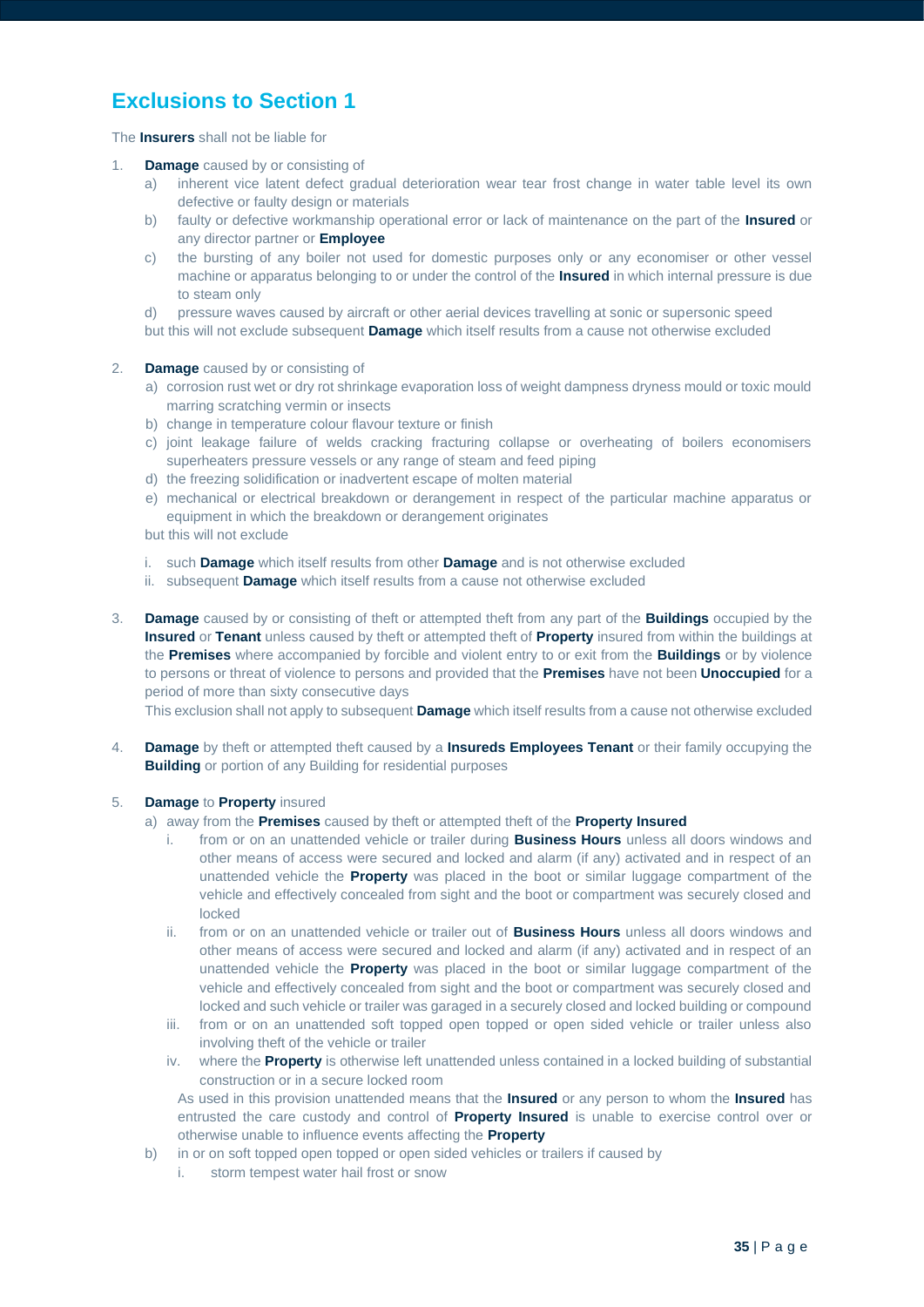- ii. malicious persons when the vehicle or trailer is left unattended out of **Business Hours**
- 6. **Damage** caused by or consisting of
	- a) subsidence ground heave or landslip unless it results from a **Defined Peril** other than storm or flood and which is not otherwise excluded
	- b) normal settlement or bedding down of new structures
	- c) dishonesty fraudulent action trick device or other false pretence by any **Employee** partner or director of the **Insured** whether acting alone or in collusion with others
- 7. **Damage** caused by or consisting of disappearance unexplained or inventory shortage misfiling or misplacing of information
- 8. **Damage** caused by Contractors on the **Premises** for the purpose of carrying out contract works structural or other substantial alterations or extensions to **Buildings** (including any contract under JCT conditions)
- 9. **Damage** caused by wind rain hail sleet snow flood or dust to any moveable property in the open or fences and gates
- 10. **Damage** to any **Building** or structure resulting in its own collapse or cracking unless it results from a **Defined Peril** and is not otherwise excluded
- 11. **Damage** to the **Property** Insured
	- a) by fire caused by its undergoing any process involving the application of heat
	- b) resulting from its undergoing any process of production packing treatment testing commissioning servicing or repair but this will not apply to any **Damage** caused by a **Defined Peril** and not otherwise excluded

### 12. **Damage** caused by

- a) freezing
- b) escape of water from any tank or apparatus or pipe
- c) malicious persons not acting on behalf of or in connection with any political organisation but this will not apply to any **Damage** by fire or explosion which is not otherwise excluded

### in any **Building** or Unit which is **Unoccupied**

- 13. **Damage** to
	- a) vehicles licensed for road use (including accessories) caravans trailers railway locomotives rolling stock watercraft or aircraft
	- b) property or structures in the course of construction or erection and materials or supplies in connection with all such property
	- c) land pavements piers jetties bridges culverts or excavations
	- d) livestock growing crops or trees or other growing vegetation
	- e) jewellery precious stones precious metals bullion furs curiosities works of art or rare books
- 14. **Damage** caused by pollution or contamination but this shall not exclude **Damage** to the **Property** not otherwise excluded caused by
	- a) pollution or contamination which itself results from a **Defined Peril**
	- b) a **Defined Peril** which itself results from pollution or contamination
- 15. direct or indirect **Consequential Loss** or **Damage** of any kind or description except loss of **Rent** where such Item appears in the Schedule
- 16. **Damage** in respect of
	- a) **Money**
	- b) Goods In Transit unless specifically mentioned as insured by this Property All Risks Section
- 17. any property more specifically insured by or on behalf of the **Insured**
- 18. **Damage** caused by or resulting from an attack which allows unauthorised access to or use of a computer or telecommunications system by electronically circumventing a security system and procedure or a **Computer**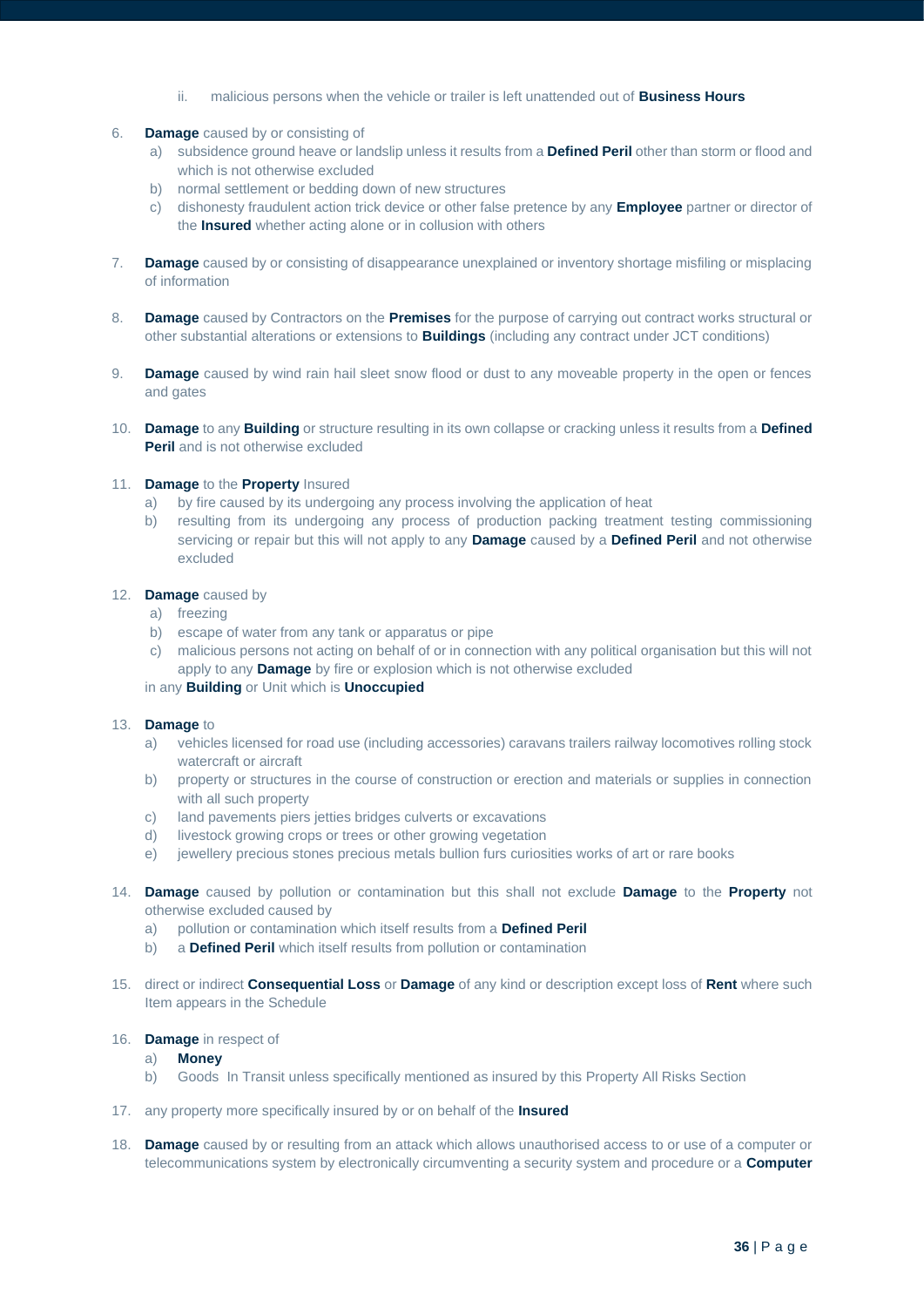**Virus** but this shall not exclude **Damage** not otherwise excluded which itself results from fire lightning explosion escape of water from any tank apparatus or pipe

19. loss distortion corruption or erasure of **Programmes** or **Data** recorded on **Media** unless such loss distortion corruption or erasure of **Programmes** or **Data** itself results from other **Damage** to **Property** insured and is not otherwise excluded

### **Endorsements**

The following endorsement is only operative if shown Subsidence is shown as included on the Policy Schedule and is subject otherwise to the terms of the Property All Risks Section and the General Definitions Conditions and **Exclusions** 

### **Subsidence**

Notwithstanding Property All Risks Section Exclusion 5(a) the insurance provided by this Property All Risks Section extends to cover **Damage** caused by or consisting of subsidence or ground heave of any part of the site on which the **Property** stands or landslip subject to the Special Condition below The insurance provided under this endorsement does not cover

a) **Damage** to roads yards car parks pavements walls gates and fences and any similar or other property outside the confines of any building within the **Premises** unless a building insured hereby within the same **Premises** is also **Damaged**

- b) **Damage** caused by or consisting of
	- i. the normal settlement or bedding down of new structures
	- ii. the settlement or movement of made-up ground
	- iii. coastal or river erosion
	- iv. defective design or workmanship or the use of defective materials
	- v. fire subterranean fire explosion earthquake or the escape of water from any tank apparatus or pipe
- c) **Damage** which originated prior to the inception of this cover
- d) **Damage** resulting from
	- i. demolition construction structural alteration or repair of any Property or
	- ii. groundworks or excavation at the same Premises
- e) the **Excess** stated in the Schedule and the **Excess** shall apply to each separate **Premises**

### **Special Condition**

No cover shall apply under this endorsement if the risk of **Damage** is increased by reason of demolition groundworks excavation or construction being carried out on any adjoining site unless admitted by the **Insurers** in writing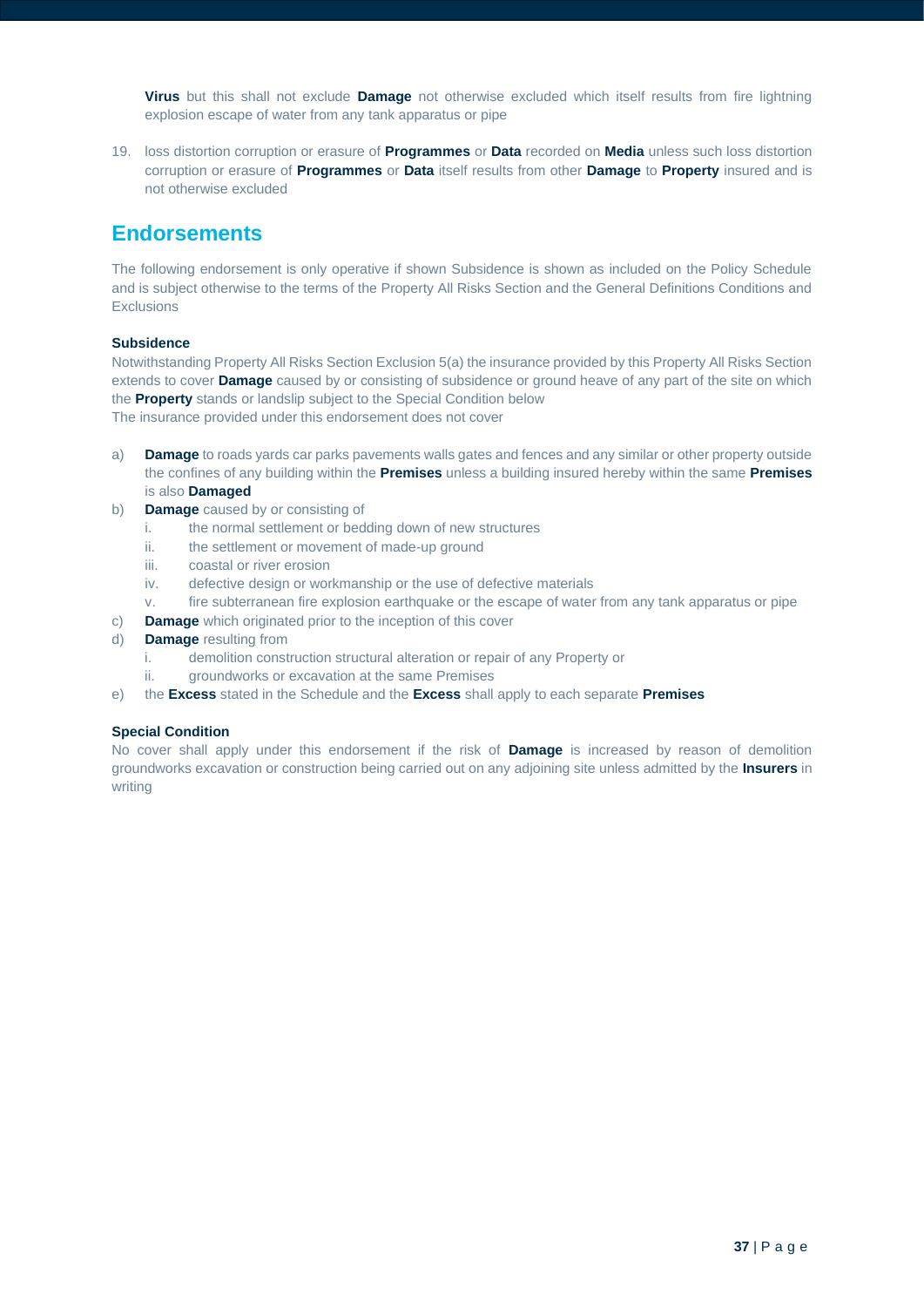# **SECTION 2 – LOSS OF RENT AND ALTERNATIVE ACCOMMODATION**

This Section of the Policy is operative only if stated in the Schedule

### **Cover**

In the event of **Damage** to the **Property** used by the **Insured** for the purposes of the **Business** carried on by the **Insured** at the **Premises** during the Period of Insurance resulting in loss of **Rent Receivable** the **Insurers** will indemnify the **Insured** in respect of the amount of loss of **Rent Receivable** provided that

- a) such **Damage** is covered under Section 1 of this Policy and that liability shall be admitted or payment made therefor or
- b) payment would have been made or liability admitted but for the operation of a proviso in the insurance excluding liability for losses below a specified amount

The liability of the **Insurers** under this Section shall not exceed in respect of any item its Sum Insured or Limit stated in this Policy or the Schedule at the time of the event

# **Basis of Settlement**

1. Rent Receivable

The **Insurers** will pay as indemnity to the **Insured** the amount of their loss in respect of

- a) the amount by which the **Rent Receivable** during the **Indemnity Period** shall fall short of the **Standard Rent Receivable** as a result of the **Damage**
- b) the amount of additional expenditure incurred by the **Insured** with the prior written consent of the **Insurer** as a result of the **Damage** but not exceeding the loss of **Rent Receivable** thereby avoided provided that if the Sum Insured for loss of **Rent Receivable** is less than the **Standard Rent Receivable** the amount payable shall be proportionately reduced

### 2. Additional Expenditure – Loss minimisation

The **Insurers** will pay the additional expenditure incurred in respect of **Buildings** which have suffered **Damage** being expenditure (other than that recoverable under Basis of Settlement 2 Cost of Re-Letting) incurred with the prior consent of the **Insu**rers in consequence of the **Damage** solely to avoid or minimise the loss of **Rent Receivable** during the **Indemnity Period** but not exceeding the amount of the reduction avoided by such expenditure plus 5% of the Sum Insured by the item subject to a maximum amount of £50,000 for any one loss

### 3. Alternative Accommodation

- The **Insurers** will indemnify the **Insured** for costs incurred for
- a) alternative accommodation for **Tenants** in the residential portion of the **Premises** and
- b) temporary storage of such **Tenants'** furniture

if as a result of **Damage** the occupied **Buildings** are rendered unfit for occupation or access to them is denied provided that the liability of the **Insurers** for any one loss shall not exceed 20% of the Buildings Sum Insured shown in the Schedule at the time of the event

### **Clauses**

1. Automatic Reinstatement

In the absence of written notice by the **Insurers** or the **Insured** to the contrary within 30 days of notification of any loss then in consideration of the insurance not being reduced by the amount of such loss the **Insured** shall pay the appropriate extra premium on the amount of the loss from the date thereof to the expiry of the Period of Insurance

2. Average

If the Sum Insured is less than the **Rent Receivable** for the 12 months (or a proportionately increased multiple thereof where the **Maximum Indemnity Period** as stated in the Schedule exceeds 12 months) immediately prior to the occurrence of the **Damage** the amount payable shall be proportionately reduced after due provision has been made for the trend or variation in or other circumstances affecting or which would have affected the **Business** either before or after the **Damage**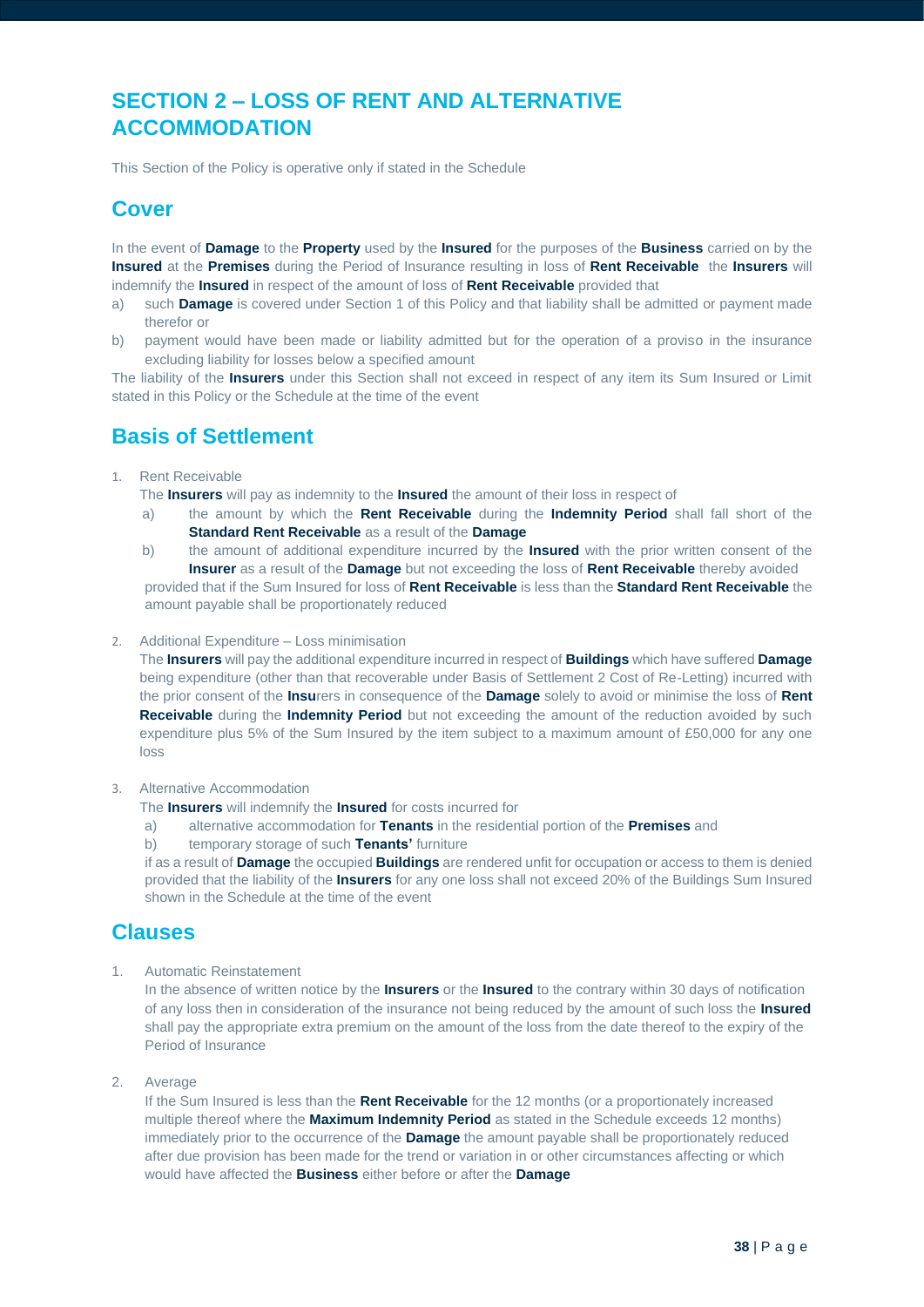### 3. Programs and Data

The **Insured** shall

- (a) take all reasonable precautions to prevent accidental loss distortion corruption or erasure of **Programs** or **Data**
- (b) in respect of **Programs** maintain a backup copy of the current version at a location other than the respective **Premises** where the **Media** on which the **Programs** are recorded is situate
- (c) in respect of **Data** maintain a weekly full system backup of **Data** at a location other than the respective **Premises** where the **Media** on which the **Data** is recorded is situate

### 4. Managing Agents Charges

The **Insurers** will pay to the **Insured** the charges payable to their managing agents necessarily incurred in connection with re-letting the **Premises** following **Damage** insured under Section 1 The **Insurers** liability shall not exceed £10,000 any one loss

### 5. Accountants' and Auditors' Charges

The **Insurers** will pay to the **Insured** the charges payable by the **Insured** to their professional accountants and auditors for producing and certifying any particulars or details or any other proofs information or evidence as may be required by the **Insurers** under the terms of this Section and reporting that such particulars or details are in accordance with the **Insured's** books or documents

Provided that the **Insurers** liability for charges payable when aggregated with any amount otherwise payable under the Section shall be limited to the applicable Sum Insured or Limit of Liability or other applicable limit

### 6. Value Added Tax

To the extent that the **Insured** is accountable to the tax authorities for Value Added Tax all terms in this Section shall be exclusive of such tax

### 7. Relocation of Tenants to own premises

If in the event of **Damage** to **Property** under Section 1 of this Policy the **Insured** relocates the **Tenant** to an empty **Building** the claim for any resultant loss of **Rent Receivable** in relation to such damaged **Property** will not be reduced provided that the **Building** used to relocate the **Tenant** is insured under Section 1 of this policy

8. Rent Free Periods

If at the date of the **Damage** the **Premises** are subject to a rent free period concession under the terms of the lease the **Indemnity Period** will be adjusted by adding the unexpired portion of the rent free period to the **Maximum Indemnity Period** 

### 9. Buildings Awaiting Sale

If at the time of **Damage** to property at the **Premises** the **Insured** shall have contracted to sell its interest in the **Premises** and the sale is cancelled or delayed solely in consequence of such **Damage** the amount payable at the **Insured's** option shall be

- a) during the period prior to the date upon which but for the **Damage** the **Premises** would have been sold the actual amount of the reduction in **Rent Receivable** incurred during the **Indemnity Period** in consequence of the **Damage**
- b) in respect of interest during the period commencing with the date upon which but for the **Damage** the **Premises** would have been sold and ending with the actual date of sale or with the expiry of the **Maximum Indemnity Period** if earlier
	- i. the actual amount of additional interest payable by the **Insured** (after deduction of any interest received by the **Insured**) on loans necessarily and reasonably effected or extended in consequence of the **Damage** for the sole purpose of maintaining the **Business** during the **Indemnity Period**
	- or
	- ii. if the **Insured** shall elect to use their own capital to continue to finance in part or in total the **Business** at the **Premises** the investment interest which that capital would otherwise have earned during the **Indemnity Period** but not exceeding the amount which would have been payable under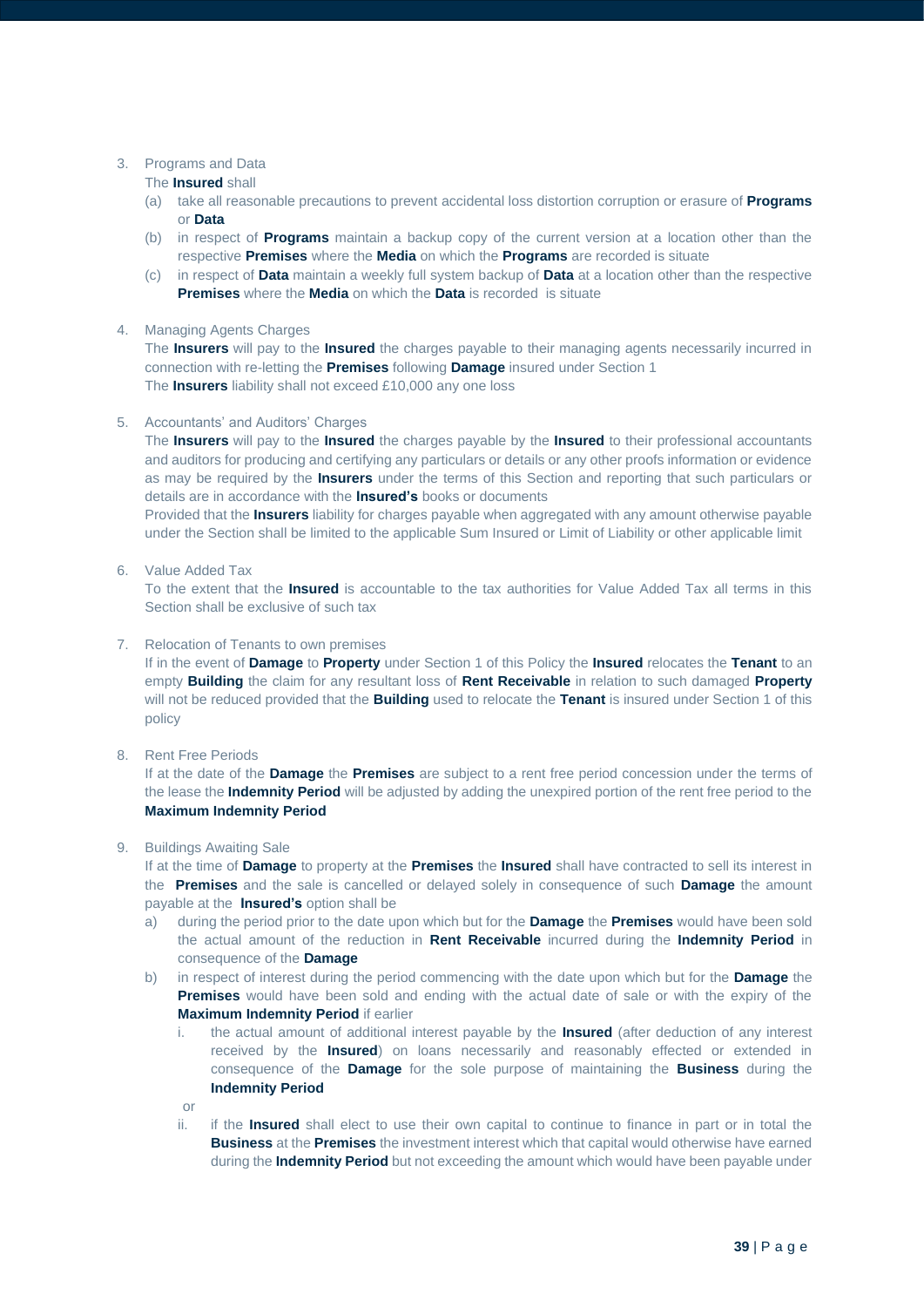clause b) i) above had the **Insured** not employed their own capital less any **Rent Receivable** received

c) in respect of additional expenditure necessarily and reasonably incurred by the **Insured** during the **Indemnity Period** in consequence of the **Damage** for the sole purpose of avoiding or diminishing the loss under paragraphs a) and b) but not exceeding the amount of loss avoided by such expenditure Provided that the amount payable shall not exceed the amount of **Rent Receivable** that would have been earned had the **Premises** been leased or rented

#### 10. New Business

In the event of **Damage** to the **Property** occurring before the completion of the first year of the **Insured** using the **Premises** for the purposes of the **Business** carried on by the **Insured Standard Rent Receivable** will be defined as

The proportional equivalent for a period equal to the **Indemnity Period** of the **Rent Receivable** realised during the period between the commencement of the **Business** and the date of the **Damage**

- Adjustments will be made as may be necessary to provide for:
- a) the trend of the Business and
- b) variations in or other circumstances affecting the **Business** whether before or after the **Damage** or which would have affected the **Business** had the **Damage** not occurred so that the figures thus adjusted will represent as nearly as may be reasonably practicable the results which but for the **Damage** would have been obtained during the relative period after the **Damage**
- 11. Explosion

In respect of any vessel machinery or apparatus or its contents belonging to or in the custody or control of the **Insured** for which the **Insured** is responsible cover against destruction or damage thereto caused by an explosion originating therein is subject to a policy or other contract providing an inspection service that complies with the statutory regulations applying in respect of such vessel machinery or apparatus

12. Payments on Account

Payments on account will be made to the **Insured** during the **Indemnity Period** if so requested subject to appropriate adjustment at the end of the **Indemnity Period**

### **Extensions to Section 2**

All terms exclusions and conditions under Section 1 and all terms exclusions and conditions of Section 2 apply to these Extensions in addition to those shown below as applying to each Extension

These extensions are operative only if **Rent Receivable** is stated in the Schedule.

The liability of the **Insurers** includes loss as insured by this Section resulting from interruption or interference with the **Business** in consequence of

1. Food or Drink Poisoning

Food or drink poisoning attributable to food or drink supplied at or from the **Premises** Provided that:

- a) the **Insurers** liability under this extension in any one Period of Insurance will not exceed £100,000 and
- b) Clause Automatic Reinstatement will not apply to this extension.

### Extension Definitions

In this extension the following terms shall have the following meanings

If a term below is also defined in the General Definitions the definition below replaces the General Definition for purposes of this extension

### *Indemnity Period*

Indemnity Period means the period during which the results of the **Business** shall be affected in consequence of the matters set out above beginning with the occurrence or discovery of the incident and ending not later than three months thereafter.

- 2. Closure of Business Premises Murder, Sanitary Arrangements, Vermin
	- a) murder, manslaughter, suicide, or sudden physical injury occurring at the **Premises**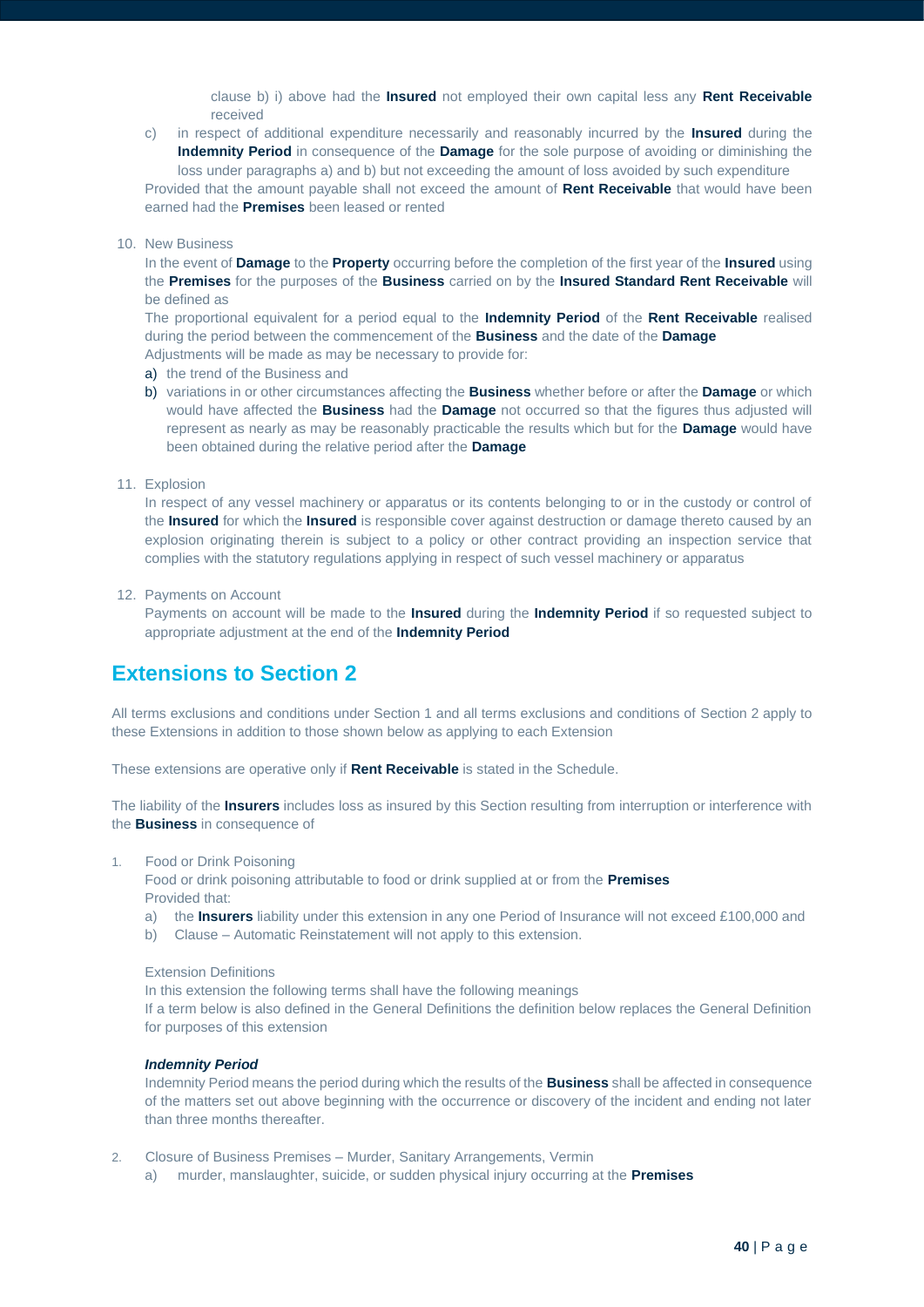- b) defects in the drains or other sanitary arrangements at the **Premises** or
- c) vermin or pest infestation of the **Premises**

which results in the closure of any part of the **Premises** by the order of an authorised competent authority. Provided that:

i) the **Insurers** liability under this extension in any one Period of Insurance will not exceed £100,000 and ii) Clause – Automatic Reinstatement will not apply to this extension.

For the purpose of Paragraph a) above sudden physical injury does not include disease.

### Extension Definitions

In this extension the following terms shall have the following meanings

If a term below is also defined in the General Definitions the definition below replaces the General Definition for purposes of this extension

### *Indemnity Period*

Indemnity Period means the period during which the results of the **Business** shall be affected in consequence of the matters set out above, beginning with the date from which the restrictions on the **Premises** are applied and ending not later than three months thereafter.

### 3. Managing Agents Premises

**Damage** from the **Defined Perils** at the premises of the **Insured's** managing agents within Great Britain Northern Ireland the Channel Islands or the Isle of Man subject to a maximum of £10,000 any one loss

### 4. Prevention of Access

**Damage** to property within a one kilometre radius of the **Premises** which shall prevent or hinder the use of or access to the **Insured's Premises** whether or not there has been **Damage** to the **Premises** or **Property** of the **Insured** but excluding the property of any supply undertaking from which the **Insured** obtains electricity gas water or telecommunications services subject to a maximum of £50,000 for any one loss

### 5. Public Utilities – Electricity

**Damage** to property at any generating station or sub-station of the public electricity supply undertaking from which the **Insured** obtains electricity subject to a maximum of £100,000 for any one loss

### 6. Public Utilities – Gas

**Damage** to property at any land based premises of the public gas supply undertaking or of any natural gas producer linked directly therewith from which the **Insured** obtains gas subject to a maximum of £100,000 for any one loss

### 7. Public Utilities – Telecommunications

**Damage** to property at any land based premises of any public telecommunications undertaking from which the **Insured** obtains telecommunications services subject to a maximum of £100,000 for any one loss

#### 8. Public Utilities – Water

**Damage** to any property at any water works or pumping station of the public water supply undertaking from which the **Insured** obtains water subject to a maximum of £100,000 for any one loss

#### 9. Documents

**Damage** to documents belonging to or held in trust by the **Insured** whilst temporarily at premises not in the occupation of the **Insured** or whilst in transit by road rail or inland waterway in Great Britain Northern Ireland the Channel Islands or the Isle of Man subject to a maximum of £25,000 for any one loss

### 10. Additional Rent Receivable

The **Insurers** will indemnify the **Insured** following **Damage** to

- a) any newly built and/or newly acquired building
- b) alterations additions and improvements to an insured building but not in respect of any appreciation in value

situated within the **Territorial Limits** resulting in a loss of **Rent Receivable** as insured by this Section The maximum the **Insurers** will pay in respect of any one **Premises** is £250,000 in any one Period of Insurance

Provided that the **Insured** must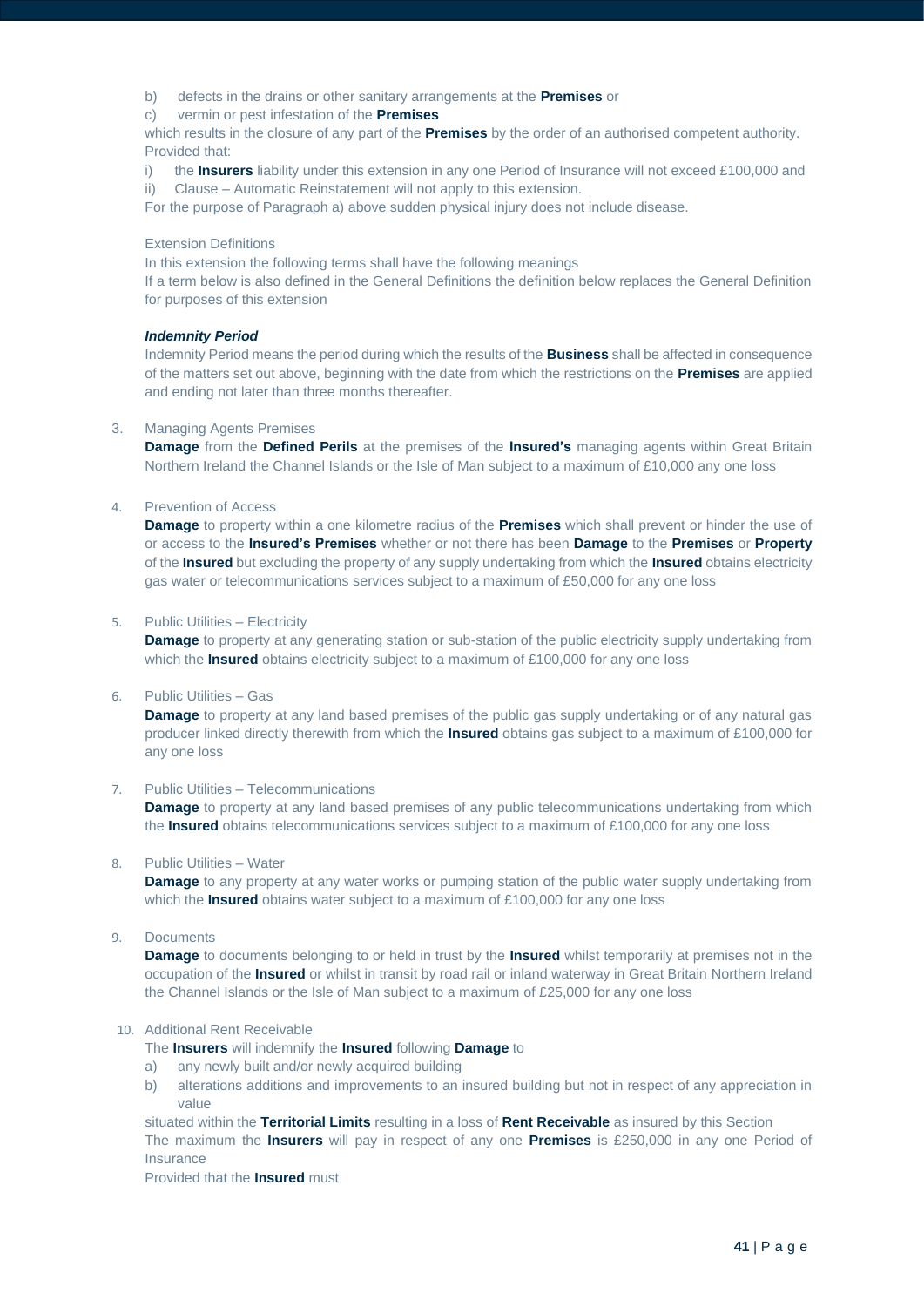- a) advise the **Insurers** of such additional **Rent Receivable** as soon as possible but in any event
	- i. within six months of the date the **Insured** became responsible for the insurance of such additional **Buildings** and
	- ii. before the expiry of the Period of Insurance
- b) specifically insure such extensions with the Insurer from the date the responsibility of the **Insured** commenced
- c) pay the appropriate additional premium
- 11. Bomb (Hoax or Actual)

Actual or suspected presence of an incendiary or explosive device

a) within the **Premises**

b) or within five kilometres of the **Premises**

which shall prevent or hinder the use of the **Premises** or access thereto

Provided that

- a) the liability of the **Insurers** shall be limited to providing indemnity in respect of interruption or interference during
	- i. in respect of a) above the actual period of closure of the **Premises**
	- ii. in respect of b) above the actual period for which the use of the **Premises** is prevented or hindered or access denied
- b) closure of the **Premises** or surrounding area is made at the request of the appropriate competent authority
- c) loss resulting from interruption to or interference with the **Business** not exceeding two hours in duration is excluded
- d) loss resulting from interruption to or interference with the **Business** in consequence of any **Damage** caused by the device (as opposed to its presence or suspected presence) is excluded

The maximum the **Insurers** will pay for any one claim is £25,000

# **Exclusions**

- 1. The **Insurers** shall not be liable if after the commencement of this insurance
	- a) the **Business** is wound up or permanently discontinued or the **Insured** becomes bankrupt or the **Business** is carried on by a liquidator
	- b) the interest of the **Insured** ceases other than by death
- 2. The **Insurers** shall not be liable under this Section for loss arising directly or indirectly from
	- a) failure of any satellite prior to its obtaining its full operating function or while in or beyond the final year of its design life
	- b) atmospheric solar or lunar conditions causing temporary interference with transmission to or from any satellite
- 3. The **Insurers** shall not be liable under this Section for loss arising directly or indirectly from
	- a) erasure loss distortion or corruption of information on **Computer Systems** or other records programs or software caused deliberately by rioters strikers locked out workers persons taking part in labour disturbances or civil commotion or malicious persons
	- b) other erasure loss distortion or corruption of information on **Computer Systems** or other records programs or software unless resulting from the **Defined Perils** insofar as it is not otherwise excluded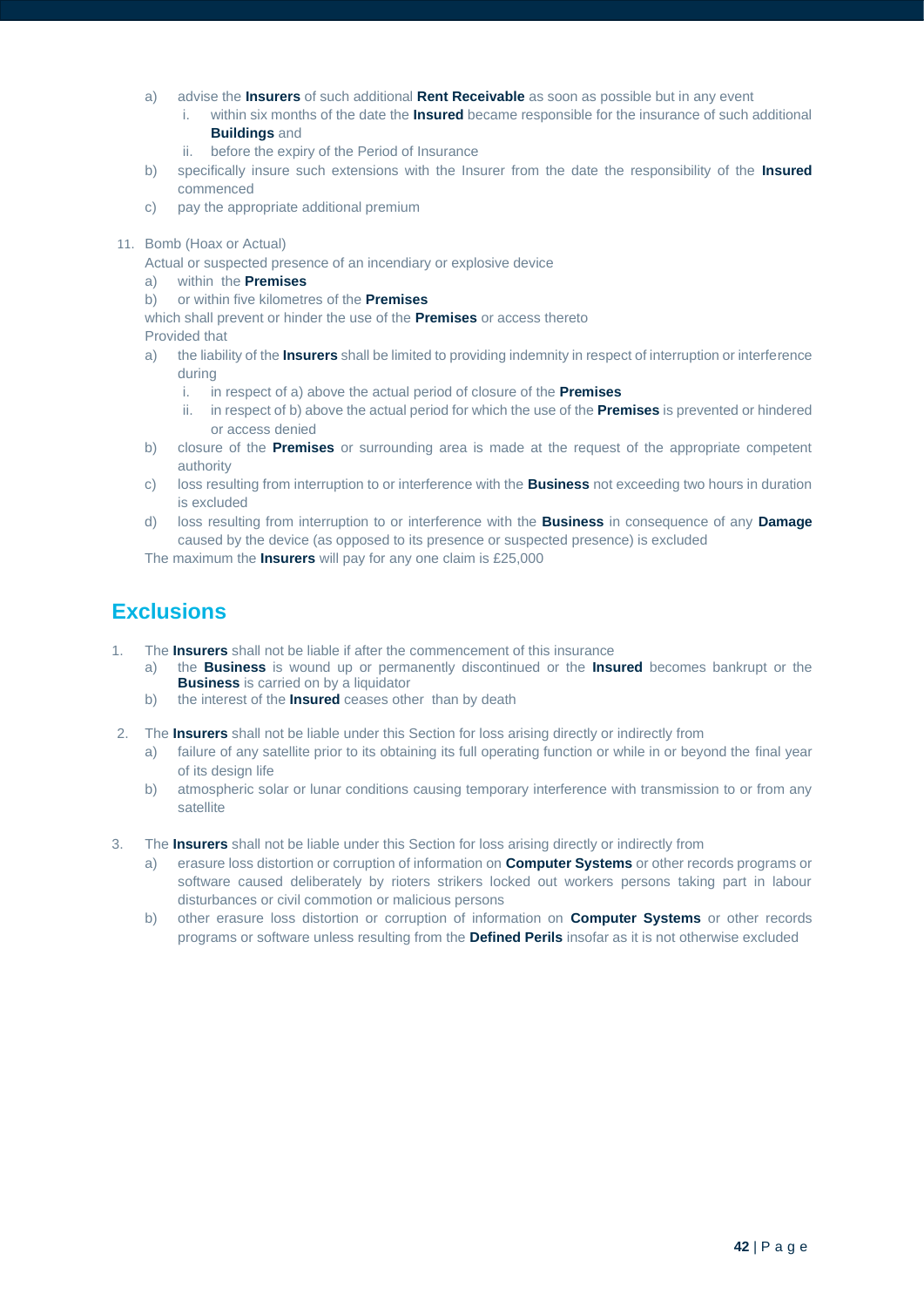# **SECTION 3 – EMPLOYERS' LIABILITY**

This Section of the Policy is operative only if stated in the Schedule

### **Section Definition**

The following words or phrases have the same meaning wherever they appear, in *bold italics*, within this Section.

### *Territorial Limits*

- a. Great Britain Northern Ireland the Isle of Man or the Channel Islands
- b. elsewhere in the world in respect of **Injury** sustained by any **Employee** resident within the territories specified in a. above and caused whilst such **Employee** is temporarily outside these territories provided that any action for compensation in respect of such **Bodily Injury** is brought in a court of law within the territories specified in a. above or any other member country of the European Union

### **Cover**

1. Bodily Injury

In the event of **Bodily Injury** sustained by any **Employee** of the **Insured** caused during the Period of Insurance and arising out of and in the course of their employment by the **Insured** for the purposes of the **Business** within the *Territorial Limits* the **Insurers** will indemnify the **Insured** in respect of all sums for which the **Insured** become legally liable to pay as **Compensation** for **Bodily Injury**

2. Claimant's Costs and Expenses

The **Insurers** will indemnify the **Insured** subject to the Limit of Indemnity in respect of all sums the **Insured** shall become legally liable to pay as claimants' costs and expenses in connection with the indemnity provided under Cover clause - **Bodily Injury**

3. Defence Costs and Expenses

The **Insurers** will also indemnify the **Insured** subject to the Limit of Indemnity stated in the Schedule in respect of all

- a) costs of legal representation reasonably incurred with the **Insurers** written consent at any
	- i. coroner's inquest or other inquiry in respect of any death
	- ii. proceeding in a court (other than in the defence of any criminal proceeding brought or in an appeal against a conviction arising from such criminal proceeding) in respect of any act or omission causing or relating to any matter
- b) other costs and expenses reasonably incurred with the **Insurers** written consent in relation to any matter

which may be the subject of indemnity under Cover clause - **Bodily Injury**

### **Limit of Indemnity**

The liability of the **Insurers** under this Section for **Compensation** for **Bodily Injury** in respect of any one occurrence or all occurrences of a series consequent on or attributable to one source or original cause inclusive of all claimant's and defence costs and expenses shall not exceed the Limit of Indemnity stated in the Schedule

### **Extensions to Section 3**

1. Court Attendance Compensation

The **Insurers** will indemnify the **Insured** for the costs of attendance at court to help defend or act as a witness in connection with any claim for which the **Insured** is entitled to indemnity under this Section and with the **Insurers** agreement up to a maximum of £750 for any director or partner of the **Insured** and up to a maximum of £250 for any **Employee** of the **Insured**

2. Health and Safety at Work – Legal Defence Costs The **Insurers** will indemnify the **Insured** and at the **Insured's** request any director or partner of the **Insured**  or any **Employee** subject to the Limit of Indemnity as stated in the schedule against of all legal costs or other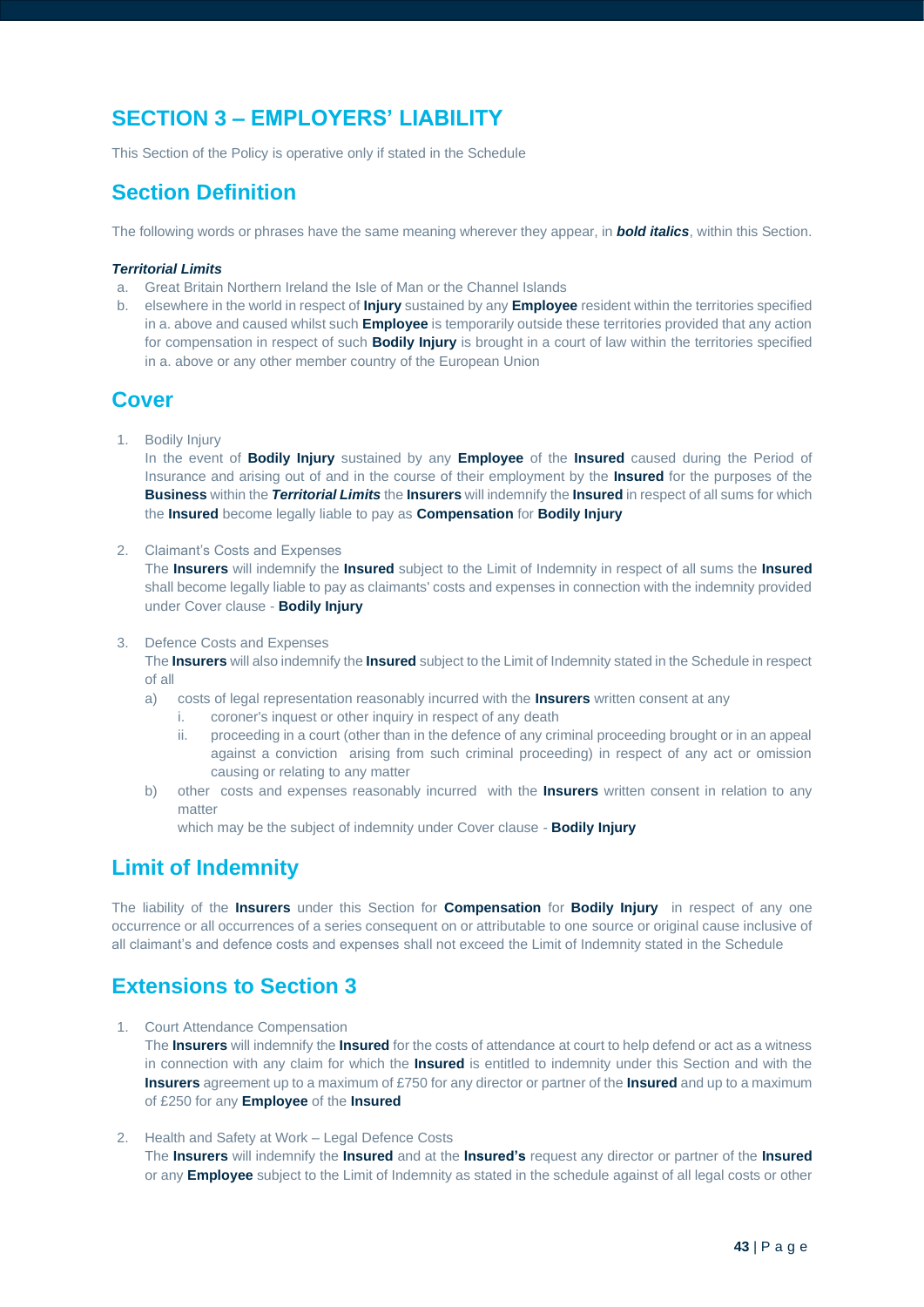expenses reasonably incurred in defending prosecutions for a breach of the Health and Safety at Work Act 1974 or similar legislation in Northern Ireland the Channel Islands or the Isle of Man committed or alleged to have been committed in the course of the **Business** during the Period of Insurance

The **Insurers** will also pay prosecution costs awarded and the costs incurred with its written consent in appealing against any judgment given

Provided that this indemnity shall not apply to the payment of fines or penalties

### 3. Indemnity to Other Parties

If the **Insured** so request the **Insurers** will indemnify the following parties

- a) any officer or committee member or other member of the **Insured's** canteen social sports or welfare organisations or ambulance first aid fire medical or security services (but excluding medical practitioners) against liability incurred in such capacity
- b) any partner director or **Employee** of the **Insured** against liability incurred in such capacity and in respect of which the **Insured** would have been entitled to indemnity under this Section if the claim had been made against the **Insured** as though each party was individually named as the **Insured** in this Section
- c) any **Principal** for whom the **Insured** have agreed to execute work under contract or agreement against liability arising out of the performance of such work by the **Insured** and in respect of which the **Insured** are legally liable and would have been entitled to indemnity under this Section if the claim had been made against the **Insured**

### Provided that

- i. each such party shall observe fulfil and be subject to the terms and conditions of this Section insofar as they can apply
- ii. the **Insurers** liability to the **Insured** and all parties indemnified shall not exceed in total the Limit of Indemnity stated in the Schedule
- 4. Unsatisfied Court Judgments

In the event of a judgment for damages being obtained by any **Employee** or the personal representatives of any **Employee** in respect of **Injury** caused to the **Employee** during any Period of Insurance and occurring in connection with the **Business** against any person or company operating from premises in Great Britain Northern Ireland the Channel Islands or the Isle of Man in any court situate in these territories and remaining unsatisfied in whole or in part six months after the date of such judgment the **Insurers** will at the **Insured's** request pay to the **Employee** or the personal representatives of the **Employee** the amount of such damages and any awarded costs to the extent that they remain unsatisfied Provided that

- a) there is no appeal outstanding
- b) if any payment is made under the terms of this extension the **Employee** or the personal representatives of the **Employee** shall assign the judgment to the **Insurers**

### 5. Corporate Manslaughter and Corporate Homicide – Legal Defence Costs

The **Insurers** will indemnify the **Insured** against all legal costs or other expenses reasonably incurred with the **Insurers** written consent in defending prosecutions under the Corporate Manslaughter and Corporate Homicide Act 2007 committed or alleged to have been committed in the course of the **Business** during the Period of Insurance

The **Insurers** will also pay prosecution costs awarded and the costs incurred with its written consent in appealing against any judgment given provided that this indemnity shall not apply to the payment of fines or penalties or the costs of remedial orders or publicity orders.

The **Insurers** Limit of Indemnity under this extension and any equivalent extension under Section 4 Property Owners Liability shall not exceed in the aggregate £1,000,000 in respect of all acts or omissions committed or alleged to have been committed during the Period of Insurance and shall be in addition to the amount of the Limit of Indemnity stated in the Schedule

### **Exclusions**

The indemnity granted under this Section shall not apply to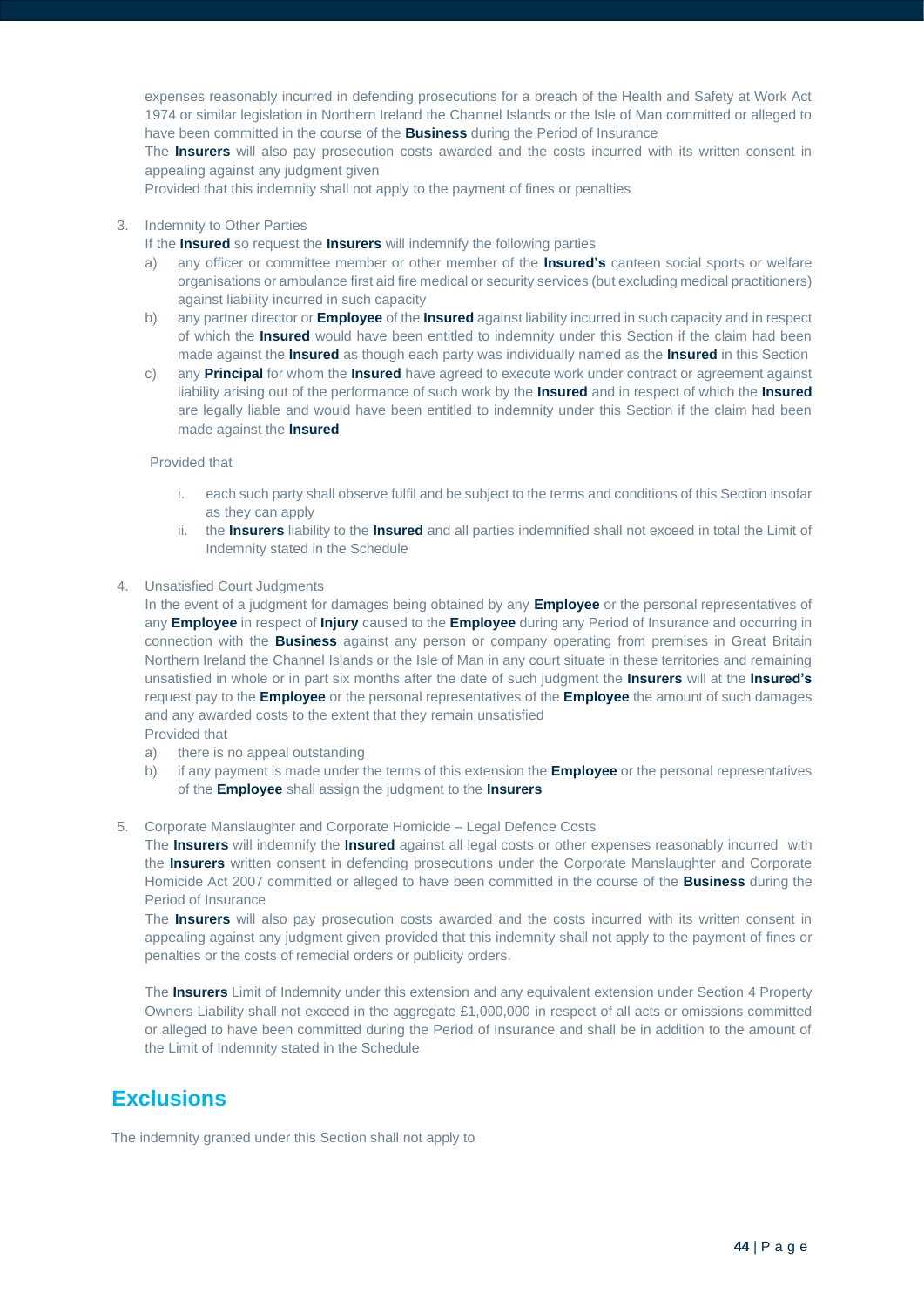- 1. liability in respect of **Bodily Injury** to any **Employee** arising out of the ownership possession or use by or on behalf of the **Insured** of any mechanically propelled vehicle or trailer attached thereto if such liability is required by any road traffic legislation to be the subject of compulsory insurance or other security
- 2. liability in respect of **Bodily Injury** to any **Employee** who is working in or on any **Offshore Installation** or any support vessel for any **Offshore Installation** or whilst in transit to or from any **Offshore Installation** or support vessel

# **Conditions**

- 1. Certificate of Employers' Liability Insurance If this Policy or Section is cancelled any Certificate of Employers' Liability Insurance is similarly cancelled from the same date
- 2. Compulsory Insurance Legislation

The indemnity granted by this Section is deemed to be in accordance with the provisions of any law relating to compulsory insurance of liability to **Employees** in the *Territorial Limits* but the **Insured** shall repay to the **Insurers** all sums paid by the **Insurers** which the **Insurers** would not have been liable to pay but for the provisions of such law

3. Discharge of Liability

The **Insurers** may at any time pay to the **Insured** in connection with any claim or series of claims

- a) the amount of the Limit of Indemnity or
- b) any lesser amount for which such claim or claims can be settled less any sum or sums already paid as **Compensation** for **Bodily Injury** claimant's and defence costs and expenses recoverable prior to the date of such payment

On payment the **Insurers** shall relinquish the conduct and control of and be under no further liability in connection with such claim or claims except for the payment of costs and expenses incurred prior to the date of such payment

4. Other Insurances

If any claim under this Section is also covered in whole or in part by any other existing insurance or by an indemnity from any other source the liability of the **Insurers** shall be limited to any excess beyond the amount which would have been payable under such other insurance or from such other source had this Section not been effected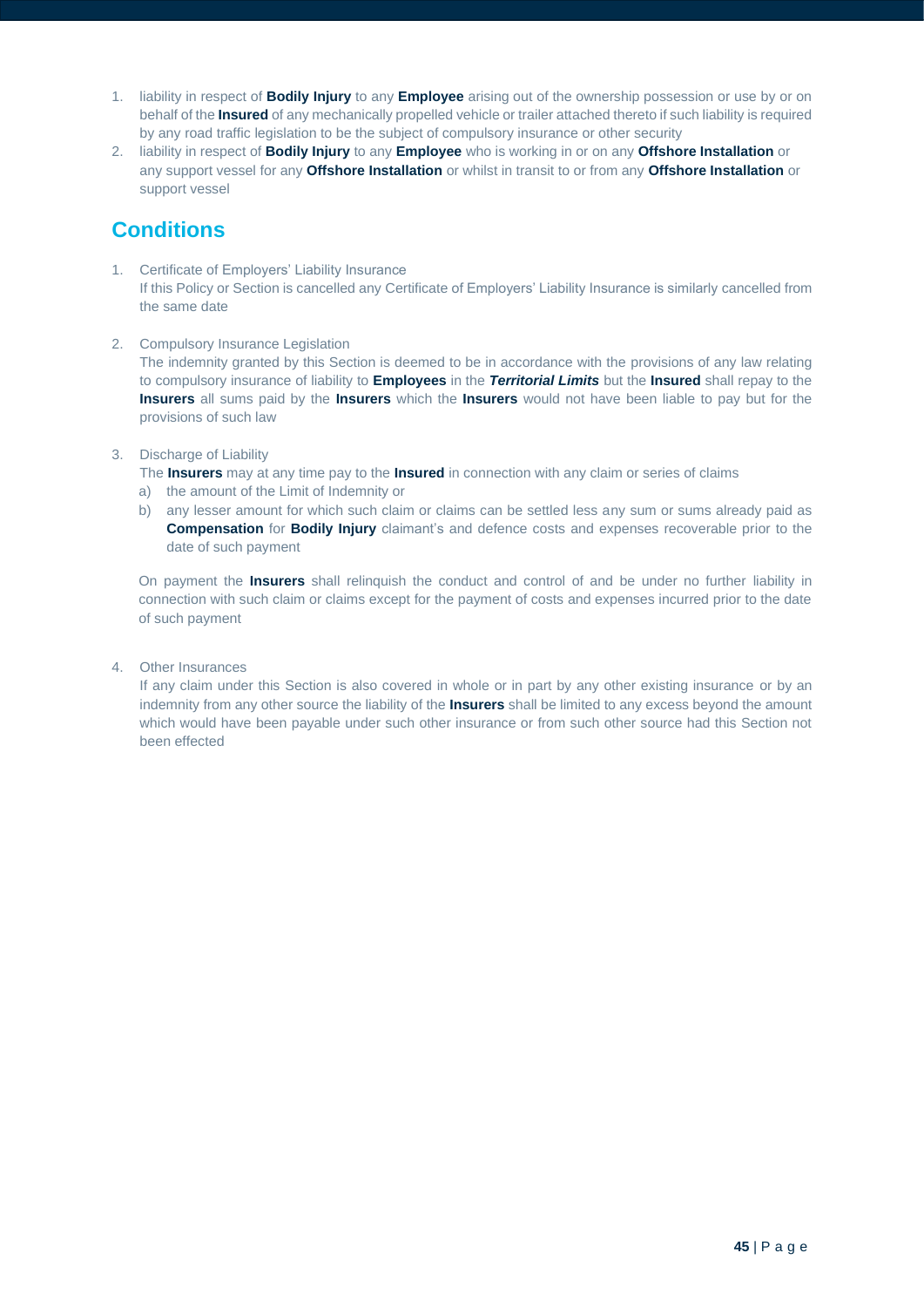# **SECTION 4 – PROPERTY OWNERS LIABILITY**

This Section of the Policy is operative only if stated in the Schedule

### **Section Definition**

The following words or phrases have the same meaning wherever they appear, in *bold italics,* within this Section.

### *Damage*

- a) physical loss of or damage to tangible property including attendant loss of use of such property
- b) nuisance trespass or interference with any easement right of air light water or way

### *Financial Loss*

Financial loss unaccompanied by either **Injury** or *Damage*

### *Territorial Limits*

- a) Great Britain Northern Ireland the Isle of Man or the Channel Islands
- b) elsewhere in the world other than the United States of America or Canada or their dependencies or trust territories in respect of temporary non-manual work undertaken by the **Insured** or any **Employee** ordinarily resident in a) above provided that any action for compensation is brought in a court of law within the territories specified in a) above or any other member country of the European Union
- c) and in respect **Products Supplied** anywhere in the world except for the United States of America or Canada or their dependencies or trust territories unless specifically agreed by the **Insurers** provided that the **Products Supplied** are supplied from or are worked upon in the territories specified in a) above

### **Cover**

1. Legal Liability

The **Insurers** will indemnify the **Insured** subject to the Limit of Indemnity in respect of all sums which the **Insured** shall become legally liable to pay as **Compensation** for and arising out of accidental **Injury** or *Damage* occurring during the Period of Insurance and arising in connection with the **Business** within the *Territorial Limits*

2. Claimants' Costs and Expenses

The **Insurers** will in addition to the Limit of Indemnity indemnify the **Insured** in respect of all sums the **Insured** shall become legally liable to pay as claimants' costs and expenses in connection with the indemnity provided under Cover Clause 1 Legal Liability

- 3. Defence Costs and Expenses
	- The **Insurers** will in addition to the Limit of Indemnity indemnify the **Insured** in respect of all
	- a) costs of legal representation reasonably incurred with the **Insurers** written consent at any
		- i. coroner's inquest or other inquiry in respect of any death
		- ii. proceeding in a court (other than in the defence of any criminal proceedings brought or in an appeal against conviction arising from such criminal proceeding) in respect of any act or omission causing or relating to any matter
	- b) other costs and expenses reasonably incurred with the **Insurers** written consent in relation to any matter

which may be the subject of indemnity under Cover Clause 1 Legal Liability

# **Limit of Indemnity**

The liability of the **Insurers** under this Section for **Compensation** in respect of

- a) one occurrence or all occurrences of a series consequent on or attributable to one source or original cause
- b) all **Injury** and damage occurring during any one Period of Insurance in respect of **Products Supplied**
- c) all **Pollution or Contamination** which is deemed to have occurred during any Period of Insurance

shall not exceed the Limit of Indemnity stated in the Schedule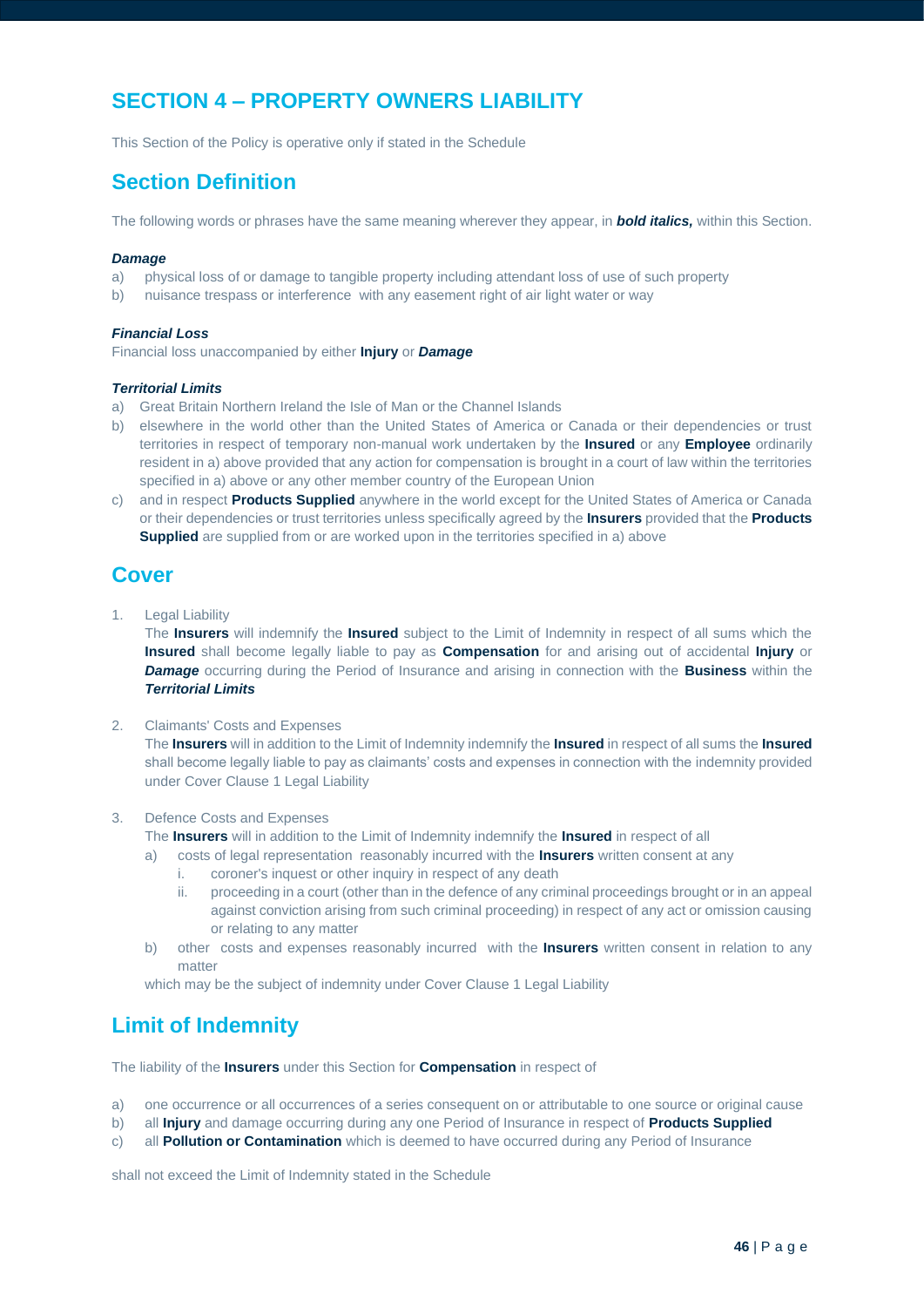### Costs inclusive in USA and Canada

Where indemnity is provided by this Section for liability in respect of occurrences in the United States of America or Canada or their dependencies or trust territories the Limit of Indemnity stated in the Schedule shall be the maximum amount payable by the **Insurers** inclusive of all costs and expenses

### **Extensions to Section 4**

- 1. Consumer Protection or Health and Safety at Work Act or Food Safety Act Legal Defence Costs The **Insurers** will in addition to the Limit of Indemnity indemnify the **Insured** and at the request of the **Insured** any partner director or **Employee** of the **Insured** in respect of all legal costs or other expenses reasonably incurred with the **Insurers** written consent in the defence of any criminal proceeding brought or in an appeal against a conviction arising from such criminal proceeding in respect of a breach of
	- a) the Consumer Protection Act 1987 or any amending legislation
	- b) the Health and Safety at Work etc Act 1974 or the Health and Safety at Work (Northern Ireland) Order 1978 or any similar United Kingdom health and safety legislation or regulation or
	- c) the Food Safety Act 1990 or any amending legislation

committed or alleged to have been committed during the Period of Insurance in connection with the **Business**

#### Provided that

- a) in relation to an appeal counsel has advised there are strong prospects of such appeal succeeding
- b) the proceedings do not relate to the health safety or welfare of an **Employee**
- c) the indemnity will not apply to
	- i. proceedings consequent upon a deliberate act or omission
	- ii. fines or penalties of any kind
	- iii. the bringing of an appeal solely regarding the amount of a fine or penalty
	- iv. any circumstances where indemnity is provided by any other insurance or where but for the existence of this Extension indemnity would have been provided by such other insurance

#### 2. Court Attendance Compensation

The **Insurers** will indemnify the **Insured** for the costs of attendance at court to help defend or act as a witness in connection with any claim for which the **Insured** is entitled to indemnity under this Section and with the **Insurers** agreement up to a maximum of £750 for any director or partner of the **Insured** and up to a maximum of £250 for any **Employee** of the **Insured**

### 3. Cross Liabilities

Where the **Insured** comprises more than one party the **Insurers** shall treat each party as the **Insured** as if a separate Policy had been issued to each provided that nothing in this extension shall increase the liability of the **Insurers** beyond the amount for which the **Insurers** would have been liable had this extension not applied

4. Data Protection

The **Insurers** will indemnify the **Insured** and at the request of the **Insured** any partner director or **Employee** of the **Insured** subject to the limit of liability stated in paragraph e) below in respect of all sums they become legally obligated to pay as **Compensation** for damage or distress only under Article 82 of the **GDPR** including claimants' costs and expenses in connection with that claim for **Compensation** and with the written consent of the **Insurers**

- a) the reasonable defence costs and expenses incurred
- b) the reasonable defence costs incurred relating to a prosecution or to defend a claim made by any person brought under the **GDPR**

Provided that

- a) a claim for **Compensation** is first made or a prosecution is first brought against the **Insured** during the Period of Insurance
- b) the **Insured** has taken all reasonable steps to comply with the requirements of the **GDPR**
- c) the indemnity will not apply to
	- i. fines or penalties of any kind
	- ii. the cost of replacing reinstating rectifying erasing blocking or destroying data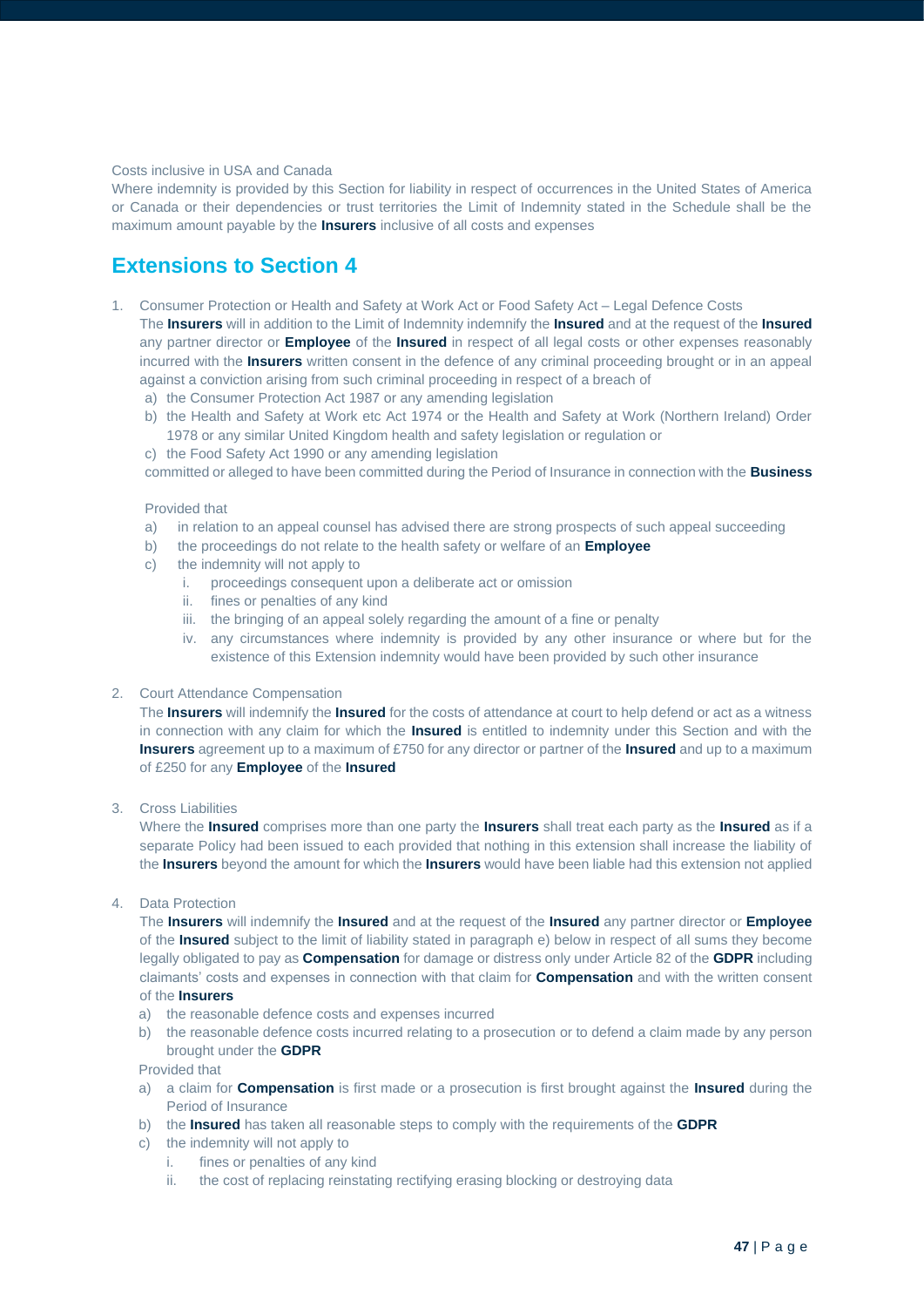- iii. indemnify the **Insured** or any partner director or **Employee** of the **Insured** in respect of liability caused by or arising from a deliberate or intentional act or omission of any such party or person the effect of which knowingly resulted in liability under the **GDPR**
- iv. claims which arise out of circumstances notified to previous insurers or that are known to the **Insured** or any partner director or **Employee** of the **Insured** and likely to give rise to indemnity under this extension at the start of the Period of Insurance
- v. liability for which indemnity is provided under any other insurance
- vi. liability which arises as a result of the provision by the **Insured** in connection with the **Business** of services for the processing of data on behalf of a person firm or company other than the **Insured** or any partner director or **Employee** of the **Insured**
- vii. liability which arises as a result of the recording or provision of data for reward or for determining the financial status of any person
- d) the **Excess** in respect of each and every claim arising under this extension is 10% of the cost of such claim or £500 whichever is the greater
- e) the **Insurers** limit of liability under this extension shall not exceed £500,000 during any one Period of Insurance

### 5. Defective Premises Act

The **Insurers** will indemnify the **Insured** in respect of any legal liability incurred by the **Insured** during the Period of Insurance under the terms of the Defective Premises Act 1972 or the Defective Premises (Northern Ireland) Order 1975 in connection with any business premises or land which have been disposed of by the **Insured**

Provided that the **Insurers** shall not be liable

- a) for the cost of remedying any defect or alleged defect in the premises disposed of
- b) if the **Insured** is entitled to indemnity from any other source

### 6. Indemnity to Other Parties

- If the **Insured** so request the **Insurers** will indemnify the following parties
- a) any officer or committee member or other member of the **Insured's** canteen social sports or welfare organisations or ambulance first aid fire medical or security services (but excluding medical practitioners) against liability incurred in such capacity
- b) any partner director or **Employee** of the **Insured** against liability incurred in such capacity and in respect of which the **Insured** would have been entitled to indemnity under this Section if the claim had been made against the **Insured** as though each party was individually named as the **Insured** in this Section
- c) any **Principal** for whom the **Insured** have agreed to execute work under contract or agreement against liability arising out of the performance of such work by the **Insured** and in respect of which the **Insured** are legally liable and would have been entitled to indemnity under this Section if the claim had been made against the **Insured**

### Provided that

- i. each such party shall observe fulfil and be subject to the terms and conditions of this Section insofar as they can apply
- ii. the **Insurers** liability to the **Insured** and all parties indemnified shall not exceed in total the Limit of Indemnity stated in the Schedule

### 7. Motor Contingent Liability

The **Insurers** will indemnify the **Insured** subject to the Limit of Indemnity stated in the Schedule against legal liability arising out of the use of any motor vehicle in the course of the **Business** anywhere in Great Britain Northern Ireland the Channel Islands or the Isle of Man

Provided that the **Insurers** shall not be liable for

- a) any vehicle owned or provided by the **Insured** or any **Principal** for whom the **Insured** is working or any sub-contractor acting for or on behalf of the **Insured**
- b) damage to such vehicle or to goods conveyed in or on it
- c) any vehicle being driven by the **Insured**
- d) any vehicle being driven by any person who to the knowledge of the **Insured** or of the **Insured's** representative

does not hold a licence to drive such vehicle unless such person has held and is not disqualified from holding

or obtaining such a licence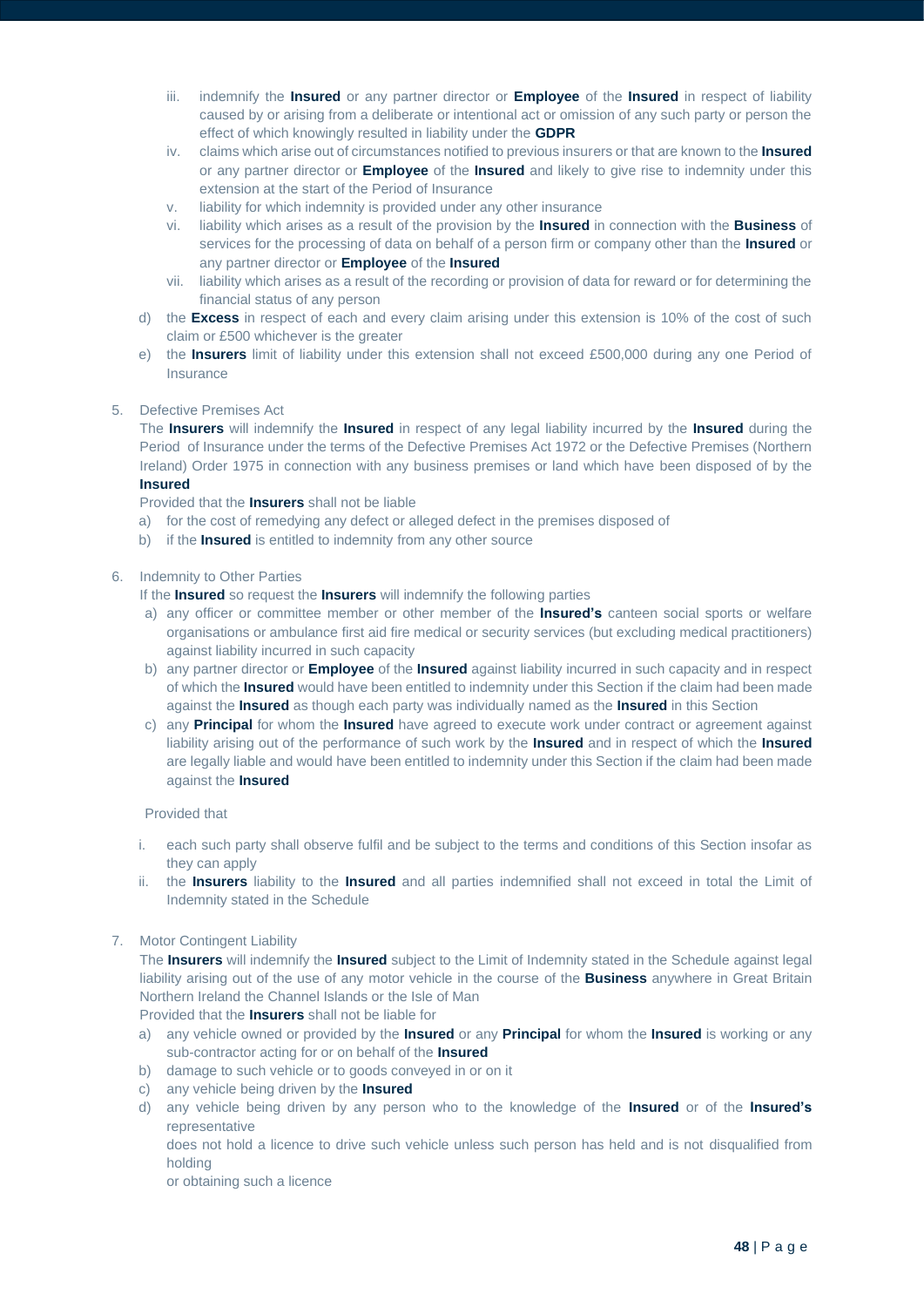- e) in respect of which the **Insured** is entitled to indemnity under any other insurance
- 8. Overseas Personal Liability

The **Insurers** will indemnify the **Insured** subject to the Limit of Indemnity stated in the Schedule and if the **Insured** so request any director or partner of the **Insured** or any **Employee** or spouse of such person against legal liability incurred in a personal capacity whilst temporarily outside Great Britain Northern Ireland the Channel Islands or the Isle of Man in connection with the **Business**

The indemnity shall not apply to legal liability

- a) arising out of ownership or occupation of land and buildings
- b) in respect of which any person referred to above is entitled to indemnity under any other insurance
- 9. Corporate Manslaughter and Corporate Homicide Legal Defence Costs

The **Insurers** will indemnify the **Insured** against costs of legal representation reasonably incurred with the **Insurer's** written consent In defending prosecutions under the Corporate Manslaughter and Corporate Homicide Act 2007 Committed or alleged to have been committed in the course of the **Business** during the Period of Insurance

The **Insurers** will also pay prosecution costs awarded and the costs incurred with its written consent in appealing against any judgment given provided that this indemnity shall not apply to the payment of fines or penalties or the costs of remedial orders or publicity orders

The **Insurers** Limit of Indemnity under this extension and any equivalent extension under Section 3 Employers Liability shall not exceed in the aggregate £1,000,000 in respect of all acts or omissions committed or alleged to have been committed during the Period of Insurance and shall be in addition to the amount of the Limit of Indemnity stated in the Schedule

### 10. Environmental Statutory Clean-Up Costs

- The **Insurers** will indemnify the **Insured** against
- a) the cost of carrying out Remediation and/or
- b) paying for Clean-Up Costs

pursuant to a lawful notice or demand served upon the **Insured** under any environmental protection legislation in Great Britain Northern Ireland the Isle of Man or the Channel Islands by any Enforcing Authority provided that such cost or costs arise from **Pollution or Contamination** caused by a sudden identifiable unintended and unexpected incident which takes place in its entirety at a specific time and place during the Period of Insurance

### Provided that

- i. this extension is subject to an aggregate maximum of £25,000 for all losses in any one Period of Insurance including Claimants and Defence Costs and Expeneses
- ii. this limit forms part of and is not in addition to the Limit of Indemnity for this Section shown in the Schedule
- iii. immediate loss prevention or salvage action is taken and the appropriate authorities are notified

### The **Insurers** shall not provide indemnity

- a) in respect of any work (whether preventive or otherwise) in respect of property
	- i. which is owned by or loaned leased hired or rented to the **Insured**
	- ii. which is held in trust or in the custody or control of the **Insured** or any other party who is carrying out work on the **Insured's** behalf
	- iii. which requires to be insured under the terms of Clause 6.5.1. of the Standard Form of Building Contract issued by the Joint Contracts Tribunal or a clause of similar intent under other contract conditions
- b) in respect of any work involving the reinstatement or reintroduction of flora or fauna
- c) in respect of any fines or penalties
- d) in respect of any Complementary or Compensatory Remediation as defined by the Environmental Damage (Prevention and Remediation) Regulations 2009 and any successor and/or amending **legislation**
- e) in respect of costs of preventing any imminent threat of environmental damage where such costs are incurred in the absence of **Pollution or Contamination** caused by a sudden identifiable unintended and unexpected incident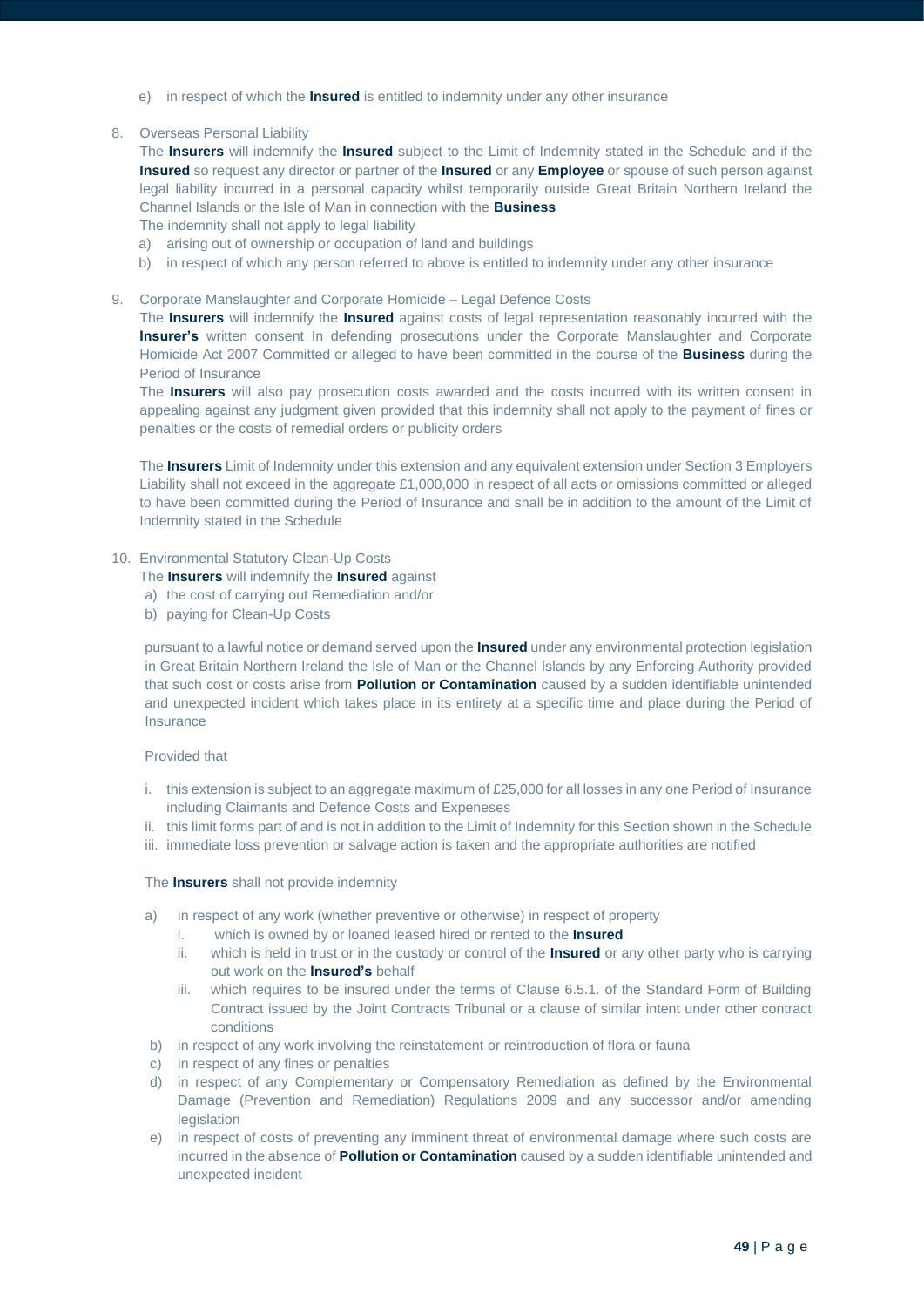- f) in respect of costs of achieving any improvement or alteration in the condition of the Land atmosphere or any watercourse or body of water beyond that required under any relevant and applicable law or statutory enactment at the time Remediation commences
- g) where indemnity is provided by another insurance policy
- h) in respect of pre-existing contaminated property
- i) in respect of deliberate or intentional damage caused by the **Insured** where they have knowingly deviated from environmental protection rulings or have knowingly failed to inspect maintain or make necessary repairs to plant or machinery for which they are responsible

For the purposes of this extension

- a) Clean-Up Costs shall mean costs of Remediation
- b) Enforcing Authority shall mean any government or statutory authority or body implementing or enforcing environmental protection legislation within Great Britain Northern Ireland the Channel Islands and the Isle of Man
- c) Remediation shall mean remedying the effects of Pollution or Contamination as lawfully required by any Enforcing Authority to a standard reasonably achievable by the methods available at the time such Remediation commences and shall include the testing for or monitoring of Pollution or Contamination

### 11. Legionella

The **Insurers** will indemnify the **Insured** in respect of **Pollution or Contamination** caused by the discharge dispersal release or escape of legionella bacteria from **Premises** owned hired or rented by the **Insured** where the **Pollution or Contamination** is not caused by a sudden identifiable unintended and unexpected incident which occurs in its entirety at a specific time and place

Provided that

- a) the indemnity provided under this extension shall only apply to claims made against the **Insured** during the currency of this extension or within 30 days of its expiry
- b) this extension is subject to an aggregate maximum of £250,000 in respect of all claims made against the **Insured** in any one Period of Insurance including Claimants and Defence Costs and Expenses

The **Insurers** shall not provide indemnity in respect of

- a) any occurrence happening before the inception date of this extension
- b) liability which attaches because of an agreement but which would not have attached in the absence of such an agreement

### Clause

If renewal of the indemnity provided by this extension is not offered by the **Insurers** the **Insurers** will indemnify the **Insured** in respect of any occurrence happening during the currency of this extension and before the expiry of the last Period of Insurance provided that

- i. claims are made in writing within 90 days of the last Period of Insurance
- ii. the **Insured** exercises the right granted by this Clause no later than 30 days after the last Period of Insurance
- iii. the **Insured** pay the premium required by the **Insurers** which shall not exceed 20% of the annual premium or pro rata equivalent thereof applicable to the last Period of Insurance
- iv. the aggregate maximum the Insurers will pay including Claimants and Defence Costs and Expenses in respect of all claims made against the **Insured** during the last Period of Insurance and within the amount of days shown in ii. above is the amount specified above as applying to this extension

### **Conditions**

- a) the **Insured** must ensure that in connection with any **Premises** owned hired or rented by them that they comply with the Health and Safety Commissions Approved Code of Practice - The Control of legionella bacteria in water systems Ref ISBN 0-7176-1772-6 or any amending Code of Practice
- b) if in relation to any claim the **Insured** have failed to fulfil any of the above conditions the Insured will lose their right to indemnity or payment for that claim

### 12. Indemnity to Managing Agents

In respect of liability arising in connection with the Buildings insured under Section 1 – Property All Risks if the **Insured** so requests the **Insurers** will extend Section 4 – Property Owners' Liability to indemnify the **Insured's** appointed managing agents in respect of liability arising out of the agreement entered into by the **Insured** with the managing agent to the extent required by such agreement Provided that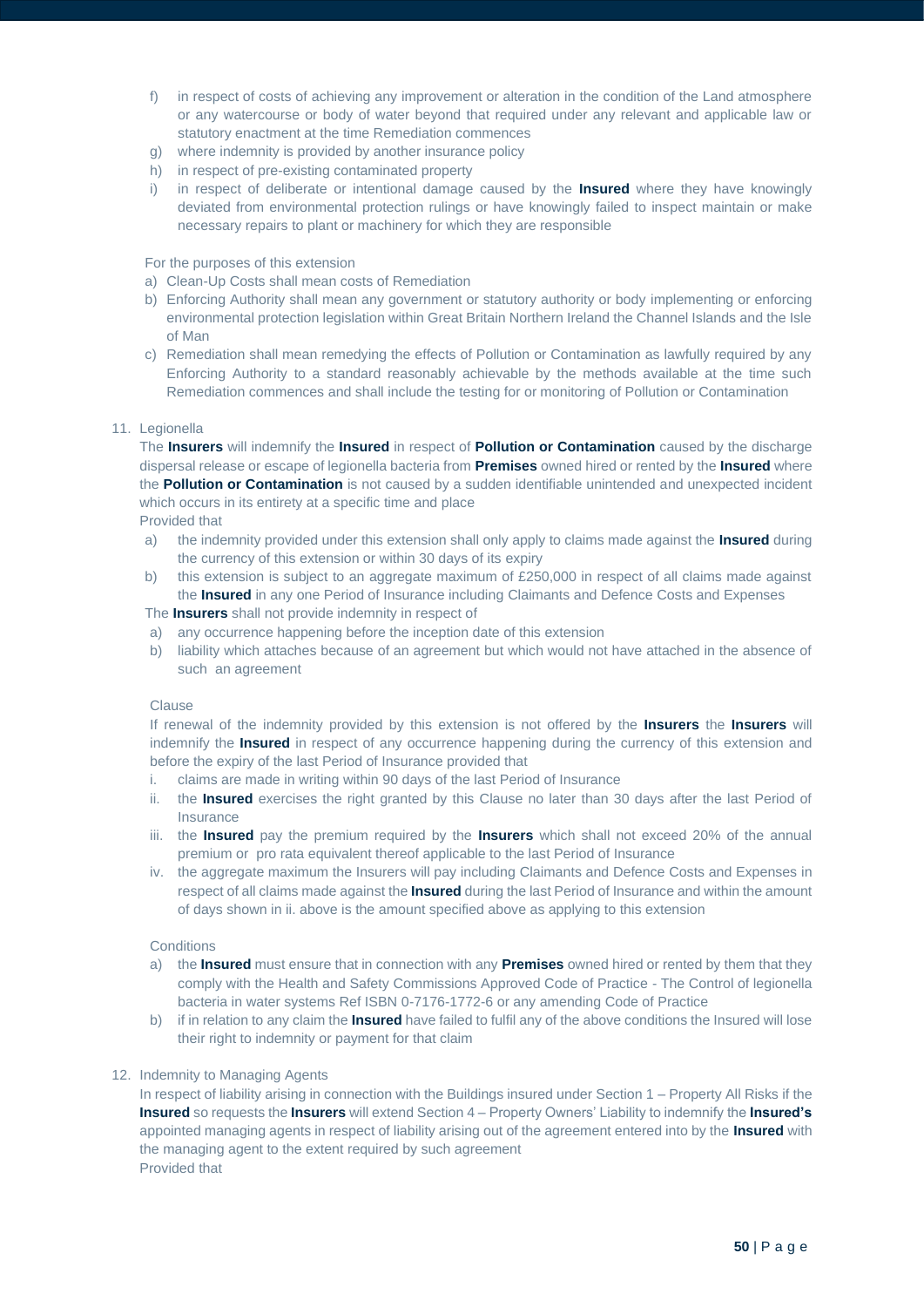- a) the **Insured** would have been entitled to indemnity under this Section if the claims had been made against the **Insured**
- b) the managing agent shall as if they were the **Insured** be subject to the terms of this Section and Policy
- c) the total amount payable under this Section shall not exceed the Limit of Indemnity stated in the Schedule regardless of the number of persons claiming to be indemnified
- d) the indemnity will not apply to legal liability arising out of a breach of professional duty or service
- 13. Property in the Insured's Custody or Control

Section Exclusion 8 shall not apply to

- a) the personal effects (including vehicles and its contents) of any visitor or partner director or **Employee** of the **Insured**
- b) any premises (including their fixtures fittings and contents) not owned by or leased rented or hired to the **Insured** that are temporarily occupied by an **Insured** for the purpose of carrying out work therein or thereon
- c) any premises (including their fixtures and fittings) leased rented or hired to the **Insured** provided that the **Insurers** will not provide indemnity in respect of
	- i. liability assumed by the **Insured** under a tenancy or other agreement unless liability would have attached in the absence of such tenancy or other agreement
	- ii. the first £500 (or any applicable Deductible applying to the Section if greater) of each and every occurrence of loss or damage caused to any such premises fixtures or fittings other than by fire or explosion

# **Exclusions**

The indemnity granted under this Section shall not apply to

1. Advice and Design

Liability arising from advice design formula specification inspection certification or testing provided by or on behalf of the **Insured** for a fee or in circumstances where a fee would normally be charged

2. Damage to Goods Supplied

Liability in respect of

- a) damage to any goods or other property sold supplied delivered installed or erected by or on behalf of the **Insured**
- b) all costs of or arising from the need for making good removal repair rectification replacement or recall of any such goods or property or any defective work carried out by or on behalf of the **Insured**
- 3. Safety Critical Products and Exports to USA and Canada Liability in respect of
	- a) any **Products Supplied** which to the knowledge of the **Insured** are to be used as a safety critical part in connection with hovercraft watercraft drilling platforms or rigs motor vehicles railways railway locomotives or carriages operational areas of gas chemical nuclear petrochemical or power generation plants or mines
	- b) any **Products Supplied** comprising or incorporated in or on any aircraft spacecraft or military or naval missile
	- c) liability arising out of **Products Supplied** comprising or incorporated in ground support or control equipment used for the purpose of guidance navigation or direction of any aircraft spacecraft or military or naval missile
	- d) any **Products Supplied** knowingly exported directly or indirectly to the United States of America or Canada or their dependencies or trust territories

### 4. Fines

Liability in respect of liquidated damages fines penalties exemplary punitive aggravated or multiplied damages

5. Injury to Employees

Liability in respect of **Injury** to any **Employee** arising out of and in the course of the employment or engagement of such person by the **Insured**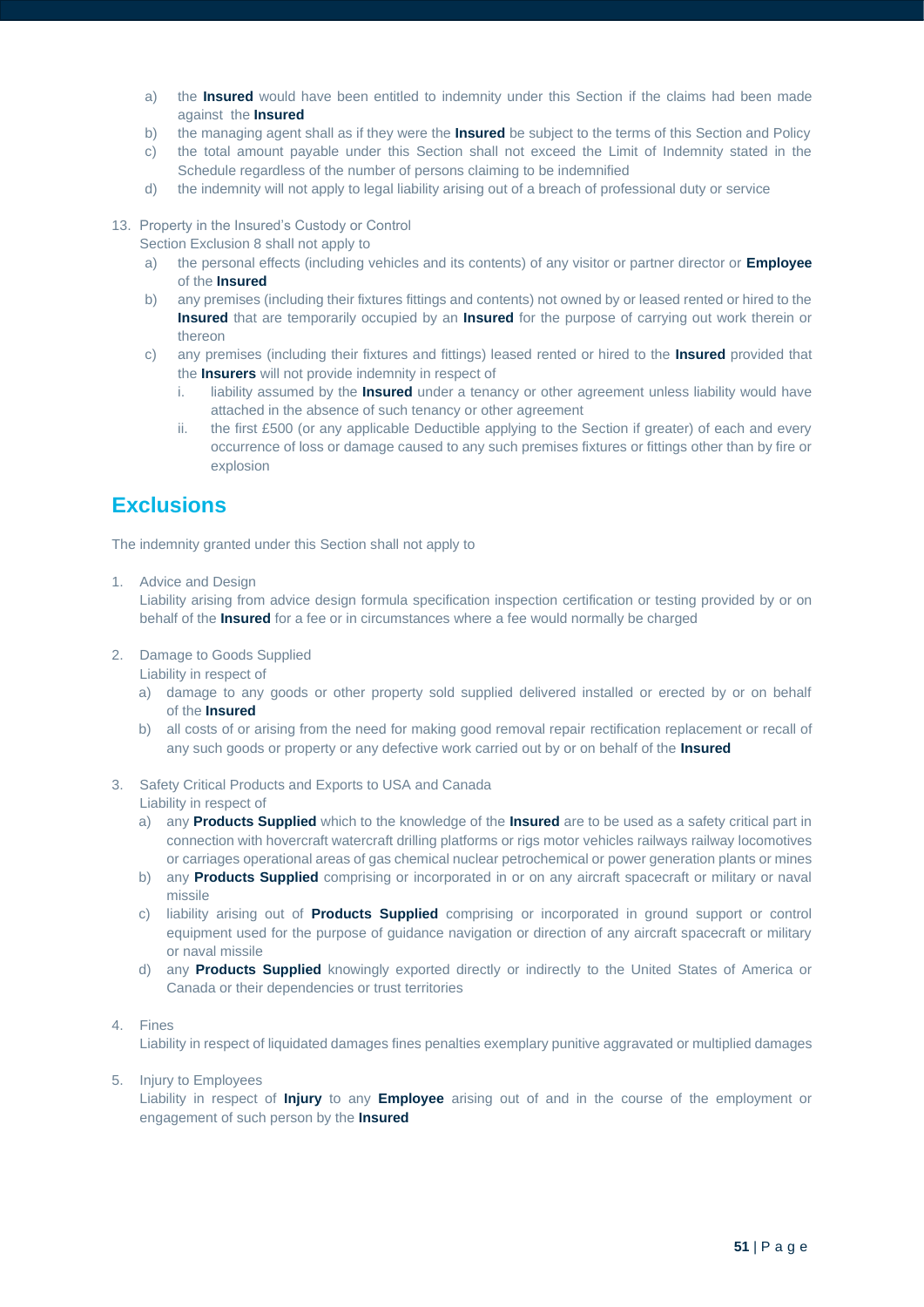### 6. Mechanically Propelled Vehicles

Liability arising out of the ownership possession or use by or on behalf of the **Insured** of any mechanically propelled vehicle or trailer attached thereto which is required by any road traffic legislation to be the subject of compulsory insurance or other security but this Exclusion shall not apply

- a) while such vehicle is being used as a tool of trade (other than in respect of liability which is compulsorily insurable under road traffic legislation)
- b) in respect of the loading or unloading of such vehicle or the delivery or collection of goods to or from such vehicle

except where more specifically insured by any other policy

### 7. Pollution or Contamination

Liability arising

- a) out of **Pollution or Contamination** unless caused by a sudden identifiable unintended and unexpected incident which takes place in its entirety at a specific time and place during the Period of Insurance provided that all **Pollution or Contamination** arising out of one incident shall be deemed to have occurred at the time such incident takes place
- b) directly or indirectly out of **Pollution or Contamination** occurring in the United States of America or Canada or their dependencies or trust territories
- 8. Property in the Charge or Control of the Insured Liability in respect of loss or damage to any property belonging to or in the charge or control of the **Insured**
- 9. Vessels or Craft

Liability arising out of ownership possession or use by or on behalf of the **Insured** of any vessel or craft designed to travel in on or through water air (including drones and other unmanned aerial vehicles) or space (other than hand propelled watercraft)

### 10. Work on Offshore Installations

Liability in respect of Injury loss or damage in or on any **Offshore Installation** or any support vessel for any **Offshore Installation** or whilst in transit to or from any **Offshore Installation** or support vessel

11. Contractual Liability

Liability which attaches because of a contract or agreement but which would not have attached in the absence of such contract or agreement

### 12. Overseas Representation

Liability caused by or arising from any action brought against the **Insured** in any country which is not a member of the European Union where the **Insured** have a branch or a parent or a subsidiary company or are represented by a person or company holding the **Insured's** Power of Attorney

- 13. Financial Loss Liability for *Financial Loss*
- 14. Healthcare

Liability for **Bodily Injury** arising from an act or omission in the provision of or failure to provide Health Care but this shall not apply (in so far as indemnity is otherwise provided) in respect of legal liability directly or indirectly resulting from caused by contributed to attributed to or in any way related to **Abuse**

For the purpose of this exclusion

- a) Health Care means health care (but not First Aid) rendered by members of the health care and allied services or by others consequent on decisions or judgements made by such members Such members shall include
	- i. medical and dental practitioners
	- ii. nurses
	- iii. midwives
	- iv. pharmacists
	- v. professions allied to medicine
	- vi. care assistants and nursing auxiliaries
	- vii. ambulance personnel
	- viii. laboratory technicians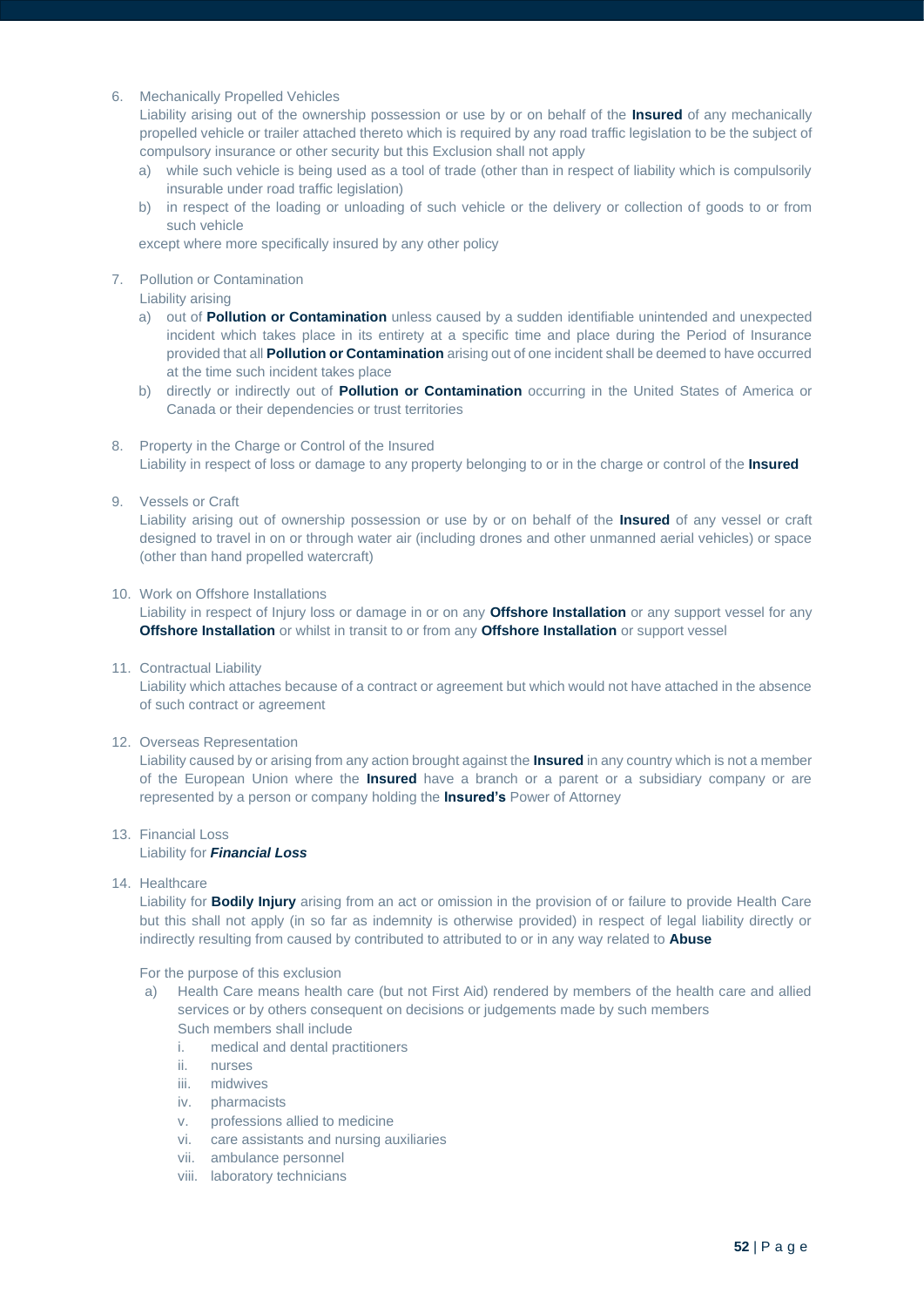- ix. social workers
- b) First Aid means emergency care (other than pre planned emergency treatment for specific individuals) given immediately to an injured or sick person by any director partner or **Employee** of the **Insured** in the course of carrying out their duties when undertaking the **Insured's Business**

### 15. Heat Work Away

Liability arising out of any work away from premises owned or leased or rented by the **Insured** involving the use of grinding wheels cutting discs angle grinders electric oxy-acetylene or other welding or cutting equipment blow torches blow lamps or flame guns or hot air guns heated tar bitumen or asphalt or any other process involving the application of heat other than this exclusion shall not apply to the use of electric soldering iron

### 16. Loss of Information

Liability in respect of loss of information or the provision of wrong information in or from computer programs tapes or data recording equipment unless as a direct consequence of physical loss of or damage to tangible property

### 17. Asbestos

**Insurers** will not be liable in respect of any actual or alleged liability whatsoever for any claim or claims in respect of loss or losses directly or indirectly caused by, arising out of, resulting from, in consequence of, in any way involving, or to the extent contributed to by, the hazardous nature of asbestos or any materials containing asbestos in whatever from or quantity

### 18. Silica

In respect of legal liability inclusive of claimants' and defence costs and expenses arising out of an Event occurring within the United States of America its territories and possessions Puerto Rico and Canada directly or indirectly resulting from caused by contributed to attributed to or in any way related to

- a) the actual alleged or threatened absorption ingestion or inhalation of silica in any form or in combination with any other particulate suspension or dust by any person or
- b) the existence of silica in any form or in combination with any other particulate suspension or dust

### **Conditions**

### 1. Discharge of Liability

The **Insurers** may at any time pay to the **Insured** in connection with any claim or series of claims

- a) the amount of the Limit of Indemnity or
- b) any lesser amount for which such claim or claims can be settled less any sum or sums already paid as compensation claimant's and defence costs and expenses recoverable prior to the date of such payment On payment the **Insurers** shall relinquish the conduct and control of and be under no further liability in connection with such claim or claims except for the payment of costs and expenses incurred prior to the date of such payment
- 2. Other Insurances

If any claim under this Section is also covered in whole or in part by any other existing insurance or by an indemnity from any other source the liability of the **Insurers** shall be limited to any excess beyond the amount which would have been payable under such other insurance or from such other source had this Section not been effected

### 3. Bona Fide Subcontractors

It is a condition of this insurance that in respect of injury loss destruction or damage arising out of work carried out on behalf of the **Insured** by bona fide subcontractors commencing during the Period of Insurance that the **Insured** obtain and retain a written record that such subcontractors have in force throughout the duration of any work undertaken by them for the **Insured** the following insurance

- a) Employers' Liability insurance in accordance with any law relating to compulsory insurance of liability to employees
- b) Public Liability insurance covering legal liability for **Injury** to any person other than described in a) above and loss destruction or damage to property with a limit of indemnity of not less than the Limit of Indemnity stated in the Schedule

This condition shall not apply where bona fide subcontractors are engaged to carry out work on behalf of the **Insured** in an emergency and there is insufficient time to obtain a written record from such subcontractor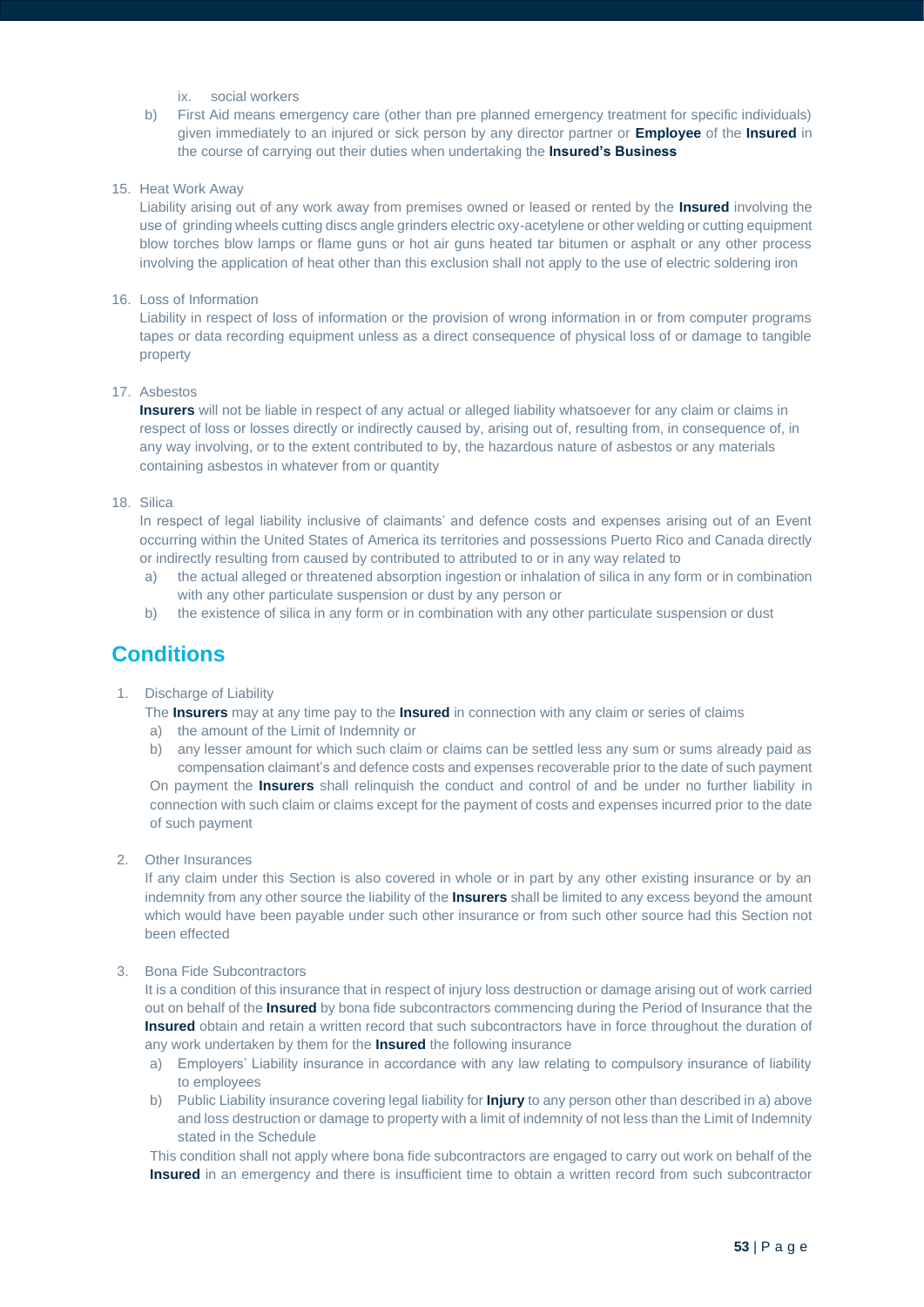provided that the **Insured** shall obtain verbal confirmation and confirm such confirmation in writing and retain a copy as a written record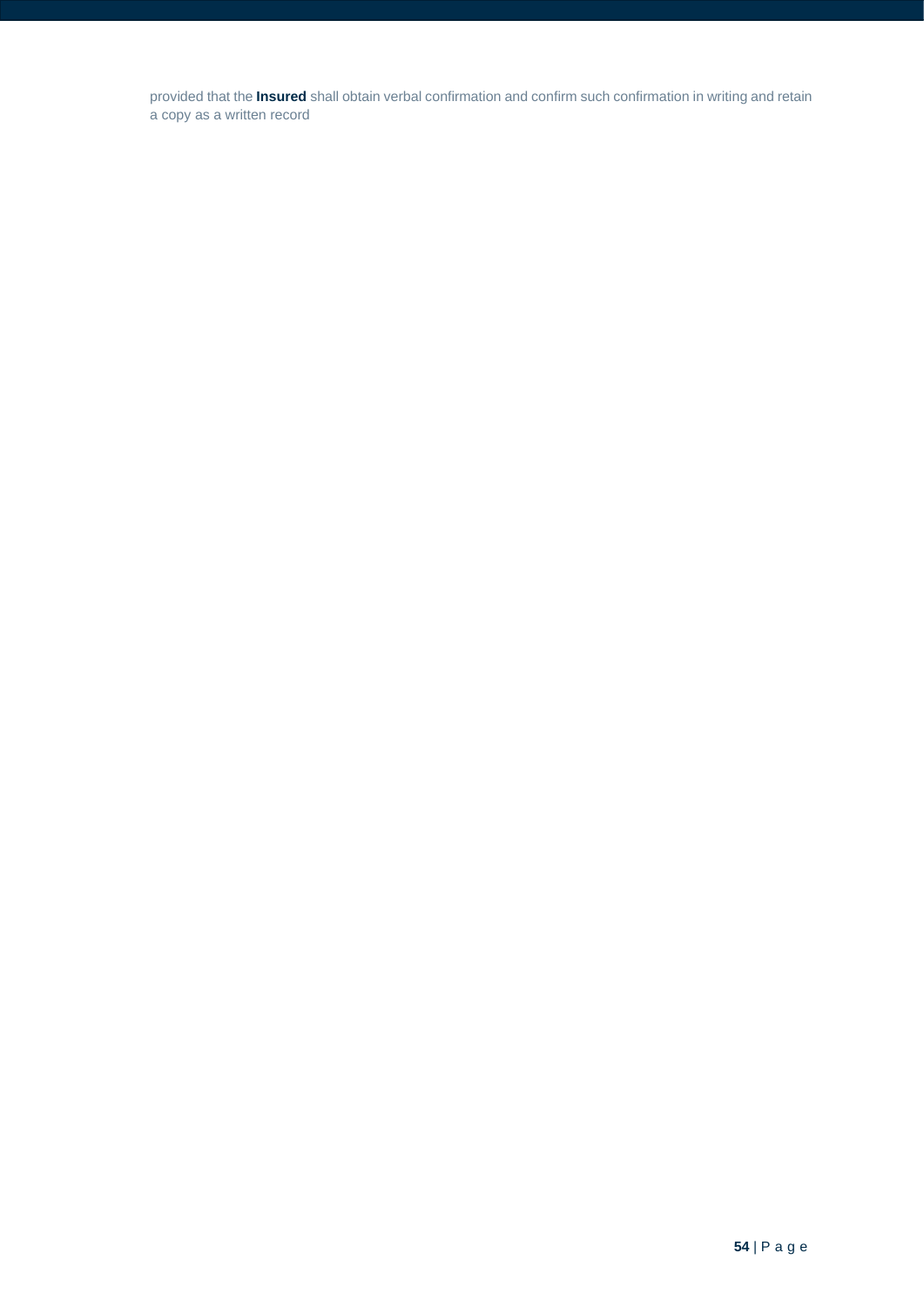# **SECTION 5 – TERRORISM**

This Section of the Policy is operative only if stated in the Schedule

### **Section Definitions**

The following words or phrases have the same meaning wherever they appear, in *bold italics*, within this Section.

### *Covered Loss*

All losses arising under any of the *Heads of Cover* (other than Non-Damage Business Interruption Head of Cover) as a result of damage to or destruction of Property in the *Territory* the proximate cause of which is an **Act of Terrorism**

All losses arising under the Non-Damage Business Interruption *Head of Cover*

### *Event*

All individual losses arising in respect of a continuous period of seventy two (72) hours of which the proximate cause is the same **Act of Terrorism** and you may choose the date and time when any such period of 72 hours shall commence provided that no two periods overlap and no period commences earlier than the date and time of the happening of the first recorded individual loss to you as a result of the **Act of Terrorism** in question; and an **Event** shall be taken to arise when which such 72 hour period commences, notwithstanding that it may extend beyond the time limit of the expiry of the contract of insurance concerned

### *Head of Cover*

Any of the following types of cover:

- a) Buildings and Completed Structures
- b) Other property (including contents, engineering, contractors and computers)
- c) Business Interruption
- d) Book Debts
- e) Non-Damage Business Interruption

Provided always that each *Head of Cover* shall be deemed to be a separate *Head of Cover* whether the item insured is insured under separate policies, under separate terms of a policy or under separate sections of combined or package policies

### *Nuclear Installation*

Any installation of such class or description as may be prescribed by regulations made by the relevant Secretary of State from time to time by statutory instrument, being an installation designed or adapted for:

- a) the production or use of atomic energy;
- b) the carrying out of any process which is preparatory or ancillary to the production or use of atomic energy and which involves or is capable of causing the emission of ionising radiations; or
- c) the storage, processing or disposal of nuclear fuel or of bulk quantities of other radioactive matter, being matter which has been produced or irradiated in the course of the production or use of nuclear fuel

### *Nuclear Reactor*

Any plant (including any machinery, equipment or appliance, whether affixed to land or not) designed or adapted for the production of atomic energy by a fission process in which a controlled chain reaction can be maintained without an additional source of neutrons

### *Private Individual*

Any person other than

- a beneficiary trustee or body of trustees where insurance is arranged in accordance with the terms of a trust
- a person who owns or is otherwise insured in respect of Residential Property for their business as a sole trader
- a person who owns or is otherwise insured in respect of Residential Property of which in excess of 20% is commercially occupied

Provided that if the property is a private dwelling house or a self-contained unit insured as part of a block of flats and is occupied as a private residence by a beneficiary or a trustee of the trust in question or sole trader or by a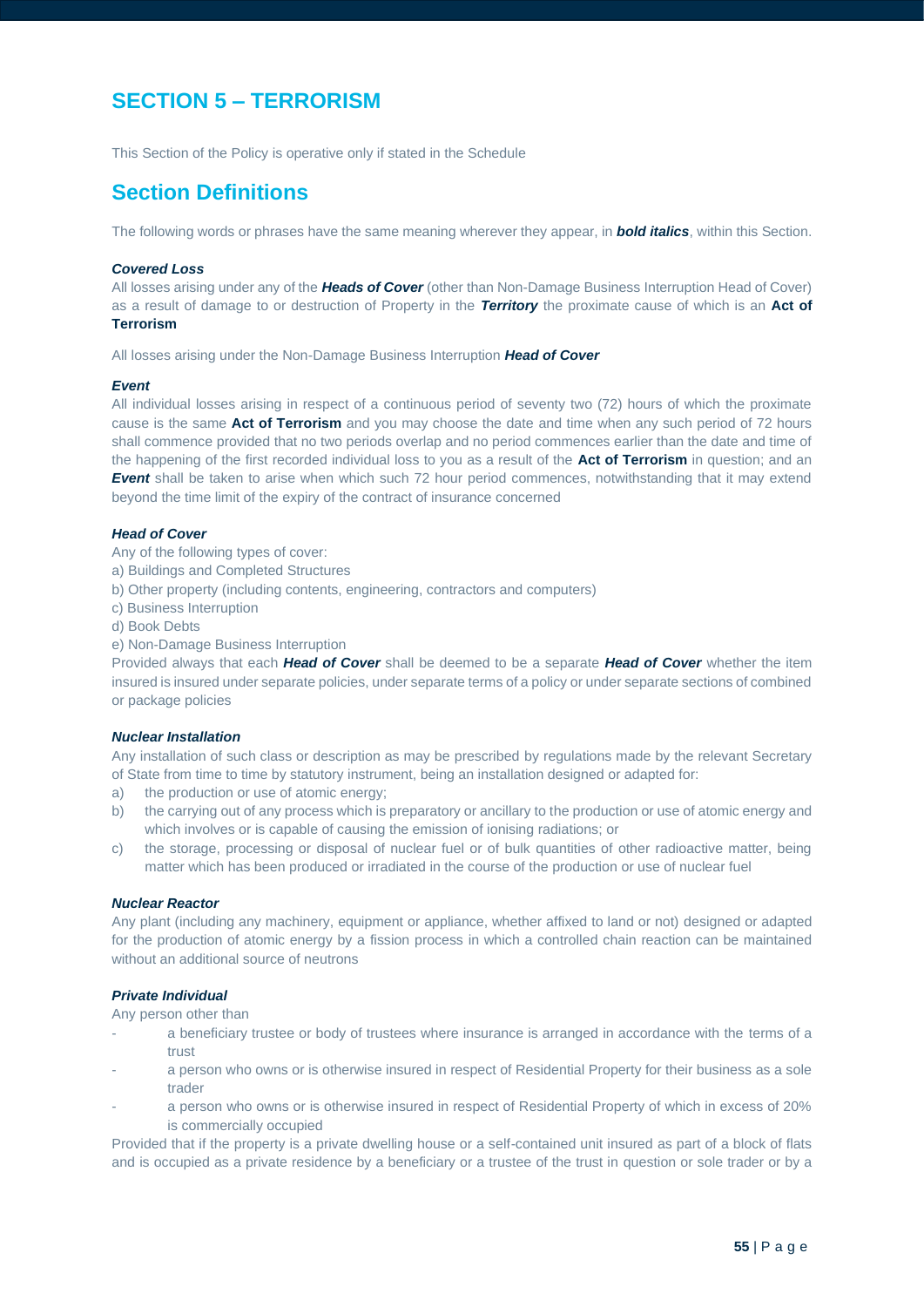beneficiary or an executor of the will in question or the property is located in premises owned by any such person the property insured shall be deemed to be insured in the name of a private Individual.

The definition of Private Individual shall include two or more persons where insurance is arranged in their several names and/or the name of the Insured includes the name of a bank or building society or other financial institution for the purpose of noting their interest in the property insured.

### *Residential Property*

Private dwelling houses and flats (including household contents and personal effects as insured)

### *Territory*

England, Wales, and Scotland but not the territorial sea adjacent thereto as defined by the Territorial Sea Act 1987

### **Cover**

In consideration of the payment of the Terrorism Premium for the relevant Period of Insurance the insurance by this Policy is extended (subject to the Exclusions below) to include

- a) all losses under any of the *Heads of Cover* (other than the Non-Damage Business Interruption *Head of*  **Cover**) as a result of damage or destruction of the Property in the **Territory**, the proximate cause of which is an **Act of Terrorism**
- b) all losses arising under the Non-Damage Business Interruption *Head of Cover*, as a result of interruption or interference with your business in consequence of:
	- 1) access to, exit from or use of any premises located within the *Territory* owned or occupied by the **Insured** being impaired or prevented due to the actions of the police, competent authority or any other statutory authority, the proximate cause of which is an **Act of Terrorism** or
	- 2) an **Act of Terrorism** in the vicinity of, but in no event further than one (1) mile from, any premises within the *Territory* owned or occupied by the **Insured** which results in the business carried on by the **Insured** at such premises having a diminished attraction to customers and solely in consequence thereof, an identifiable reduction in **Insured's** business, but in no event shall the maximum indemnity period exceed three months.

As insured by this Policy in the Territories stated below

Provided that **Insurers** liability shall not exceed in any one Period of Insurance

- in all the total sum insured
- for any item its sum insured or any other stated limit of liability in the Schedule or elsewhere in the Policy
- In respect of any loss under cover b) the Non-Damage Business Interruption *Head of Cover* for Terrorism under this Endorsement **Insurers** liability in respect of Cover b) 1) and 2) shall not exceed £25,000 in respect of any one event and in the aggregate in any one Period of Insurance.

whichever is the less

Subject always to the Limits applying to Terrorism insurance shown against the Territories stated below after application of all insurance provisions including any excess

**Territory Limit of Liability** England, Wales, and Scotland As specified in policy Elsewhere in the world Not insured

# **Exclusions to Section 6**

The insurance by this Section is not subject to any of the Exclusions of this Policy, however, **Insurers** will not be liable under this Section for:

- a) any loss whatsoever directly or indirectly caused by or contributed to by or arising from riot, civil commotion, war, invasion, act of foreign enemy, hostilities (whether war be declared or not) civil war, rebellion, revolution, insurrection or military or usurped power;
- b) any loss whatsoever directly or indirectly caused by or contributed to by or arising from or occasioned by or resulting from;
	- 1) damage to or the destruction of any **Computer System** or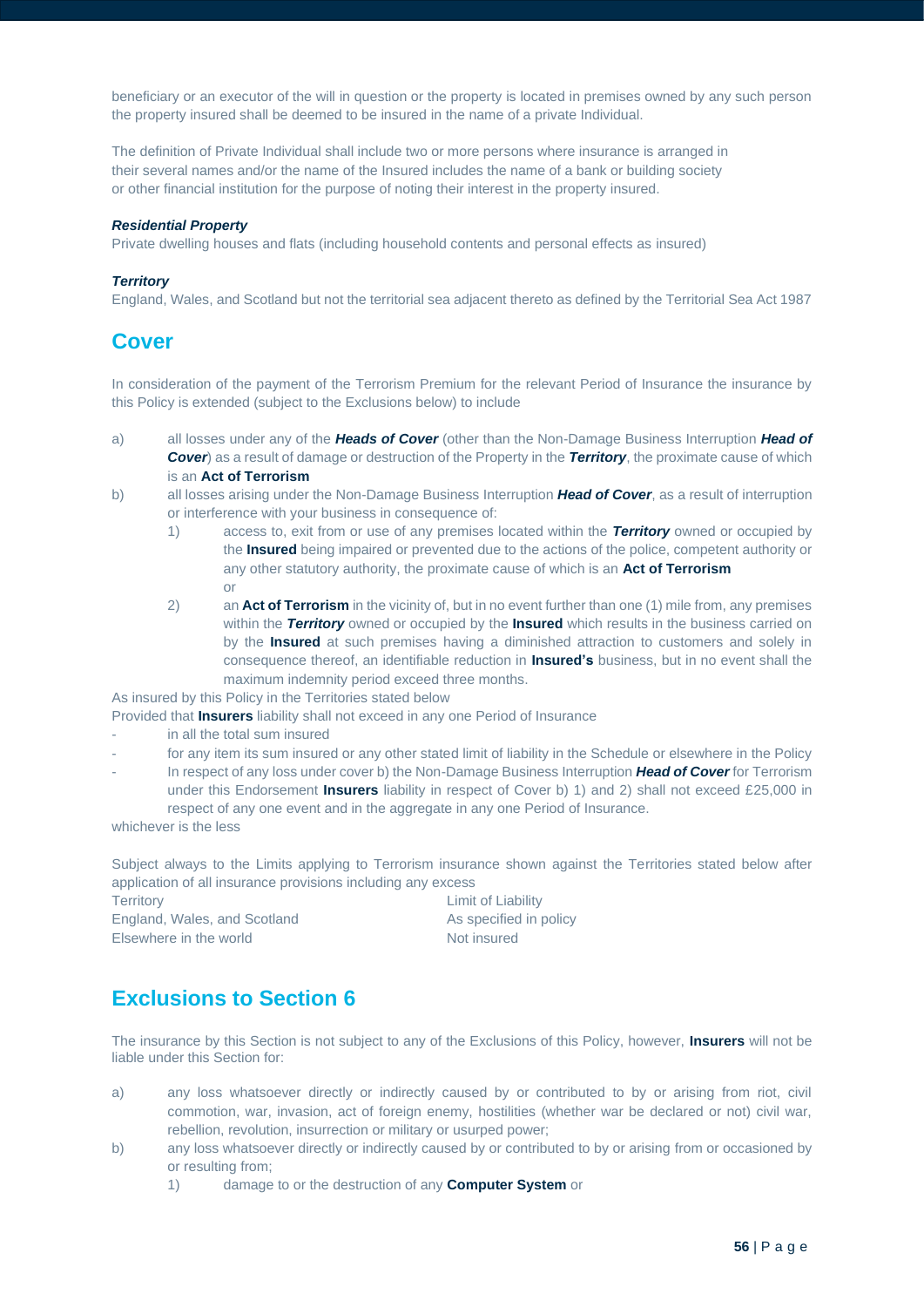### 2) any alteration, modification, distortion, erasure or corruption of **Data**

in each case whether your property or not, where such loss is directly or indirectly caused by or contributed to, by or arising from or occasioned by or resulting from Virus or Similar Mechanism or **Hacking** or **Phishing** or **Denial of Service Attack**

### Proviso to Exclusion b)

save that *Covered Loss* otherwise falling within this Exclusion b) will not be treated as excluded by Exclusion b) solely to the extent that such *Covered Loss*:

- (i) results directly (or, solely as regards (ii) (c) below, indirectly) from fire, explosion, flood, escape of water from any tank, apparatus or pipe (including any sprinkler system), impact of aircraft or any aerial devices or articles dropped from them, impact of any sea-going or water-going vessel or of any vehicle whatsoever or of any goods or cargo carried in or on such vessel or vehicle, destruction of, damage to or movement of buildings or structures, plant or machinery other than any **Computer System**; and
- (ii) comprises;
	- (a) the cost of reinstatement, replacement or repair in respect of damage to or destruction of *Property* insured by you; or
	- (b) the amount of business interruption loss suffered directly by you by way of loss of or reduction in profits, revenue or turnover or increased cost of working as a direct result of either damage to or destruction of *Property* insured by you or as a direct result of denial, prevention or hindrance of access to or use of the *Property* insured by you by reason of an **Act of Terrorism** causing damage to other *Property* within one mile of the Property insured by you to which access is affected; or
	- (c) the amount of loss caused by the cancellation, abandonment, postponement, interruption, curtailment or relocation of an event as a result of damage to or destruction of *Property* and any additional costs or charges reasonably and necessarily paid by the you to avoid or diminish such loss; and
- (iii) is not proximately caused by an **Act of Terrorism** in relation to which the relevant organisation or any persons acting on behalf of or in connection with that organisation are controlled by, acting on behalf of or part of any de jure or de facto government of any nation, country or state.
- (iv) The meaning of "*Property*" for the purposes of this Proviso shall (additionally to those exclusions in the definition of "*Property*" below and anywhere else) exclude:
	- (a) any money (including "Money" as defined in any insurance policy), currency, electronic cryptographic or virtual currency including Bitcoin or anything similar, negotiable or nonnegotiable instruments, financial securities or any other financial instrument of any sort whatever; and
	- (b) any **Data**
- (v) Notwithstanding the exclusion of **Data** from *Property,* to the extent that damage to or destruction of *Property* within the meaning of sub-paragraph (ii) above indirectly results from any alteration, modification, distortion, erasure or corruption of **Data**, because the occurrence of one or more of the matters referred to in sub-paragraph (i) above results directly or indirectly from any alteration, modification, distortion erasure or corruption of **Data**, that shall not prevent cost or business interruption loss directly resulting from damage to or destruction of such *Property* and otherwise falling within sub-paragraphs (i) and (ii) above from being recoverable under this Terrorism Insurance. In no other circumstances than the previous sentence, however, will any loss or losses directly or indirectly caused by, contributed to by or arising from or occasioned by or resulting from any alteration, modification, distortion, erasure or corruption of **Data** be recoverable under this Terrorism Insurance.
- (vi) For the avoidance of doubt, the burden of proof shall be on the **Insured** to prove or establish all the matters referred to in sub-paragraphs (i) to (ii) above.

Proviso to exclusion b) shall not apply in respect of any loss arising under the Non-Damage Business Interruption *Head of Cover*

c) **Damage** or consequential loss arising from such **Damage** to any *Nuclear Installation* or *Nuclear Reactor* and all fixtures and fittings situated thereon and attached thereto and all pipes wires cables drains or other conduits or service media of any description which are affixed or connected to or in any way serve such *Nuclear Installation* or *Nuclear Reactor*, but this Exclusion shall not exclude loss arising from Damage to other types of property arising from an **Act of Terrorism** occurring at the site of a Nuclear Installation or Reactor.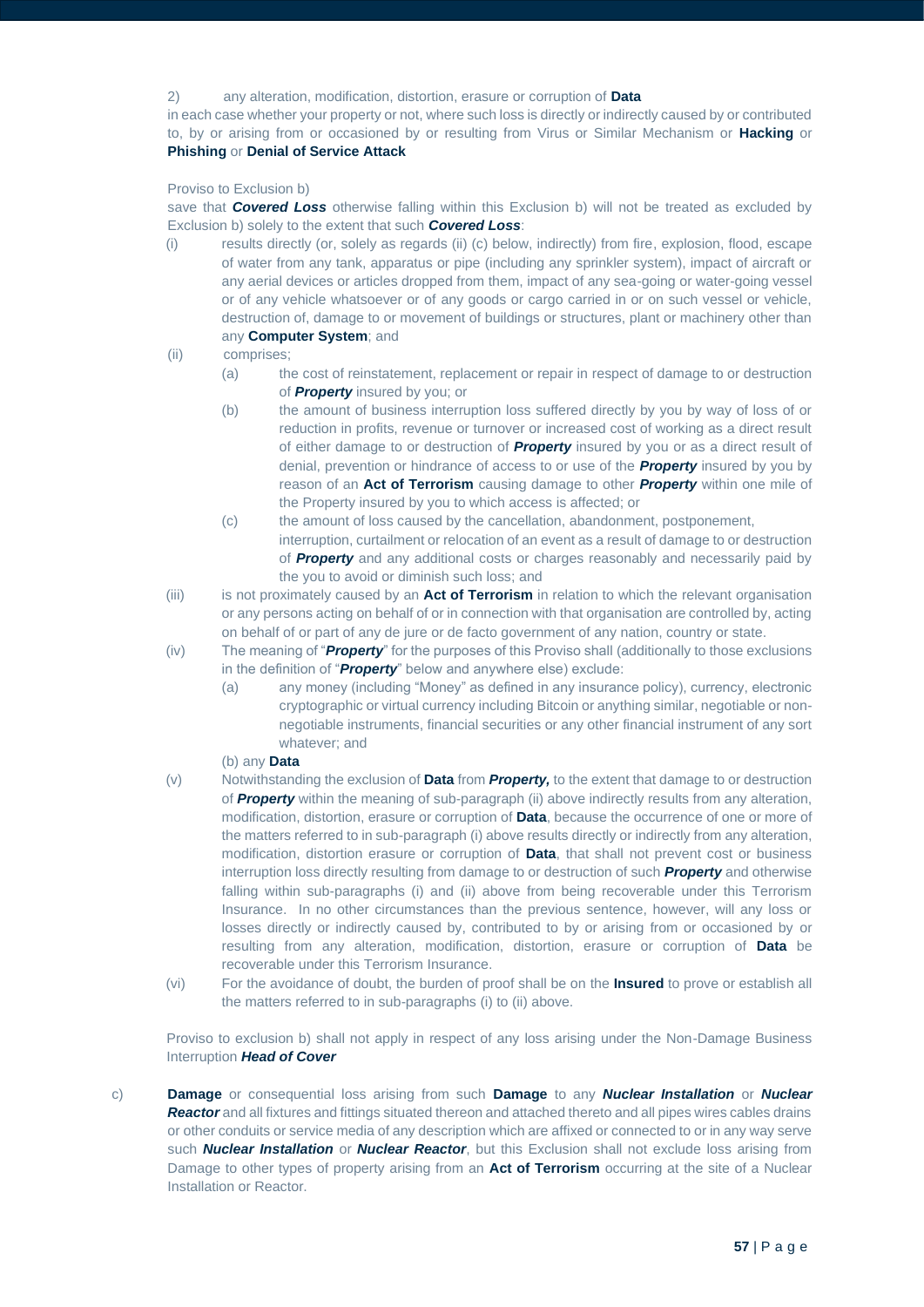# **Conditions**

- 1. **Insurers** will not indemnify you unless and until
	- a) HM Treasury has certified that an event or events have been an **Act of Terrorism**; or
	- b) a Tribunal constituted under the terms of Schedule 3 to a Retrocession Agreement between Pool Reinsurance Company Ltd and HM Treasury has determined that an event or events have been an *Act of Terrorism*
- 2. Any conditions or terms which provide for adjustments of premium based on declarations on expiry of the period of insurance shall not apply to Terrorism insurance
- 3. Any long-term agreement or undertaking applying to this Policy shall not apply to Terrorism insurance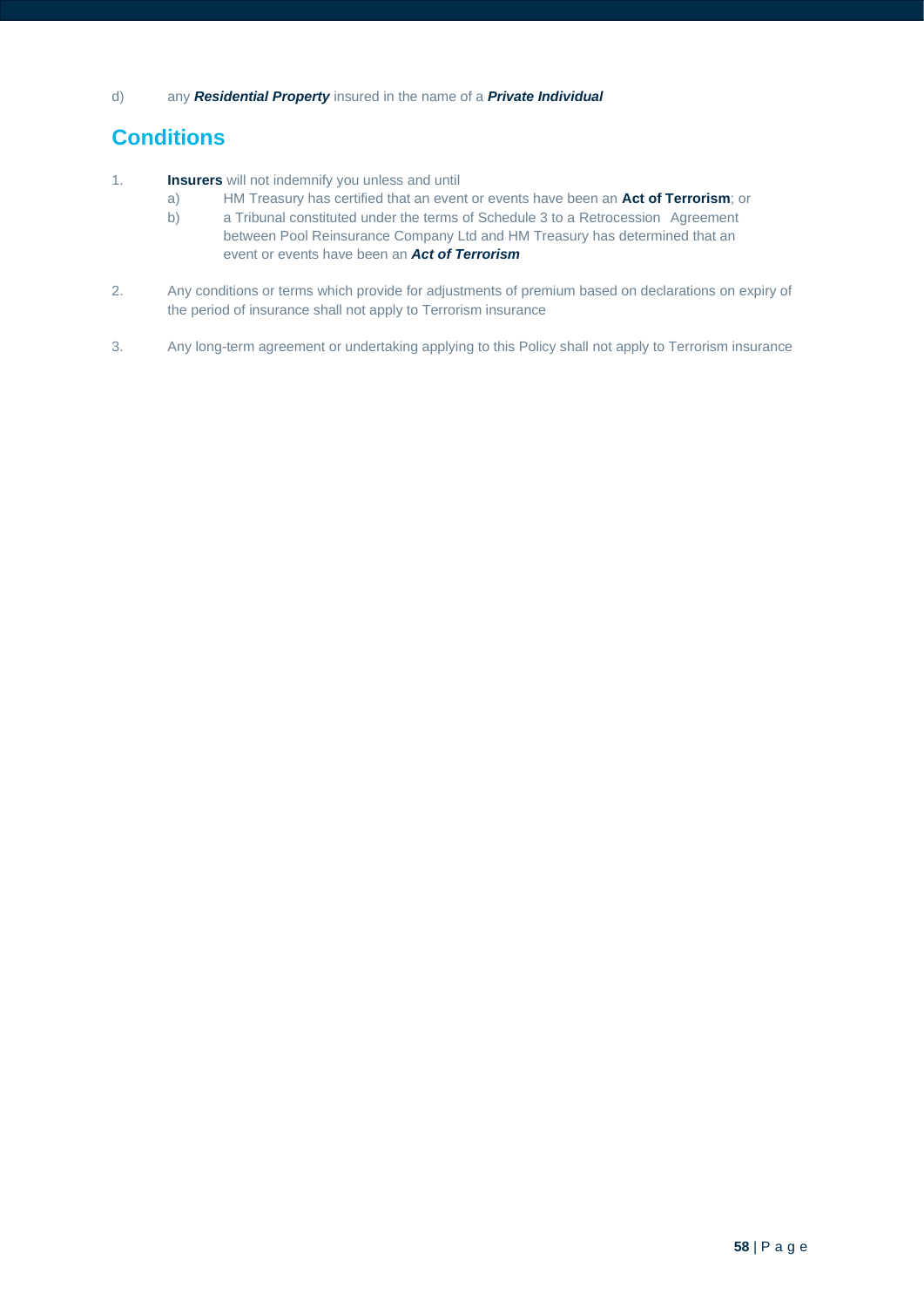# **SECTION 6 – COMMERCIAL PROPERTY OWNERS LEGAL EXPENSES**

# **Section Definitions**

The following words or phrases have the same meaning wherever they appear, in *bold italics*, within this Section If a term below is also defined in the General Definitions the definition below replaces the General Definition for purposes of this Section

### *Appointed Advisor*

The

- 1. solicitor, accountant or other advisor (who is not a mediator), appointed by *Us* to act on behalf of the *Insured;*
- 2. mediator appointed by *Us* to provide impartial dispute resolution in relation to a claim accepted by *Us.*

### *Business*

The occupation, trade profession or enterprise carried out by the entity shown in the Schedule that attaches to this policy.

### *Collective Conditional Fee Agreement*

A legally enforceable agreement entered into on a common basis between the *Appointed Advisor* and *Us* to pay their professional fees on the basis of either

- 1. 100% "no-win no-fee" or
- 2. where discounted, that a discounted fee is payable.

### *Conditional Fee Agreement*

A legally enforceable agreement between *You* and the *Appointed Advisor* for paying their professional fees on the basis of either

- 1. 100% "no-win no-fee" or
- 2. where discounted, that a discounted fee is payable.

#### *Employee*

A worker who has or alleges they have entered into a contract of service with *You.*

#### *Insured*

- 1. *You***,** *Your* directors, partners, managers, officers and *Employees* of *Your Business.*
- 2. A person declared to *Us*, who is contracted to perform work for *You*, who in all other respects *You* have arranged to insure on the same basis as *Your Employees* and who performs work under *Your* supervision.

#### *Insured Property*

- 1. *Your Business* premises.
- 2. Property owned by *You* which is let or which *You* intend to let to tenants for business or residential purposes.
- 3. Property owned by *You* which is let or which *You* intend to let to guests as holiday accommodation for leisure purposes under the terms of a written agreement

which is shown in the schedule to which this policy attaches and located in England, Scotland, Wales or Northern Ireland.

### *Insurer*

HDI Global Specialty SE (commercial register number: HRB 211924), (FRN: 659331).

### *Legal Costs & Expenses*

- 1. Reasonable legal costs and disbursements reasonably and proportionately incurred by the *Appointed Advisor* on the standard basis and agreed in advance by *Us*. The term "standard basis" can be found within the Courts' Civil Procedure Rules Part 44.2.
- 2. In civil claims, other side's costs, fees and disbursements where the *Insured* has been ordered to pay them or pays them with *Our* agreement.
- 3. Reasonable accountancy fees reasonably incurred under Part B Insured event 4 Tax Disputes by the *Appointed Advisor* and agreed by *Us* in advance.
- 4. Health and Safety Executive Fees for Intervention.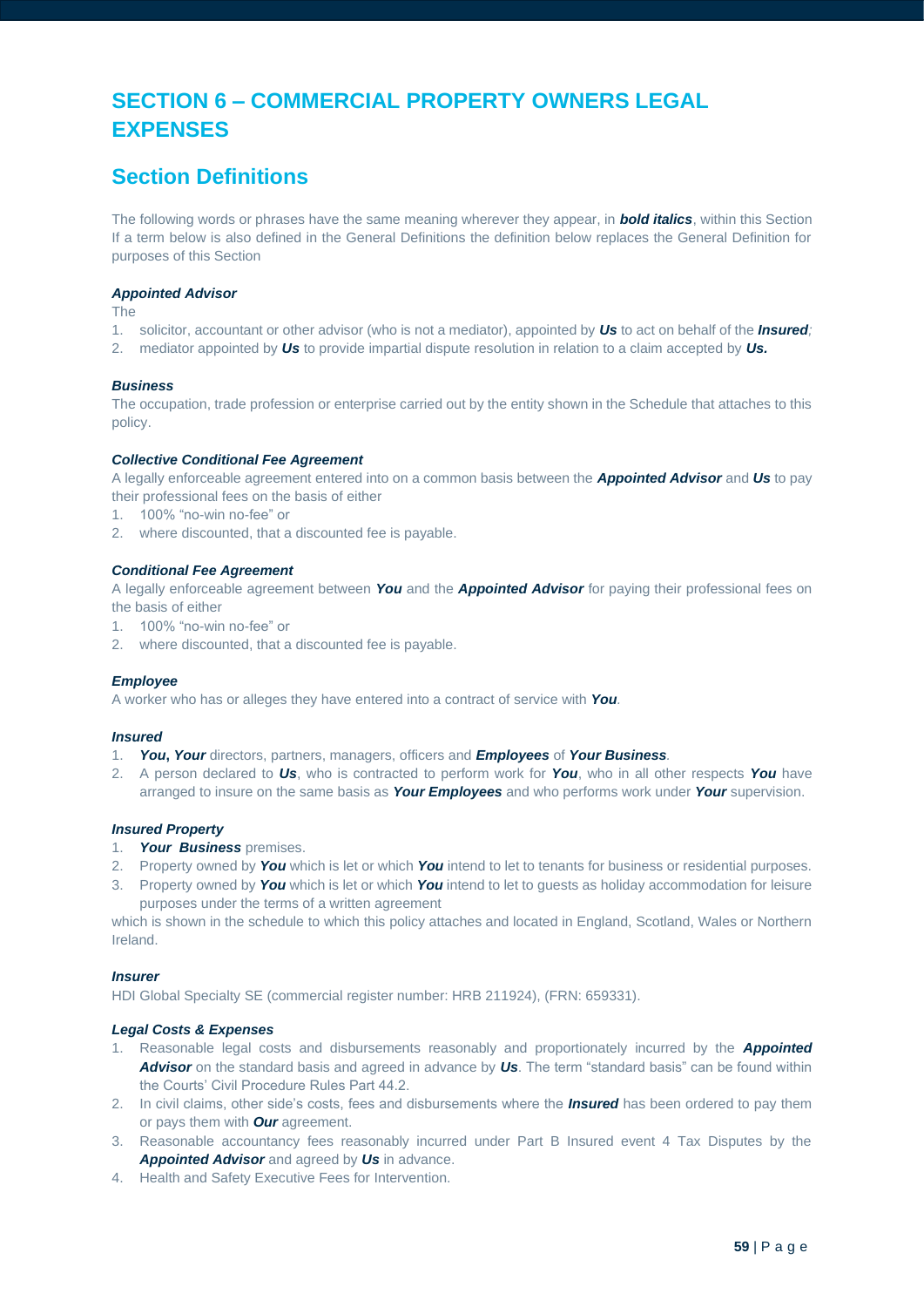- 5. *Your Employee's* basic wages or salary under Part B Insured event 8 Loss of Earnings in the course of their employment with *You* while attending court or tribunal at the request of the *Appointed Advisor* or whilst on jury service where lost wages or salary cannot be claimed back from the court or tribunal.
- 6. The reasonable cost of phone calls, postage (including special delivery), image scanning, photocopying or credit reports incurred under Part B Insured event 10 c) where the *Insured* has taken advice from *Our* Identity Theft Advice and Resolution Service.
- 7. The professional fees and expenses of an *Appointed Advisor* selected by *Us* to reduce the actual adverse or negative publicity or media attention directed under Part B Insured events 10 e) Executive Suite and 11 Crisis Communication.

### *Reasonable Prospects of Success*

- 1. Other than as set out in 2) and 3) below, a greater than 50% chance of the *Insured* successfully pursuing or defending the claim and, if the *Insured* is seeking damages or compensation, a greater than 50% chance of enforcing any judgment that might be obtained.
- 2. In criminal prosecution claims where the *Insured*
	- a) pleads guilty, a greater than 50% chance of reducing any sentence or fine or
	- b) pleads not guilty, a greater than 50% chance of that plea being accepted by the court.
	- 3. In all claims involving an appeal, a greater than 50% chance of the *Insured* being successful.

Where it has been determined that *Reasonable Prospects of Success* do not exist, the *Insured* shall be liable to pay any legal costs incurred should they pursue or defend their claim irrespective of the outcome.

### *Tenancy Agreement*

An agreement to let *Your Insured Property*:

- 1) under an assured shorthold tenancy; or
- 2) under an assured tenancy; as defined by the Housing Act 1988 as amended by the Housing Act 1996 and the Assured Tenancies (Amendment) (England) Order 2010; or
- 3) under a Scottish private residential tenancy as defined by the Private Housing (Tenancies) (Scotland) Act 2016; or
- 4) under a short-assured tenancy or assured tenancy as defined by the Housing (Scotland) Act; or
- 5) in accordance with the Private Tenancies (Northern Ireland) Order 2006; or
- 6) to a limited company or business partnership for residential purposes by its *Employees.*

### *Territorial Limit*

- 1. For Part A the United Kingdom
- 2. For Part B Insured event 5 Legal Defence the United Kingdom, Channel Islands, Isle of Man, Norway, Switzerland and countries in the European Union.
	- For all other Insured events under Part B the United Kingdom, Channel Islands and the Isle of Man.

### *We/Us/Our*

ARAG plc who is authorised under a binding authority agreement to administer this insurance on behalf of the *Insurer*

### *You/Your*

The *Business* or person named in the Schedule, including any subsidiary and/or associated companies declared to *Us*, and/or any person or business appointed as an agent of the named *Business* or person to manage the letting of *Insured Property* to the extent that any such agent has acted on behalf of the person or *Business* named in the Schedule.

### **Privacy Statement**

This is a summary of how *We*, on behalf of the *Insurer*, collect, use, share and store personal information. To view *Our* full privacy statement, please see *Our* websit[e www.arag.co.uk](http://www.arag.co.uk/) .The *Insurer's* full privacy notice may be found at the following link: https://www.hdi-specialty.com/int/en/legals/privacy

### **Collecting Personal Information**

ARAG may be required to collect certain personal or sensitive information which may include name, address, date of birth and if appropriate medical information. *We* will hold and process this information in accordance with all relevant data protection regulations and legislation. Should *We* ask for personal or sensitive information, *We*  undertake that it shall only be used in accordance with *Our* privacy statement.

*We* may also collect information for other parties such as suppliers *We* appoint to process the handling of a claim.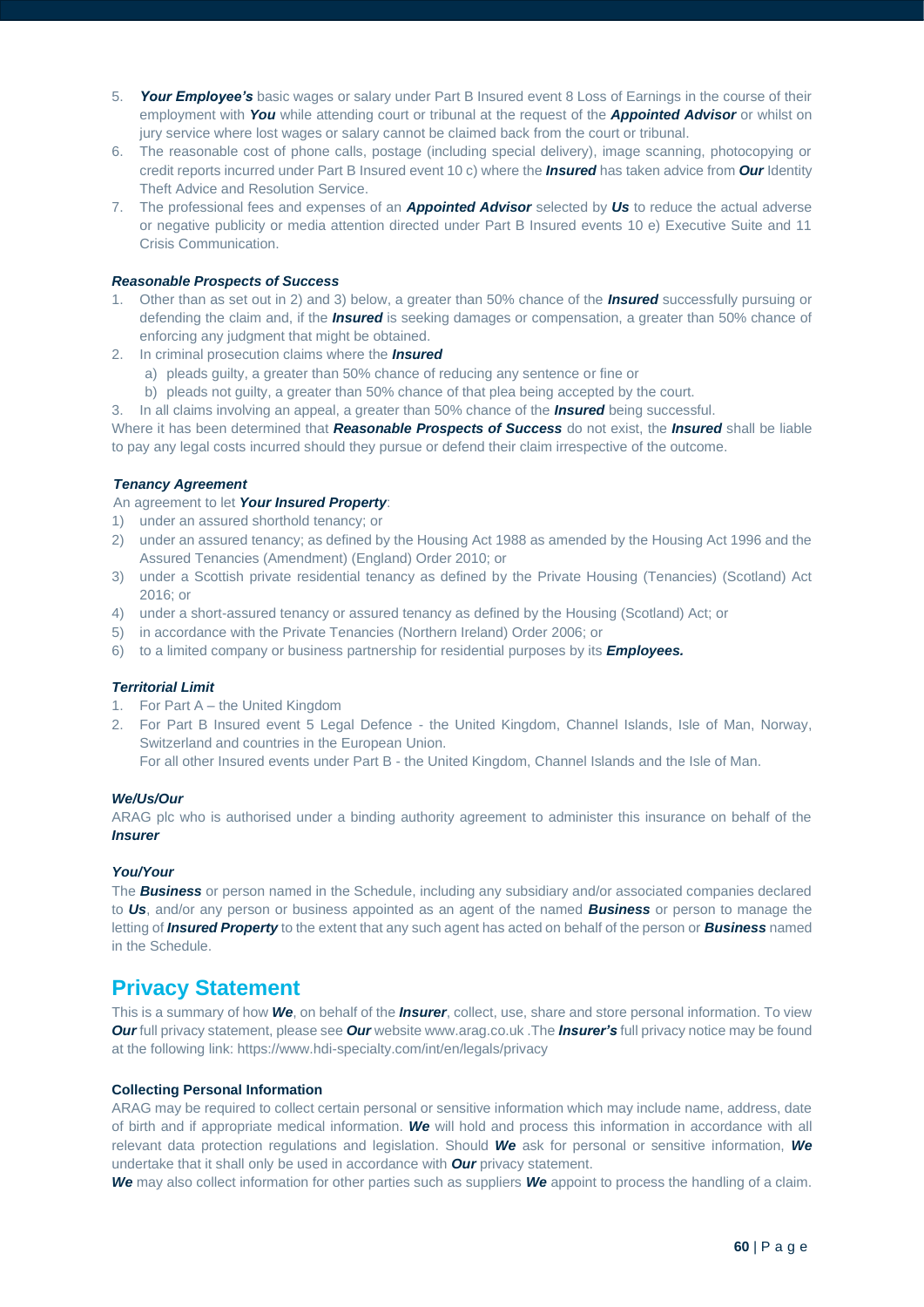### **Using Personal or Sensitive Information**

The reason *We* collect personal or sensitive information is to fulfil *Our* contractual and regulatory obligations in providing this insurance product, for example to process premium or handle a claim. To fulfil these obligations, *We* may need to share personal or sensitive information with other organisations.

*We* will not disclose personal or sensitive information for any purpose other than the purpose for which it was collected.

Please refer to *Our* full privacy statement for full details.

#### **Keeping Personal Information**

*We* shall not keep personal information for any longer than necessary.

### **Your Rights**

Any person insured by this policy has a number of rights in relation to how *We* hold personal data including; the right to a copy of the personal data *We* hold; the right to object to the use of personal data or the withdrawal of previously given consent; the right to have personal data deleted.

### **Cover**

This policy has two parts:

- 1) Part A covers *You* for legal disputes that arise from owning or letting out *Your Insured Property*,
- 2) Part B relates to other legal matters arising from *Your Business*.

If *You* are not trading as a business only Part A of this policy applies.

Following an Insured event, the *Insurer* will pay *Legal Costs & Expenses* including the cost of appeals (and compensation awards under Part B Insured event 2 Employment Compensation Awards), up to the policy limits stated below subject to all the following requirements being met:

- 1) *You* have paid the insurance premium.
- 2) The *Insured* keeps to the terms of this policy and cooperates fully with *Us.*
- 3) Unless otherwise stated in this policy, the Insured events shown in Part B arise in connection with *Your Business.*
- 4) The Insured event occurs within the *Territorial Limit.*
- 5) The claim
	- a) always has *Reasonable Prospects of Success* and
	- b) is reported to *Us* 
		- i) during the *Period of Insurance* and
		- ii) as soon as the *Insured* first becomes aware of circumstances which could give rise to a claim.

Where *You* have a disagreement with a tenant of *Your Insured Property You* must notify *Us* within 60 days of first becoming aware of the dispute.

- 6) Unless there is a conflict of interest, the *Insured* always agrees to use the *Appointed Advisor* chosen by *Us*
	- a) in any claim to be heard by an Employment Tribunal and/or
	- b) before proceedings have been or need to be issued.
- 7) Any dispute will be dealt with through mediation or by a court, tribunal, Advisory Conciliation and Arbitration Service or a relevant regulatory or licensing body within the *Territorial Limit.*

A claim is considered to be reported to *Us* when *We* have received the *Insured's* fully completed claim form.

### **Policy Limits**

The most the *Insurer* will pay for all claims related by time or originating cause including the cost of appeals shall be limited to the following:

#### **Insured events Part A:**

• £50,000.

### **Insured events Part B:**

• £100,000 for Insured events 1 to 9, 10a, b, and c

• £25,000 for Insured events 10 d) 10e) and 11

In respect of Part B Insured event 2 Employment Compensation Awards, the most the *Insurer* will pay for all claims notified to *Us* during any one *Period of Insurance* is £1,000,000.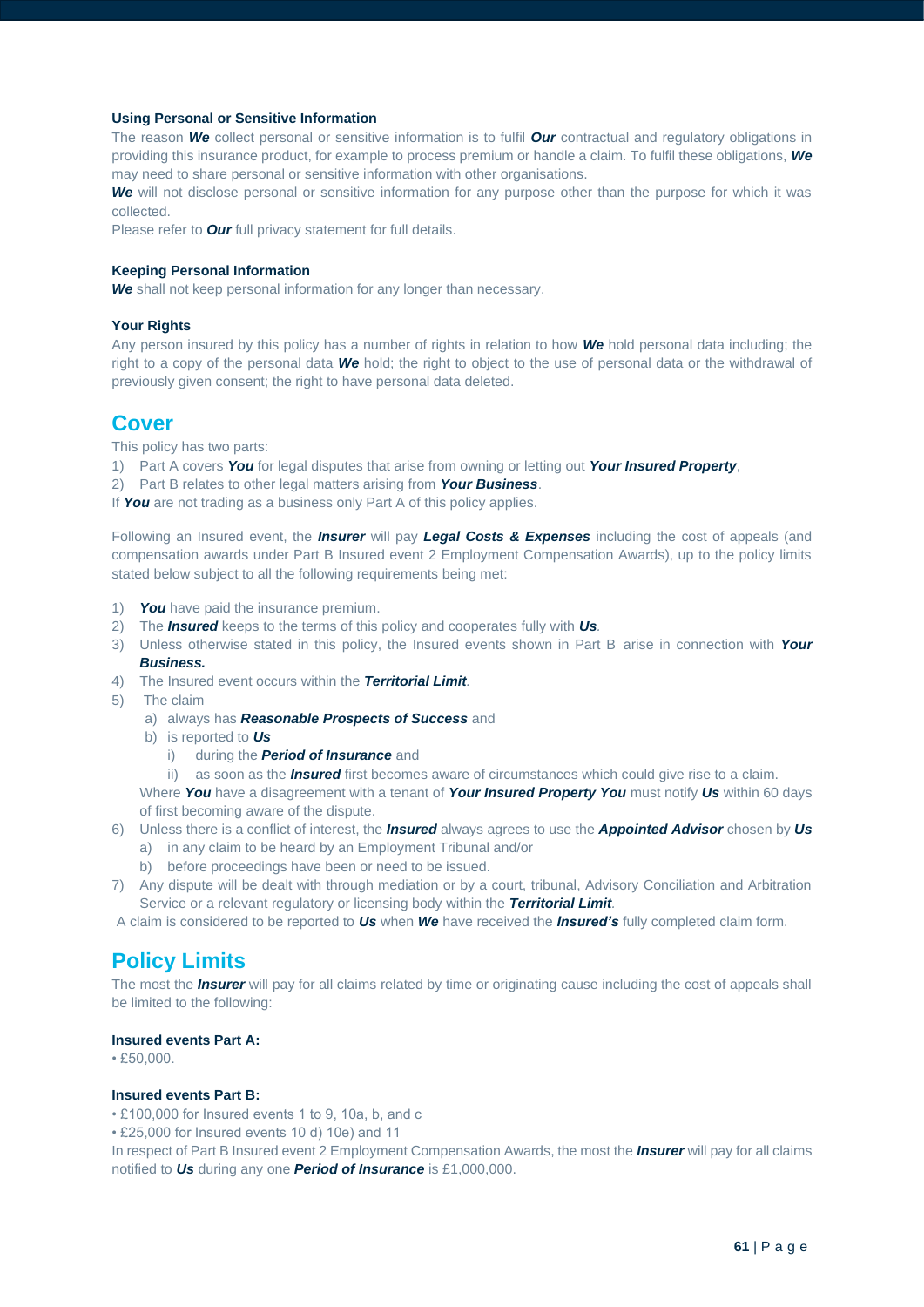# **Part A - Your insured property**

|                | <b>WHAT IS INSURED</b>                                                                                                                                                                                                                                                                                                                                                                                                                                                                                                                             | <b>EXCLUSIONS AND LIMITATIONS</b>                                                                                                                                                                                                                                                                                                                                                                                                                                                                                                                                                                                                                                                                                                                                                                                                                                                                                                                                                          |
|----------------|----------------------------------------------------------------------------------------------------------------------------------------------------------------------------------------------------------------------------------------------------------------------------------------------------------------------------------------------------------------------------------------------------------------------------------------------------------------------------------------------------------------------------------------------------|--------------------------------------------------------------------------------------------------------------------------------------------------------------------------------------------------------------------------------------------------------------------------------------------------------------------------------------------------------------------------------------------------------------------------------------------------------------------------------------------------------------------------------------------------------------------------------------------------------------------------------------------------------------------------------------------------------------------------------------------------------------------------------------------------------------------------------------------------------------------------------------------------------------------------------------------------------------------------------------------|
| 1              | <b>Property Damage, Nuisance &amp; Trespass</b>                                                                                                                                                                                                                                                                                                                                                                                                                                                                                                    | 1) The first £250 of any claim in respect of Insured                                                                                                                                                                                                                                                                                                                                                                                                                                                                                                                                                                                                                                                                                                                                                                                                                                                                                                                                       |
|                | a) An event which causes physical damage to<br>Your Insured Property and/or anything<br>owned by You at Your Insured Property;<br>Provided that if the <i>Insured Property</i> is<br>used as holiday accommodation<br>You can provide a detailed inventory of<br>i).<br>its condition and contents which has<br>been signed by Your guest(s) and<br>a dilapidations deposit has been paid in<br>ii)<br>cash or payment has cleared in Your<br>bank account.<br>b) A public or private nuisance or a trespass<br>relating to Your Insured Property. | event 1 b) except where You bring a claim against<br>a person who is living at Your Insured Property<br>without Your permission (i.e. squatters). You will<br>have to pay this as soon as We accept Your<br>claim.<br>Any claim arising from or relating to:<br>(2)<br>a) damage or loss arising from a contract<br>between You and a third party who is not:<br>Your tenant or ex-tenant; or<br>i)<br>a guest or guests staying at Your Insured<br>ii)<br>Property that You have let out as holiday<br>accommodation<br>b) the compulsory purchase of, or demolition,<br>restrictions, controls or permissions placed on<br>land or property by any government, local or<br>public authority<br>c) a dispute with any party other than the party<br>who caused the damage, nuisance or trespass<br>d) any nuisance or trespass claim in respect of<br>Insured event 1b) that arises from a contract,<br>lease, licence or Tenancy Agreement<br>between You and the third party (including |
|                |                                                                                                                                                                                                                                                                                                                                                                                                                                                                                                                                                    | trespass by Your ex-tenant).                                                                                                                                                                                                                                                                                                                                                                                                                                                                                                                                                                                                                                                                                                                                                                                                                                                                                                                                                               |
| $\overline{2}$ | <b>Repossession of Residential Property</b>                                                                                                                                                                                                                                                                                                                                                                                                                                                                                                        | Any claim in England, Wales and Scotland where You                                                                                                                                                                                                                                                                                                                                                                                                                                                                                                                                                                                                                                                                                                                                                                                                                                                                                                                                         |
|                | Pursuit of Your legal rights to repossess Your<br><b>Insured Property</b> that has been let under a                                                                                                                                                                                                                                                                                                                                                                                                                                                | are seeking a right of possession where the court MAY<br>find that the named ground of possession applies.                                                                                                                                                                                                                                                                                                                                                                                                                                                                                                                                                                                                                                                                                                                                                                                                                                                                                 |
|                | Tenancy Agreement provided You:                                                                                                                                                                                                                                                                                                                                                                                                                                                                                                                    |                                                                                                                                                                                                                                                                                                                                                                                                                                                                                                                                                                                                                                                                                                                                                                                                                                                                                                                                                                                            |
|                | a) have demanded rent in writing from Your                                                                                                                                                                                                                                                                                                                                                                                                                                                                                                         |                                                                                                                                                                                                                                                                                                                                                                                                                                                                                                                                                                                                                                                                                                                                                                                                                                                                                                                                                                                            |
|                | tenant as soon as it is overdue and can                                                                                                                                                                                                                                                                                                                                                                                                                                                                                                            |                                                                                                                                                                                                                                                                                                                                                                                                                                                                                                                                                                                                                                                                                                                                                                                                                                                                                                                                                                                            |
|                | provide evidence of this                                                                                                                                                                                                                                                                                                                                                                                                                                                                                                                           |                                                                                                                                                                                                                                                                                                                                                                                                                                                                                                                                                                                                                                                                                                                                                                                                                                                                                                                                                                                            |
|                | b) have given the tenant the correct notices for<br>the repossession of Your Insured Property                                                                                                                                                                                                                                                                                                                                                                                                                                                      |                                                                                                                                                                                                                                                                                                                                                                                                                                                                                                                                                                                                                                                                                                                                                                                                                                                                                                                                                                                            |
|                | c) are seeking a right of possession in England,                                                                                                                                                                                                                                                                                                                                                                                                                                                                                                   |                                                                                                                                                                                                                                                                                                                                                                                                                                                                                                                                                                                                                                                                                                                                                                                                                                                                                                                                                                                            |
|                | Wales or Scotland where the court MUST                                                                                                                                                                                                                                                                                                                                                                                                                                                                                                             |                                                                                                                                                                                                                                                                                                                                                                                                                                                                                                                                                                                                                                                                                                                                                                                                                                                                                                                                                                                            |
|                | find that the named ground of possession                                                                                                                                                                                                                                                                                                                                                                                                                                                                                                           |                                                                                                                                                                                                                                                                                                                                                                                                                                                                                                                                                                                                                                                                                                                                                                                                                                                                                                                                                                                            |
|                | applies or                                                                                                                                                                                                                                                                                                                                                                                                                                                                                                                                         |                                                                                                                                                                                                                                                                                                                                                                                                                                                                                                                                                                                                                                                                                                                                                                                                                                                                                                                                                                                            |
|                | d) have a legal right to repossess <b>Insured</b>                                                                                                                                                                                                                                                                                                                                                                                                                                                                                                  |                                                                                                                                                                                                                                                                                                                                                                                                                                                                                                                                                                                                                                                                                                                                                                                                                                                                                                                                                                                            |
|                | Property that has been let in accordance                                                                                                                                                                                                                                                                                                                                                                                                                                                                                                           |                                                                                                                                                                                                                                                                                                                                                                                                                                                                                                                                                                                                                                                                                                                                                                                                                                                                                                                                                                                            |
|                | with the Private Tenancies (Northern Ireland)                                                                                                                                                                                                                                                                                                                                                                                                                                                                                                      |                                                                                                                                                                                                                                                                                                                                                                                                                                                                                                                                                                                                                                                                                                                                                                                                                                                                                                                                                                                            |
|                | Order 2006.                                                                                                                                                                                                                                                                                                                                                                                                                                                                                                                                        |                                                                                                                                                                                                                                                                                                                                                                                                                                                                                                                                                                                                                                                                                                                                                                                                                                                                                                                                                                                            |
| 3              | <b>Commercial Lease Disputes</b>                                                                                                                                                                                                                                                                                                                                                                                                                                                                                                                   | Any dispute that arises from or relates to a                                                                                                                                                                                                                                                                                                                                                                                                                                                                                                                                                                                                                                                                                                                                                                                                                                                                                                                                               |
|                | Pursuit or defence of Your legal rights arising                                                                                                                                                                                                                                                                                                                                                                                                                                                                                                    | disagreement with Your tenant over payment or non-                                                                                                                                                                                                                                                                                                                                                                                                                                                                                                                                                                                                                                                                                                                                                                                                                                                                                                                                         |
|                | from a dispute with Your Business tenant<br>under the terms of a written lease agreement in                                                                                                                                                                                                                                                                                                                                                                                                                                                        | payment of service charges; or recovery of rent arrears<br>that is otherwise covered by Insured event 4.                                                                                                                                                                                                                                                                                                                                                                                                                                                                                                                                                                                                                                                                                                                                                                                                                                                                                   |
|                | relation to Your Insured Property which is                                                                                                                                                                                                                                                                                                                                                                                                                                                                                                         |                                                                                                                                                                                                                                                                                                                                                                                                                                                                                                                                                                                                                                                                                                                                                                                                                                                                                                                                                                                            |
|                | a) granted under the Landlord & Tenant Act                                                                                                                                                                                                                                                                                                                                                                                                                                                                                                         |                                                                                                                                                                                                                                                                                                                                                                                                                                                                                                                                                                                                                                                                                                                                                                                                                                                                                                                                                                                            |
|                | 1954 provided that where the dispute arises                                                                                                                                                                                                                                                                                                                                                                                                                                                                                                        |                                                                                                                                                                                                                                                                                                                                                                                                                                                                                                                                                                                                                                                                                                                                                                                                                                                                                                                                                                                            |
|                | from or relates to renewal of Your lease                                                                                                                                                                                                                                                                                                                                                                                                                                                                                                           |                                                                                                                                                                                                                                                                                                                                                                                                                                                                                                                                                                                                                                                                                                                                                                                                                                                                                                                                                                                            |
|                | agreement or the granting of a new                                                                                                                                                                                                                                                                                                                                                                                                                                                                                                                 |                                                                                                                                                                                                                                                                                                                                                                                                                                                                                                                                                                                                                                                                                                                                                                                                                                                                                                                                                                                            |
|                | <b>Business tenancy:</b>                                                                                                                                                                                                                                                                                                                                                                                                                                                                                                                           |                                                                                                                                                                                                                                                                                                                                                                                                                                                                                                                                                                                                                                                                                                                                                                                                                                                                                                                                                                                            |
|                | i) You will be opposing Your tenant's right                                                                                                                                                                                                                                                                                                                                                                                                                                                                                                        |                                                                                                                                                                                                                                                                                                                                                                                                                                                                                                                                                                                                                                                                                                                                                                                                                                                                                                                                                                                            |
|                | to renew the tenancy under Section 30(1)                                                                                                                                                                                                                                                                                                                                                                                                                                                                                                           |                                                                                                                                                                                                                                                                                                                                                                                                                                                                                                                                                                                                                                                                                                                                                                                                                                                                                                                                                                                            |
|                | of the Landlord and Tenant Act 1954; and                                                                                                                                                                                                                                                                                                                                                                                                                                                                                                           |                                                                                                                                                                                                                                                                                                                                                                                                                                                                                                                                                                                                                                                                                                                                                                                                                                                                                                                                                                                            |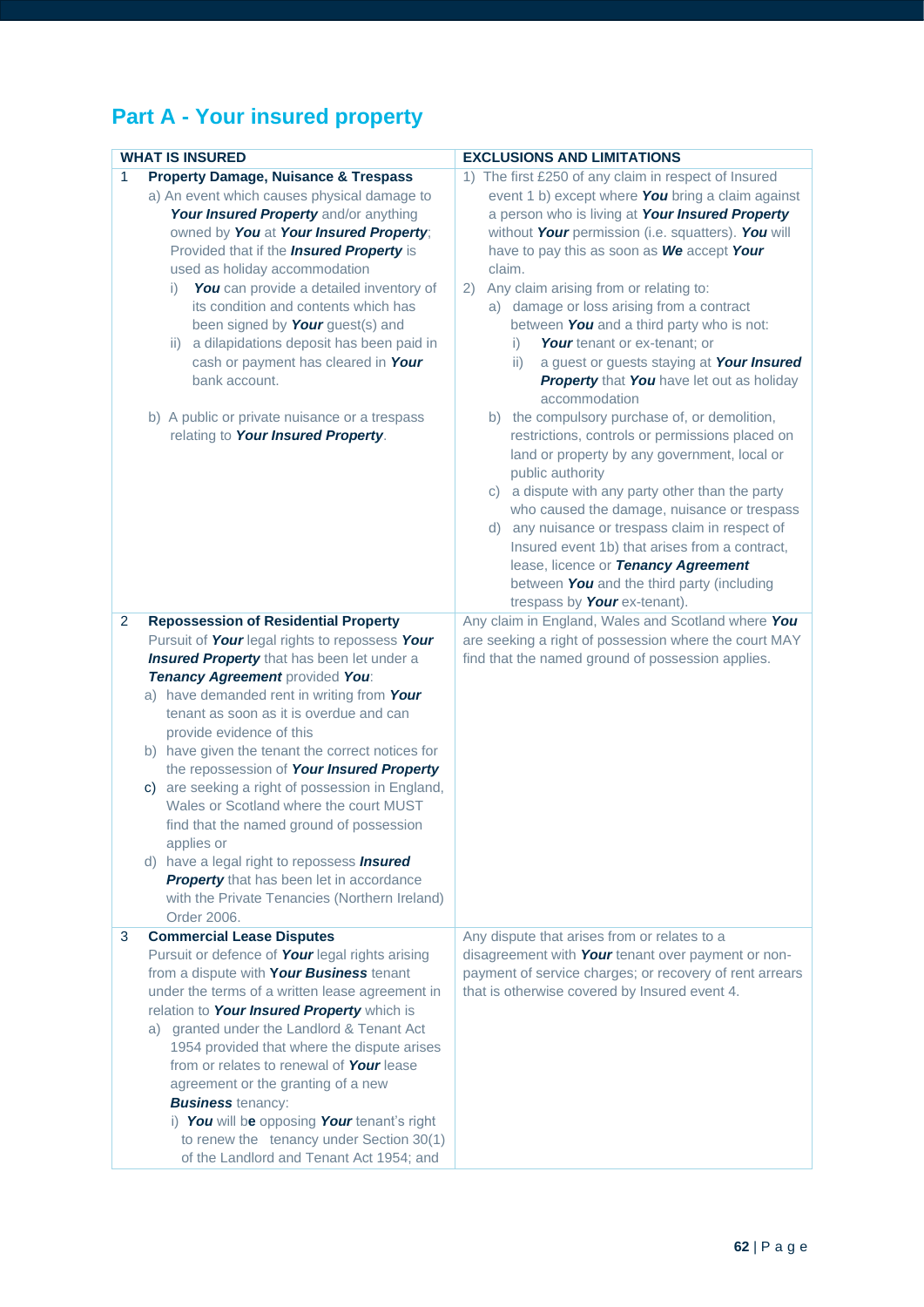|   | $\mathsf{C}$ | ii) You can evidence that You have served<br>the correct legal notice to terminate on the<br>tenant in the prescribed form before Your<br>tenant has served You with a request for a<br>new tenancy, or<br>contracted out of the Landlord & Tenant<br>Act 1954 provided that:<br>You have correctly served the<br>i)<br>necessary legal notice on Your tenant<br>and<br><b>Your</b> tenant has made the relevant<br>ii)<br>declaration and<br>the lease is noted accordingly.<br>iii) |                                                        |
|---|--------------|---------------------------------------------------------------------------------------------------------------------------------------------------------------------------------------------------------------------------------------------------------------------------------------------------------------------------------------------------------------------------------------------------------------------------------------------------------------------------------------|--------------------------------------------------------|
| 4 |              | <b>Recovery of Rent Arrears</b>                                                                                                                                                                                                                                                                                                                                                                                                                                                       |                                                        |
|   |              | Pursuit of Your legal right to recover rent owed                                                                                                                                                                                                                                                                                                                                                                                                                                      |                                                        |
|   |              | to You by                                                                                                                                                                                                                                                                                                                                                                                                                                                                             |                                                        |
|   | a)           | <b>Your</b> residential or <b>Business</b> tenant or ex-                                                                                                                                                                                                                                                                                                                                                                                                                              |                                                        |
|   |              | tenant of <i>Insured Property</i>                                                                                                                                                                                                                                                                                                                                                                                                                                                     |                                                        |
|   | b)           | a guest or guests staying at Your Insured                                                                                                                                                                                                                                                                                                                                                                                                                                             |                                                        |
|   |              | <b>Property</b> which is used as holiday                                                                                                                                                                                                                                                                                                                                                                                                                                              |                                                        |
|   |              | accommodation.                                                                                                                                                                                                                                                                                                                                                                                                                                                                        |                                                        |
| 5 |              | <b>Holiday Homes Contract Disputes</b>                                                                                                                                                                                                                                                                                                                                                                                                                                                | What is not covered under Part A Insured event 5       |
|   |              | A dispute that arises from                                                                                                                                                                                                                                                                                                                                                                                                                                                            | Any claim arising from or relating to:                 |
|   | a)           | a written agreement which You have                                                                                                                                                                                                                                                                                                                                                                                                                                                    | goods or services which exceed £6,000 (including<br>1) |
|   |              | entered into to let out Your Insured                                                                                                                                                                                                                                                                                                                                                                                                                                                  | VAT) in value                                          |
|   |              | <b>Property</b> as holiday accommodation that is                                                                                                                                                                                                                                                                                                                                                                                                                                      | loans and mortgages<br>(2)                             |
|   |              | not otherwise covered by Part A Insured                                                                                                                                                                                                                                                                                                                                                                                                                                               | 3)<br>an employment contract                           |
|   |              | event 1 Property Damage, Nuisance &                                                                                                                                                                                                                                                                                                                                                                                                                                                   | a settlement due under an insurance policy.<br>4)      |
|   |              | Trespass or 4 Recovery of Rent Arrears                                                                                                                                                                                                                                                                                                                                                                                                                                                |                                                        |
|   | b)           | a contract You have entered into to buy or                                                                                                                                                                                                                                                                                                                                                                                                                                            |                                                        |
|   |              | hire goods or services for the <b>Insured</b>                                                                                                                                                                                                                                                                                                                                                                                                                                         |                                                        |
|   |              | Property which You have let or intend to                                                                                                                                                                                                                                                                                                                                                                                                                                              |                                                        |
|   |              | let to guests as holiday accommodation.                                                                                                                                                                                                                                                                                                                                                                                                                                               |                                                        |

# **Part B - Your business**

| <b>WHAT IS INSURED</b>                                                                                                                                                                                                                                                                                                                                                                                                                                                                                                                                                                    | <b>EXCLUSIONS AND LIMITATIONS</b>                                                                                                                                                                                                                                                                                                                                                                                                                                                                                                                                                                                  |
|-------------------------------------------------------------------------------------------------------------------------------------------------------------------------------------------------------------------------------------------------------------------------------------------------------------------------------------------------------------------------------------------------------------------------------------------------------------------------------------------------------------------------------------------------------------------------------------------|--------------------------------------------------------------------------------------------------------------------------------------------------------------------------------------------------------------------------------------------------------------------------------------------------------------------------------------------------------------------------------------------------------------------------------------------------------------------------------------------------------------------------------------------------------------------------------------------------------------------|
| <b>Employment</b><br>1<br>A dispute between You and Your Employee,<br>ex-Employee, or a prospective Employee,<br>arising from a breach or an alleged breach of<br>their<br>contract of service with You<br>(a)<br>(b) related legal rights.<br>You can claim under the policy as soon as all<br>internal procedures as set out in the<br>ACAS Code of Practice for Disciplinary and<br>i)<br>Grievance Procedures, or<br>Labour Relations Agency Code of Practice<br>ii)<br>on Disciplinary and Grievance Procedures<br>in Northern Ireland<br>have been or ought to have been concluded. | Any claim arising from or relating to:<br>the pursuit of an action by You other than an<br>1<br>appeal against the decision of a court or tribunal<br>actual or alleged redundancy that is notified to<br>$\overline{2}$<br><b>Employees</b> within 180 days of the start of this<br>policy, except where You have had equivalent<br>cover in force up until the start of this policy<br>3<br>costs You incur to prepare for an internal<br>disciplinary hearing, grievance or appeal<br>a pension scheme where actions are brought by<br>$\overline{4}$<br>ten or more <i>Employees</i> or ex- <i>Employees</i> . |
| <b>Employment Compensation Awards</b><br>2                                                                                                                                                                                                                                                                                                                                                                                                                                                                                                                                                | Money due to an <b>Employee</b> under a contract or a<br>1<br>statutory provision relating thereto.<br>Compensation awards or settlement relating to<br>2                                                                                                                                                                                                                                                                                                                                                                                                                                                          |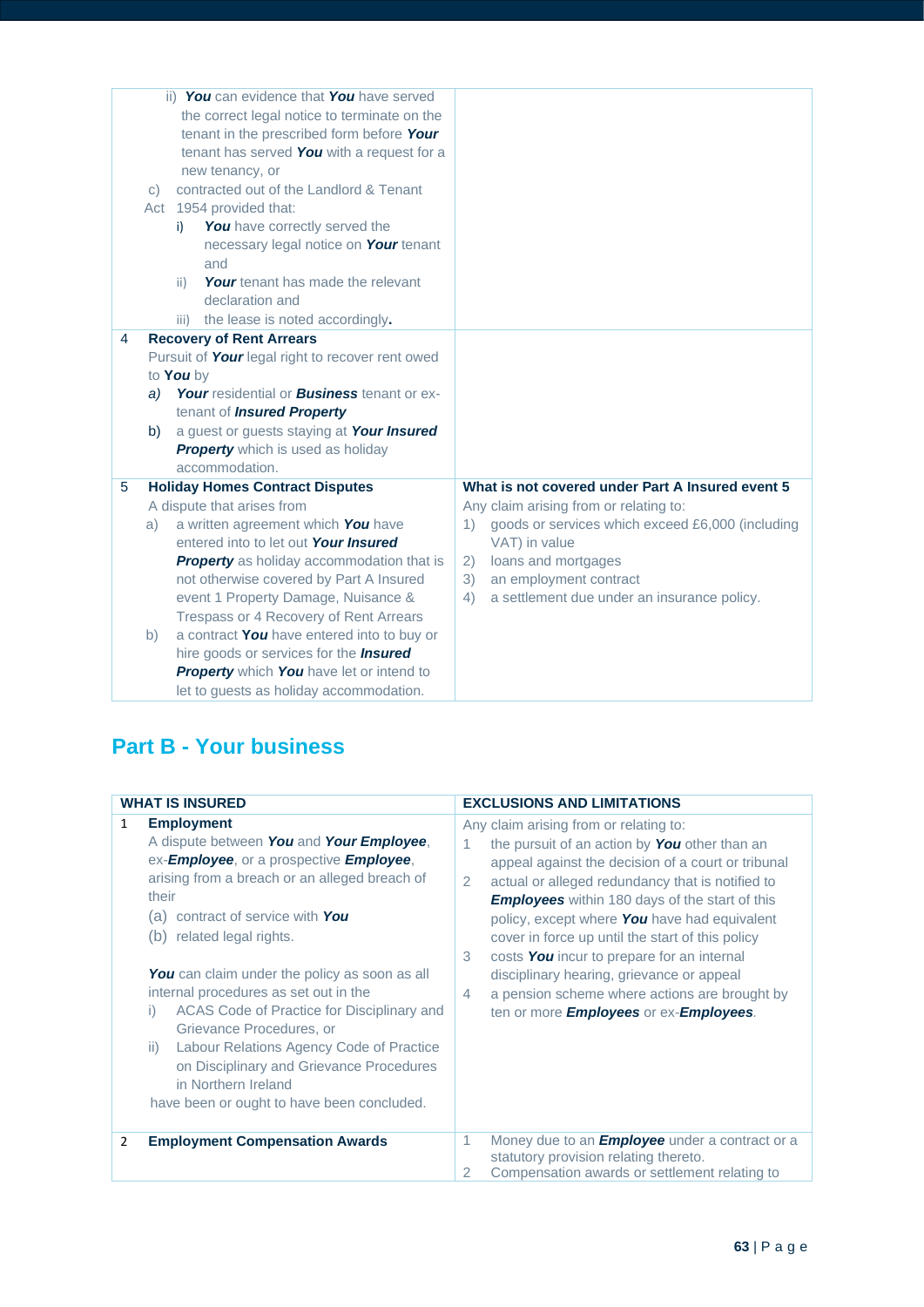| <b>Employee</b> which arises from their breach<br>of a restrictive covenant where You are<br>seeking financial remedy or damages.<br>Provided that the restrictive covenant<br>is designed to protect Your legitimate<br>i)<br><b>Business</b> interests, for a period not<br>exceeding 12 months and<br>is evidenced in writing and signed by<br>$\overline{ii}$ )<br>Your Employee or ex-Employee and<br>extends no further than is reasonably<br>iii)<br>necessary to protect the <b>Business</b><br>interests.<br>A dispute with another party who alleges<br>b)<br>that You have breached their legal rights<br>protected by a restrictive covenant.<br><b>Tax Disputes</b><br>4<br>A formally notified enquiry into Your<br>a)<br><b>Business tax.</b><br>A dispute about Your compliance with<br>b)<br>HMRC regulations relating to Your<br><b>Employees</b> , workers or payments to<br>contractors.<br>An enquiry with HMRC about Value Added<br>C)<br>Tax. | Any claim arising from or relating to:<br>tax returns which are submitted late or for any<br>1.<br>other<br>reason, result in HMRC imposing a penalty, or<br>which<br>contain careless and/or deliberate misstatements<br>or<br>omissions<br>an investigation by the Fraud Investigation Service<br>2<br>of    |
|----------------------------------------------------------------------------------------------------------------------------------------------------------------------------------------------------------------------------------------------------------------------------------------------------------------------------------------------------------------------------------------------------------------------------------------------------------------------------------------------------------------------------------------------------------------------------------------------------------------------------------------------------------------------------------------------------------------------------------------------------------------------------------------------------------------------------------------------------------------------------------------------------------------------------------------------------------------------|----------------------------------------------------------------------------------------------------------------------------------------------------------------------------------------------------------------------------------------------------------------------------------------------------------------|
| Provided that:<br>You keep proper records in accordance<br>a)<br>with legal requirements and<br>in respect of any appealable matter You<br>b)<br>have requested an Internal Review from<br>HMRC where available.                                                                                                                                                                                                                                                                                                                                                                                                                                                                                                                                                                                                                                                                                                                                                     | <b>HMRC</b><br>circumstances where the Disclosure of Tax<br>3<br>Avoidance Scheme Regulations apply or should<br>apply to Your financial arrangements<br>4<br>any enquiry that concerns assets, monies or<br>wealth outside of Great Britain and Northern<br>Ireland<br>Your failure to register for VAT.<br>5 |
| <b>Legal Defence</b><br>5<br>A criminal investigation and/or enquiry by:<br>a)<br>the police<br>i)<br>other body with the power to prosecute<br>$\mathbf{ii}$<br>where it is suspected that an offence may                                                                                                                                                                                                                                                                                                                                                                                                                                                                                                                                                                                                                                                                                                                                                           | Any claim relating to a parking offence.                                                                                                                                                                                                                                                                       |
| have been committed that could lead to the<br><b>Insured</b> being prosecuted.<br>b) The charge for an offence or alleged<br>offence which leads to the <b>Insured</b> being<br>prosecuted in a court of criminal jurisdiction.                                                                                                                                                                                                                                                                                                                                                                                                                                                                                                                                                                                                                                                                                                                                      |                                                                                                                                                                                                                                                                                                                |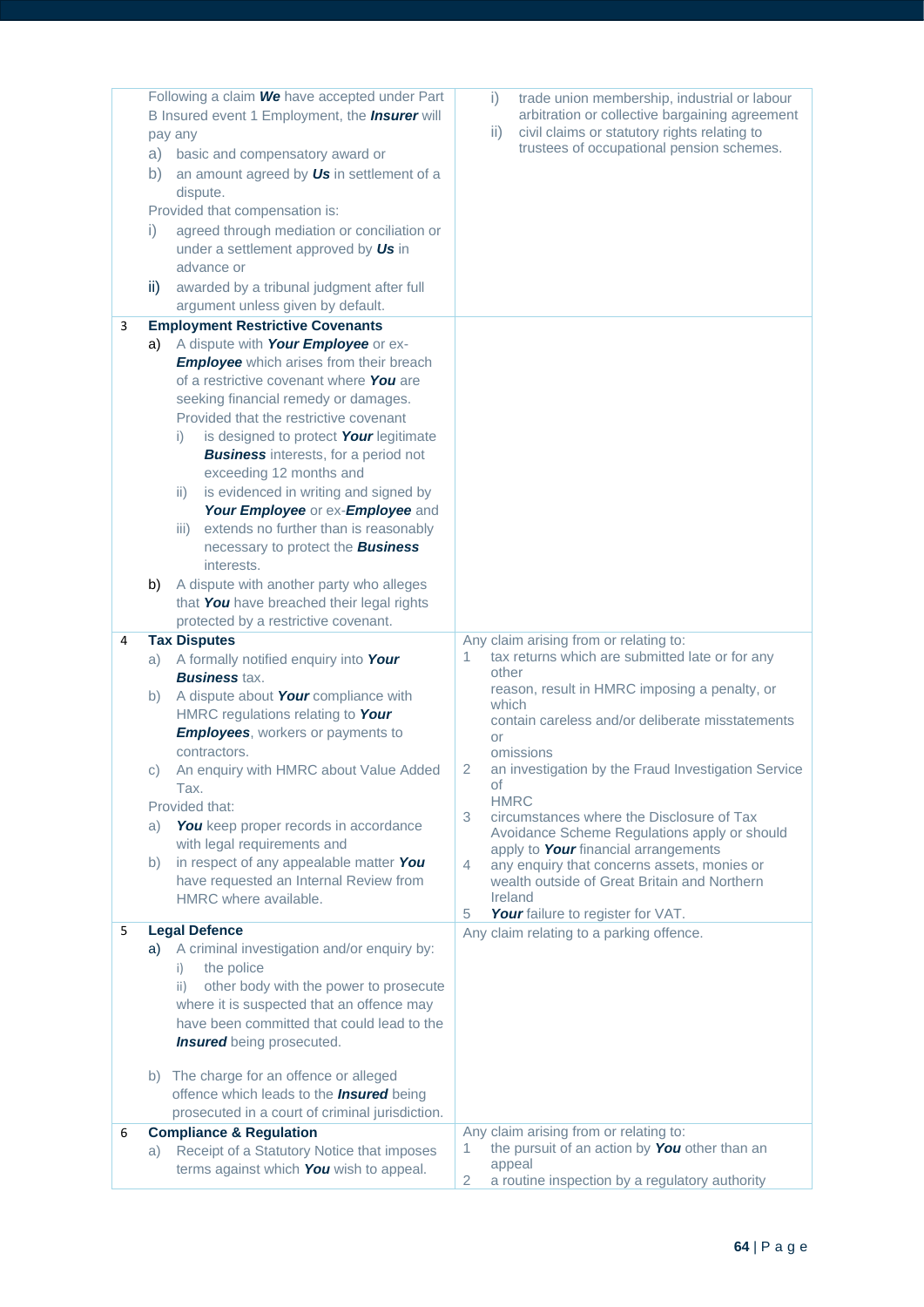|                | b) | Notice of a formal investigation or                   | 3<br>an enquiry, investigation or enforcement action by          |
|----------------|----|-------------------------------------------------------|------------------------------------------------------------------|
|                |    | disciplinary hearing by any professional or           | <b>HMRC</b>                                                      |
|                |    | regulatory body.                                      | a claim brought against Your Business where<br>4                 |
|                | C) | A civil action alleging wrongful arrest               | unlawful discrimination has been alleged.                        |
|                |    | arising from an allegation of theft.                  |                                                                  |
|                | d) | A claim against You for compensation                  |                                                                  |
|                |    | under the Data Protection Act 2018                    |                                                                  |
|                |    | provided that                                         |                                                                  |
|                |    | You are registered with the<br>i)                     |                                                                  |
|                |    | Information                                           |                                                                  |
|                |    |                                                       |                                                                  |
|                |    | Commissioner                                          |                                                                  |
|                |    | You are able to evidence that You<br>$\mathsf{ii}$ )  |                                                                  |
|                |    | have in place a process to                            |                                                                  |
|                |    | - investigate complaints from data                    |                                                                  |
|                |    | subjects                                              |                                                                  |
|                |    | regarding a breach of their privacy                   |                                                                  |
|                |    | rights                                                |                                                                  |
|                |    | - offer suitable redress where a                      |                                                                  |
|                |    | breach has occurred and that Your                     |                                                                  |
|                |    | complaints process has been fully                     |                                                                  |
|                |    | engaged.                                              |                                                                  |
|                | e) | A civil action alleging that an <b>Insured</b> has    |                                                                  |
|                |    | committed an act of unlawful                          |                                                                  |
|                |    | i)                                                    |                                                                  |
|                |    | discrimination; or                                    |                                                                  |
|                |    | failed to correctly exercise their<br>$\mathsf{ii}$ ) |                                                                  |
|                |    | fiduciary duty as a trustee of a pension              |                                                                  |
|                |    | fund set up for the benefit of Your                   |                                                                  |
|                |    | <b>Employees.</b>                                     |                                                                  |
| $\overline{7}$ |    | <b>Statutory Licence Appeals</b>                      | Any claim relating to a licence or registration scheme           |
|                |    | An appeal against a decision by the relevant          | affecting Your Insured Property.                                 |
|                |    | authority to alter, suspend, revoke or refuse to      |                                                                  |
|                |    | renew a licence or compulsory registration            |                                                                  |
|                |    | required to run Your Business.                        |                                                                  |
| 8              |    | <b>Loss of Earnings</b>                               | Any sum which can be recovered from the court.                   |
|                |    | The <b>Insured</b> 's absence from work to attend     |                                                                  |
|                |    | court, tribunal, arbitration, regulatory              |                                                                  |
|                |    | proceedings or a professional body's                  |                                                                  |
|                |    | disciplinary hearing at the request of the            |                                                                  |
|                |    | Appointed Advisor or whilst on jury service           |                                                                  |
|                |    | which results in loss of earnings.                    |                                                                  |
| 9              |    | <b>Personal Injury</b>                                | Any claim arising from or relating to a condition, illness       |
|                |    | An event that causes bodily injury to, or the         | or disease which develops gradually over time.                   |
|                |    | death of, an <i>Insured</i> .                         |                                                                  |
| 10             |    | <b>Executive Suite</b>                                | 1<br>Any claim arising from or relating to:                      |
|                |    | This Insured event applies only to the principal,     | tax returns which are submitted late or for any<br>i).           |
|                |    | executive officers, directors and partners of         | other reason, result in HMRC imposing a                          |
|                |    | <b>Your Business</b>                                  | penalty or which contain careless and/or                         |
|                |    | a) An HMRC enquiry into the executive's               | deliberate misstatements or omissions                            |
|                |    |                                                       | an investigation by the Fraud Investigation<br>ii)               |
|                |    | personal tax affairs                                  | Service of HMRC<br>circumstances where the Disclosure of Tax     |
|                | b) | A motoring prosecution that arises from               | iii)                                                             |
|                |    | driving for personal, social or domestic use,         | Avoidance Scheme Regulations apply or<br>should apply to the     |
|                |    | including commuting to or from Your                   | executive's financial arrangements                               |
|                |    | <b>Business</b>                                       | iv) any enquiry that concerns assets, monies or                  |
|                | C) | A claim that arises from personal identity            | wealth outside of the United Kingdom                             |
|                |    | theft provided that the person claiming has           | a parking offence<br>V)                                          |
|                |    | sought and followed advice from the                   | vi) costs incurred in excess of £25,000 for a                    |
|                |    | Executive suite identity theft resolution             | claim under 11 d) and 11 e).                                     |
|                |    | helpline                                              | Crisis communication for a matter that has not<br>$\overline{2}$ |
|                |    |                                                       | actually resulted in adverse publicity appearing                 |
|                |    |                                                       | online, in print or broadcast.                                   |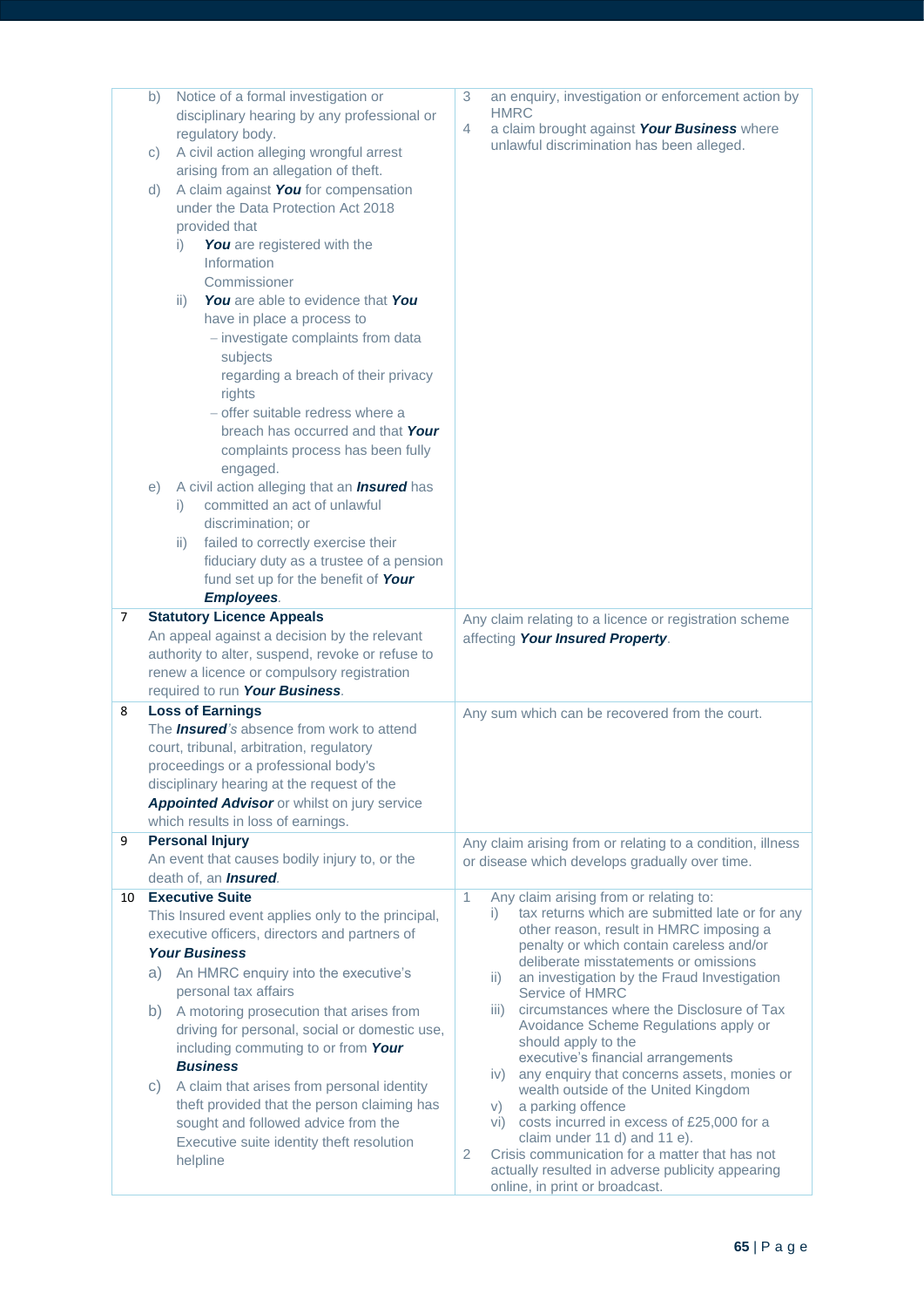|    | d)<br>e)                             | A dispute that arises from the terms of<br>Your Business partnership agreement that<br>is to be referred to mediation<br>Crisis communication as described in Part<br>B Insured event 11 below shall be available<br>to the principal, executive officers, directors<br>and partners of the <b>Business</b> for matters<br>occurring in their private and personal<br>capacity that cause significant adverse<br>publicity or reputational damage.                                                                                                                                                                                                                                                                                                                                                                                                                                                                                                      |                                                                                                                                                                                                                                                                                                         |
|----|--------------------------------------|---------------------------------------------------------------------------------------------------------------------------------------------------------------------------------------------------------------------------------------------------------------------------------------------------------------------------------------------------------------------------------------------------------------------------------------------------------------------------------------------------------------------------------------------------------------------------------------------------------------------------------------------------------------------------------------------------------------------------------------------------------------------------------------------------------------------------------------------------------------------------------------------------------------------------------------------------------|---------------------------------------------------------------------------------------------------------------------------------------------------------------------------------------------------------------------------------------------------------------------------------------------------------|
| 11 | a)<br>b)<br>$\mathsf{C}$<br>d)<br>e) | <b>Crisis Communication</b><br>Following an event which causes significant<br>adverse publicity or reputational damage which<br>is likely to have a widespread financial impact<br>on Your Business, We will<br>liaise with You and Your solicitor (whether<br>the solicitor is an <b>Appointed Advisor</b><br>under this policy, or acts on Your behalf<br>under any other policy), to draft a media<br>statement or press release<br>prepare communication for Your<br>staff/customers/suppliers and/or a<br>telephone or website script or social media<br>messaging<br>arrange, support and represent an <b>Insured</b><br>at an event which media will be reporting<br>support the <b>Insured</b> by taking phone<br>calls/emails and managing interaction with<br>media outlets<br>support and prepare the <b>Insured</b> for media<br>interviews<br>provided that You have sought and followed<br>advice from Our Crisis Communication helpline. | Any claim arising from or relating to:<br>matters that should be dealt with through Your<br>1<br>normal complaints procedures<br>a matter that has not actually resulted in adverse<br>$\overline{2}$<br>publicity appearing online, in print or broadcast<br>costs incurred in excess of £25,000.<br>3 |

# **Conditions to Section 6**

Where the *Insurer's* risk is affected by the *Insured's* failure to keep to these conditions the *Insurer* can refuse a claim or withdraw from an ongoing claim. The *Insurer* also reserves the right to claim back *Legal Costs & Expenses* from the *Insured* if this happens.

### 1. **The Insured's Responsibilities**

### An *Insured* must:

- a) tell *Us* immediately of anything that may make it more costly or difficult for the *Appointed Advisor* to resolve the claim in the *Insured*'s favour
- b) cooperate fully with *Us*, give the *Appointed Advisor* any instructions *We* require, and keep them updated with progress of the claim and not hinder them
- c) take reasonable steps to claim back *Legal Costs & Expenses* and, where recovered, pay them to the *Insurer*
- d) allow the *Insurer* at any time to take over and conduct in the *Insured's* name, any claim.

### 2. **Freedom to Choose an Appointed Advisor**

- a) In certain circumstances as set out in 2 b) below the *Insured* may choose an *Appointed Advisor*. In all other cases no such right exists and *We* shall choose the *Appointed Advisor*.
- b) If:
	- i) a suitably qualified advisor considers that it has become necessary to issue proceedings or proceedings are issued against an *Insured*, or
	- ii) there is a conflict of interest

the *Insured* may choose a qualified *Appointed Advisor* except, where the *Insured's* claim is to be dealt with by the Employment Tribunal, *We* shall always choose the *Appointed Advisor*.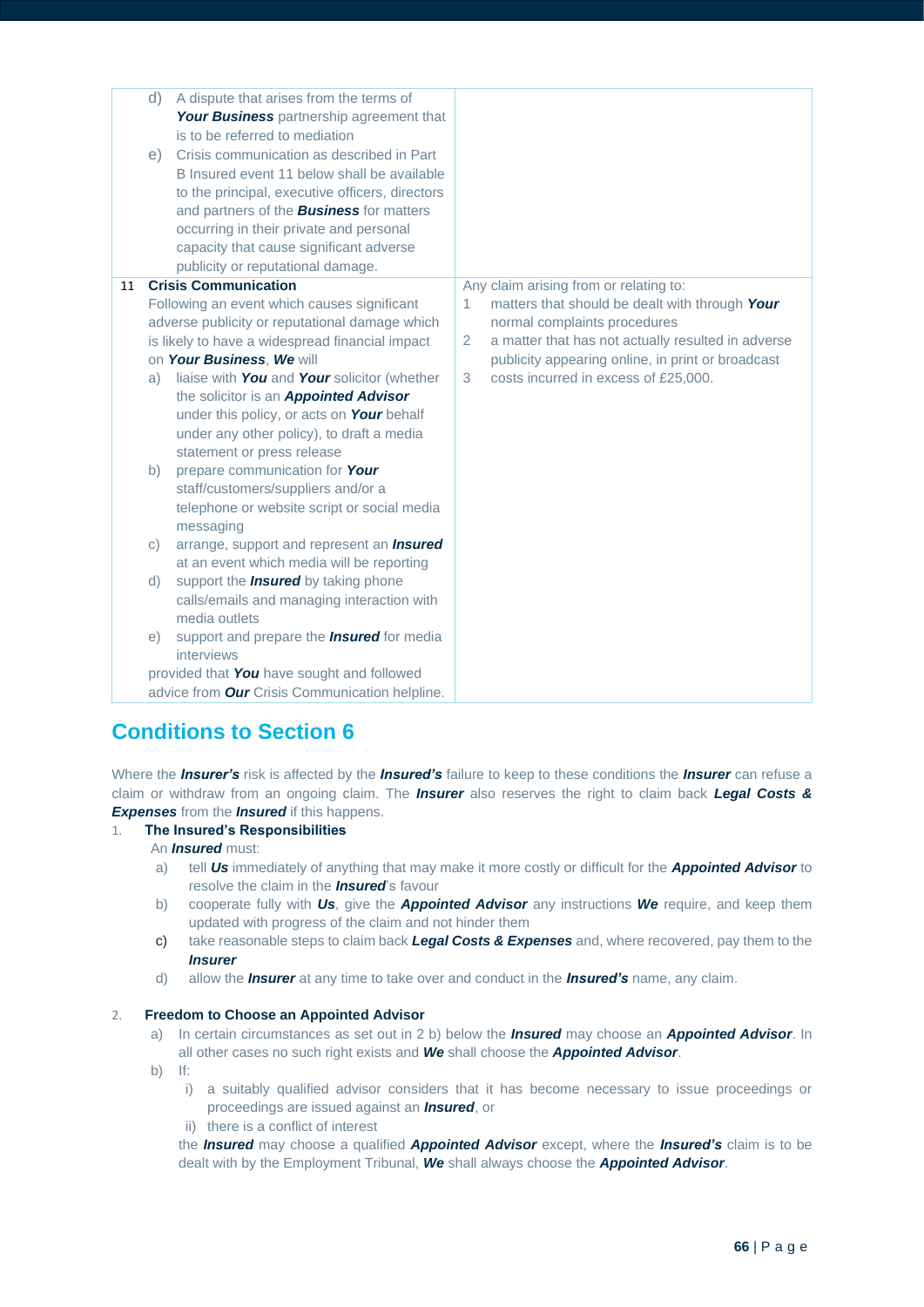- c) Where the *Insured* wishes to exercise the right to choose, the *Insured* must write to *Us* with their preferred representative's contact details.
- d) Where the *Insured* chooses to use their preferred representative, the *Insurer* will not pay more than *We* agree to pay a solicitor from *Our* panel and will pay only the costs that the *Insurer* would have been liable to pay. (*Our* panel solicitor firms are chosen with care and *We* agree special terms with them including rates which may be lower than those available from other firms).
- e) If the *Insured* dismisses the *Appointed Advisor* without good reason, or withdraws from the claim without *Our* written agreement, or if the *Appointed Advisor* refuses with good reason to continue acting for an *Insured*, the *Insurer's* liability in respect of that claim will end immediately.
- f) In respect of pursuing a claim under Part A Insured event 5 Holiday Homes Contract Disputes *You* must enter into a *Conditional Fee Agreement* (unless the *Appointed Advisor* has entered into a *Collective*  **Conditional Fee Agreement**) where legally permitted.

### 3. **Consent**

- a) The *Insured* must agree to *Us* having sight of the *Appointed Advisor*'s file relating to the *Insured's* claim. The *Insured* is considered to have provided consent to *Us* or *Our* appointed agent to have sight of their file for auditing and quality and cost control purposes.
- b) An *Insured* must have *Your* agreement to claim under this policy.

#### 4. **Settlement**

- a) The *Insurer* can settle the claim by paying the reasonable value of the *Insured's* claim.
- b) The *Insured* must not negotiate, settle the claim or agree to pay *Legal Costs & Expenses* without *Our* written agreement.
- c) If the *Insured* refuses to settle the claim following advice to do so from the *Appointed Advisor* the **Insurer** reserves the right to refuse to pay further costs.

### 5. **Barrister's Opinion**

*We* may require the *Insured* to obtain and pay for an opinion from a barrister if a dispute arises regarding the merits or value of the claim. If the opinion supports the *Insured*, then the *Insurer* will reimburse the reasonable costs of that opinion. If that opinion conflicts with advice obtained by *Us*, then the *Insurer* will pay for a final opinion which shall be binding on the *Insured* and *Us*. This does not affect the *Insured's*  right under Condition 6 below.

### 6. **Arbitration**

If any dispute between the *Insured* and *Us* arises from this policy, the *Insured* can make a complaint to *Us* as described on the page 4 of this policy and *We* will try to resolve the matter. If *We* are unable to satisfy the *Insured's* concerns and the matter can be dealt with by the Financial Ombudsman Service the *Insured* can ask them to arbitrate over the complaint.

If the dispute cannot be dealt with by the Financial Ombudsman Service, it can be referred for independent arbitration to a qualified person agreed upon by both parties. The loser of the dispute shall be liable to pay the costs incurred.

If *We* and the *Insured* fail to agree on a suitable person to arbitrate the matter *We* will ask the President of the relevant Law Society to nominate. The arbitration shall be subject to the Arbitration Acts and the arbitrator's decision shall be binding on the parties.

### 7. **Other Insurance**

The *Insurer* will not pay more than their fair share (rateable proportion) for any claim covered by another policy, or any claim that would have been covered by any other policy if this policy did not exist.

#### 8. **Fraudulent Claims and Claims Tainted By Dishonesty**

- a) If the *Insured* makes any claim which is fraudulent or false, the policy shall become void and all benefit under it will be lost.
- b) An *Insured* shall at all times be entirely truthful and open in any evidence, disclosure or statement they give and shall act with complete honesty and integrity throughout. Where, on the balance of probabilities and having considered carefully all the facts of the claim, it appears that the *Insured* has breached this condition and that the breach has:
	- i) affected *Our* assessment of *Reasonable Prospects of Success*, and/or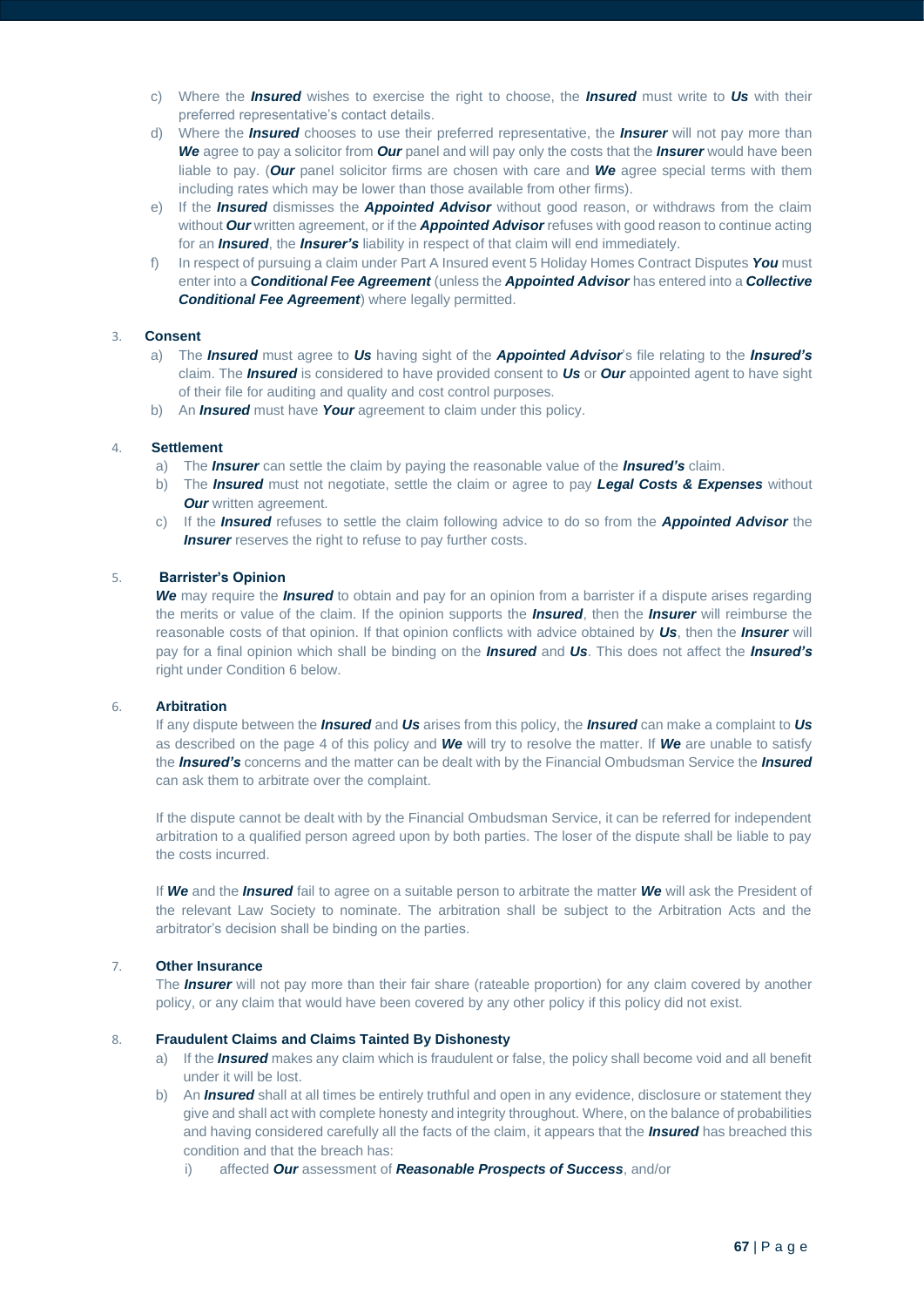ii) prejudiced in any part the outcome of the *Insured's* claim

the *Insurer* shall have no liability for *Legal Costs & Expenses* incurred from the date of the *Insured's* breach.

### 9. **Acts of Parliament, Statutory Instruments, Civil Procedure Rules & Jurisdiction**

All legal instruments, bodies and rules referred to within this policy shall include the equivalent in Wales, Scotland, Northern Ireland, the Isle of Man and the Channel Islands and any subsequent amendment or replacement. This policy will be governed by English law.

# **Exclusions to Section 6**

### **Part A**

- 1. Any disagreement with a tenant of an *Insured Property* during the first 90 days of the first *Period of Insurance* where the *Tenancy Agreement* started before the start of this cover except where *You* have had equivalent cover in force up until the start of this policy.
- 2. Registering, assessing or reviewing rent, rent control, land tribunals or matters that fall under the jurisdiction of the Property Chamber of the First-tier Tribunal.
- 3. Any claim arising from or relating to a property owned by *You* which has been or which should have been registered as a House of Multiple Occupation.

### **Part B**

The *Insured* is not covered for any claim arising from or relating to:

- 1. defending a claim in respect of damages for personal injury (other than injury to feelings in relation to Part B Insured event 1 Employment)
- 2. National Minimum Wage and/or National Living Wage Regulations
- 3. patents, copyright, passing-off, trade or service marks, registered designs and confidential information (except in relation to Part B Insured event 3 Employment Restrictive Covenants).

### **Applicable to the whole Section of this policy**

The *Insured* is not covered for any claim arising from or relating to:

- 1. costs or compensation awards incurred without *Our* consent
- 2. any actual or alleged act, omission or dispute happening before, or existing at the start of the insurance provided by this policy, and which the *Insured* knew or ought reasonably to have known could lead to a claim
- 3. an allegation against the *Insured* involving:
	- a) assault, violence, malicious falsehood or defamation
	- b) indecent or obscene materials
	- c) the use of alcohol or its unauthorised or unregulated manufacture, unlicensed dealing in alcohol or dealing in or using illegal drugs
	- d) illegal immigration
	- e) money laundering or bribery offences, breaches of international sanctions, fraud, or any other financial crime activities
	- except in relation to Part B Insured event 11 Crisis Communication
- 4. defending a claim in respect of loss or damage to property owned by the *Insured*
- 5. a dispute with any subsidiary, parent, associated or sister company or between shareholders or partners (except in relation to mediation under Part B Insured event 10 d)
- 6. a) a franchise agreement
- b) an agency agreement through which one party has the legal capacity to alter the legal relations of the other 7. a judicial review
- 
- 8. a dispute with *Us*, the *Insurer* or the party who arranged this cover not dealt with under Condition 6.
- 9. The payment of fines, penalties or compensation awarded against the *Insured* (except as covered under Part B Insured event 2 Employment compensation awards); or costs awarded against the *Insured* by a court of criminal jurisdiction.

### **How to make a claim**

### **Telling us about your claim**

1) If an *Insured* needs to make a claim, they must notify *Us* as soon as possible.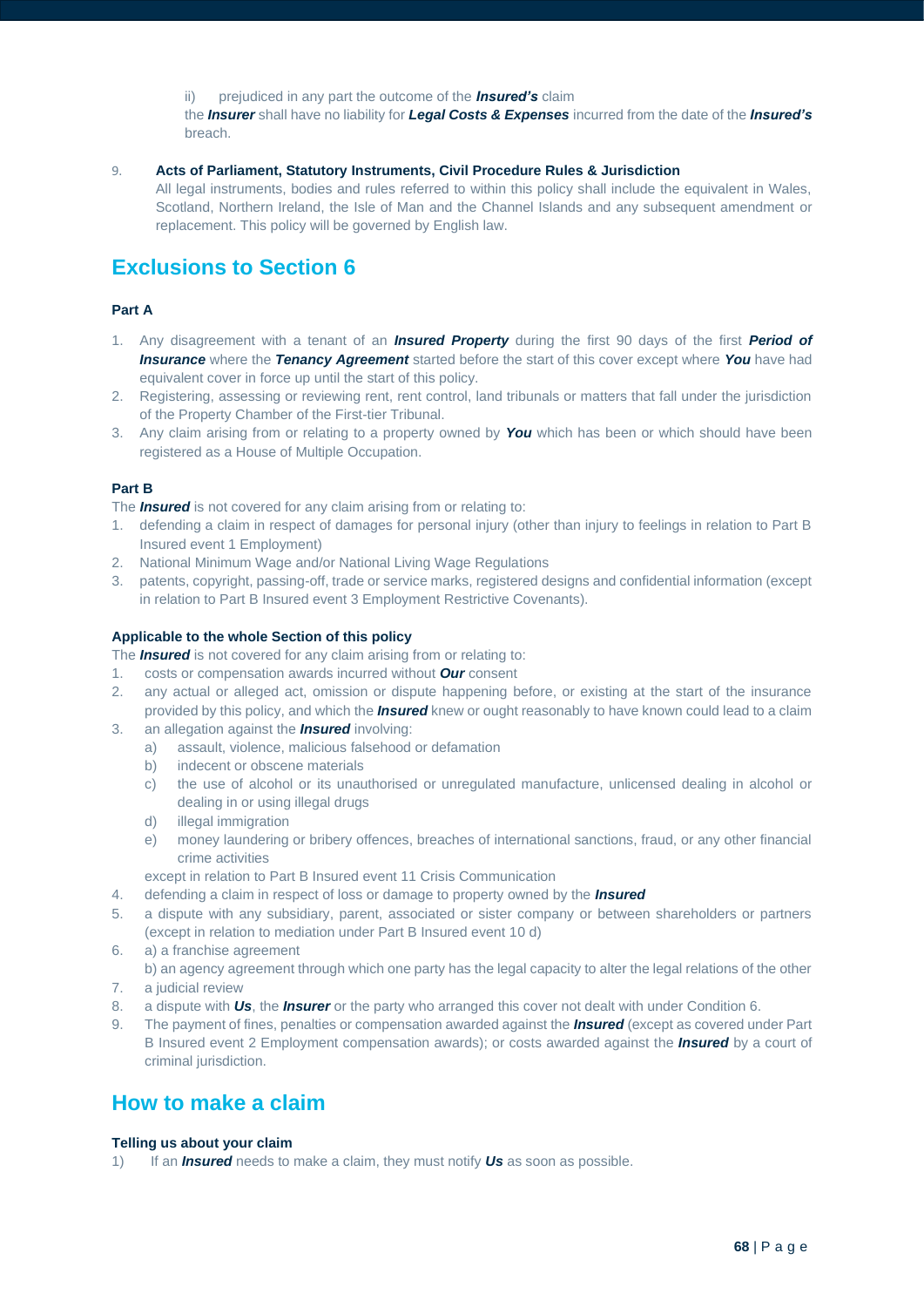- 2) Where *You* are claiming under Part A, *You* must have correctly issued the necessary notices informing *Your* tenant of *Your* intention to repossess the *Insured Property*. (Section 8 and Section 21 notices to repossess residential property and covering letters can be downloaded from *Our* Landlords' Legal Services website).
- 3) If an *Insured* instructs their own solicitor or accountant without telling *Us*, they will be liable for costs that are not covered by this policy.
- 4) A claim form can be downloaded at [www.arag.co.uk/newclaims](http://www.arag.co.uk/newclaims) or requested by telephoning *Us* on **0330 303 1955** between 9am and 5pm weekdays (except bank holidays).
- 5) The completed claim form and supporting documentation can be sent to *Us* by email, post or fax. Further details are set out in the claim form itself.

### **What happens next?**

- 1) *We* will send the *Insured* a written acknowledgment by the end of the next working day after receiving their claim form.
- 2) Within five working days of receiving all the information needed to assess the availability of cover under the policy, *We* will write to the *Insured* either:
	- a) confirming cover under the terms of this policy and advising the *Insured* of the next steps to progress their claim; or
	- b) if the claim is not covered, *We* will explain in full the reason why and advise whether *We* can assist in another way.
- 3) When a representative is appointed they will try to resolve the *Insured's* dispute without delay, arranging mediation whenever appropriate.
- 4) *We* will check on the progress of the *Insured's* claim with the *Appointed Advisor* from time to time. Sometimes matters cannot be resolved quickly, particularly if the other side is slow to cooperate or a legal timetable is decided by the courts.